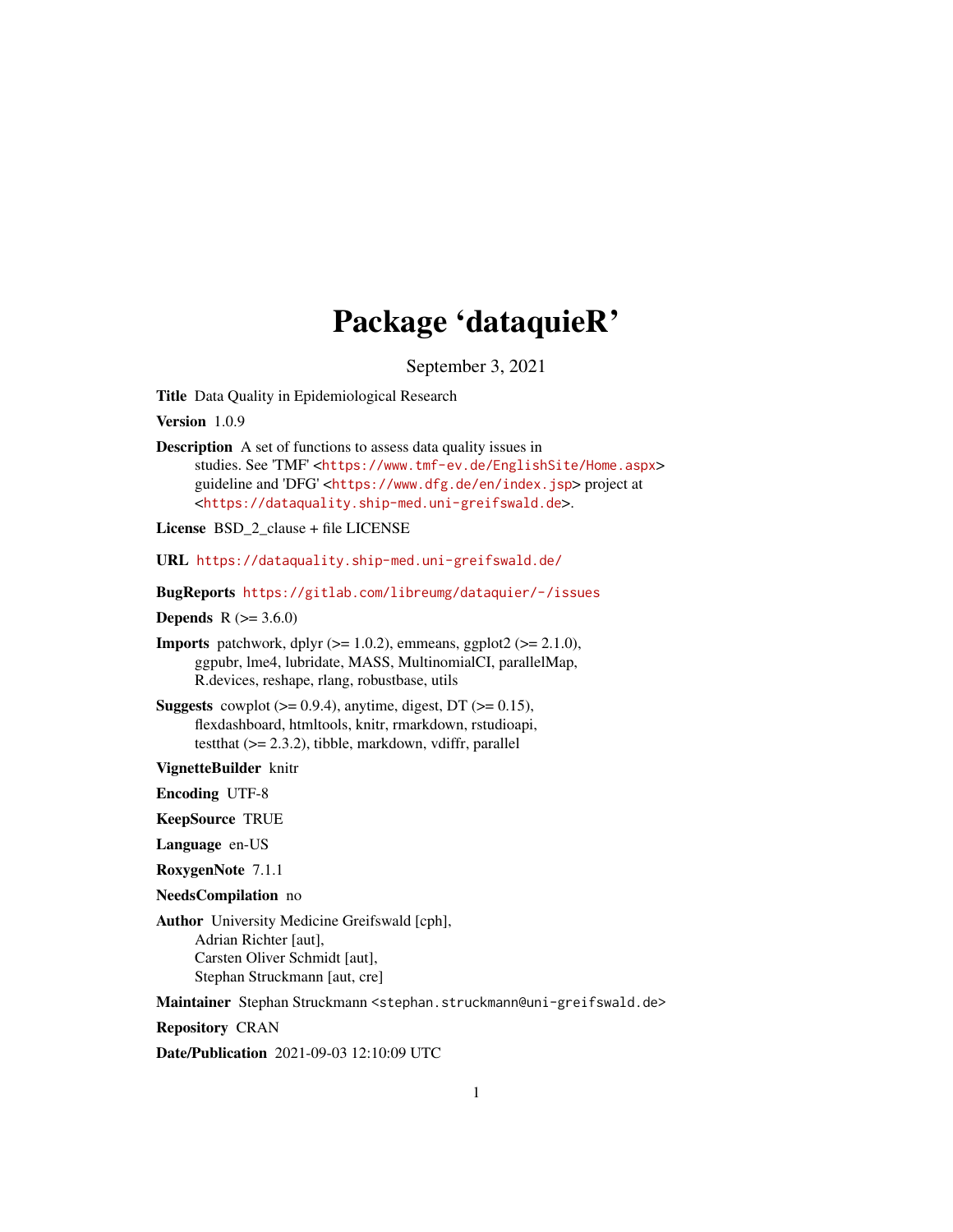# R topics documented:

|                 |  |  |  |  |  |  |  | $\overline{4}$ |
|-----------------|--|--|--|--|--|--|--|----------------|
|                 |  |  |  |  |  |  |  | 5              |
|                 |  |  |  |  |  |  |  | 6              |
|                 |  |  |  |  |  |  |  | $\overline{7}$ |
|                 |  |  |  |  |  |  |  | 8              |
|                 |  |  |  |  |  |  |  | 11             |
|                 |  |  |  |  |  |  |  | 12             |
|                 |  |  |  |  |  |  |  | 14             |
|                 |  |  |  |  |  |  |  | 16             |
|                 |  |  |  |  |  |  |  | 18             |
|                 |  |  |  |  |  |  |  | 20             |
|                 |  |  |  |  |  |  |  | 20             |
|                 |  |  |  |  |  |  |  | 21             |
|                 |  |  |  |  |  |  |  | 22             |
|                 |  |  |  |  |  |  |  | 24             |
|                 |  |  |  |  |  |  |  |                |
|                 |  |  |  |  |  |  |  |                |
|                 |  |  |  |  |  |  |  |                |
|                 |  |  |  |  |  |  |  |                |
|                 |  |  |  |  |  |  |  |                |
|                 |  |  |  |  |  |  |  |                |
|                 |  |  |  |  |  |  |  |                |
|                 |  |  |  |  |  |  |  |                |
|                 |  |  |  |  |  |  |  |                |
|                 |  |  |  |  |  |  |  |                |
|                 |  |  |  |  |  |  |  |                |
|                 |  |  |  |  |  |  |  |                |
|                 |  |  |  |  |  |  |  |                |
|                 |  |  |  |  |  |  |  | 38             |
|                 |  |  |  |  |  |  |  | 41             |
|                 |  |  |  |  |  |  |  | 42             |
|                 |  |  |  |  |  |  |  | 42             |
|                 |  |  |  |  |  |  |  | 44             |
|                 |  |  |  |  |  |  |  | 45             |
|                 |  |  |  |  |  |  |  | 48             |
|                 |  |  |  |  |  |  |  | 49             |
|                 |  |  |  |  |  |  |  | 50             |
|                 |  |  |  |  |  |  |  | 52             |
|                 |  |  |  |  |  |  |  | 53             |
| prep_map_labels |  |  |  |  |  |  |  | 53             |
|                 |  |  |  |  |  |  |  | 54             |
| prep_pmap       |  |  |  |  |  |  |  | 55             |
|                 |  |  |  |  |  |  |  | 56             |
| prep_study2meta |  |  |  |  |  |  |  | 58             |
|                 |  |  |  |  |  |  |  | 59             |
|                 |  |  |  |  |  |  |  | 59             |
|                 |  |  |  |  |  |  |  |                |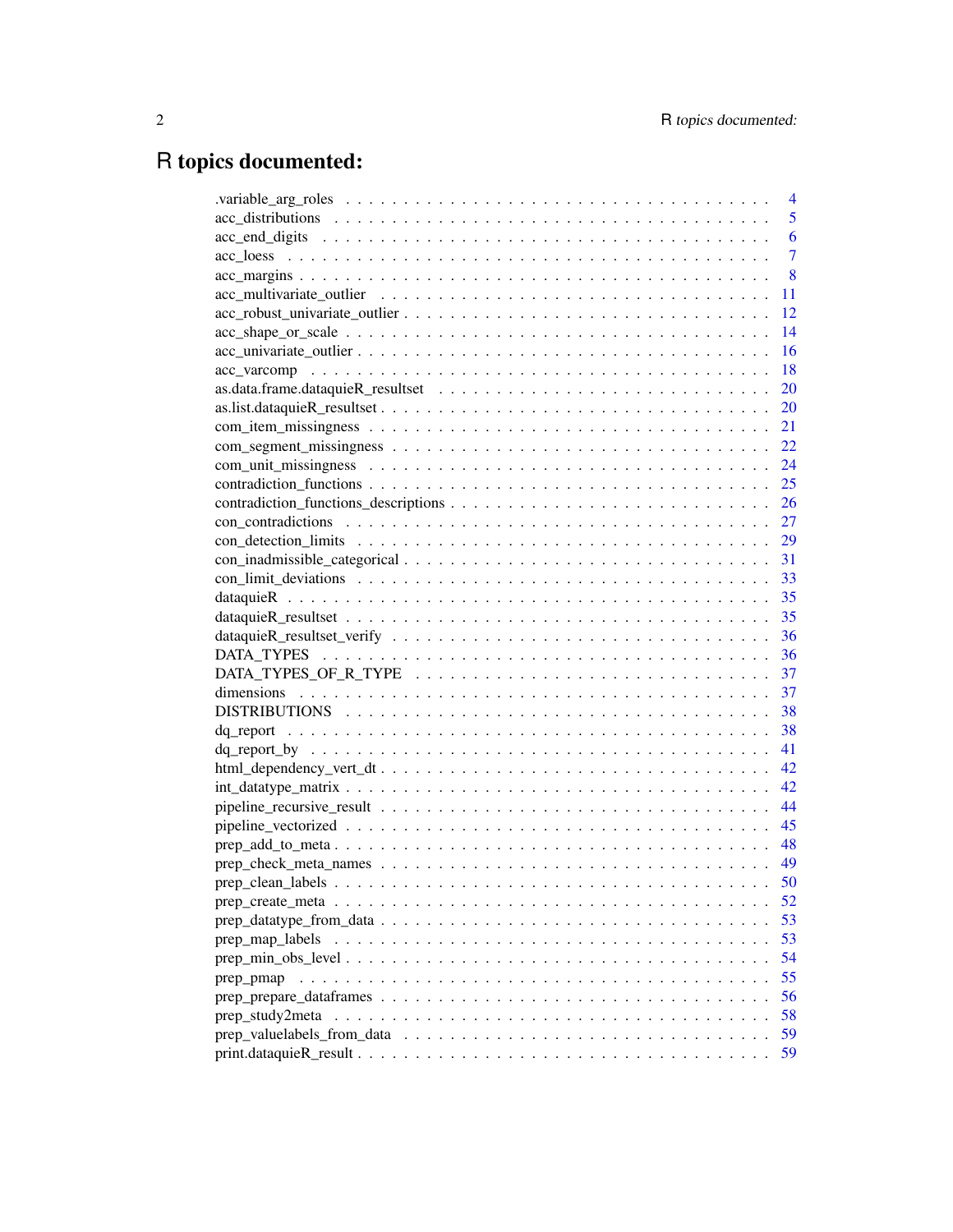|                                                           | 60 |
|-----------------------------------------------------------|----|
|                                                           | 61 |
|                                                           | 62 |
|                                                           | 64 |
|                                                           | 64 |
|                                                           | 65 |
|                                                           | 66 |
|                                                           | 66 |
|                                                           | 67 |
|                                                           | 67 |
|                                                           | 68 |
|                                                           | 69 |
|                                                           | 69 |
|                                                           | 70 |
|                                                           | 71 |
|                                                           | 71 |
|                                                           | 72 |
|                                                           | 73 |
|                                                           | 73 |
|                                                           | 74 |
|                                                           | 75 |
|                                                           | 75 |
|                                                           | 76 |
|                                                           | 77 |
|                                                           | 77 |
|                                                           | 78 |
|                                                           |    |
|                                                           | 78 |
|                                                           | 79 |
|                                                           | 81 |
|                                                           | 81 |
|                                                           | 82 |
|                                                           | 82 |
|                                                           | 83 |
|                                                           | 83 |
|                                                           | 84 |
|                                                           | 84 |
|                                                           | 85 |
|                                                           | 85 |
| util_find_first_externally_called_functions_in_stacktrace | 86 |
|                                                           | 86 |
|                                                           | 87 |
|                                                           | 87 |
|                                                           | 88 |
|                                                           | 89 |
|                                                           | 89 |
|                                                           | 90 |
|                                                           | 90 |
|                                                           | 91 |
|                                                           |    |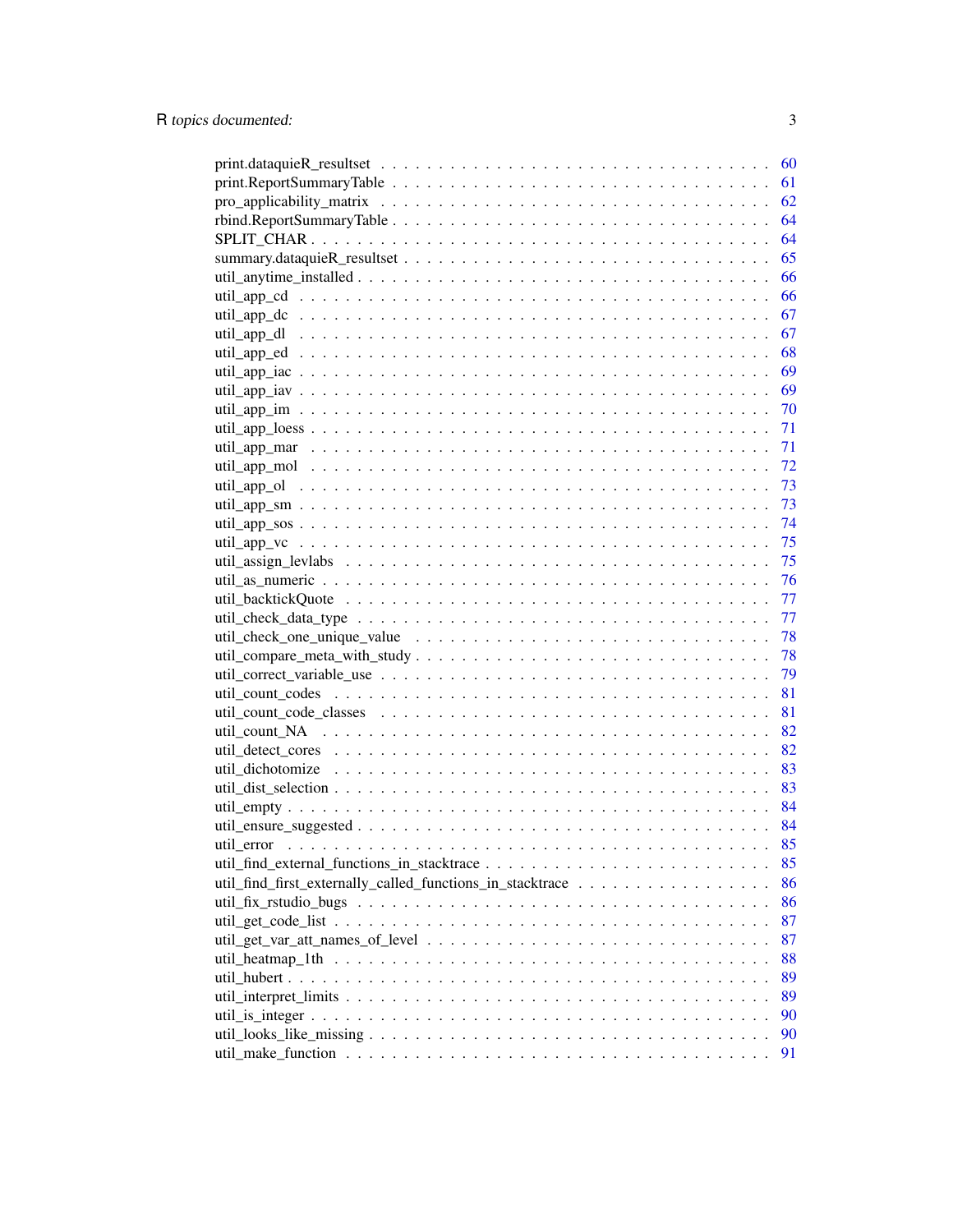<span id="page-3-0"></span>

| Index | 106 |
|-------|-----|

.variable\_arg\_roles *Variable-argument roles*

### Description

A Variable-argument role is the intended use of an argument of a indicator function – an argument that refers variables. In general for the table .variable\_arg\_roles, the suffix \_var means one variable allowed, while \_vars means more than one. The default sets of arguments for [util\\_correct\\_variable\\_use/](#page-78-1)util\_correct\_variable\_ are defined from the point of usage, e.g. if it could be, that NAs are in the list of variable names, the function should be able to remove certain response variables from the output and not disallow them by setting allow\_na to FALSE.

#### Usage

```
.variable_arg_roles
```
### Format

An object of class tbl\_df (inherits from tbl, data.frame) with 14 rows and 7 columns.

#### See Also

```
util_correct_variable_use()
util_correct_variable_use2()
```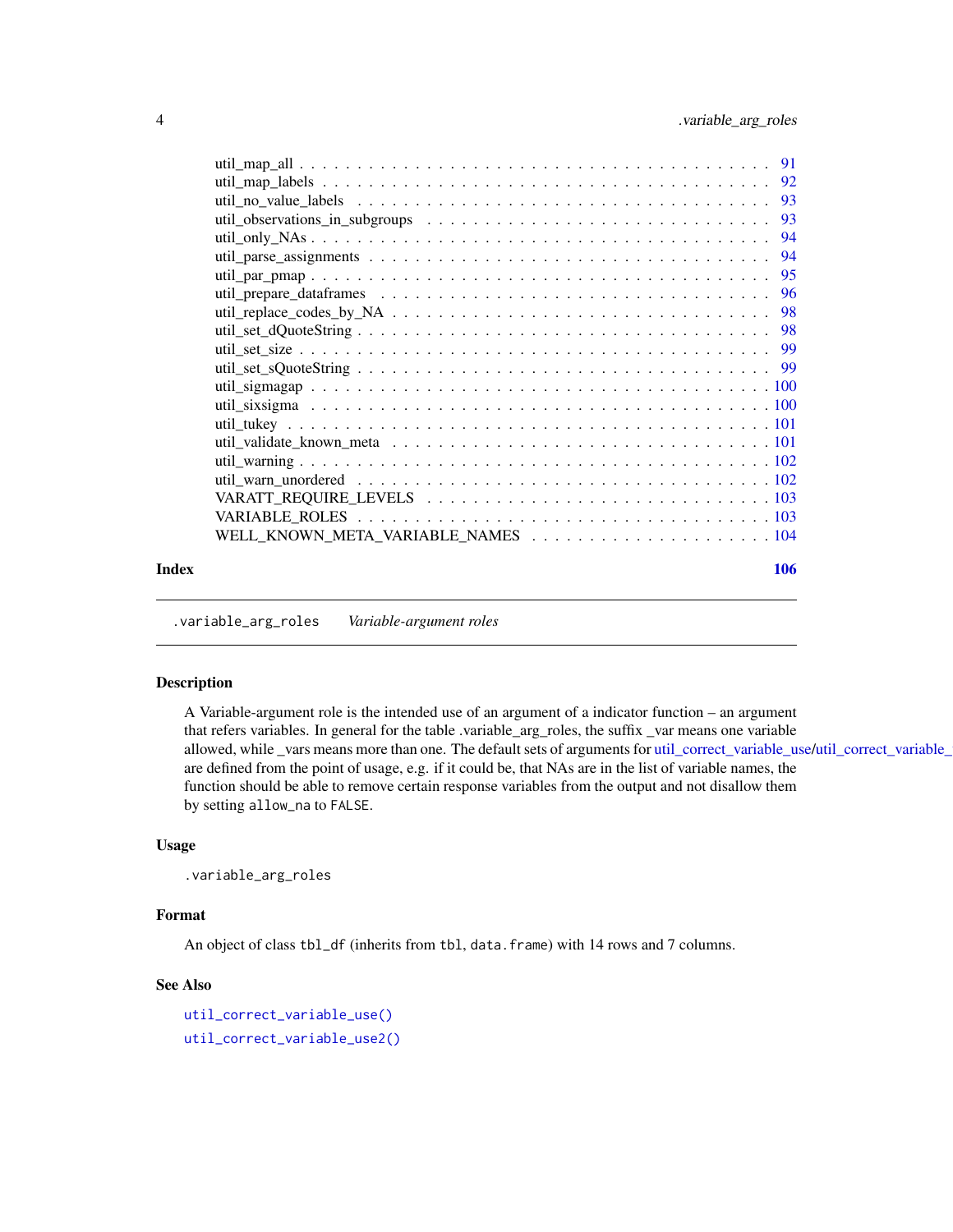<span id="page-4-0"></span>

### Description

Function to identify inadmissible measurements according to hard limits (multiple variables)

#### Usage

```
acc_distributions(
  resp_vars = NULL,
  label_col,
  group_vars = NULL,
  study_data,
  meta_data
)
```
### Arguments

| resp_vars  | variable list the names of the measurement variables                               |
|------------|------------------------------------------------------------------------------------|
| label_col  | variable attribute the name of the column in the metadata with labels of variables |
| group_vars | variable list the name of the observer, device or reader variable                  |
| study_data | data frame the data frame that contains the measurements                           |
| meta_data  | data.frame the data frame that contains metadata attributes of study data          |

### Value

A [list](#page-0-0) with:

• SummaryPlots: [list](#page-0-0) of [ggplots](#page-0-0) for each response variable in resp\_vars.

### ALGORITHM OF THIS IMPLEMENTATION:

- Select all variables of type float or integer in the study data
- Remove missing codes from the study data (if defined in the metadata)
- Remove measurements deviating from limits defined in the metadata
- Plot histograms
	- If group\_vars is specified by the user, distributions within group-wise ecdf are presented.

### See Also

[Online Documentation](https://dataquality.ship-med.uni-greifswald.de/VIN_acc_impl_distributions.html)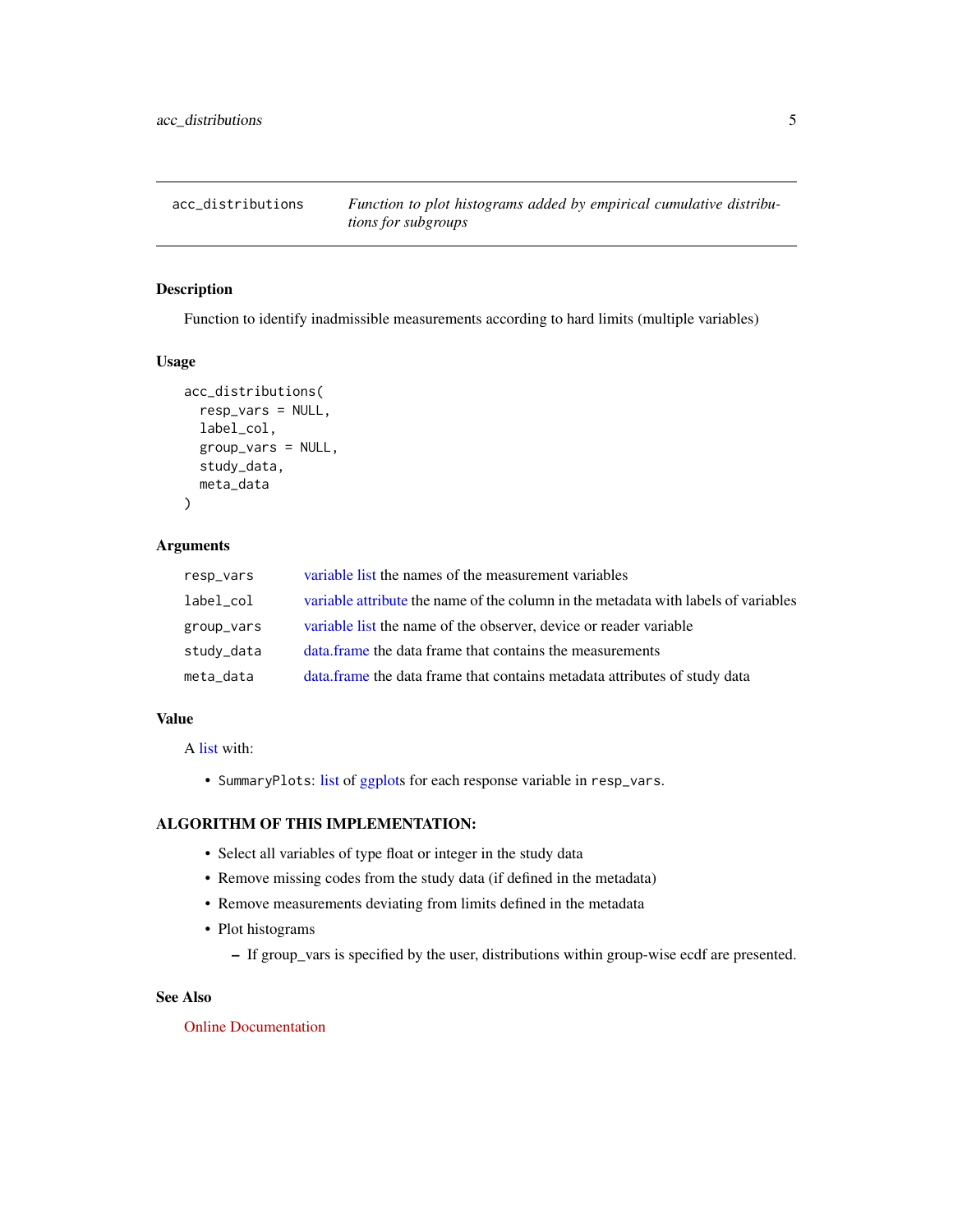<span id="page-5-0"></span>acc\_end\_digits *Extension of [acc\\_shape\\_or\\_scale](#page-13-1) to examine uniform distributions of end digits*

#### Description

This implementation contrasts the empirical distribution of a measurement variables against assumed distributions. The approach is adapted from the idea of rootograms (Tukey (1977)) which is also applicable for count data (Kleiber and Zeileis (2016)).

### Usage

```
acc_end_digits(resp_vars = NULL, study_data, meta_data, label_col = VAR_NAMES)
```
### Arguments

| resp_vars  | variable the names of the measurement variables, mandatory                         |
|------------|------------------------------------------------------------------------------------|
| study_data | data frame the data frame that contains the measurements                           |
| meta data  | data. frame the data frame that contains metadata attributes of study data         |
| label col  | variable attribute the name of the column in the metadata with labels of variables |

### Value

a [list](#page-0-0) with:

- SummaryData: data frame underlying the plot
- SummaryPlot: ggplot2 distribution plot comparing expected with observed distribution

### ALGORITHM OF THIS IMPLEMENTATION:

- This implementation is restricted to data of type float or integer.
- Missing codes are removed from resp\_vars (if defined in the metadata)
- The user must specify the column of the metadata containing probability distribution (currently only: normal, uniform, gamma)
- Parameters of each distribution can be estimated from the data or are specified by the user
- A histogram-like plot contrasts the empirical vs. the technical distribution

### See Also

### [Online Documentation](https://dataquality.ship-med.uni-greifswald.de/VIN_acc_impl_end_digits.html)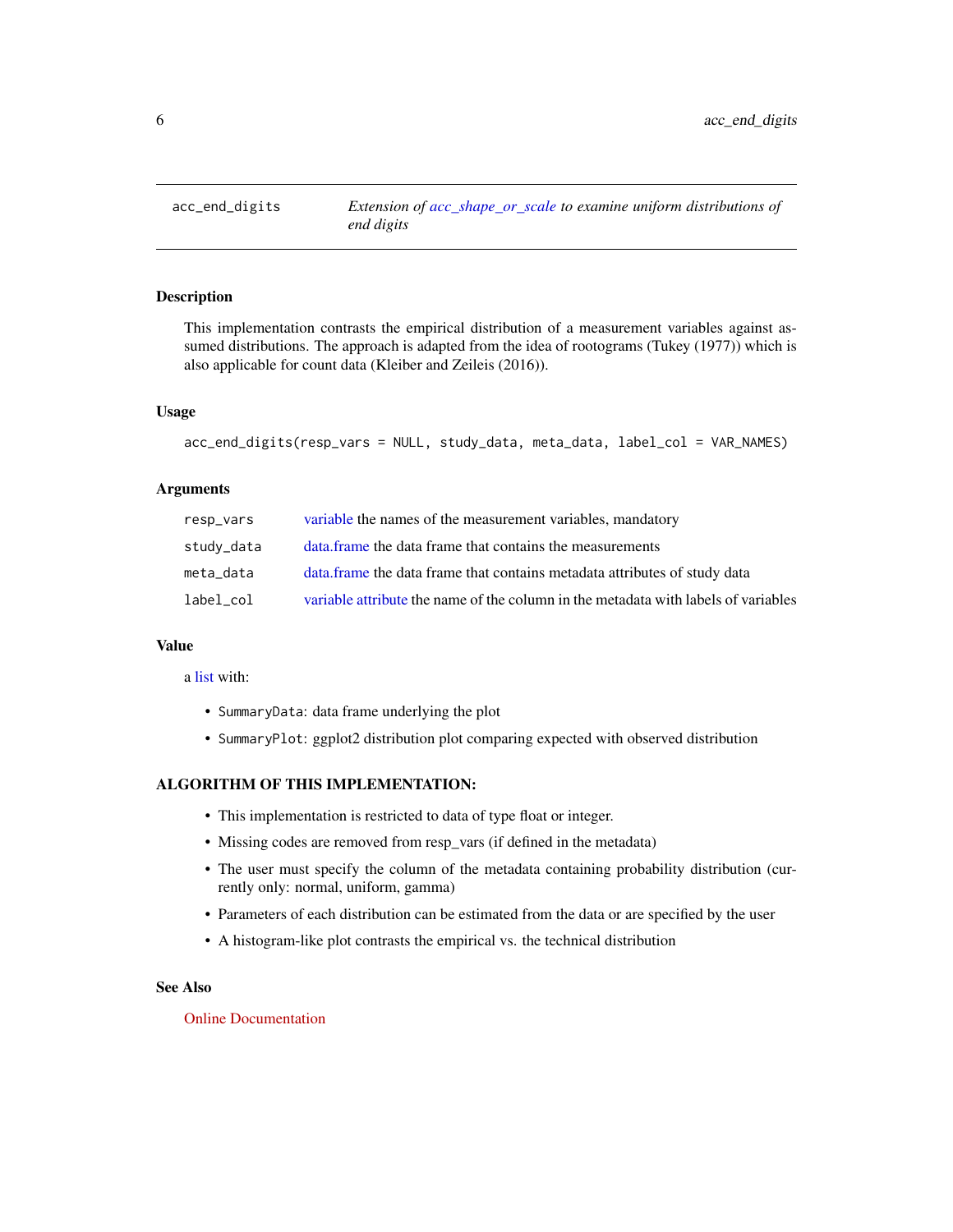### <span id="page-6-0"></span>Description

The following R implementation executes calculations for quality indicator Unexpected distribution wrt location (link). Local regression (LOESS) is a versatile statistical method to explore an averaged course of time series measurements (Cleveland, Devlin, and Grosse 1988). In context of epidemiological data, repeated measurements using the same measurement device or by the same examiner can be considered a time series. LOESS allows to explore changes in these measurements over time.

### Usage

```
acc_loess(
  resp_vars,
  group_vars,
  time_vars,
  co_vars = NULL,
 min_obs_in_subgroup,
  label_col = NULL,
  study_data,
 meta_data,
  resolution = 180,
  se\_line = list(color = "red", linetype = 2),plot_data_time,
 plot_format = "AUTO"
)
```

| resp_vars           | variable the name of the continuous measurement variable                                                                                                                                                                                                                                                    |
|---------------------|-------------------------------------------------------------------------------------------------------------------------------------------------------------------------------------------------------------------------------------------------------------------------------------------------------------|
| group_vars          | variable the name of the observer, device or reader variable                                                                                                                                                                                                                                                |
| time_vars           | variable a variable identifying the variable with the time of measurement                                                                                                                                                                                                                                   |
| $co-vars$           | variable list a vector of covariables, e.g. age and sex for adjustment. Can be<br>NULL (default) for no adjustment.                                                                                                                                                                                         |
| min_obs_in_subgroup |                                                                                                                                                                                                                                                                                                             |
|                     | integer from=0. optional argument if group_vars are used. This argument spec-<br>ifies the minimum number of observations that is required to include a subgroup<br>(level) of the group variable named by group_vars in the analysis. Subgroups<br>with less observations are excluded. The default is 30. |
| label_col           | variable attribute the name of the column in the metadata with labels of variables                                                                                                                                                                                                                          |
| study_data          | data frame the data frame that contains the measurements                                                                                                                                                                                                                                                    |
| meta_data           | data. frame the data frame that contains metadata attributes of study data                                                                                                                                                                                                                                  |
| resolution          | numeric how many time points have a standard error estimation                                                                                                                                                                                                                                               |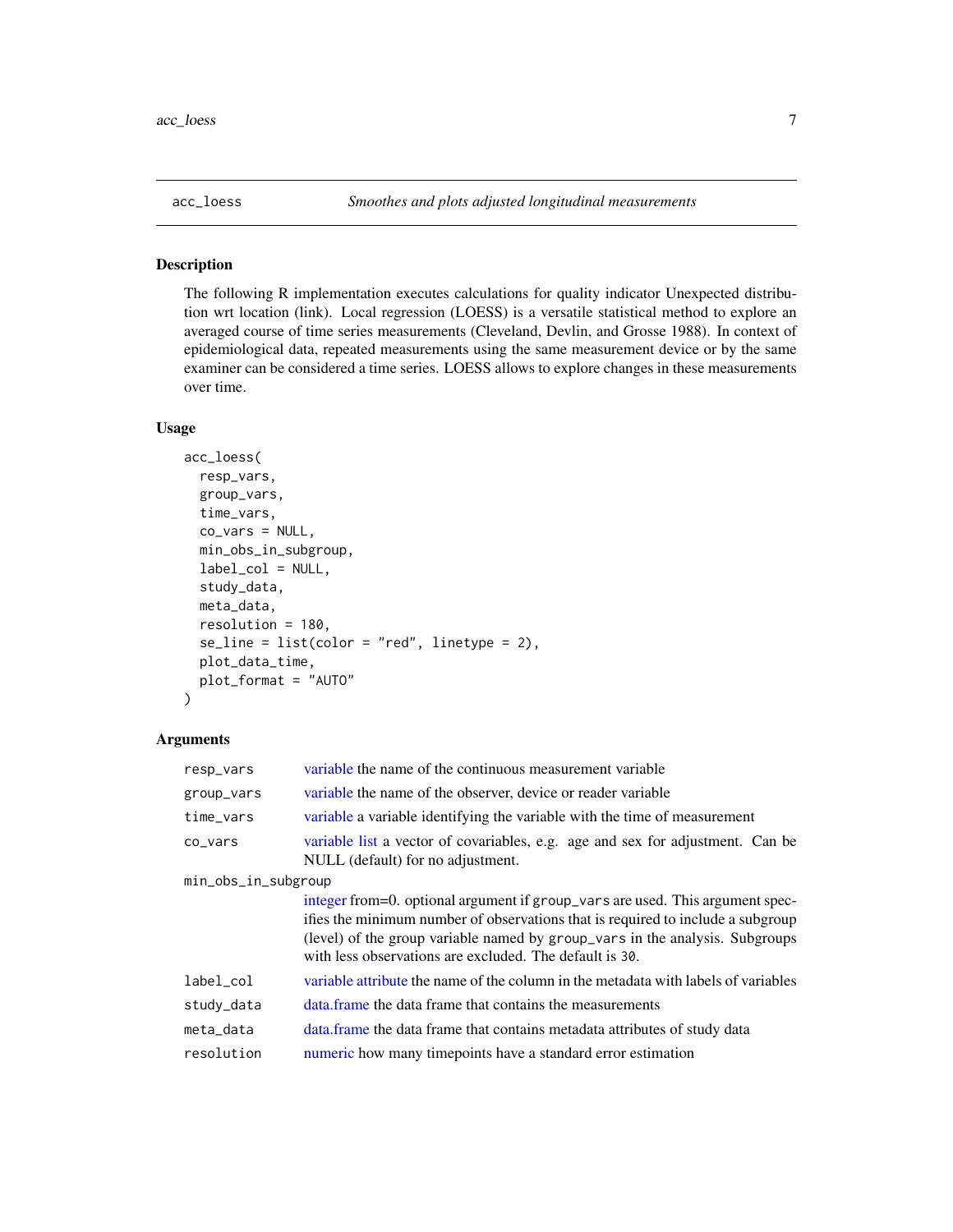<span id="page-7-0"></span>

| se line     | list standard error estimator line style, as arguments passed to ggp1ot2: : geom_line()                                                                                                                        |
|-------------|----------------------------------------------------------------------------------------------------------------------------------------------------------------------------------------------------------------|
|             | plot_data_time logical mark times with data values (caution, there may be many marks)                                                                                                                          |
| plot_format | enum AUTO   COMBINED   FACETS   BOTH. Return the LOESS plot as a<br>combined plot or as facets plots one per group. BOTH will return both plot<br>variants, AUTO will decide based on the number of observers. |

### Details

If plot\_data\_time is not set, it will be selected based on the number of data points per group: If more than 4000 points would be plotted for at least one group, the  $> 4000$  marks will not be plotted.

#### Limitations

The application of LOESS usually requires model fitting, i.e. the smoothness of a model is subject to a smoothing parameter (span). Particularly in the presence of interval-based missing data (USR\_181), high variability of measurements combined with a low number of observations in one level of the group\_vars the fit to the data may be distorted. Since our approach handles data without knowledge of such underlying characteristics, finding the best fit is complicated if computational costs should be minimal. The default of LOESS in R uses a span 0.75 which provides in most cases reasonable fits. The function above increases the fit to the data automatically if the minimum of observations in one level of the group\_vars is higher than n=30.

#### Value

a [list](#page-0-0) with:

- SummaryPlotList: list with two plots:
	- Loess\_fits\_facets: ggplot2 LOESS plot provides panels for each subject/object. The plot contains LOESS-smoothed curves for each level of the group\_vars. The red dashed lines represent the confidence interval of a LOESS curve for the whole data.
	- Loess\_fits\_combined: ggplot2 LOESS plot combines all curves into one panel and is obtained by myloess\$Loess\_fits\_combined. Given a low number of levels in the group\_vars this plot eases comparisons. However, if number increases this plot may be too crowded and unclear.

#### See Also

[Online Documentation](https://dataquality.ship-med.uni-greifswald.de/VIN_acc_impl_loess.html)

acc\_margins *Function to estimate marginal means, see [emmeans::emmeans](#page-0-0)*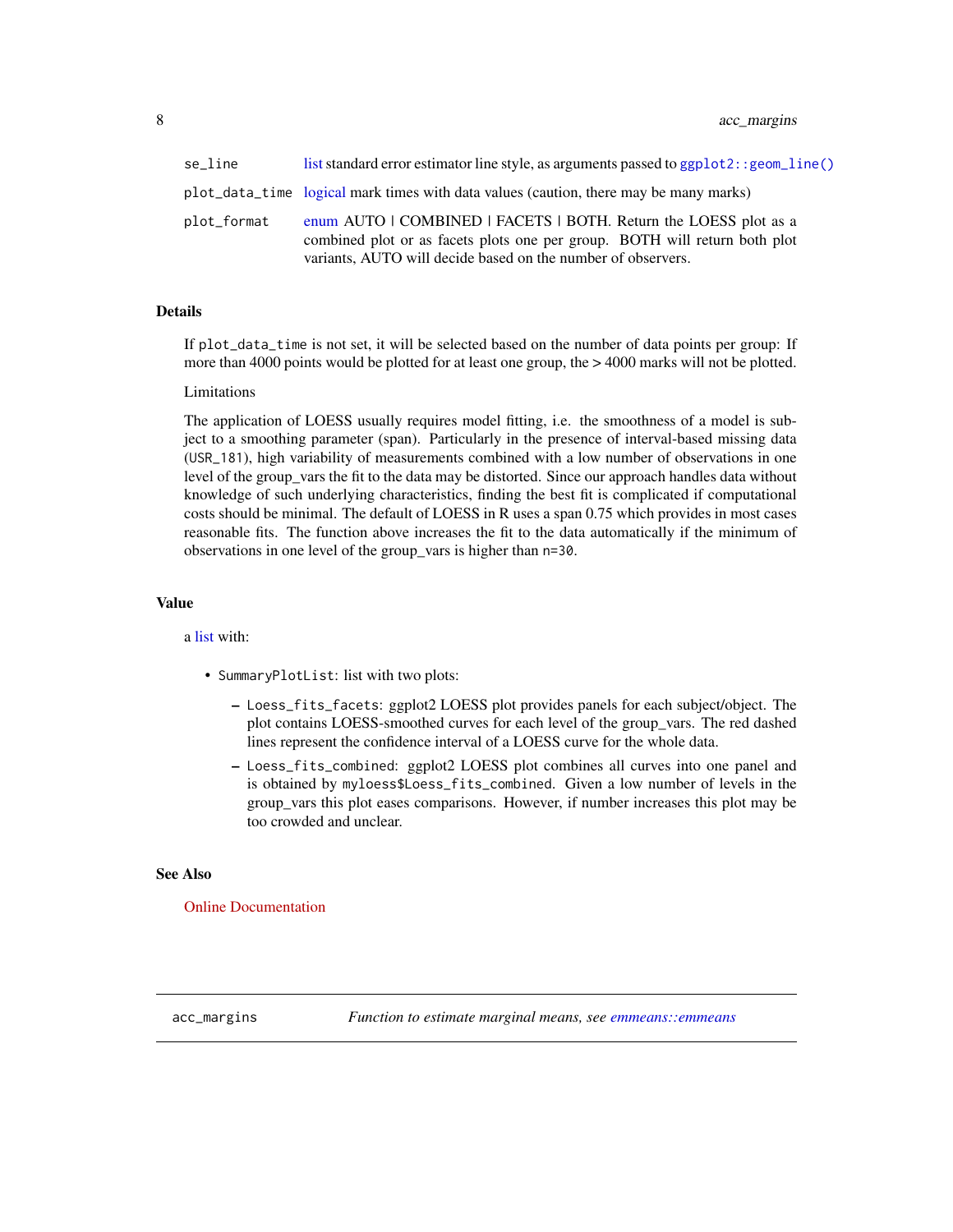### acc\_margins 9

### Description

margins does calculations for quality indicator Unexpected distribution wrt location (link). Therefore we pursue a combined approach of descriptive and model-based statistics to investigate differences across the levels of an auxiliary variable.

CAT: Unexpected distribution w.r.t. location

Marginal means

Marginal means rests on model based results, i.e. a significantly different marginal mean depends on sample size. Particularly in large studies, small and irrelevant differences may become significant. The contrary holds if sample size is low.

#### Usage

```
acc_margins(
  resp_vars = NULL,
 group_vars = NULL,
 co_vars = NULL,
  threshold_type = NULL,
  threshold_value,
  min_obs_in_subgroup,
  study_data,
 meta_data,
  label_col
\mathcal{E}
```

| resp_vars           | variable the name of the continuous measurement variable                                                                                                                                                                                                                                                                                    |  |  |
|---------------------|---------------------------------------------------------------------------------------------------------------------------------------------------------------------------------------------------------------------------------------------------------------------------------------------------------------------------------------------|--|--|
| group_vars          | variable list len=1-1, the name of the observer, device or reader variable                                                                                                                                                                                                                                                                  |  |  |
| co_vars             | variable list a vector of covariables, e.g. age and sex for adjustment                                                                                                                                                                                                                                                                      |  |  |
| threshold_type      | enum empirical l user l none. In case empirical is chosen a multiplier of the scale<br>measure is used, in case of user a value of the mean or probability (binary data)<br>has to be defined see Implementation and use of thresholds. In case of none, no<br>thresholds are displayed and no flagging of unusual group levels is applied. |  |  |
| threshold_value     |                                                                                                                                                                                                                                                                                                                                             |  |  |
|                     | numeric a multiplier or absolute value see Implementation and use of thresholds                                                                                                                                                                                                                                                             |  |  |
| min_obs_in_subgroup |                                                                                                                                                                                                                                                                                                                                             |  |  |
|                     | integer from=0. optional argument if a "group_var" is used. This argument<br>specifies the minimum no. of observations that is required to include a subgroup<br>(level) of the "group_var" in the analysis. Subgroups with less observations are<br>excluded. The default is 5.                                                            |  |  |
| study_data          | data frame the data frame that contains the measurements                                                                                                                                                                                                                                                                                    |  |  |
| meta_data           | data. frame the data frame that contains metadata attributes of study data                                                                                                                                                                                                                                                                  |  |  |
| label_col           | variable attribute the name of the column in the metadata with labels of variables                                                                                                                                                                                                                                                          |  |  |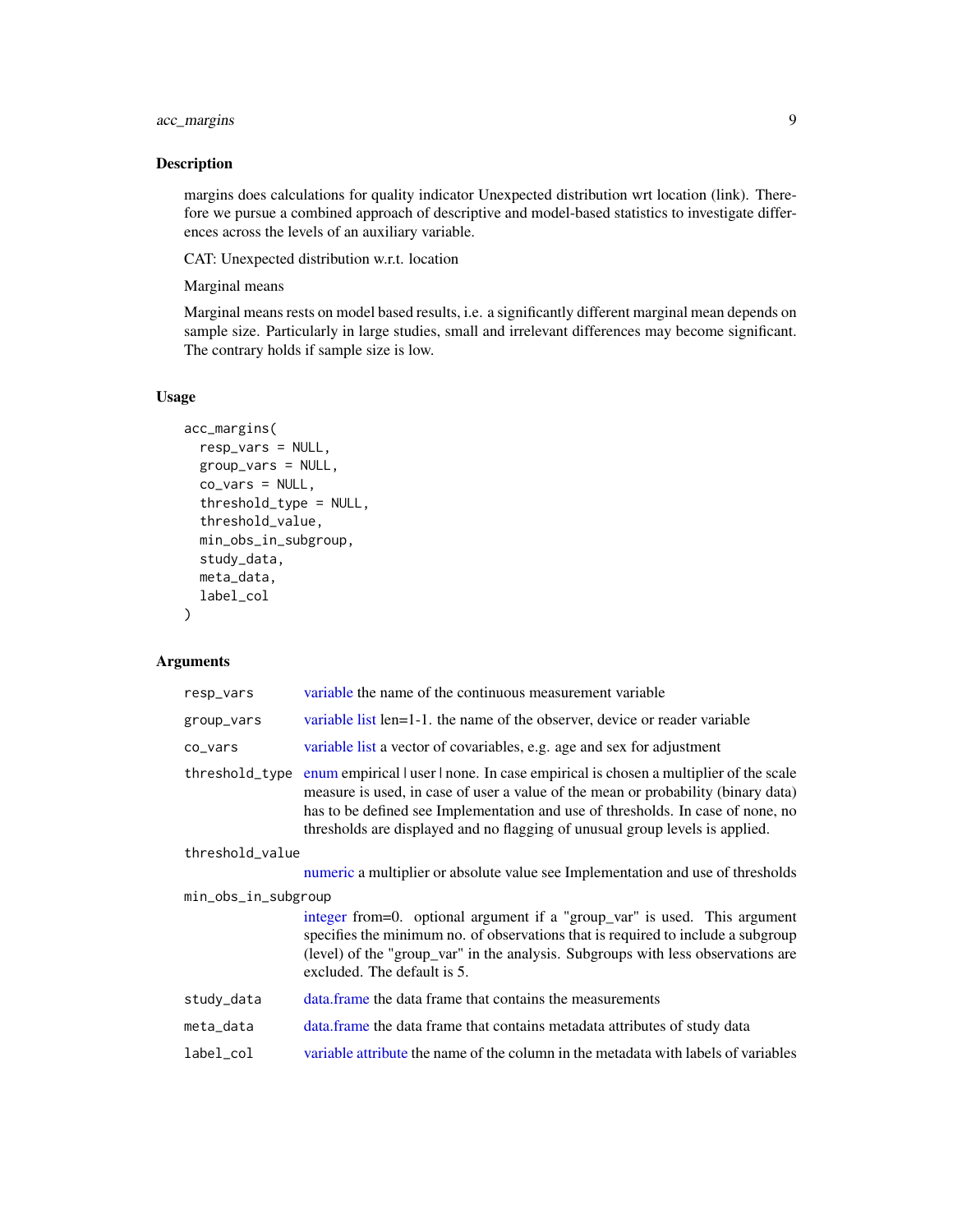### Details

#### Limitations

Selecting the appropriate distribution is complex. Dozens of continuous, discrete or mixed distributions are conceivable in the context of epidemiological data. Their exact exploration is beyond the scope of this data quality approach. The function above uses the help function [util\\_dist\\_selection](#page-82-1) which discriminates four cases:

- continuous data
- binary data
- count data with  $\leq$  20 categories
- count data with > 20 categories

Nonetheless, only three different plot types are generated. The fourth case is treated as continuous data. This is in fact a coarsening of the original data but for the purpose of clarity this approach is chosen.

#### Value

a list with:

- SummaryTable: data frame underlying the plot
- SummaryData: data frame
- SummaryPlot: ggplot2 margins plot

#### See Also

[Online Documentation](https://dataquality.ship-med.uni-greifswald.de/VIN_acc_impl_margins.html)

#### Examples

```
## Not run:
# runs spuriously slow on rhub
load(system.file("extdata/study_data.RData", package = "dataquieR"))
load(system.file("extdata/meta_data.RData", package = "dataquieR"))
co_vars <- c("AGE_0")
label_col <- LABEL
rvs <- c("DBP_0")
group_vars <- prep_map_labels(rvs, meta_data = meta_data, from = label_col,
  to = VAR_NAMES)
group_vars <- prep_map_labels(group_vars, meta_data = meta_data,
  to = KEY_OBSERVER)
group_vars <- prep_map_labels(group_vars, meta_data = meta_data)
acc_margins(resp_vars = rvs,
            study_data = study_data,
            meta_data = meta_data,
            group_vars = group_vars,
            label_col = label_col,
            co_vars = co_vars)
```
## End(Not run)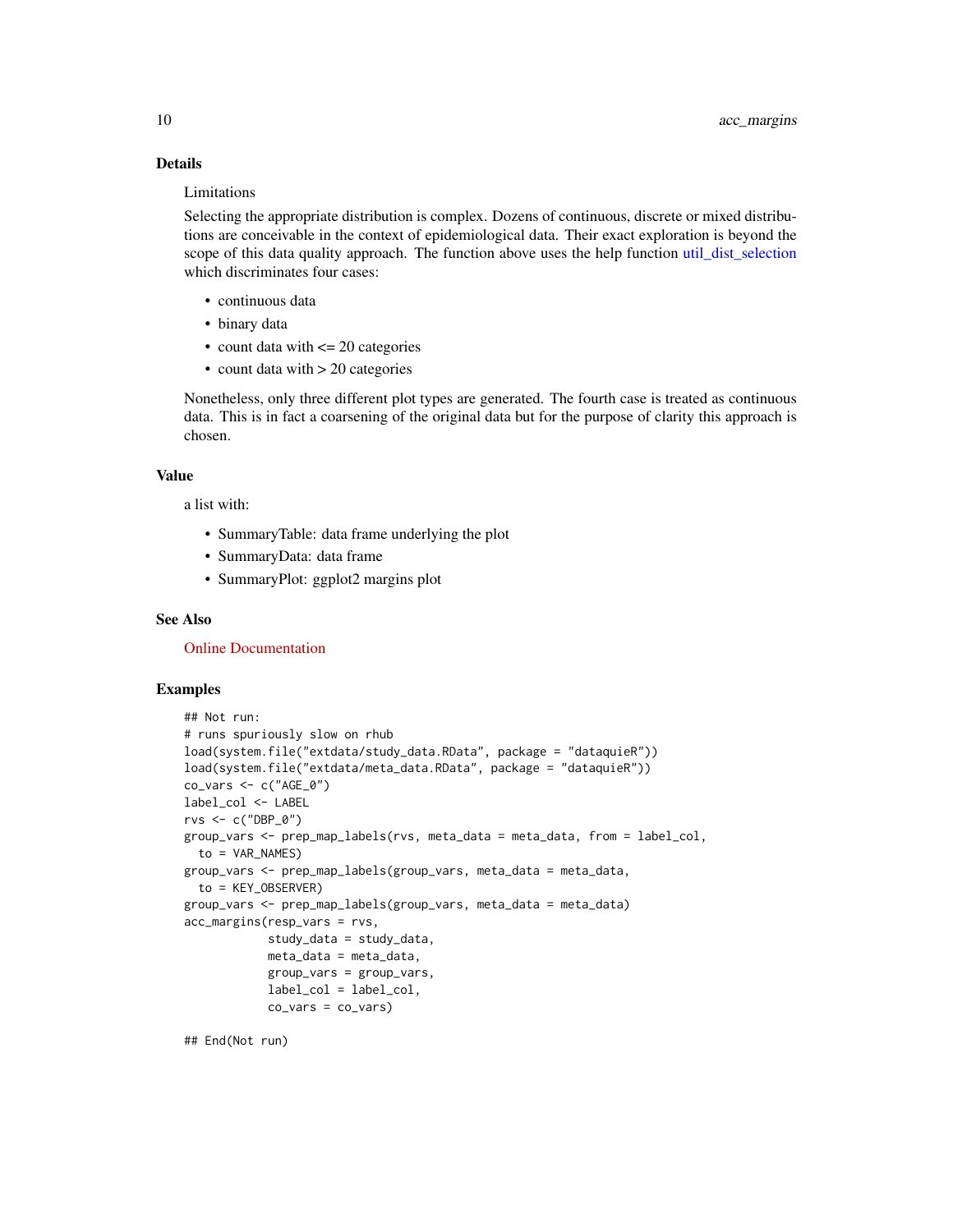#### <span id="page-10-0"></span>acc\_multivariate\_outlier

*Function to calculate and plot Mahalanobis distances*

### Description

A standard tool to detect multivariate outliers is the Mahalanobis distance. This approach is very helpful for the interpretation of the plausibility of a measurement given the value of another. In this approach the Mahalanobis distance is used as a univariate measure itself. We apply the same rules for the identification of outliers as in univariate outliers:

- the classical approach from Tukey:  $1.5 * IQR$  from the 1st ( $Q_{25}$ ) or 3rd ( $Q_{75}$ ) quartile.
- the  $6 * \sigma$  approach, i.e. any measurement of the Mahalanobis distance not in the interval of  $\bar{x} \pm 3 * \sigma$  is considered an outlier.
- the approach from Hubert for skewed distributions which is embedded in the R package robustbase
- a completely heuristic approach named  $\sigma$ -gap.

For further details, please see the vignette for univariate outlier.

#### Usage

```
acc_multivariate_outlier(
  resp_vars,
  id_vars = NULL,
  label_col,
  n_rules = 4,
  study_data,
  meta_data
)
```

| resp_vars  | variable list the name of the continuous measurement variables                                 |
|------------|------------------------------------------------------------------------------------------------|
| id_vars    | variable optional, an ID variable of the study data. If not specified row numbers<br>are used. |
| label_col  | variable attribute the name of the column in the metadata with labels of variables             |
| n_rules    | numeric from = 1 to = 4. the no. of rules that must be violated to classify as outlier         |
| study_data | data frame the data frame that contains the measurements                                       |
| meta_data  | data. frame the data frame that contains metadata attributes of study data                     |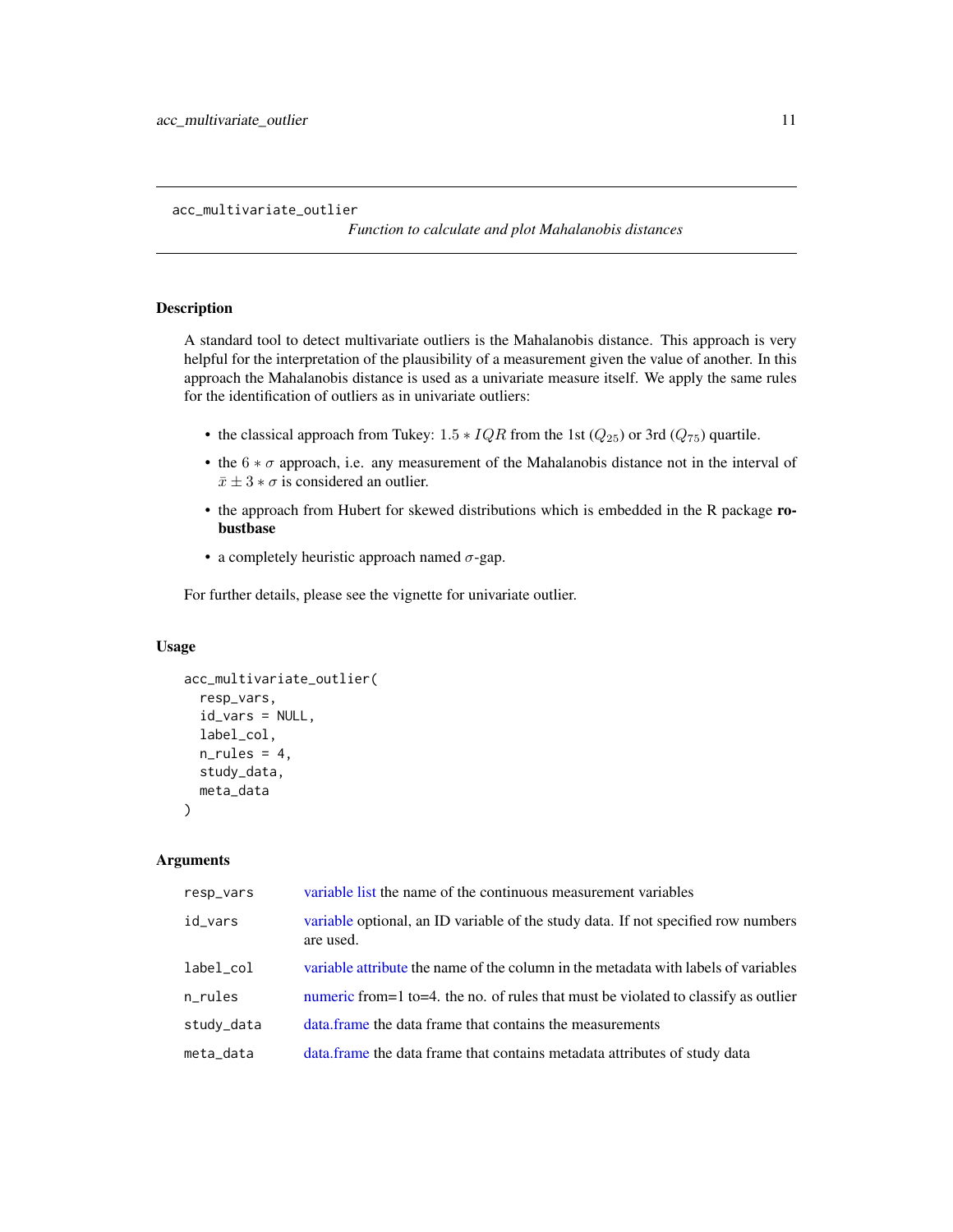<span id="page-11-0"></span>a list with:

- SummaryTable: [data.frame](#page-0-0) underlying the plot
- SummaryPlot: [ggplot2](#page-0-0) outlier plot
- FlaggedStudyData [data.frame](#page-0-0) contains the original data frame with the additional columns tukey, sixsigma, hubert, and sigmagap. Every observation is coded 0 if no outlier was detected in the respective column and 1 if an outlier was detected. This can be used to exclude observations with outliers.

### ALGORITHM OF THIS IMPLEMENTATION:

- Implementation is restricted to variables of type float
- Remove missing codes from the study data (if defined in the metadata)
- The covariance matrix is estimated for all resp\_vars
- The Mahalanobis distance of each observation is calculated  $MD_i^2 = (x_i \mu)^T \Sigma^{-1} (x_i \mu)$
- The four rules mentioned above are applied on this distance for each observation in the study data
- An output data frame is generated that flags each outlier
- A parallel coordinate plot indicates respective outliers

List function.

#### See Also

[Online Documentation](https://dataquality.ship-med.uni-greifswald.de/VIN_acc_impl_multivariate_outlier.html)

<span id="page-11-1"></span>acc\_robust\_univariate\_outlier

*Function to identify univariate outliers by four different approaches*

#### **Description**

A classical but still popular approach to detect univariate outlier is the boxplot method introduced by Tukey 1977. The boxplot is a simple graphical tool to display information about continuous univariate data (e.g., median, lower and upper quartile). Outliers are defined as values deviating more than  $1.5 \times IQR$  from the 1st (Q25) or 3rd (Q75) quartile. The strength of Tukey's method is that it makes no distributional assumptions and thus is also applicable to skewed or non mound-shaped data Marsh and Seo, 2006. Nevertheless, this method tends to identify frequent measurements which are falsely interpreted as true outliers.

A somewhat more conservative approach in terms of symmetric and/or normal distributions is the  $6 * \sigma$  approach, i.e. any measurement not in the interval of  $mean(x) + (-3 * \sigma)$  is considered an outlier.

Both methods mentioned above are not ideally suited to skewed distributions. As many biomarkers such as laboratory measurements represent in skewed distributions the methods above may be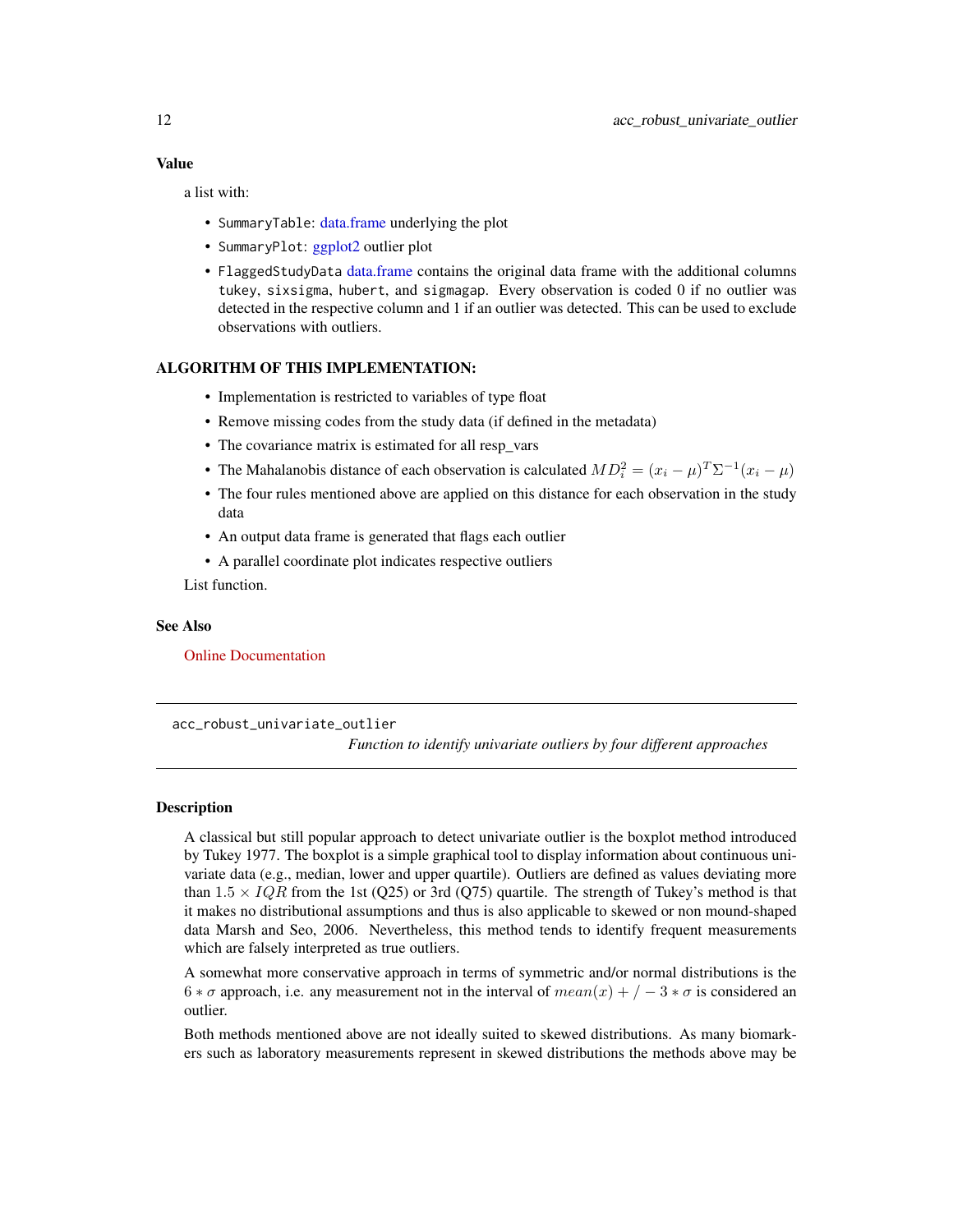insufficient. The approach of Hubert and Vandervieren 2008 adjusts the boxplot for the skewness of the distribution. This approach is implemented in several R packages such as [robustbase::mc](#page-0-0) which is used in this implementation of [dataquieR](#page-34-1).

Another completely heuristic approach is also included to identify outliers. The approach is based on the assumption that the distances between measurements of the same underlying distribution should homogeneous. For comprehension of this approach:

- consider an ordered sequence of all measurements.
- between these measurements all distances are calculated.
- the occurrence of larger distances between two neighboring measurements may than indicate a distortion of the data. For the heuristic definition of a large distance  $1 * \sigma$  has been been chosen.

Note, that the plots are not deterministic, because they use [ggplot2::geom\\_jitter.](#page-0-0)

#### Usage

```
acc_robust_univariate_outlier(
  resp_vars = NULL,
  label_col,
  study_data,
 meta_data,
  exclude_roles,
 n-rules = 4,
 max_non_outliers_plot = 10000
)
```
#### Arguments

| resp_vars             | variable list the name of the continuous measurement variable                                                                                                              |  |  |  |
|-----------------------|----------------------------------------------------------------------------------------------------------------------------------------------------------------------------|--|--|--|
| label col             | variable attribute the name of the column in the metadata with labels of variables                                                                                         |  |  |  |
| study_data            | data frame the data frame that contains the measurements                                                                                                                   |  |  |  |
| meta_data             | data. frame the data frame that contains metadata attributes of study data                                                                                                 |  |  |  |
| exclude_roles         | variable roles a character (vector) of variable roles not included                                                                                                         |  |  |  |
| n_rules               | integer from = 1 to = 4. the no. of rules that must be violated to flag a variable as<br>containing outliers. The default is 4, <i>i.e.</i> all.                           |  |  |  |
| max_non_outliers_plot |                                                                                                                                                                            |  |  |  |
|                       | integer from=0. Maximum number of non-outlier points to be plot. If more<br>points exist, a subsample will be plotted only. Note, that sampling is not deter-<br>ministic. |  |  |  |

#### Details

Hint*: The function is designed for unimodal data only.*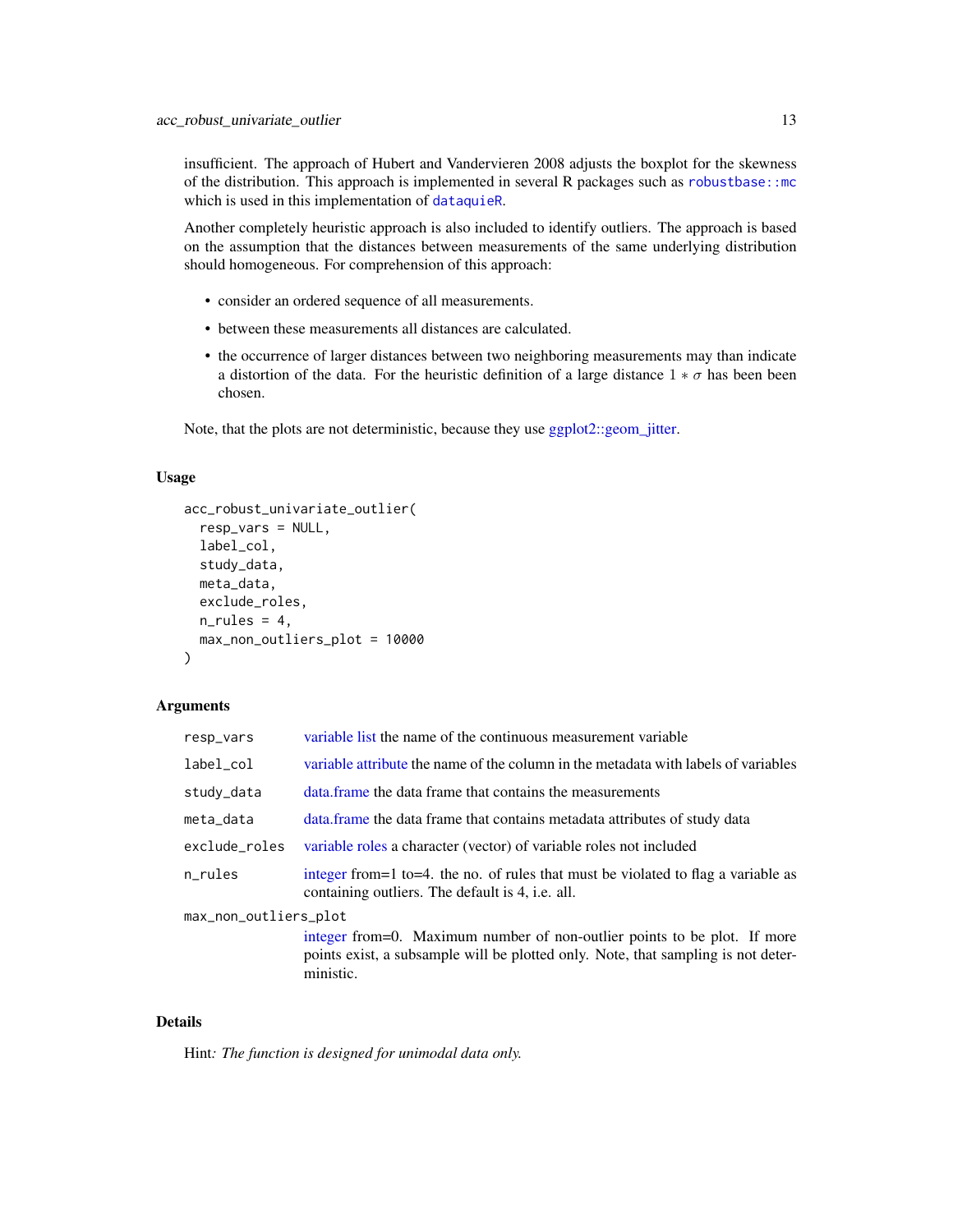### <span id="page-13-0"></span>Value

a list with:

- SummaryTable: [data.frame](#page-0-0) with the columns Variables, Mean, SD, Median, Skewness, Tukey (N), 6-Sigma (N), Hubert (N), Sigma-gap (N), Most likely (N), To low (N), To high (N) Grading
- SummaryPlotList: [ggplot](#page-0-0) univariate outlier plots

#### ALGORITHM OF THIS IMPLEMENTATION:

- Select all variables of type float in the study data
- Remove missing codes from the study data (if defined in the metadata)
- Remove measurements deviating from limits defined in the metadata
- Identify outlier according to the approaches of Tukey (Tukey 1977), SixSigma (-Bakar et al. 2006), Hubert (Hubert and Vandervieren 2008), and SigmaGap (heuristic)
- A output data frame is generated which indicates the no. of possible outlier, the direction of deviations (to low, to high) for all methods and a summary score which sums up the deviations of the different rules
- A scatter plot is generated for all examined variables, flagging observations according to the no. of violated rules (step 5).

### See Also

[acc\\_univariate\\_outlier](#page-15-1)

<span id="page-13-1"></span>acc\_shape\_or\_scale *Function to compare observed versus expected distributions*

### **Description**

This implementation contrasts the empirical distribution of a measurement variables against assumed distributions. The approach is adapted from the idea of rootograms (Tukey 1977) which is also applicable for count data (Kleiber and Zeileis 2016).

#### Usage

```
acc_shape_or_scale(
  resp_vars,
  dist_col,
  guess,
 par1,
  par2,
  end_digits,
  label_col,
  study_data,
  meta_data
)
```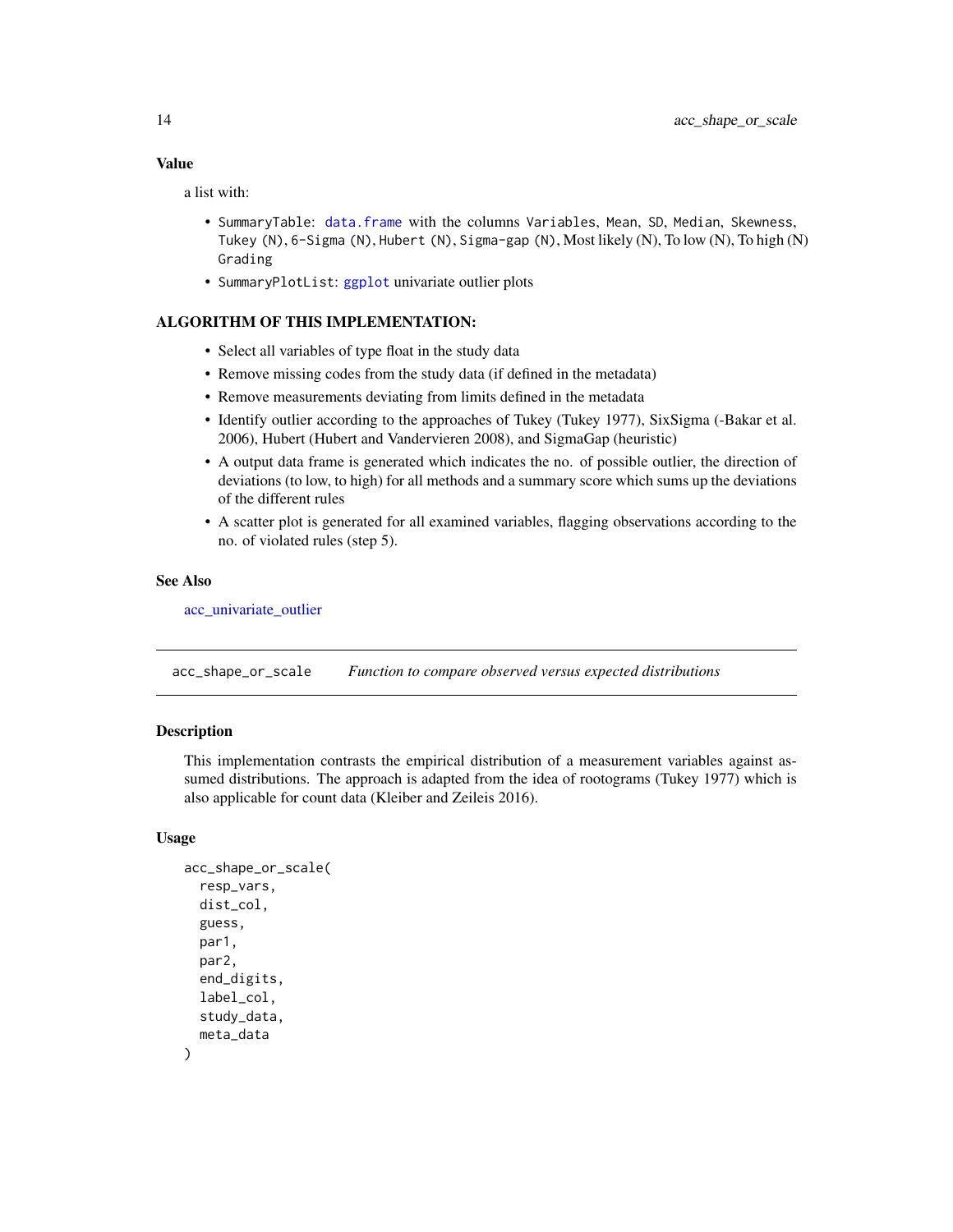### Arguments

| resp_vars  | variable the name of the continuous measurement variable                                                                          |
|------------|-----------------------------------------------------------------------------------------------------------------------------------|
| dist_col   | variable attribute the name of the variable attribute in meta_data that provides<br>the expected distribution of a study variable |
| guess      | logical estimate parameters                                                                                                       |
| par1       | numeric first parameter of the distribution if applicable                                                                         |
| par2       | numeric second parameter of the distribution if applicable                                                                        |
| end_digits | logical internal use, check for end digits preferences                                                                            |
| label col  | variable attribute the name of the column in the metadata with labels of variables                                                |
| study_data | data frame the data frame that contains the measurements                                                                          |
| meta_data  | data frame the data frame that contains metadata attributes of study data                                                         |

### Value

a list with:

- SummaryData: [data.frame](#page-0-0) underlying the plot
- SummaryPlot: [ggplot2](#page-0-0) probability distribution plot
- SummaryTable: [data.frame](#page-0-0) with the columns Variables and GRADING

## ALGORITHM OF THIS IMPLEMENTATION:

- This implementation is restricted to data of type float or integer.
- Missing codes are removed from resp\_vars (if defined in the metadata)
- The user must specify the column of the metadata containing probability distribution (currently only: normal, uniform, gamma)
- Parameters of each distribution can be estimated from the data or are specified by the user
- A histogram-like plot contrasts the empirical vs. the technical distribution

#### See Also

[Online Documentation](https://dataquality.ship-med.uni-greifswald.de/VIN_acc_impl_shape_or_scale.html)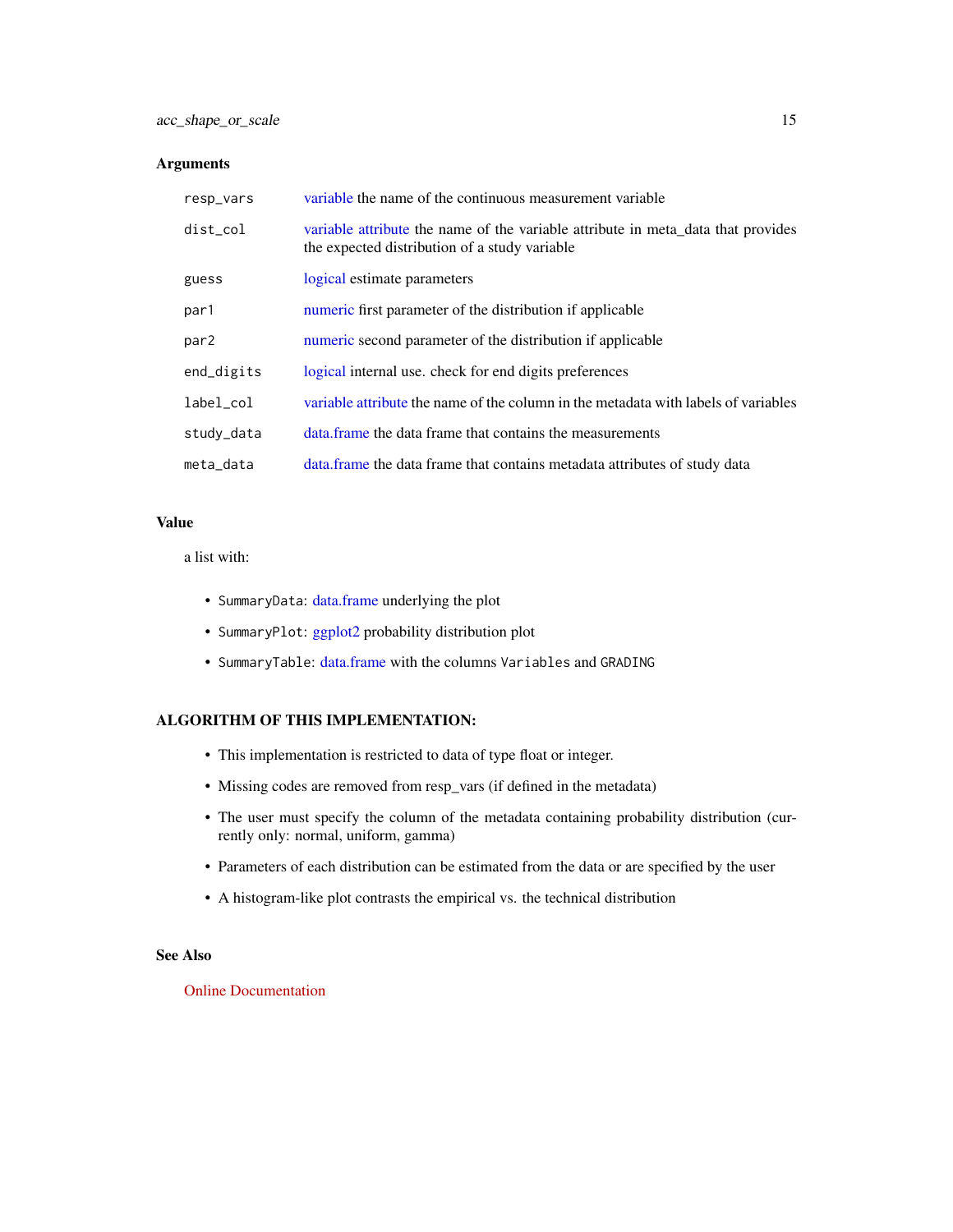```
acc_univariate_outlier
```
*Function to identify univariate outliers by four different approaches*

#### Description

A classical but still popular approach to detect univariate outlier is the boxplot method introduced by Tukey 1977. The boxplot is a simple graphical tool to display information about continuous univariate data (e.g., median, lower and upper quartile). Outliers are defined as values deviating more than  $1.5 \times IQR$  from the 1st (Q25) or 3rd (Q75) quartile. The strength of Tukey's method is that it makes no distributional assumptions and thus is also applicable to skewed or non mound-shaped data Marsh and Seo, 2006. Nevertheless, this method tends to identify frequent measurements which are falsely interpreted as true outliers.

A somewhat more conservative approach in terms of symmetric and/or normal distributions is the  $6 * \sigma$  approach, i.e. any measurement not in the interval of  $mean(x) + \sqrt{-3} * \sigma$  is considered an outlier.

Both methods mentioned above are not ideally suited to skewed distributions. As many biomarkers such as laboratory measurements represent in skewed distributions the methods above may be insufficient. The approach of Hubert and Vandervieren 2008 adjusts the boxplot for the skewness of the distribution. This approach is implemented in several R packages such as [robustbase::mc](#page-0-0) which is used in this implementation of [dataquieR](#page-34-1).

Another completely heuristic approach is also included to identify outliers. The approach is based on the assumption that the distances between measurements of the same underlying distribution should homogeneous. For comprehension of this approach:

- consider an ordered sequence of all measurements.
- between these measurements all distances are calculated.
- the occurrence of larger distances between two neighboring measurements may than indicate a distortion of the data. For the heuristic definition of a large distance  $1 * \sigma$  has been been chosen.

Note, that the plots are not deterministic, because they use [ggplot2::geom\\_jitter.](#page-0-0)

#### Usage

```
acc_univariate_outlier(
  resp_vars = NULL,
  label_col,
  study_data,
 meta_data,
  exclude_roles,
 n_rules = 4,
  max_non_outliers_plot = 10000
)
```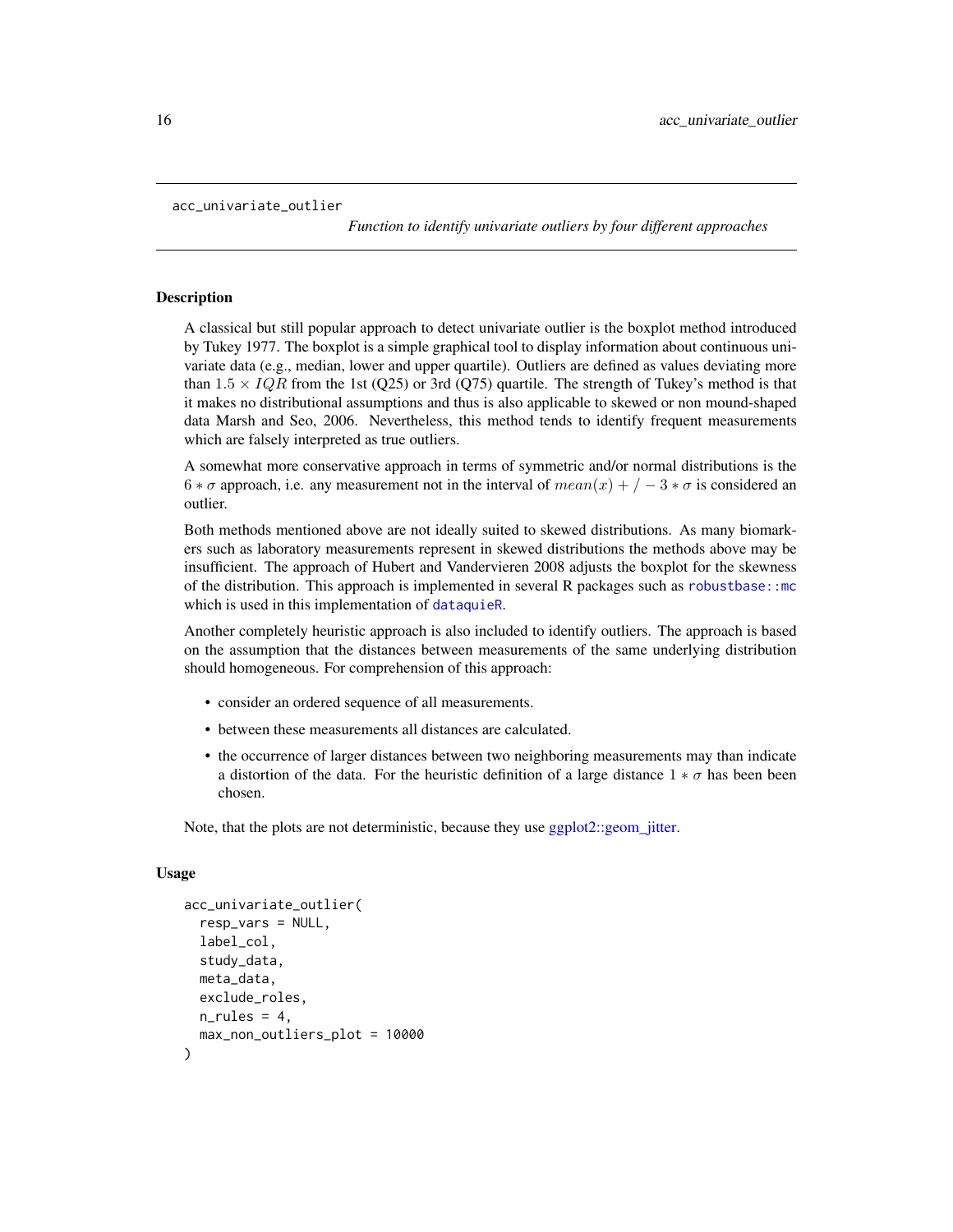#### **Arguments**

| resp_vars             | variable list the name of the continuous measurement variable                                                                                                              |
|-----------------------|----------------------------------------------------------------------------------------------------------------------------------------------------------------------------|
| label_col             | variable attribute the name of the column in the metadata with labels of variables                                                                                         |
| study_data            | data frame the data frame that contains the measurements                                                                                                                   |
| meta data             | data. frame the data frame that contains metadata attributes of study data                                                                                                 |
| exclude_roles         | variable roles a character (vector) of variable roles not included                                                                                                         |
| n_rules               | integer from = 1 to = 4. the no. of rules that must be violated to flag a variable as<br>containing outliers. The default is 4, <i>i.e.</i> all.                           |
| max_non_outliers_plot |                                                                                                                                                                            |
|                       | integer from=0. Maximum number of non-outlier points to be plot. If more<br>points exist, a subsample will be plotted only. Note, that sampling is not deter-<br>ministic. |

#### Details

Hint*: The function is designed for unimodal data only.*

#### Value

a list with:

- SummaryTable: [data.frame](#page-0-0) with the columns Variables, Mean, SD, Median, Skewness, Tukey (N), 6-Sigma (N), Hubert (N), Sigma-gap (N), Most likely (N), To low (N), To high (N) Grading
- SummaryPlotList: [ggplot](#page-0-0) univariate outlier plots

### ALGORITHM OF THIS IMPLEMENTATION:

- Select all variables of type float in the study data
- Remove missing codes from the study data (if defined in the metadata)
- Remove measurements deviating from limits defined in the metadata
- Identify outlier according to the approaches of Tukey (Tukey 1977), SixSigma (-Bakar et al. 2006), Hubert (Hubert and Vandervieren 2008), and SigmaGap (heuristic)
- A output data frame is generated which indicates the no. of possible outlier, the direction of deviations (to low, to high) for all methods and a summary score which sums up the deviations of the different rules
- A scatter plot is generated for all examined variables, flagging observations according to the no. of violated rules (step 5).

#### See Also

- [acc\\_robust\\_univariate\\_outlier](#page-11-1)
- [Online Documentation](https://dataquality.ship-med.uni-greifswald.de/VIN_acc_impl_robust_univariate_outlier.html)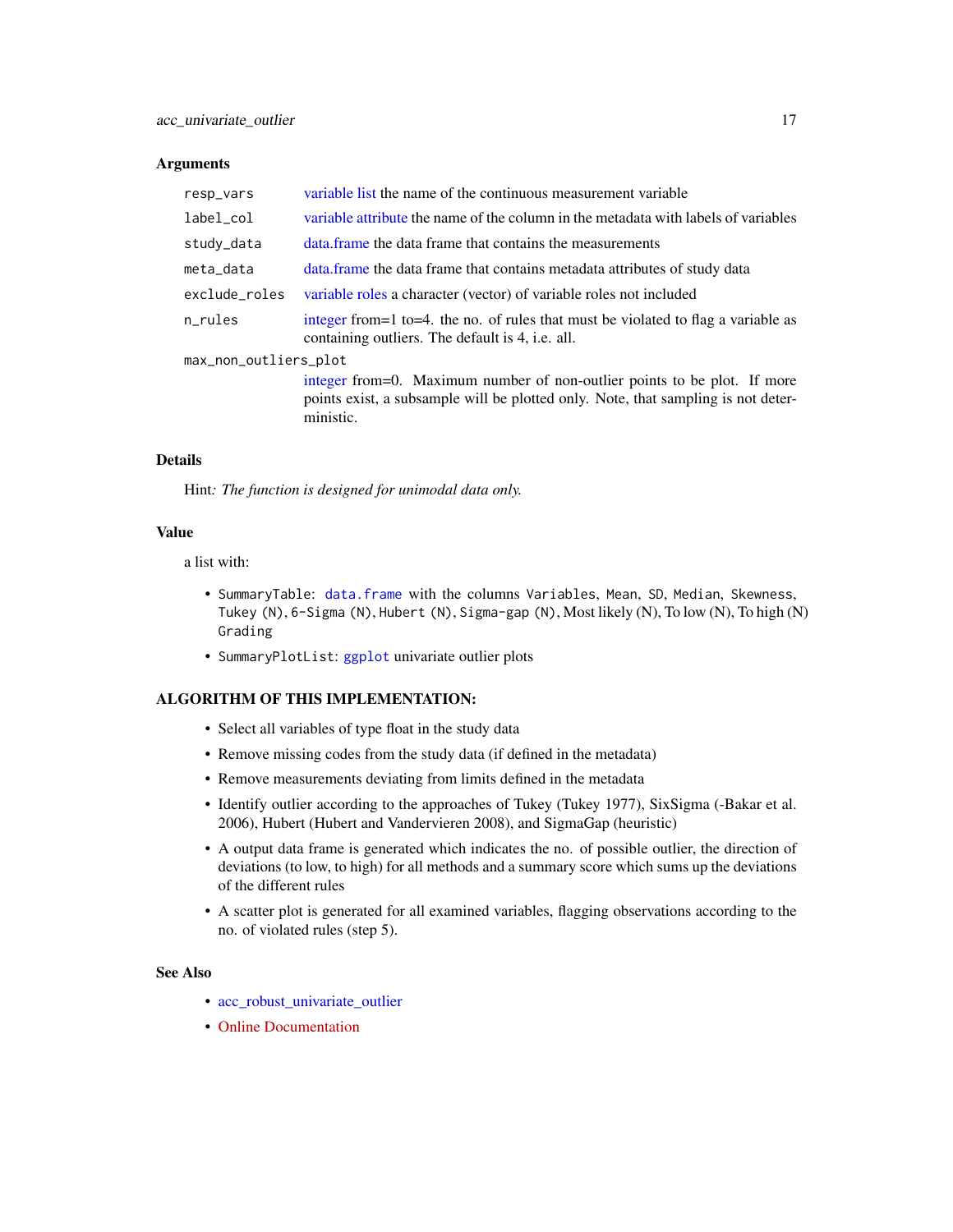#### Description

Variance based models and intraclass correlations (ICC) are approaches to examine the impact of so-called process variables on the measurements. This implementation is model-based.

NB: The term ICC is frequently used to describe the agreement between different observers, examiners or even devices. In respective settings a good agreement is pursued. ICC-values can vary between [-1;1] and an ICC close to 1 is desired (Koo and Li 2016, Müller and Büttner 1994).

However, in multi-level analysis the ICC is interpreted differently. Please see Snijders et al. (Sniders and Bosker 1999). In this context the proportion of variance explained by respective group levels indicate an influence of (at least one) level of the respective group\_vars. An ICC close to 0 is desired.

#### Usage

```
acc_varcomp(
  resp_vars = NULL,
  group_vars,
  co_vars = NULL,
  min_obs_in_subgroup = 30,
  min_subgroups = 5,
  label_col = NULL,
  threshold_value = 0.05,
  study_data,
  meta_data
)
```

| resp_vars           | variable list the names of the continuous measurement variables                                                                                                                                                                                                                   |
|---------------------|-----------------------------------------------------------------------------------------------------------------------------------------------------------------------------------------------------------------------------------------------------------------------------------|
| group_vars          | variable list the names of the resp. observer, device or reader variables                                                                                                                                                                                                         |
| co_vars             | variable list a vector of covariables, e.g. age and sex for adjustment                                                                                                                                                                                                            |
| min_obs_in_subgroup |                                                                                                                                                                                                                                                                                   |
|                     | integer from=0. optional argument if a "group_var" is used. This argument<br>specifies the minimum no. of observations that is required to include a subgroup<br>(level) of the "group_var" in the analysis. Subgroups with less observations are<br>excluded. The default is 30. |
| min_subgroups       | integer from=0. optional argument if a "group_var" is used. This argument<br>specifies the minimum no. of subgroups (levels) included "group_var". If the<br>variable defined in "group_var" has less subgroups it is not used for analysis.<br>The default is 5.                 |
| label_col           | variable attribute the name of the column in the metadata with labels of variables                                                                                                                                                                                                |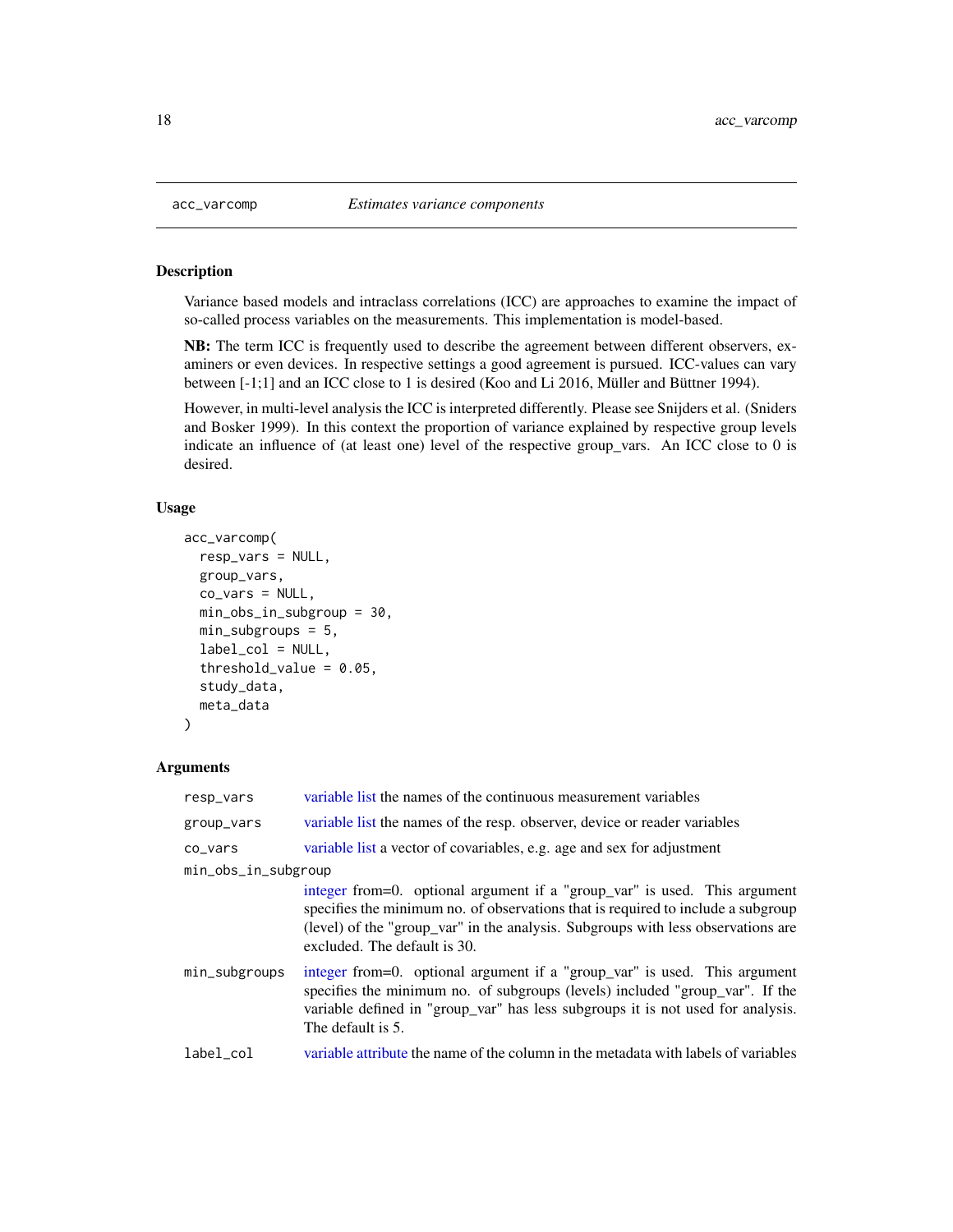### acc\_varcomp 19

threshold\_value [numeric](#page-35-1) from=0 to=1. a numerical value ranging from 0-1

| study_data | data frame the data frame that contains the measurements                   |
|------------|----------------------------------------------------------------------------|
| meta data  | data. frame the data frame that contains metadata attributes of study data |

#### Value

a list with:

- SummaryTable: data frame with ICCs per rvs
- ScalarValue\_max\_icc: maximum variance contribution value by group\_vars
- ScalarValue\_argmax\_icc: variable with maximum variance contribution by group\_vars

#### ALGORITHM OF THIS IMPLEMENTATION:

- This implementation is yet restricted to data of type float.
- Missing codes are removed from resp\_vars (if defined in the metadata)
- Deviations from limits, as defined in the metadata, are removed
- A linear mixed-effects model is estimated for resp\_vars using co\_vars and group\_vars for adjustment.
- An output data frame is generated for group\_vars indicating the ICC.

#### See Also

[Online Documentation](https://dataquality.ship-med.uni-greifswald.de/VIN_acc_impl_varcomp.html)

#### Examples

```
## Not run:
# runs spuriously slow on rhub
load(system.file("extdata/study_data.RData", package = "dataquieR"))
load(system.file("extdata/meta_data.RData", package = "dataquieR"))
co_vars <- c("SEX_0", "AGE_0")
min_obs_in_subgroup <- 30
min_subgroups <- 3
label_col <- LABEL
rvs <- c("DBP_0", "SBP_0")
group_vars <- prep_map_labels(rvs, meta_data = meta_data, from = label_col,
  to = VAR_NAMES)
group_vars <- prep_map_labels(group_vars, meta_data = meta_data,
  to = KEY_OBSERVER)
group_vars <- prep_map_labels(group_vars, meta_data = meta_data)
acc_varcomp(
  resp_vars = rvs, group_vars = group_vars, co_vars = co_vars,
  min_obs_in_subgroup = min_obs_in_subgroup,
  min_subgroups = min_subgroups, label_col = label_col,
  study_data = study_data, meta_data = meta_data
)
```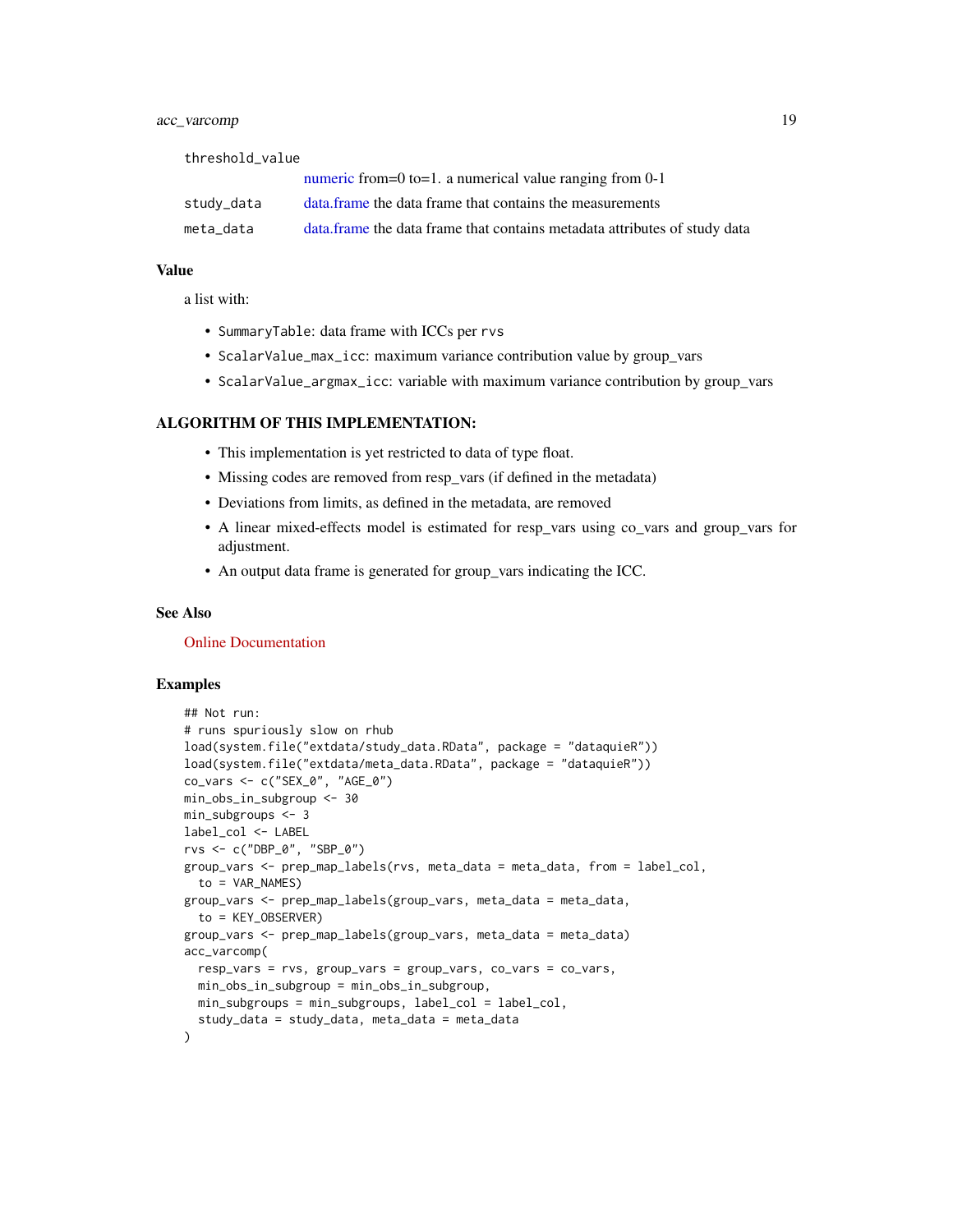<span id="page-19-0"></span>## End(Not run)

<span id="page-19-1"></span>as.data.frame.dataquieR\_resultset

*Convert a full* dataquieR *report to a* data.frame

### Description

converts a [dataquieR report](#page-37-1) to a [data.frame.](#page-0-0) Intended for use in pipelines.

#### Usage

## S3 method for class 'dataquieR\_resultset' as.data.frame(x, ...)

### Arguments

| X        | dataquieR report |
|----------|------------------|
| $\cdots$ | not used         |

#### Value

a [data.frame](#page-0-0) with one row per indicator call, one column implementationform naming the called indicator function, one column per function argument and one additional column containing the results of each call as a list.

<span id="page-19-2"></span>as.list.dataquieR\_resultset

*Convert a full* dataquieR *report to a* list

### Description

converts a [dataquieR report](#page-37-1) to a [list.](#page-0-0) Intended for use in pipelines.

#### Usage

```
## S3 method for class 'dataquieR_resultset'
as.list(x, \ldots)
```

|   | dataquieR report                              |
|---|-----------------------------------------------|
| . | arguments passed to pipeline_recursive_result |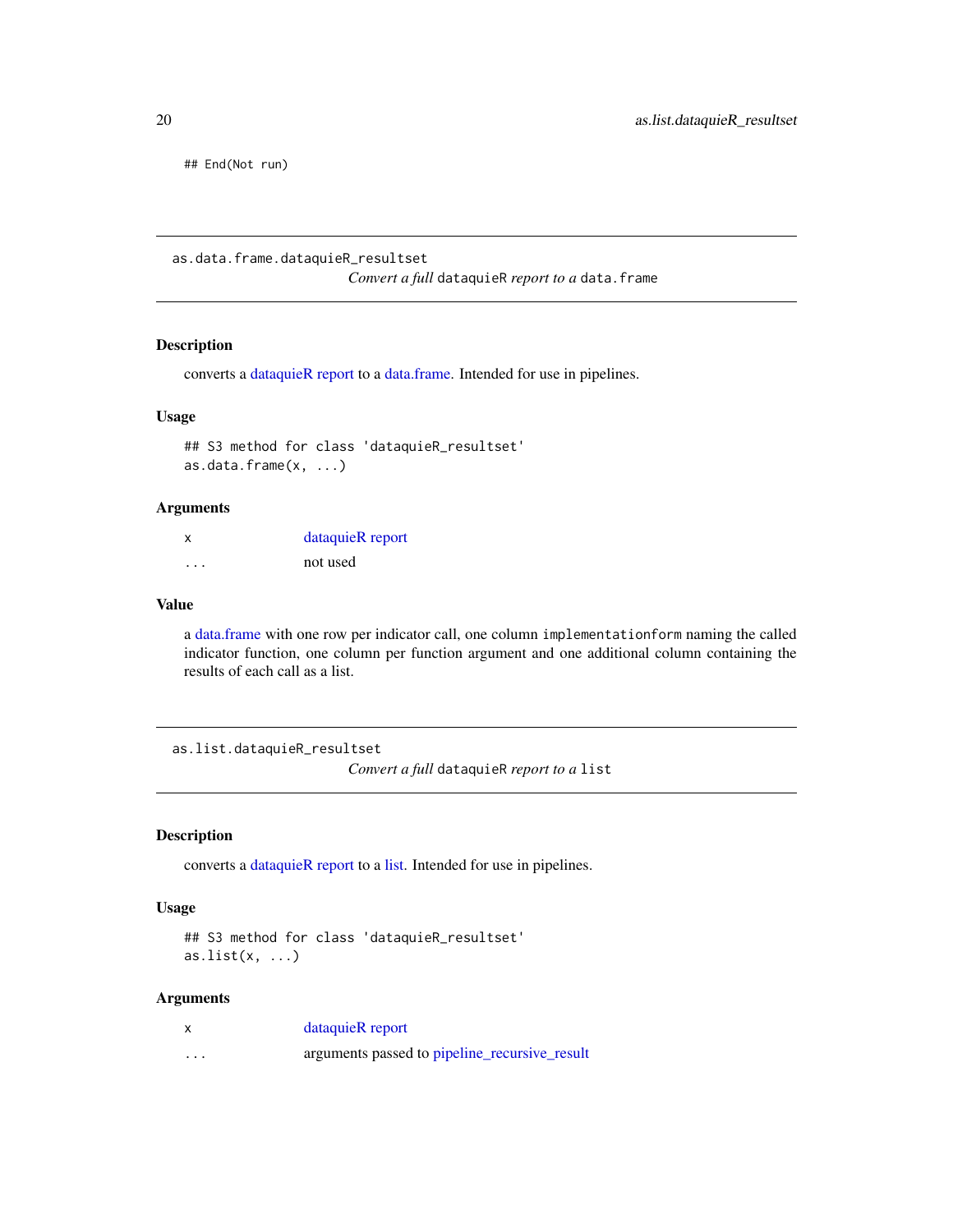### <span id="page-20-0"></span>Value

a [list](#page-0-0) with one element per indicator call. Each element is an encapsulated sub-list as described in [pipeline\\_recursive\\_result](#page-43-1)

com\_item\_missingness *Summarize missingness columnwise (in variable)*

### Description

Item-Missingness (also referred to as item nonresponse (De Leeuw et al. 2003)) describes the missingness of single values, e.g. blanks or empty data cells in a data set. Item-Missingness occurs for example in case a respondent does not provide information for a certain question, a question is overlooked by accident, a programming failure occurs or a provided answer were missed while entering the data.

### Usage

```
com_item_missingness(
  study_data,
  meta_data,
  resp_vars = NULL,
  label_col,
  show_causes = TRUE,
  cause_label_df,
  include_sysmiss = NULL,
  threshold_value,
  suppressWarnings = FALSE
)
```

| study_data       | data frame the data frame that contains the measurements                                                        |  |
|------------------|-----------------------------------------------------------------------------------------------------------------|--|
| meta_data        | data. frame the data frame that contains metadata attributes of study data                                      |  |
| resp_vars        | variable list the name of the measurement variables                                                             |  |
| label_col        | variable attribute the name of the column in the metadata with labels of variables                              |  |
| show_causes      | logical if TRUE, then the distribution of missing codes is shown                                                |  |
| cause_label_df   | data.frame missing code table. If missing codes have labels the respective data<br>frame must be specified here |  |
| include_sysmiss  |                                                                                                                 |  |
|                  | logical Optional, if TRUE system missingness (NAs) is evaluated in the sum-<br>mary plot                        |  |
| threshold_value  |                                                                                                                 |  |
|                  | numeric from=0 to=100. a numerical value ranging from $0-100$                                                   |  |
| suppressWarnings |                                                                                                                 |  |
|                  | logical warn about mixed missing and jump code lists                                                            |  |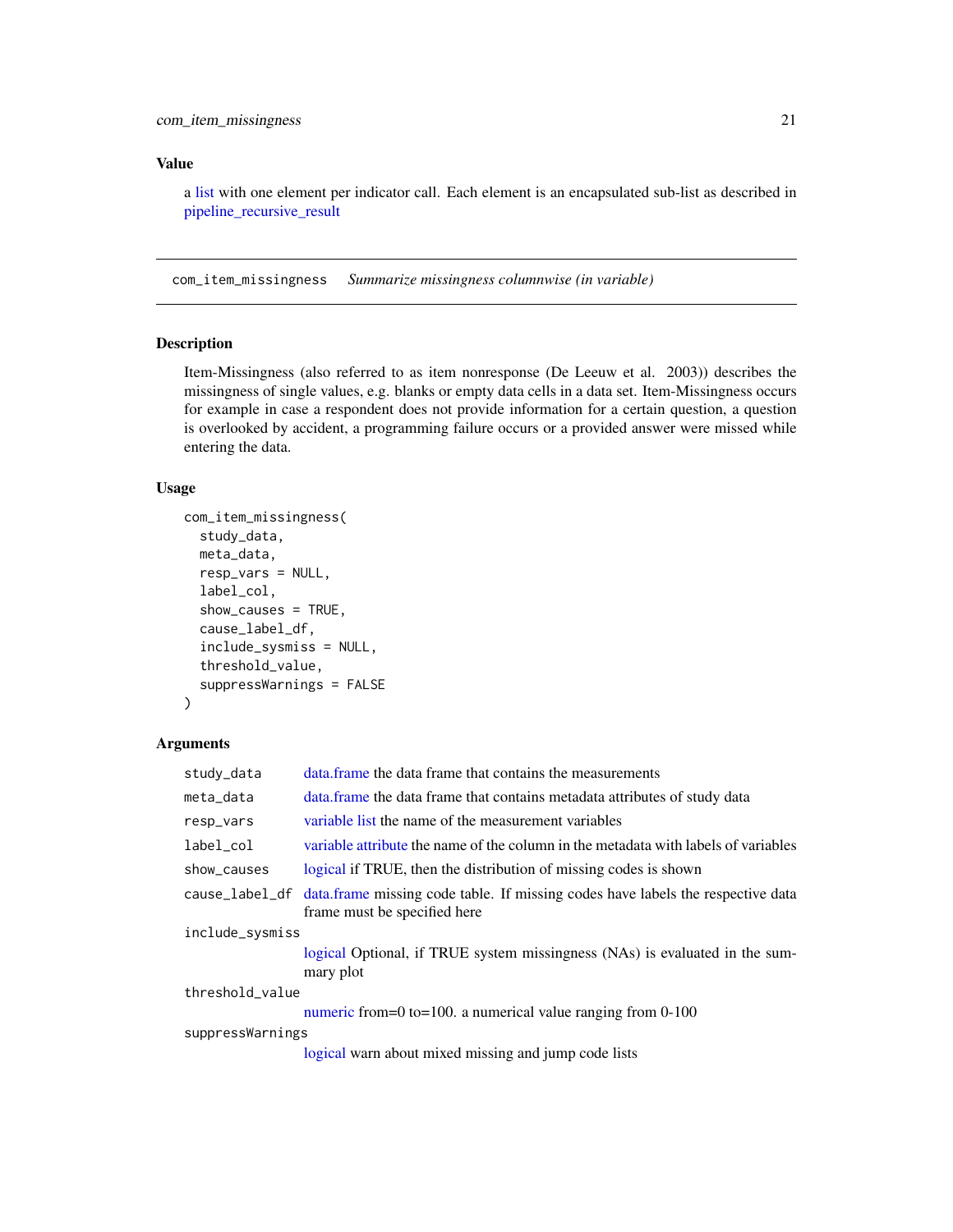#### <span id="page-21-0"></span>Value

a list with:

- SummaryTable: data frame about item missingness per response variable
- SummaryPlot: ggplot2 heatmap plot, if show\_causes was TRUE
- ReportSummaryTable: data frame underlying SummaryPlot

### ALGORITHM OF THIS IMPLEMENTATION:

- Lists of missing codes and, if applicable, jump codes are selected from the metadata
- The no. of system missings (NA) in each variable is calculated
- The no. of used missing codes is calculated for each variable
- The no. of used jump codes is calculated for each variable
- Two result dataframes (1: on the level of observations, 2: a summary for each variable) are generated
- *OPTIONAL:* if show\_causes is selected, one summary plot for all resp\_vars is provided

#### See Also

#### [Online Documentation](https://dataquality.ship-med.uni-greifswald.de/VIN_com_impl_item_missingness.html)

com\_segment\_missingness

*Summarizes missingness for individuals in specific segments*

#### Description

#### This implementation can be applied in two use cases::

- 1. participation in study segments is not recorded by respective variables, e.g. a participant's refusal to attend a specific examination is not recorded.
- 2. participation in study segments is recorded by respective variables.

Use case  $(1)$  will be common in smaller studies. For the calculation of segment missingness it is assumed that study variables are nested in respective segments. This structure must be specified in the static metadata. The R-function identifies all variables within each segment and returns TRUE if all variables within a segment are missing, otherwise FALSE.

Use case (2) assumes a more complex structure of study data and meta data. The study data comprise so-called intro-variables (either TRUE/FALSE or codes for non-participation). The column KEY\_STUDY\_SEGMENT in the metadata is filled by variable-IDs indicating for each variable the respective intro-variable. This structure has the benefit that subsequent calculation of item missingness obtains correct denominators for the calculation of missingness rates.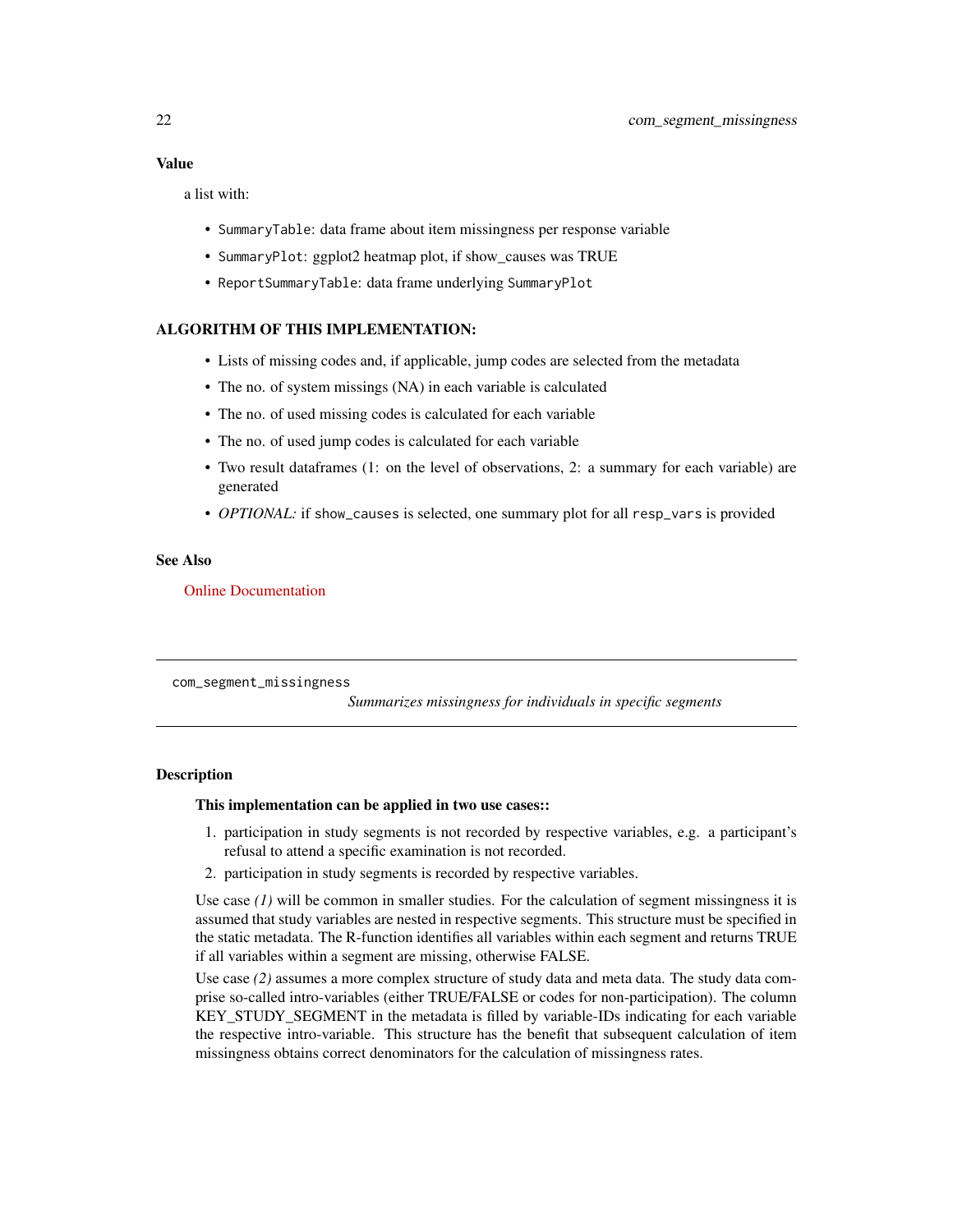### Usage

```
com_segment_missingness(
  study_data,
  meta_data,
  group_vars = NULL,
  strata_vars = NULL,
  label_col,
  threshold_value,
  direction,
  exclude_roles = "process"
\lambda
```
### Arguments

| study_data      | data frame the data frame that contains the measurements                                              |  |
|-----------------|-------------------------------------------------------------------------------------------------------|--|
| meta_data       | data frame the data frame that contains metadata attributes of study data                             |  |
| group_vars      | variable the name of a variable used for grouping, defaults to <i>NULL</i> for not<br>grouping output |  |
| strata_vars     | variable the name of a variable used for stratification, defaults to NULL for not<br>grouping output  |  |
| label col       | variable attribute the name of the column in the metadata with labels of variables                    |  |
| threshold_value |                                                                                                       |  |
|                 | numeric from=0 to=100. a numerical value ranging from $0-100$                                         |  |
| direction       | enum low $\vert$ high. "high" or "low", i.e. are deviations above/below the threshold<br>critical     |  |
| exclude roles   | variable roles a character (vector) of variable roles not included                                    |  |

### **Details**

#### Implementation and use of thresholds:

This implementation uses one threshold to discriminate critical from non-critical values. If direction is high than all values below the threshold\_value are normal (displayed in dark blue in the plot and flagged with GRADING = 0 in the dataframe). All values above the threshold value are considered critical. The more they deviate from the threshold the displayed color shifts to dark red. All critical values are highlighted with GRADING  $= 1$  in the summary data frame. By default, highest values are always shown in dark red irrespective of the absolute deviation.

If direction is low than all values above the threshold\_value are normal (displayed in dark blue,  $GRADING = 0$ .

### Hint:

This function does not support a resp\_vars argument but exclude\_roles to specify variables not relevant for detecting a missing segment.

List function.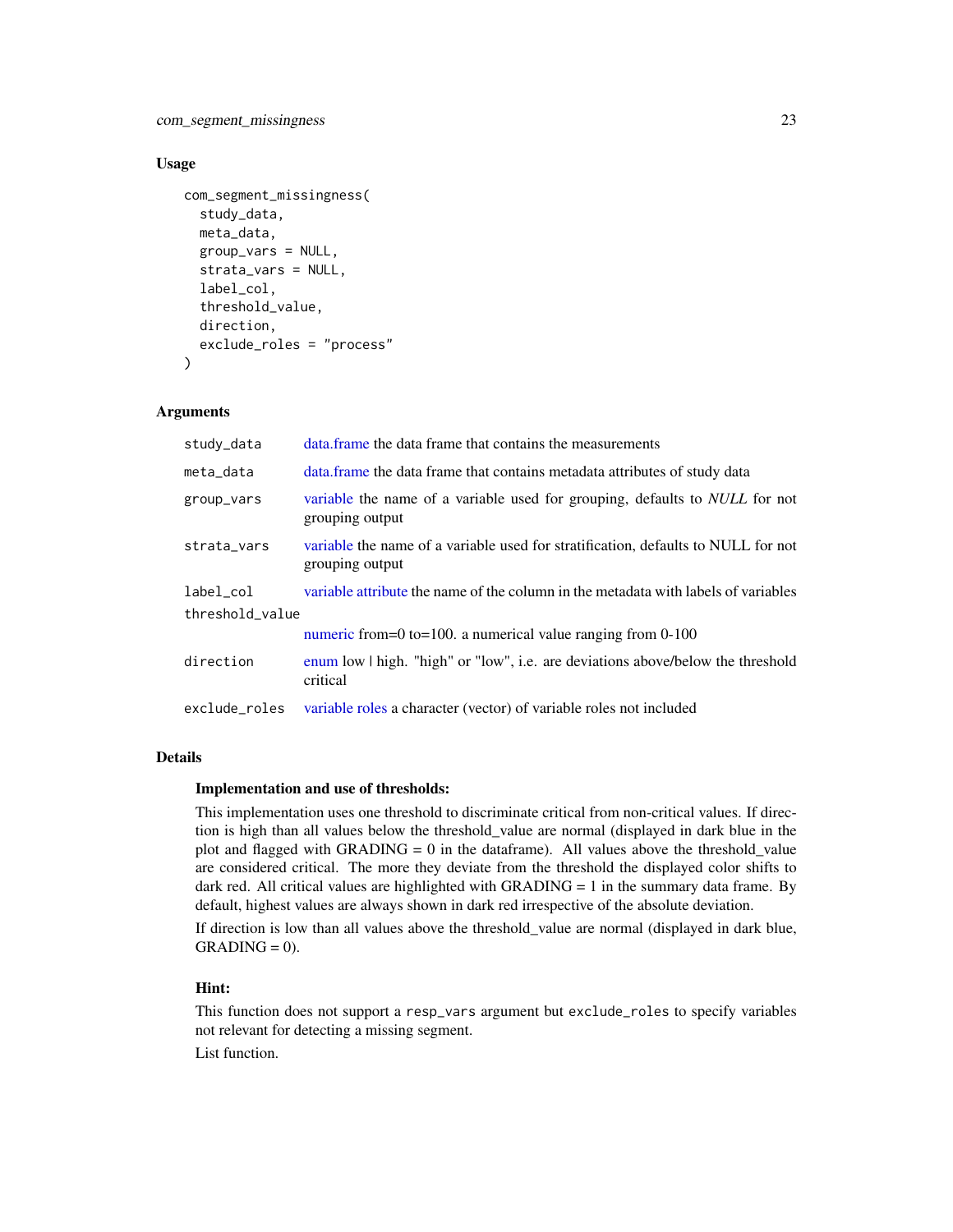### <span id="page-23-0"></span>Value

a list with:

- SummaryData: data frame about segment missingness
- SummaryPlot: ggplot2 heatmap plot: a heatmap-like graphic that highlights critical values depending on the respective threshold\_value and direction.

### See Also

[Online Documentation](https://dataquality.ship-med.uni-greifswald.de/VIN_com_impl_segment_missingness.html)

com\_unit\_missingness *Counts all individuals with no measurements at all*

#### Description

This implementation examines a crude version of unit missingness or unit-nonresponse (Kalton and Kasprzyk 1986), i.e. if all measurement variables in the study data are missing for an observation it has unit missingness.

The function can be applied on stratified data. In this case strata\_vars must be specified.

### Usage

```
com_unit_missingness(
  study_data,
 meta_data,
  id_vars = NULL,
  strata_vars = NULL,
  label_col
\mathcal{E}
```

| study_data  | data.frame the data frame that contains the measurements                                                                              |
|-------------|---------------------------------------------------------------------------------------------------------------------------------------|
| meta_data   | data. frame the data frame that contains metadata attributes of study data                                                            |
| id_vars     | variable list optional, a (vectorized) call of ID-variables that should not be con-<br>sidered in the calculation of unit-missingness |
| strata_vars | variable optional, a string or integer variable used for stratification                                                               |
| label_col   | variable attribute the name of the column in the metadata with labels of variables                                                    |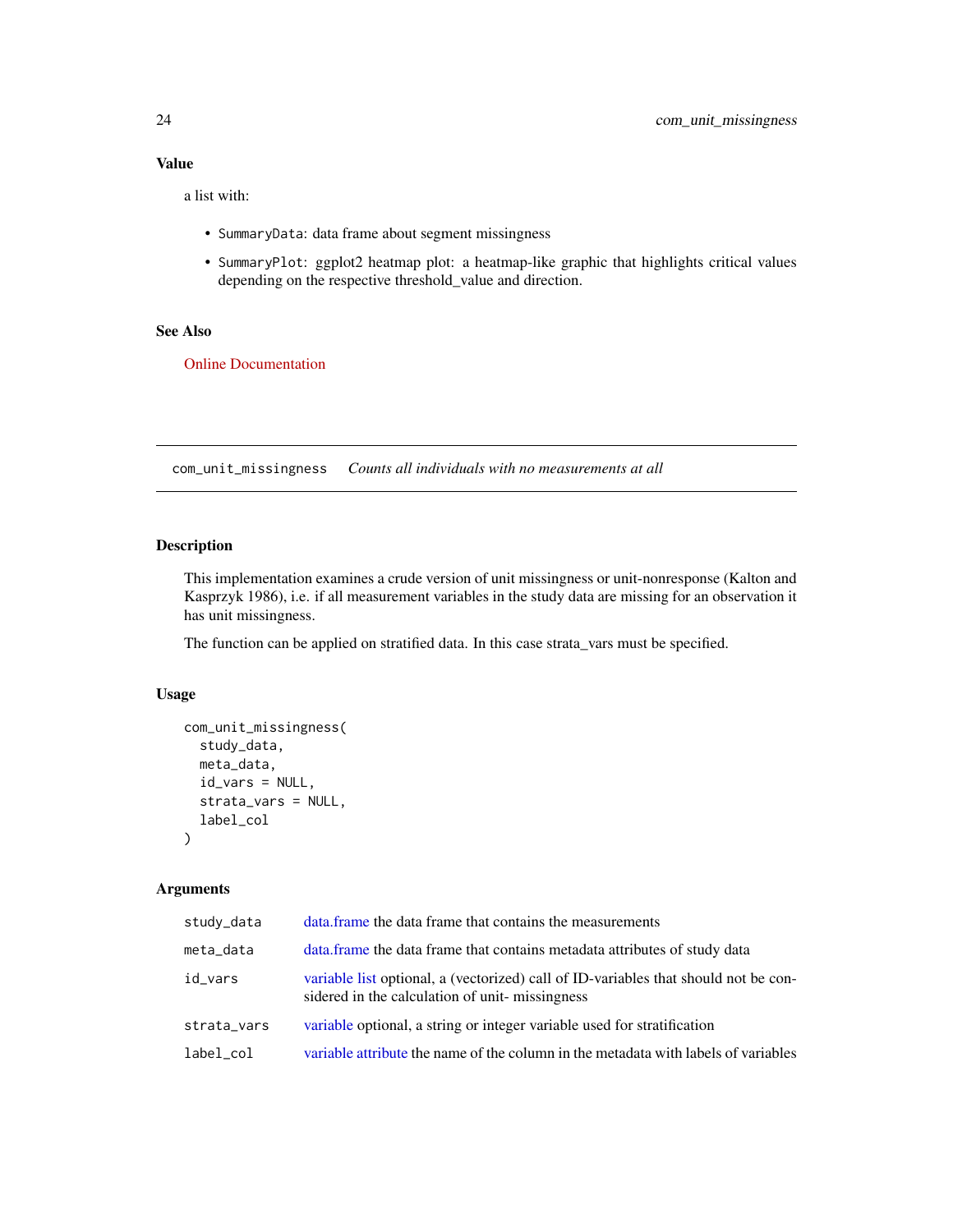### <span id="page-24-0"></span>Details

This implementations calculates a crude rate of unit-missingness. This type of missingness may have several causes and is an important research outcome. For example, unit-nonresponse may be selective regarding the targeted study population or technical reasons such as record-linkage may cause unit-missingness.

It has to be discriminated form segment and item missingness, since different causes and mechanisms may be the reason for unit-missingness.

#### Hint:

This function does not support a resp\_vars argument but id\_vars, which have a roughly inverse logic behind: id\_vars with values do not prevent a row from being considered missing, because an ID is the only hint for a unit that elsewise would not occur in the data at all. List function.

### Value

A list with:

- FlaggedStudyData: [data.frame](#page-0-0) with id-only-rows flagged in a column Unit\_missing
- SummaryData: [data.frame](#page-0-0) with numbers and percentages of unit missingness

#### See Also

[Online Documentation](https://dataquality.ship-med.uni-greifswald.de/VIN_com_impl_unit_missingness.html)

contradiction\_functions

*contradiction\_functions*

### Description

Detect abnormalities help functions

#### Usage

contradiction\_functions

### Format

An object of class list of length 11.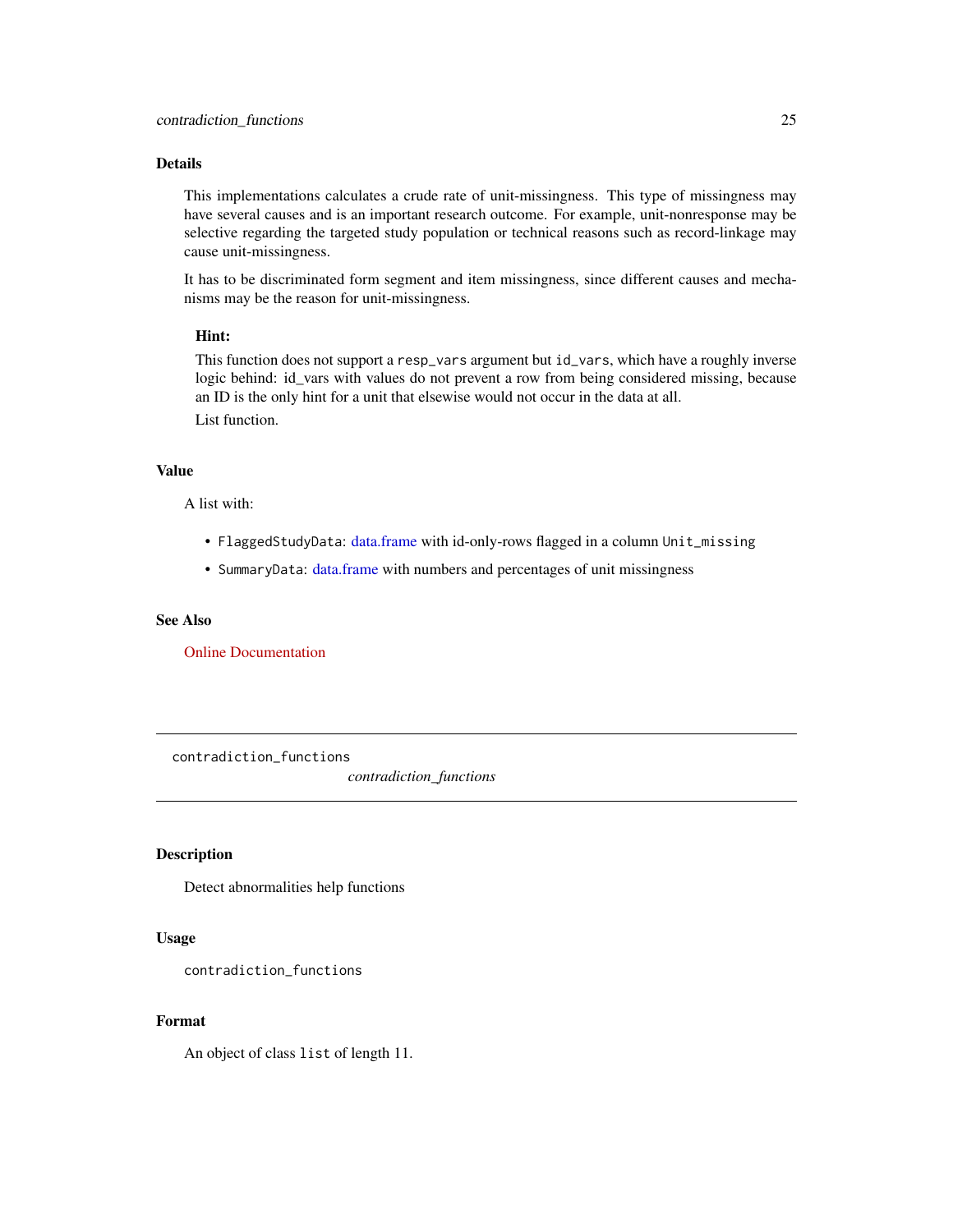## <span id="page-25-0"></span>Details

2 variables:

- A\_not\_equal\_B, if A != B
- A\_greater\_equal\_B, if A >= B
- A\_greater\_than\_B, if A > B
- A\_less\_than\_B, if A < B
- A $\angle$ less\_equal $\angle$ B, if A  $\leq$ = B
- A\_present\_not\_B, if A & is.na(B)
- A\_present\_and\_B, if A & !(is.na(B))
- A\_present\_and\_B\_levels, if A & B %in% {set of levels}
- A\_levels\_and\_B\_gt\_value, if A  $\%$ in $\%$  {set of levels} & B > value
- A\_levels\_and\_B\_lt\_value, if A %in% {set of levels} & B < value
- A\_levels\_and\_B\_levels, if A %in% {set of levels} & B %in% {set of levels}

contradiction\_functions\_descriptions *description of the contradiction functions*

### Description

description of the contradiction functions

### Usage

contradiction\_functions\_descriptions

#### Format

An object of class list of length 11.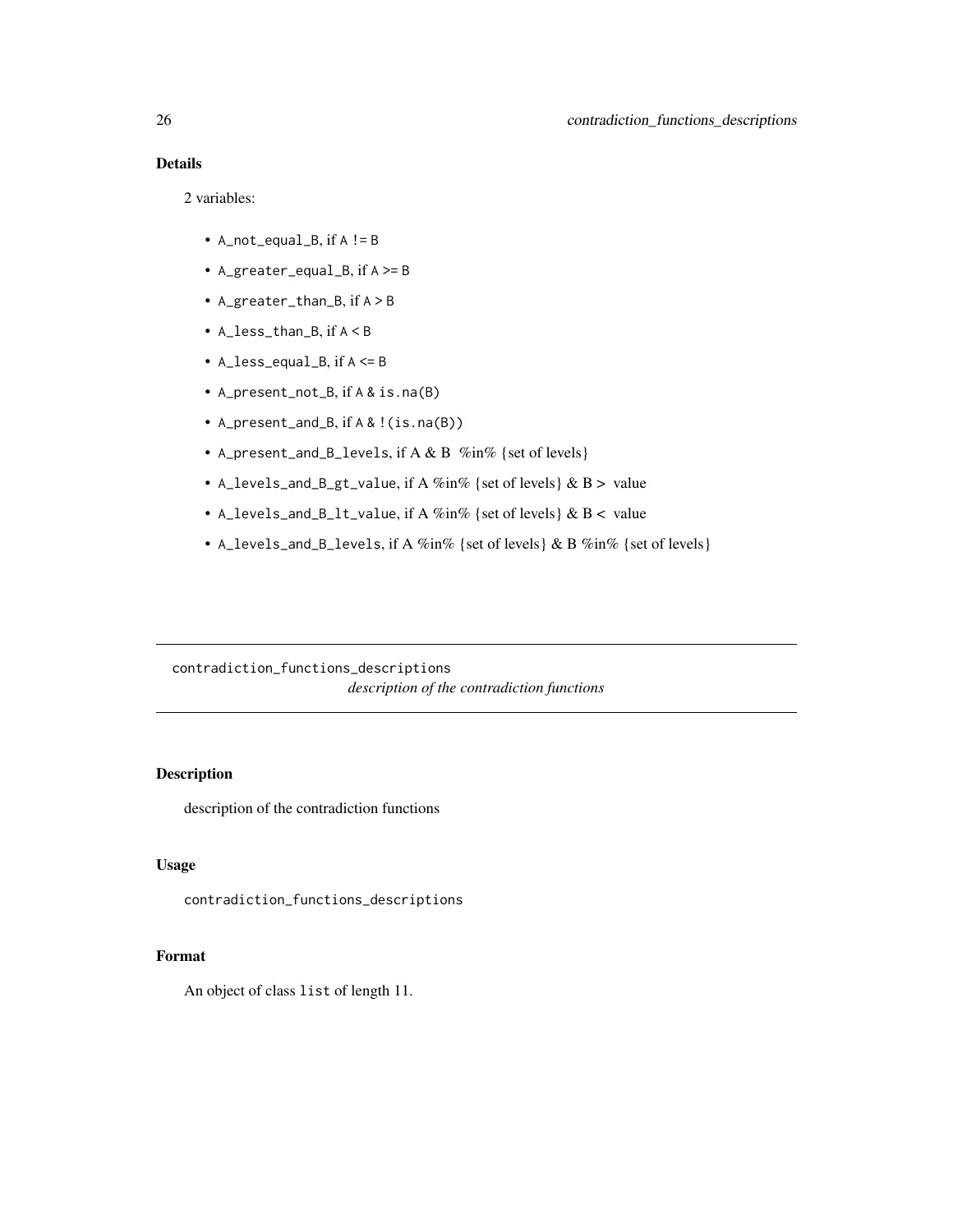<span id="page-26-0"></span>con\_contradictions *Checks user-defined contradictions in study data*

#### Description

This approach considers a contradiction if impossible combinations of data are observed in one participant. For example, if age of a participant is recorded repeatedly the value of age is (unfortunately) not able to decline. Most cases of contradictions rest on comparison of two variables.

Important to note, each value that is used for comparison may represent a possible characteristic but the combination of these two values is considered to be impossible. The approach does not consider implausible or inadmissible values.

### Usage

```
con_contradictions(
  resp_vars = NULL,
  study_data,
 meta_data,
  label_col,
  threshold_value,
  check_table,
  summarize_categories = FALSE
\lambda
```
### Arguments

| resp_vars                    | variable list the name of the measurement variables                                                                                              |
|------------------------------|--------------------------------------------------------------------------------------------------------------------------------------------------|
| study_data                   | data frame the data frame that contains the measurements                                                                                         |
| meta_data                    | data. frame the data frame that contains metadata attributes of study data                                                                       |
| label_col<br>threshold_value | variable attribute the name of the column in the metadata with labels of variables                                                               |
|                              | numeric from=0 to=100. a numerical value ranging from $0-100$                                                                                    |
| check_table                  | data.frame contradiction rules table. Table defining contractions. See details for<br>its required structure.                                    |
| summarize_categories         |                                                                                                                                                  |
|                              | logical Needs a column 'tag' in the check_table. If set, a summary output is<br>generated for the defined categories plus one plot per category. |

#### Details

## ALGORITHM OF THIS IMPLEMENTATION::

- Select all variables in the data with defined contradiction rules (static metadata column CON-TRADICTIONS)
- Remove missing codes from the study data (if defined in the metadata)
- Remove measurements deviating from limits defined in the metadata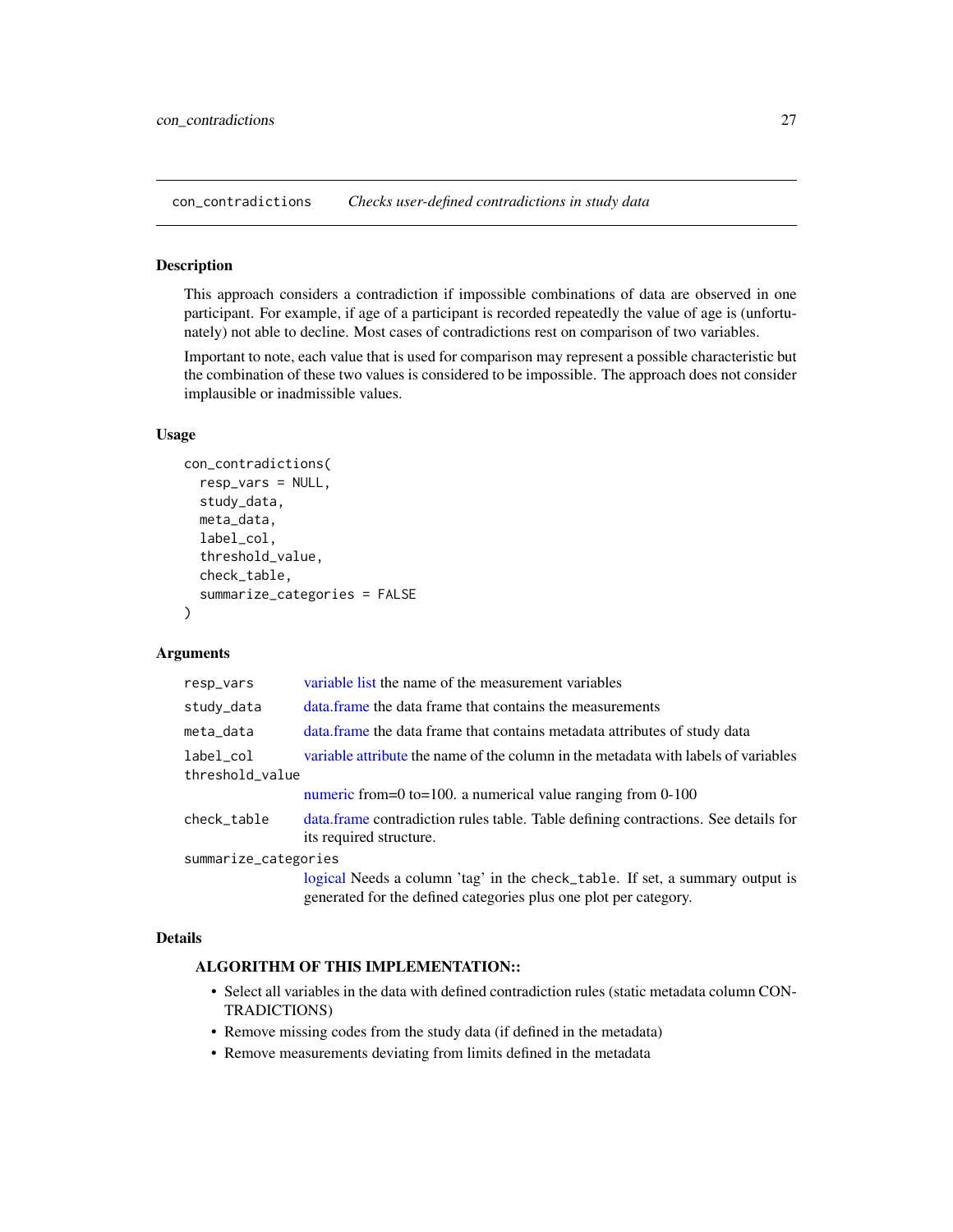- Assign label to levels of categorical variables (if applicable)
- Apply contradiction checks on predefined sets of variables
- Identification of measurements fulfilling contradiction rules. Therefore two output data frames are generated:
	- on the level of observation to flag each contradictory value combination, and
	- a summary table for each contradiction check.
- A summary plot illustrating the number of contradictions is generated.

List function.

### Value

If summarize\_categories is FALSE: A [list](#page-0-0) with:

- FlaggedStudyData: The first output of the contradiction function is a data frame of similar dimension regarding the number of observations in the study data. In addition, for each applied check on the variables an additional column is added which flags observations with a contradiction given the applied check.
- SummaryTable: The second output summarizes this information into one data frame. This output can be used to provide an executive overview on the amount of contradictions. This output is meant for automatic digestion within pipelines.
- SummaryData: The third output is the same as SummaryTable but for human readers.
- SummaryPlot: The fourth output visualizes summarized information of SummaryData.

if summarize\_categories is TRUE, other objects are returned: one per category named by that category (e.g. "Empirical") containing a result for contradictions within that category only. Additionally, in the slot all\_checks a result as it would have been returned with summarize\_categories set to FALSE. Finally, a slot SummaryData is returned containing sums per Category and an according [ggplot](#page-0-0) in SummaryPlot.

#### See Also

#### [Online Documentation](https://dataquality.ship-med.uni-greifswald.de/VIN_con_impl_contradictions.html)

#### Examples

```
load(system.file("extdata", "meta_data.RData", package = "dataquieR"))
load(system.file("extdata", "study_data.RData", package = "dataquieR"))
check_table <- read.csv(system.file("extdata",
  "contradiction_checks.csv",
 package = "dataquieR"
),
header = TRUE, sep = "#")
check_table[1, "tag"] <- "Logical"
check_table[1, "Label"] <- "Becomes younger"
check_table[2, "tag"] <- "Empirical"
check_table[2, "Label"] <- "sex transformation"
check_table[3, "tag"] <- "Empirical"
check_table[3, "Label"] <- "looses academic degree"
```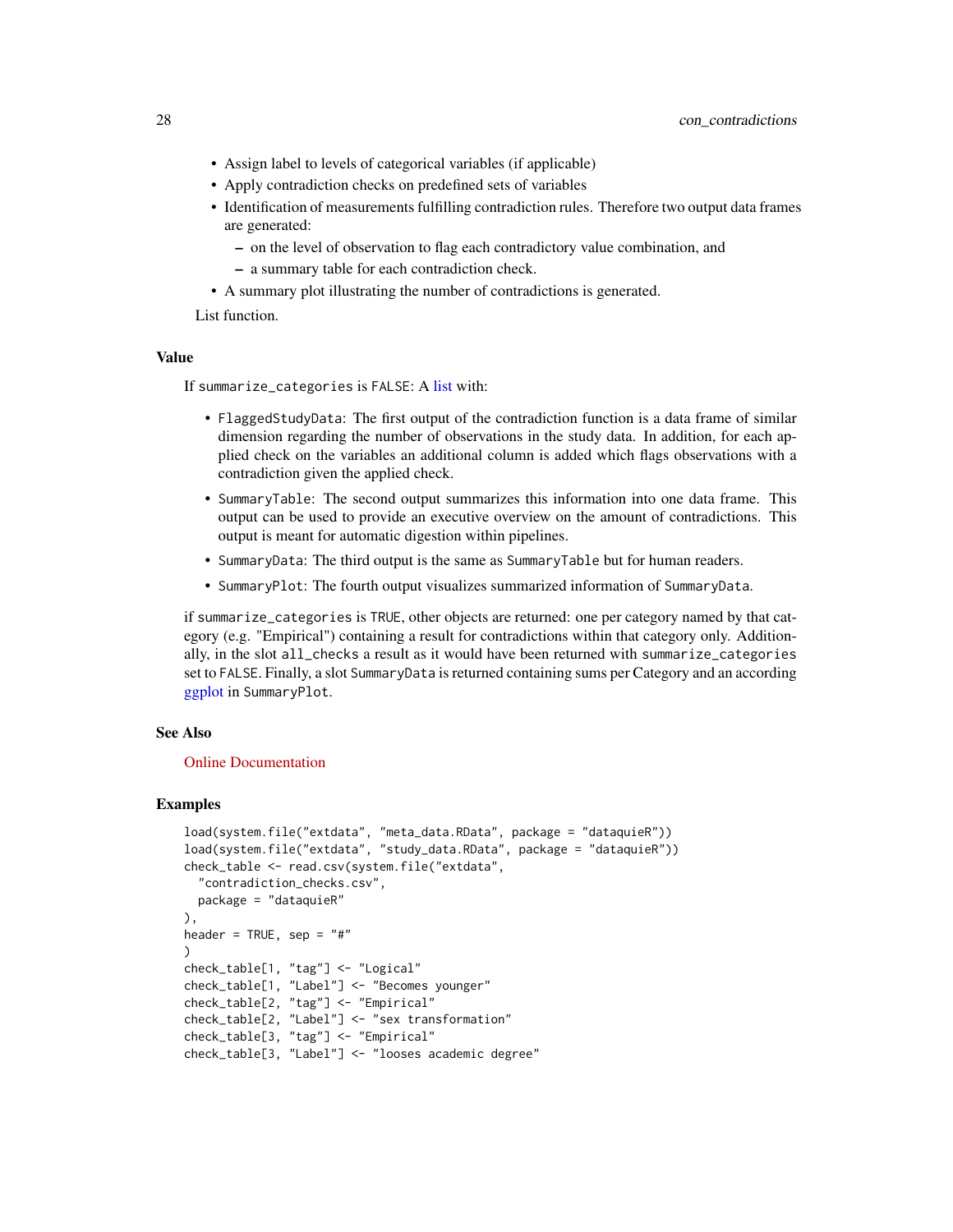```
check_table[4, "tag"] <- "Logical"
check_table[4, "Label"] <- "vegetarian eats meat"
check_table[5, "tag"] <- "Logical"
check_table[5, "Label"] <- "vegan eats meat"
check_table[6, "tag"] <- "Empirical"
check_table[6, "Label"] <- "non-veg* eats meat"
check_table[7, "tag"] <- "Empirical"
check_table[7, "Label"] <- "Non-smoker buys cigarettes"
check_table[8, "tag"] <- "Empirical"
check_table[8, "Label"] <- "Smoker always scrounges"
check_table[9, "tag"] <- "Logical"
check_table[9, "Label"] <- "Cuff didn't fit arm"
check_table[10, "tag"] <- "Empirical"
check_table[10, "Label"] <- "Very mature pregnant woman"
label_col <- "LABEL"
threshold_value <- 1
con_contradictions(
  study_data = study_data, meta_data = meta_data, label_col = label_col,
  threshold_value = threshold_value, check_table = check_table
)
check_table[1, "tag"] <- "Logical, Age-Related"
check_table[10, "tag"] <- "Empirical, Age-Related"
con_contradictions(
  study_data = study_data, meta_data = meta_data, label_col = label_col,
  threshold_value = threshold_value, check_table = check_table
)
```
<span id="page-28-1"></span>con\_detection\_limits *con\_detection\_limits*

#### **Description**

### APPROACH:

Inadmissible numerical values can be of type integer or float. This implementation requires the definition of intervals in the metadata to examine the admissibility of numerical study data.

This helps identify inadmissible measurements according to hard limits (for multiple variables).

#### Usage

```
con_detection_limits(
  resp_vars = NULL,
 label_col,
  study_data,
 meta_data,
  limits = c("DETECTION_LIMITS", "HARD_LIMITS", "SOFT_LIMITS")
)
```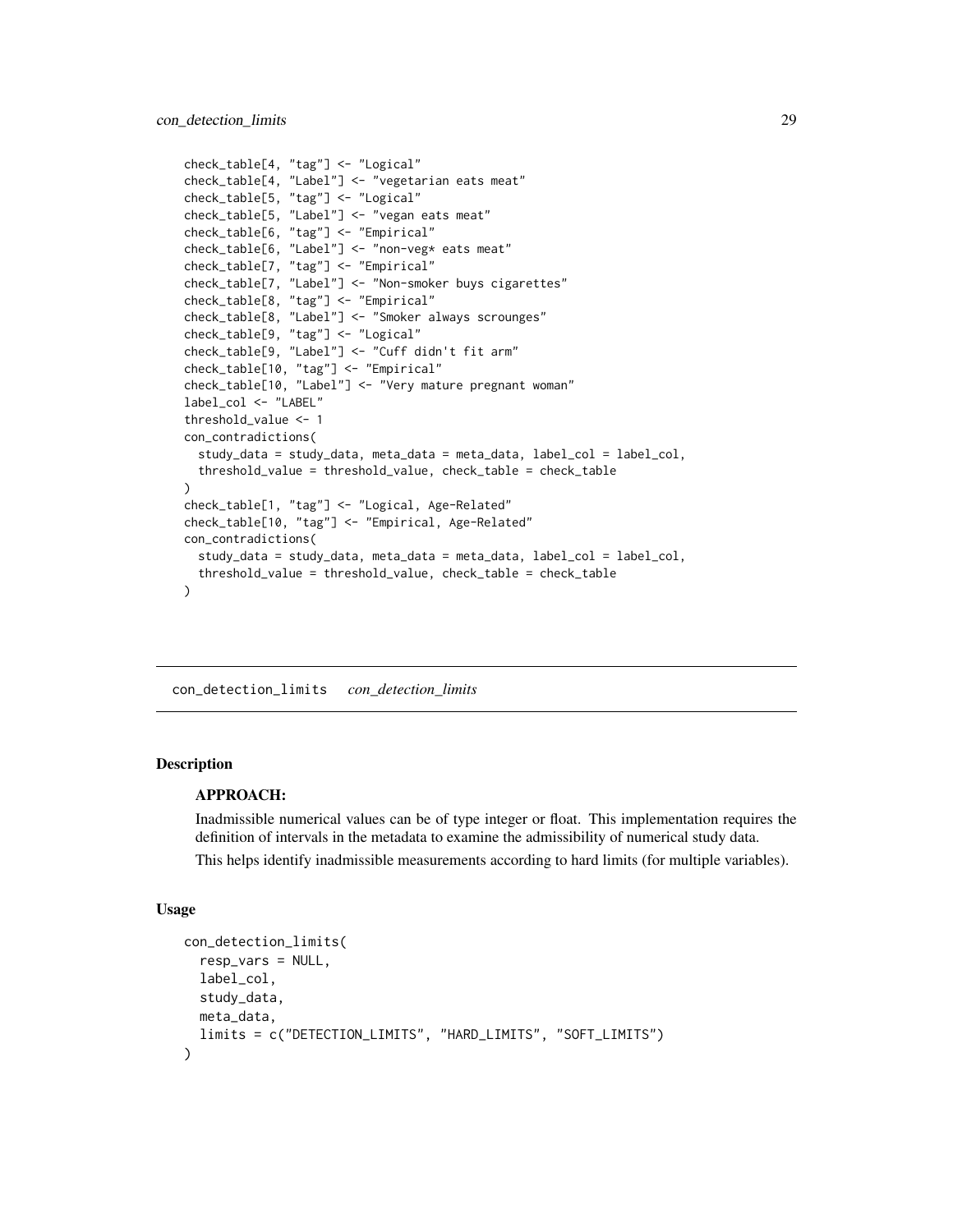### **Arguments**

| resp_vars  | variable list the name of the measurement variables                                          |
|------------|----------------------------------------------------------------------------------------------|
| label_col  | variable attribute the name of the column in the metadata with labels of variables           |
| study_data | data frame the data frame that contains the measurements                                     |
| meta_data  | data. frame the data frame that contains metadata attributes of study data                   |
| limits     | enum HARD_LIMITS   SOFT_LIMITS   DETECTION_LIMITS. what limits<br>from metadata to check for |

### Details

### ALGORITHM OF THIS IMPLEMENTATION::

- Remove missing codes from the study data (if defined in the metadata)
- Interpretation of variable specific intervals as supplied in the metadata.
- Identification of measurements outside defined limits. Therefore two output data frames are generated:
	- on the level of observation to flag each deviation, and
	- a summary table for each variable.
- A list of plots is generated for each variable examined for limit deviations. The histogramlike plots indicate respective limits as well as deviations.
- Values exceeding limits are removed in a data frame of modified study data

For [con\\_detection\\_limits,](#page-28-1) The default for the limits argument differs and is here "DETECTION\_LIMITS"

### Value

a list with:

- FlaggedStudyData [data.frame](#page-0-0) related to the study data by a 1:1 relationship, i.e. for each observation is checked whether the value is below or above the limits.
- SummaryTable [data.frame](#page-0-0) summarizes limit deviations for each variable.
- SummaryPlotList [list](#page-0-0) of [ggplots](#page-0-0) The plots for each variable are either a histogram (continuous) or a barplot (discrete).
- ModifiedStudyData [data.frame](#page-0-0) If the function identifies limit deviations, the respective values are removed in ModifiedStudyData.
- ReportSummaryTable: heatmap-like data frame about limit violations

### See Also

- [con\\_limit\\_deviations](#page-32-1)
- [Online Documentation](https://dataquality.ship-med.uni-greifswald.de/VIN_con_impl_limit_deviations.html)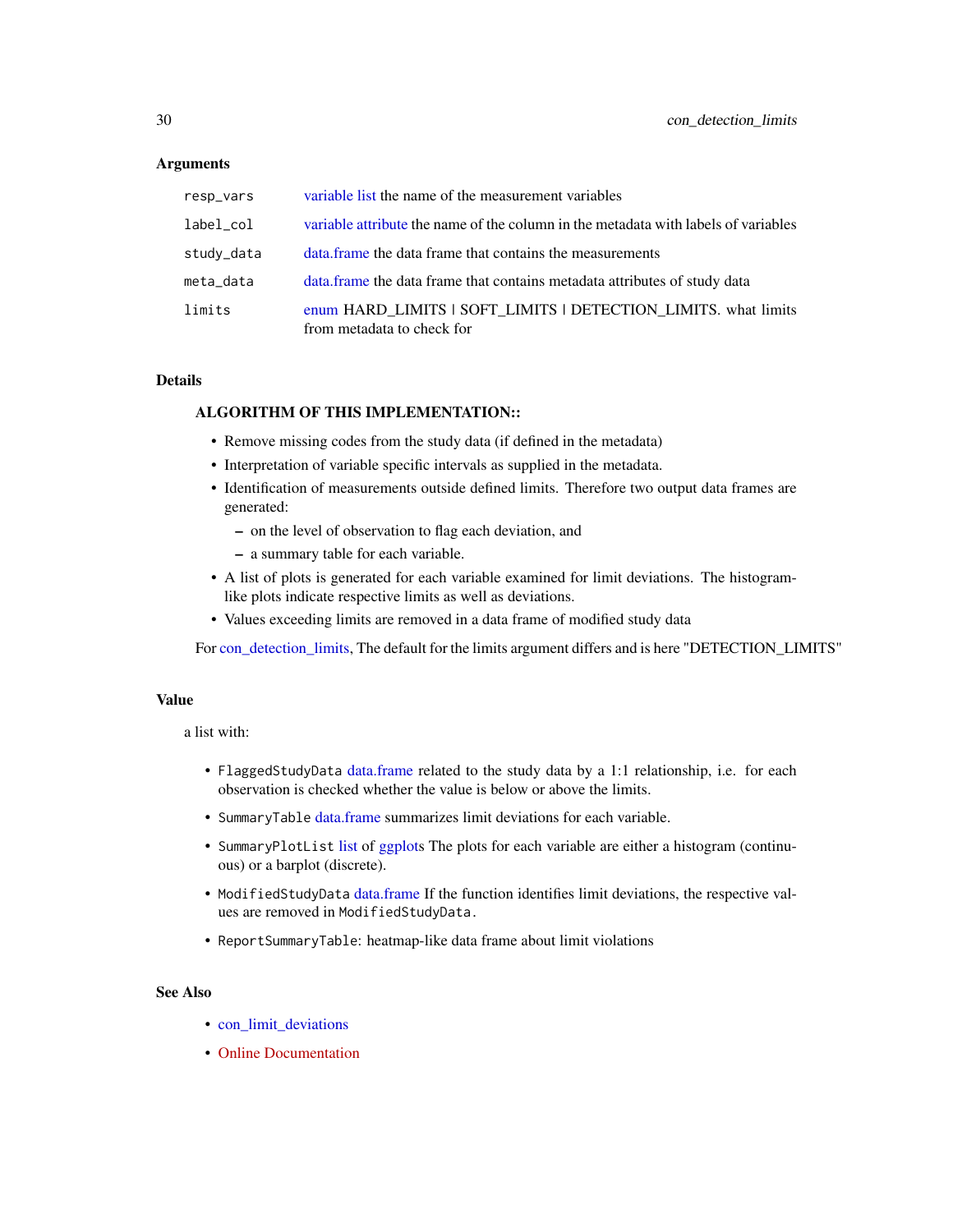#### <span id="page-30-0"></span>Examples

```
load(system.file("extdata", "study_data.RData", package = "dataquieR"))
load(system.file("extdata", "meta_data.RData", package = "dataquieR"))
# make things a bit more complicated for the function, giving datetimes
# as numeric
study_data[,
  vapply(study_data, inherits, "POSIXct", FUN.VALUE = logical(1))] <-
  lapply(study_data[, vapply(study_data, inherits, "POSIXct",
  FUN.VALUE = logical(1))], as.numeric)
MyValueLimits <- con_limit_deviations(
  resp_vars = NULL,
  label_col = "LABEL",
  study_data = study_data,
  meta_data = meta_data,
  limits = "HARD_LIMITS"
)
names(MyValueLimits$SummaryPlotList)
MyValueLimits <- con_limit_deviations(
  resp\_vars = c("QUEST_DT_0",label_col = "LABEL",
  study_data = study_data,
  meta_data = meta_data,
  limits = "HARD_LIMITS"
)
MyValueLimits$SummaryPlotList$QUEST_DT_0
```
con\_inadmissible\_categorical

*Detects variable levels not specified in metadata*

#### Description

For each categorical variable, value lists should be defined in the metadata. This implementation will examine, if all observed levels in the study data are valid.

#### Usage

```
con_inadmissible_categorical(
  resp_vars = NULL,
  study_data,
  meta_data,
  label_col,
  threshold = NULL
)
```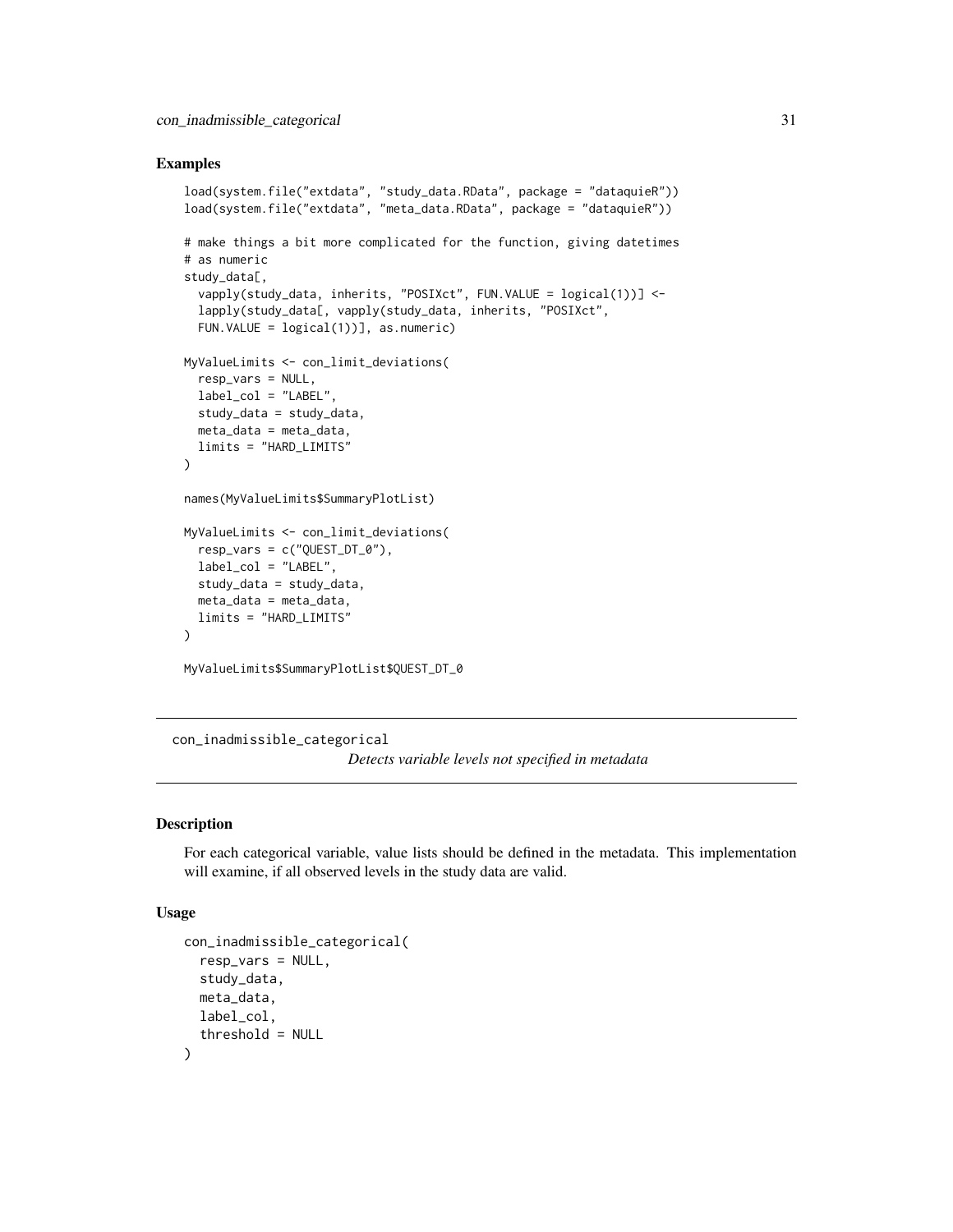#### **Arguments**

| resp_vars  | variable list the name of the measurement variables                                    |
|------------|----------------------------------------------------------------------------------------|
| study_data | data, frame the data frame that contains the measurements                              |
| meta_data  | data. frame the data frame that contains metadata attributes of study data             |
| label_col  | variable attribute the name of the column in the metadata with labels of variables     |
| threshold  | numeric from=0 to=100. a numerical value ranging from 0-100. Not yet imple-<br>mented. |

### Details

### ALGORITHM OF THIS IMPLEMENTATION::

- Remove missing codes from the study data (if defined in the metadata)
- Interpretation of variable specific VALUE\_LABELS as supplied in the metadata.
- Identification of measurements not corresponding to the expected categories. Therefore two output data frames are generated:
	- on the level of observation to flag each undefined category, and
	- a summary table for each variable.
- Values not corresponding to defined categories are removed in a data frame of modified study data

### Value

a list with:

- SummaryTable: data frame summarizing inadmissible categories with the columns:
	- Variables: variable name/label
	- OBSERVED\_CATEGORIES: the categories observed in the study data
	- DEFINED\_CATEGORIES: the categories defined in the metadata
	- NON\_MATCHING: the categories observed but not defined
	- NON\_MATCHING\_N: the number of observations with categories not defined
	- GRADING: indicator TRUE/FALSE if inadmissible categorical values were observed
- ModifiedStudyData: study data having inadmissible categories removed
- FlaggedStudyData: study data having cases with inadmissible categories flagged

### See Also

#### [Online Documentation](https://dataquality.ship-med.uni-greifswald.de/VIN_con_impl_inadmissible_categorical.html)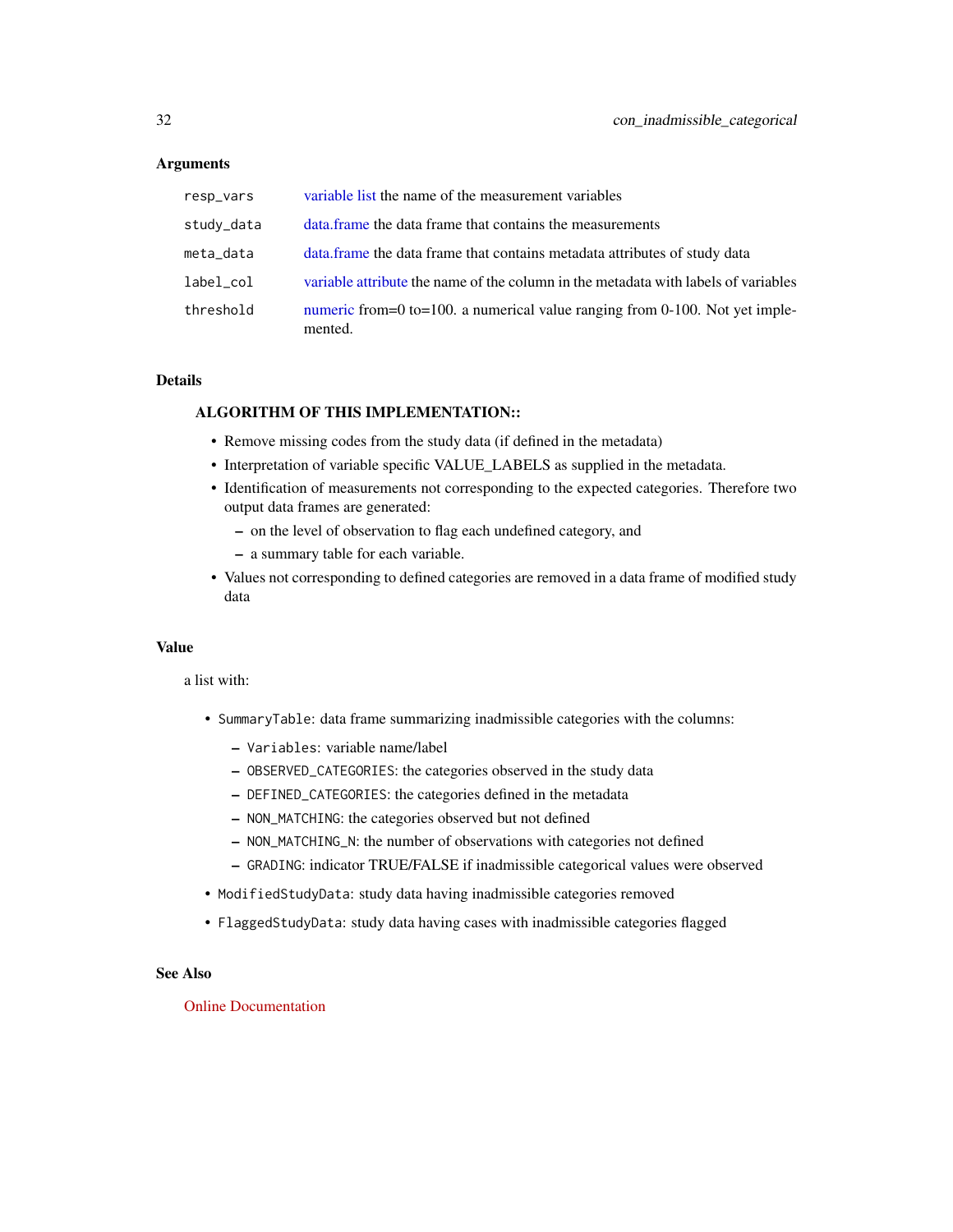<span id="page-32-1"></span><span id="page-32-0"></span>con\_limit\_deviations *Detects variable values exceeding limits defined in metadata*

#### **Description**

### APPROACH:

Inadmissible numerical values can be of type integer or float. This implementation requires the definition of intervals in the metadata to examine the admissibility of numerical study data. This helps identify inadmissible measurements according to hard limits (for multiple variables).

#### Usage

```
con_limit_deviations(
  resp_vars = NULL,
  label_col,
  study_data,
  meta_data,
  limits = c("HARD_LIMITS", "SOFT_LIMITS", "DETECTION_LIMITS")
)
```
#### **Arguments**

| resp_vars  | variable list the name of the measurement variables                                          |
|------------|----------------------------------------------------------------------------------------------|
| label_col  | variable attribute the name of the column in the metadata with labels of variables           |
| study_data | data frame the data frame that contains the measurements                                     |
| meta_data  | data. frame the data frame that contains metadata attributes of study data                   |
| limits     | enum HARD_LIMITS   SOFT_LIMITS   DETECTION_LIMITS. what limits<br>from metadata to check for |

### Details

### ALGORITHM OF THIS IMPLEMENTATION::

- Remove missing codes from the study data (if defined in the metadata)
- Interpretation of variable specific intervals as supplied in the metadata.
- Identification of measurements outside defined limits. Therefore two output data frames are generated:
	- on the level of observation to flag each deviation, and
	- a summary table for each variable.
- A list of plots is generated for each variable examined for limit deviations. The histogramlike plots indicate respective limits as well as deviations.
- Values exceeding limits are removed in a data frame of modified study data

For [con\\_detection\\_limits,](#page-28-1) The default for the limits argument differs and is here "DETECTION\_LIMITS"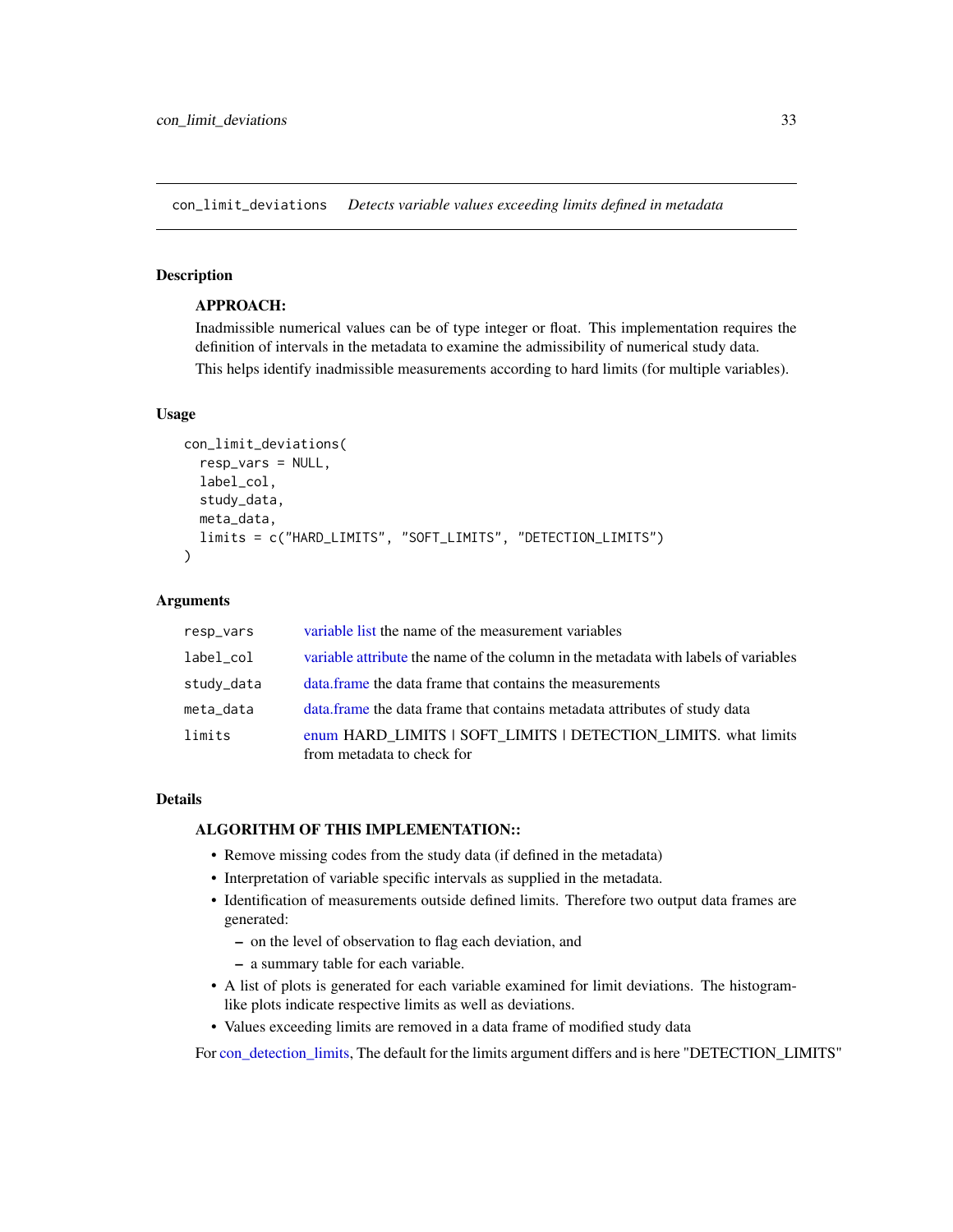### Value

a list with:

- FlaggedStudyData [data.frame](#page-0-0) related to the study data by a 1:1 relationship, i.e. for each observation is checked whether the value is below or above the limits.
- SummaryTable [data.frame](#page-0-0) summarizes limit deviations for each variable.
- SummaryPlotList [list](#page-0-0) of [ggplots](#page-0-0) The plots for each variable are either a histogram (continuous) or a barplot (discrete).
- ModifiedStudyData [data.frame](#page-0-0) If the function identifies limit deviations, the respective values are removed in ModifiedStudyData.
- ReportSummaryTable: heatmap-like data frame about limit violations

#### See Also

- [con\\_detection\\_limits](#page-28-1)
- [Online Documentation](https://dataquality.ship-med.uni-greifswald.de/VIN_con_impl_limit_deviations.html)

### Examples

```
load(system.file("extdata", "study_data.RData", package = "dataquieR"))
load(system.file("extdata", "meta_data.RData", package = "dataquieR"))
# make things a bit more complicated for the function, giving datetimes
# as numeric
study_data[,
 vapply(study_data, inherits, "POSIXct", FUN.VALUE = logical(1))] <-
 lapply(study_data[, vapply(study_data, inherits, "POSIXct",
 FUN.VALUE = logical(1))], as.numeric)
MyValueLimits <- con_limit_deviations(
 resp_vars = NULL,
 label_col = "LABEL",
 study_data = study_data,
 meta_data = meta_data,
 limits = "HARD_LIMITS"
)
names(MyValueLimits$SummaryPlotList)
MyValueLimits <- con_limit_deviations(
 resp\_vars = c("QUEST_DT_0",label_col = "LABEL",
 study_data = study_data,
 meta_data = meta_data,
 limits = "HARD_LIMITS"
\lambdaMyValueLimits$SummaryPlotList$QUEST_DT_0
```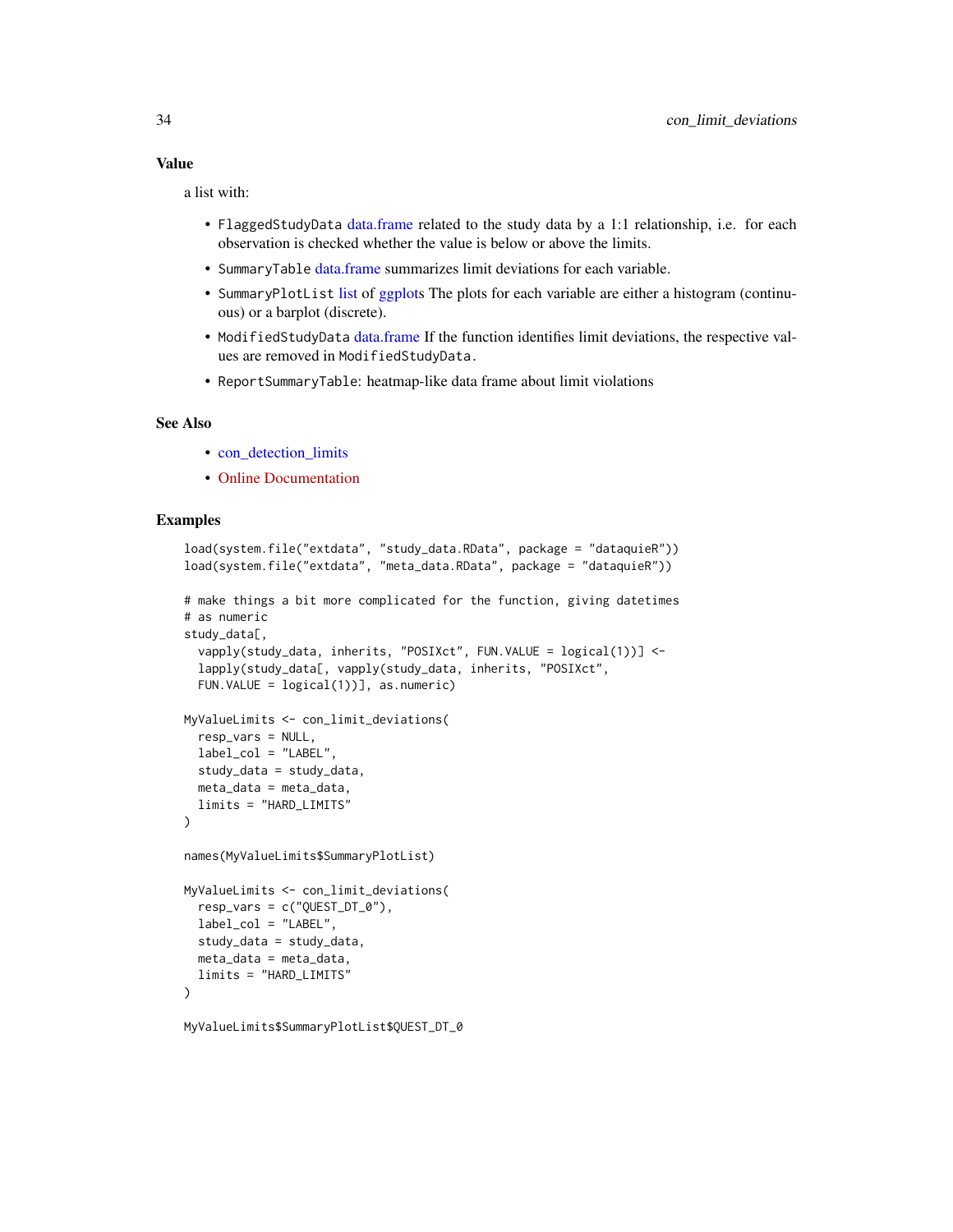<span id="page-34-1"></span><span id="page-34-0"></span>dataquieR *The* dataquieR *package about Data Quality in Epidemiological Research*

### Description

For a quick start please read  $dq$  report and maybe the vignettes or the package's [website.](https://dataquality.ship-med.uni-greifswald.de/)

<span id="page-34-2"></span>dataquieR\_resultset *Internal constructor for the internal class [dataquieR\\_resultset.](#page-34-2)*

### Description

creates an object of the class [dataquieR\\_resultset.](#page-34-2)

#### Usage

```
dataquieR_resultset(...)
```
### Arguments

... properties stored in the object

### Details

The class features the following methods:

- [as.data.frame.dataquieR\\_resultset](#page-19-1)
- [as.list.dataquieR\\_resultset](#page-19-2)
- [print.dataquieR\\_resultset](#page-59-1)
- [summary.dataquieR\\_resultset'](#page-64-1)

### Value

an object of the class [dataquieR\\_resultset.](#page-34-2)

### See Also

[dq\\_report](#page-37-1)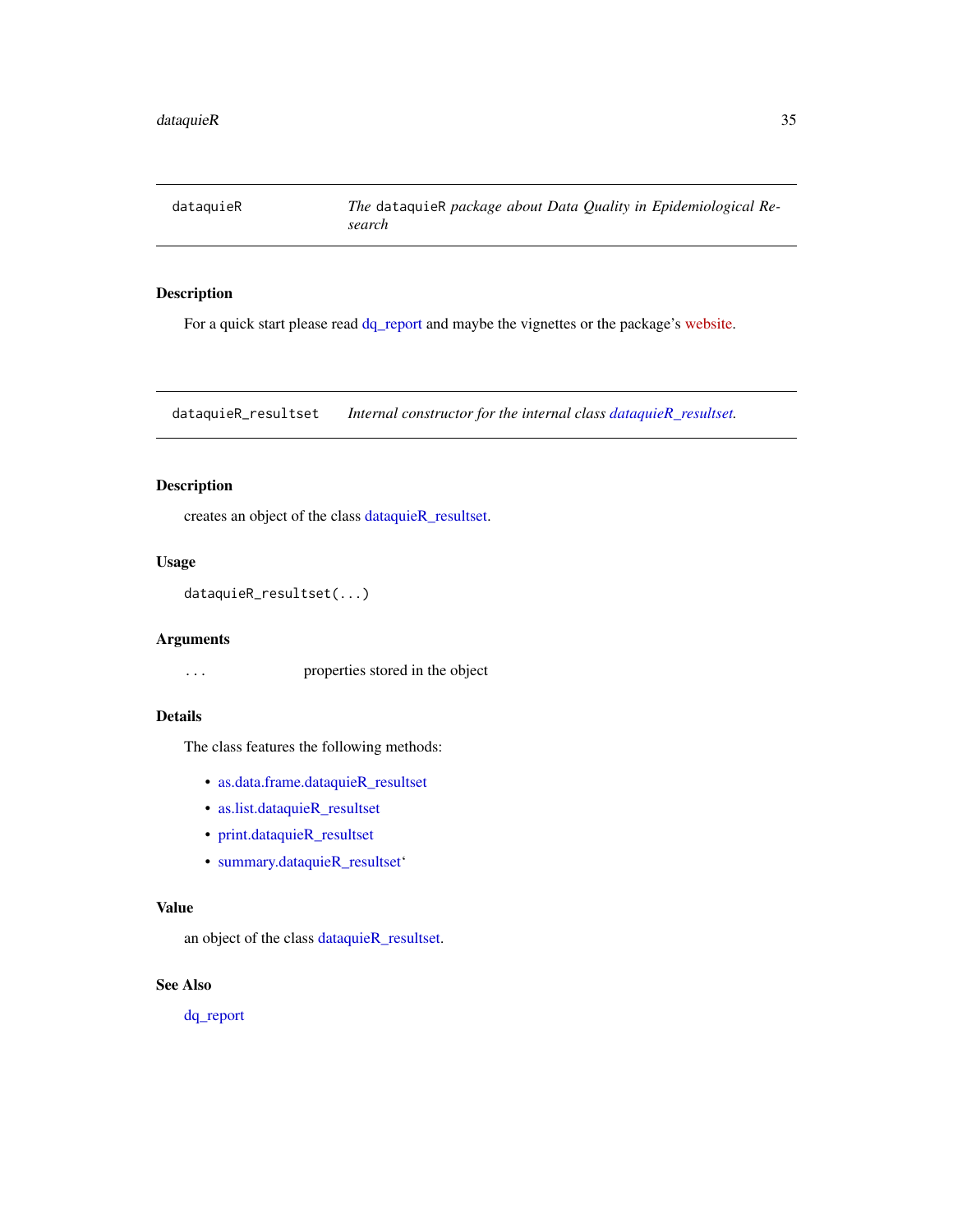<span id="page-35-0"></span>dataquieR\_resultset\_verify

*Verify an object of class dataquieR\_resultset*

#### Description

stops on errors

### Usage

dataquieR\_resultset\_verify(list\_to\_verify)

### Arguments

list\_to\_verify object to be checked

### Value

invisible(TRUE) – stops on errors.

DATA\_TYPES *Data Types*

### <span id="page-35-1"></span>Description

### Data Types of Study Data:

In the metadata, the following entries are allowed for the [variable attribute](#page-103-1) [DATA\\_TYPE:](#page-103-1)

#### Usage

DATA\_TYPES

#### Format

An object of class list of length 4.

#### Details

- integer for integer numbers
- string for text/string/character data
- float for decimal/floating point numbers
- datetime for timepoints

### Data Types of Function Arguments:

As function arguments, [dataquieR](#page-34-1) uses additional type specifications: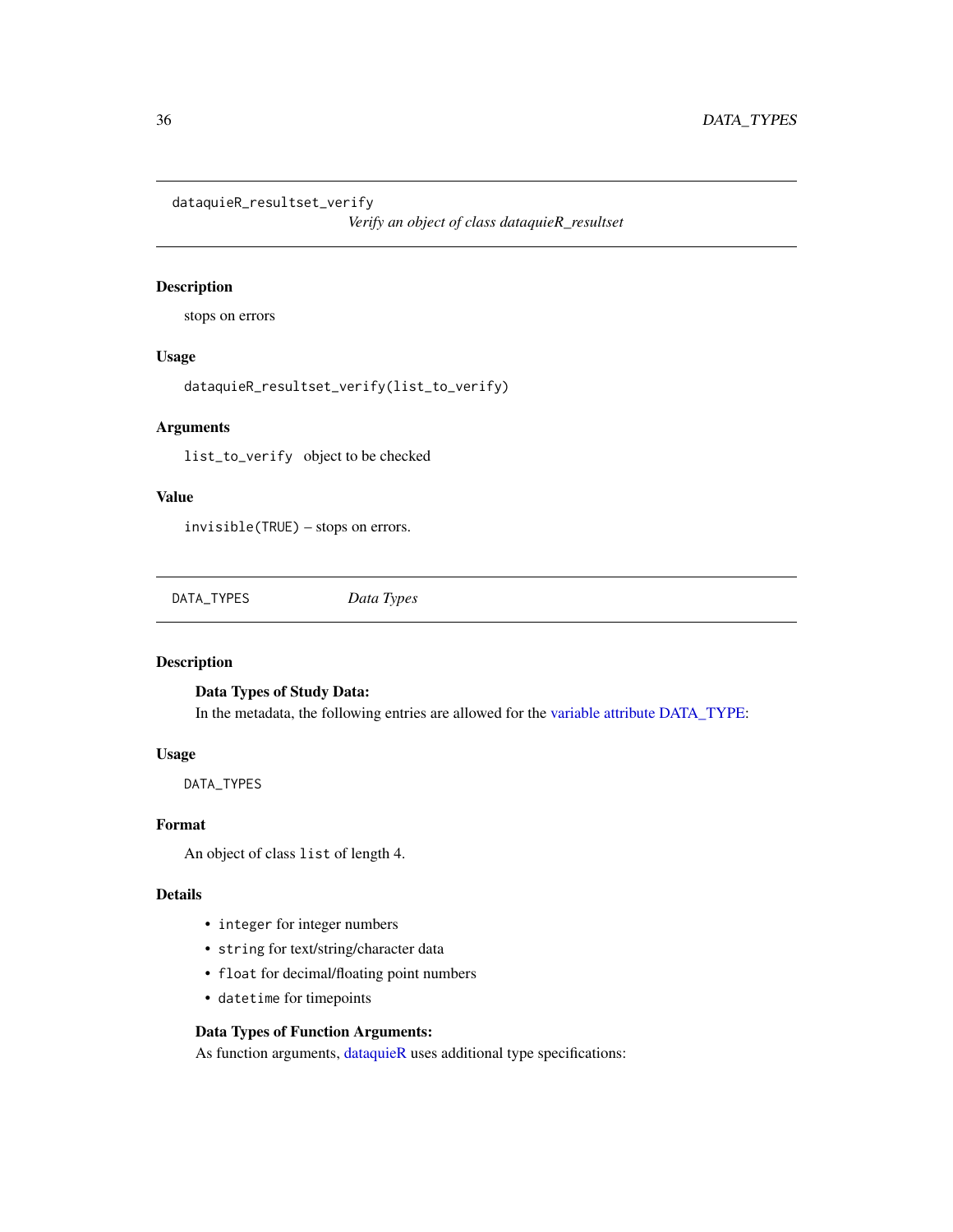- numeric is a numerical value [\(float](#page-35-0) or [integer\)](#page-35-0), but it is not an allowed DATA\_TYPE in the metadata. However, some functions may accept float or integer for specific function arguments. This is, where we use the term numeric.
- enum allows one element out of a set of allowed options similar to [match.arg](#page-0-0)
- variable Function arguments of this type expect a character scalar that specifies one variable using the variable identifier given in the meta data attribute VAR\_NAMES or, if label\_col is set, given in the meta data attribute given in that argument. Labels can easily be translated using [prep\\_map\\_labels](#page-52-0)
- variable list Function arguments of this type expect a character vector that specifies variables using the variable identifiers given in the meta data attribute VAR\_NAMES or, if label\_col is set, given in the meta data attribute given in that argument. Labels can easily be translated using [prep\\_map\\_labels](#page-52-0)

### See Also

[integer](#page-35-0) [string](#page-35-0)

DATA\_TYPES\_OF\_R\_TYPE *All available data types, mapped from their respective R types*

#### Description

All available data types, mapped from their respective R types

#### Usage

DATA\_TYPES\_OF\_R\_TYPE

#### Format

An object of class list of length 13.

<span id="page-36-0"></span>dimensions *Names of DQ dimensions*

#### Description

a vector of data quality dimensions. The supported dimensions are Completeness, Consistency and Accuracy.

#### Usage

dimensions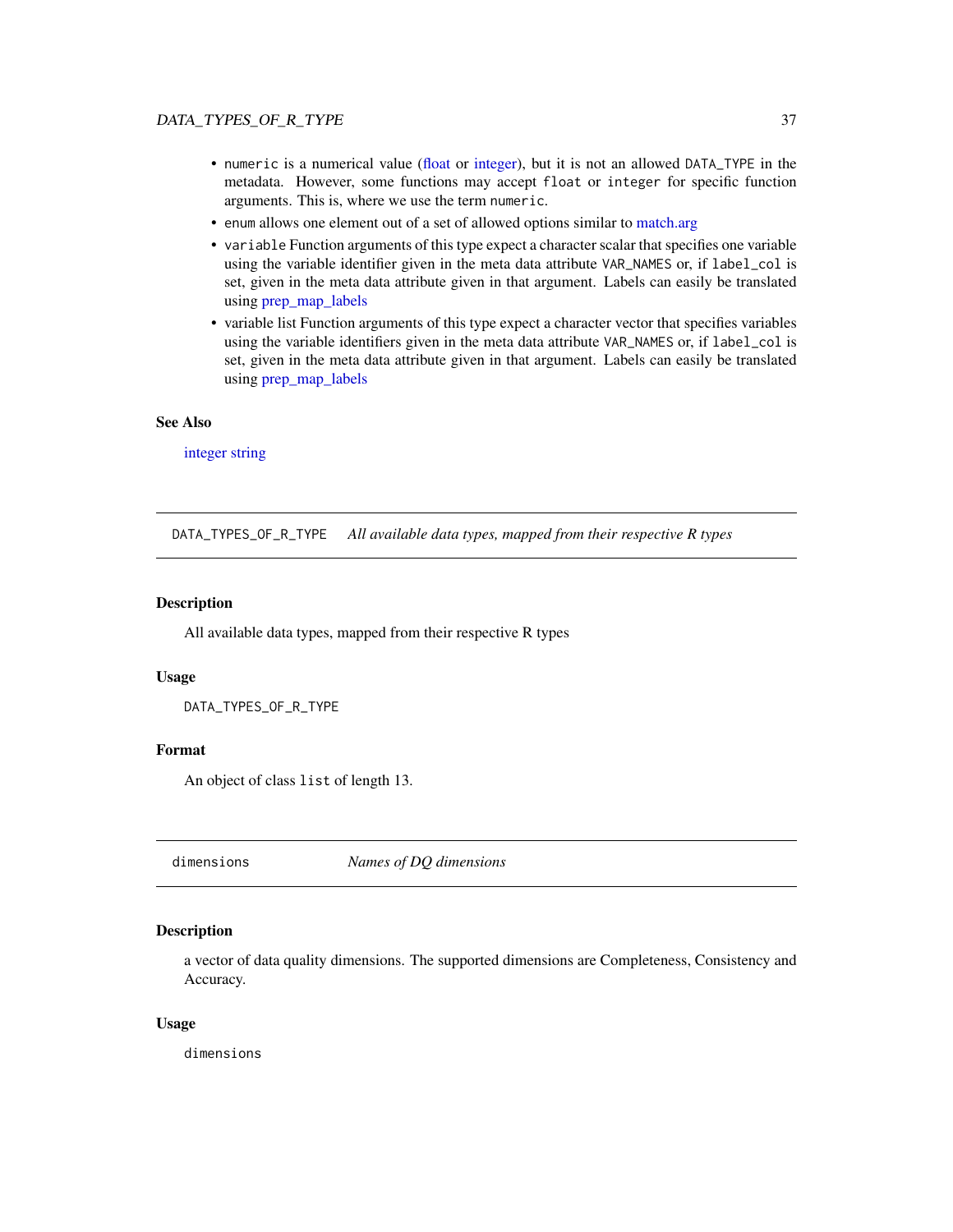# Format

An object of class character of length 3.

# Value

Only a definition, not a function, so no return value

# See Also

[Data Quality Concept](https://dataquality.ship-med.uni-greifswald.de/DQconceptNew.html)

DISTRIBUTIONS *All available probability distributions for [acc\\_shape\\_or\\_scale](#page-13-0)*

## Description

- uniform For uniform distribution
- normal For Gaussian distribution
- GAMMA For a gamma distribution

## Usage

DISTRIBUTIONS

### Format

An object of class list of length 3.

<span id="page-37-0"></span>dq\_report *Generate a full DQ report*

# Description

Generate a full DQ report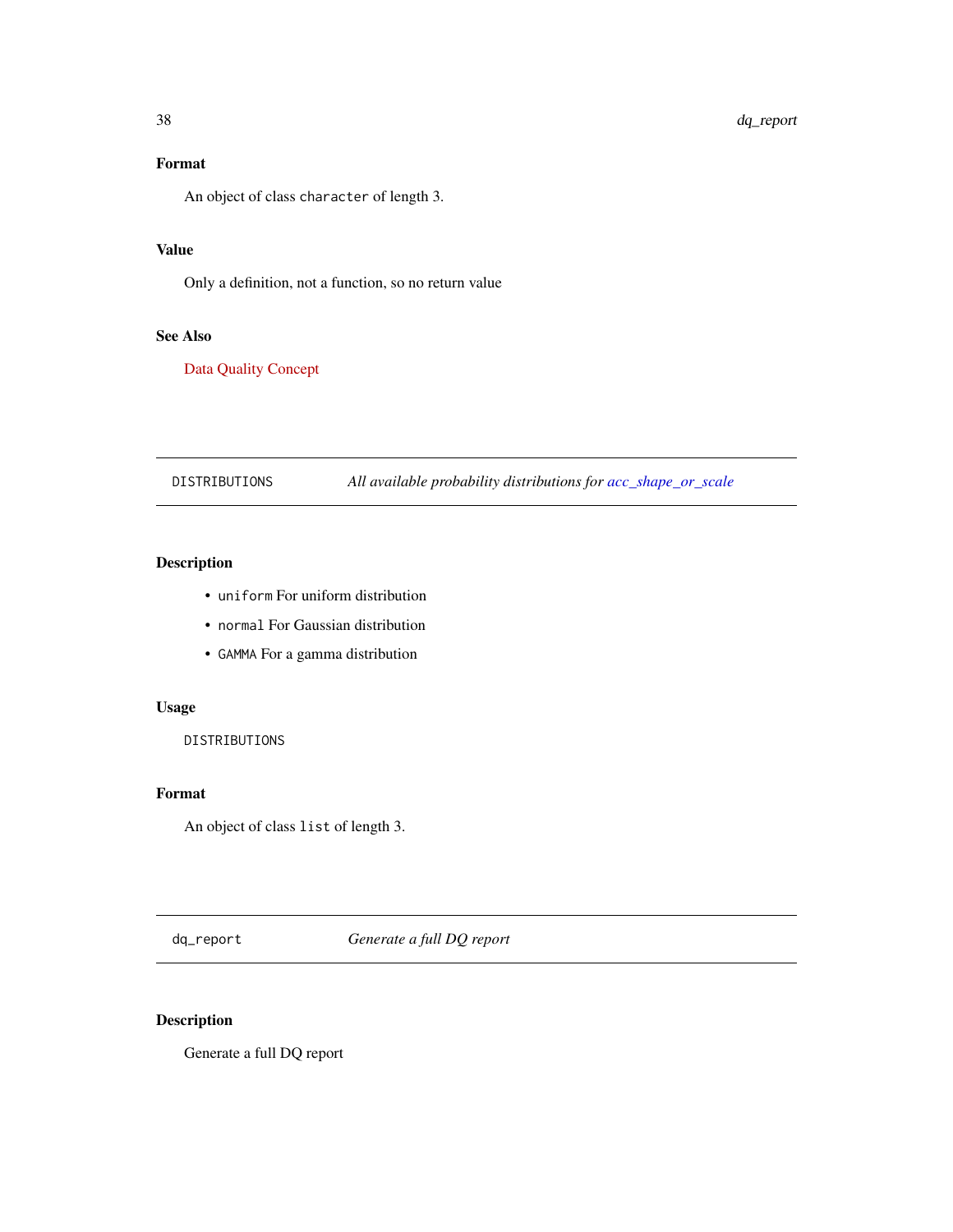#### dq\_report 39

# Usage

```
dq_report(
 study_data,
 meta_data,
 label_col = NULL,
  ...,
 dimensions = c("Completeness", "Consistency"),
 strata_attribute,
 strata_vars,
 cores = list(mode = "socket", logging = FALSE, cpus = util_detect_cores(),
   load.balancing = TRUE),
 specific_args = list()
\mathcal{L}
```
# Arguments

| study_data       | data. frame the data frame that contains the measurements                                                                                                                                                                                                                                                                                                                                                                                                                                                                                                              |
|------------------|------------------------------------------------------------------------------------------------------------------------------------------------------------------------------------------------------------------------------------------------------------------------------------------------------------------------------------------------------------------------------------------------------------------------------------------------------------------------------------------------------------------------------------------------------------------------|
| meta_data        | data.frame the data frame that contains metadata attributes of study data                                                                                                                                                                                                                                                                                                                                                                                                                                                                                              |
| label_col        | variable attribute the name of the column in the metadata with labels of variables                                                                                                                                                                                                                                                                                                                                                                                                                                                                                     |
| $\cdots$         | arguments to be passed to all called indicator functions if applicable.                                                                                                                                                                                                                                                                                                                                                                                                                                                                                                |
| dimensions       | dimensions Vector of dimensions to address in the report. Allowed values in<br>the vector are Completeness, Consistency, and Accuracy. The generated report<br>will only cover the listed data quality dimensions. Accuracy is computational<br>expensive, so this dimension is not enabled by default. Completeness should<br>be included, if Consistency is included, and Consistency should be included, if<br>Accuracy is included to avoid misleading detections of e.g. missing codes as<br>outliers, please refer to the data quality concept for more details. |
| strata_attribute |                                                                                                                                                                                                                                                                                                                                                                                                                                                                                                                                                                        |
|                  | character variable of a variable attribute coding study segments. Values other<br>than leaving this empty or passing KEY_STUDY_SEGMENT are not yet sup-<br>ported. Stratification is not yet fully supported, please use dq_report_by.                                                                                                                                                                                                                                                                                                                                 |
| strata_vars      | character name of variables to stratify the report on, such as "study_center". Not<br>yet supported, please use dq_report_by.                                                                                                                                                                                                                                                                                                                                                                                                                                          |
| cores            | integer number of cpu cores to use or a named list with arguments for paral-<br>lelMap::parallelStart or NULL, if parallel has already been started by the caller.                                                                                                                                                                                                                                                                                                                                                                                                     |
| specific_args    | list named list of arguments specifically for one of the called functions, the of<br>the list elements correspond to the indicator functions whose calls should be<br>modified. The elements are lists of arguments.                                                                                                                                                                                                                                                                                                                                                   |

### Details

See [dq\\_report\\_by](#page-40-0) for a way to generate stratified or splitted reports easily.

## Value

a [dataquieR\\_resultset.](#page-34-0) Can be printed creating a RMarkdown-report.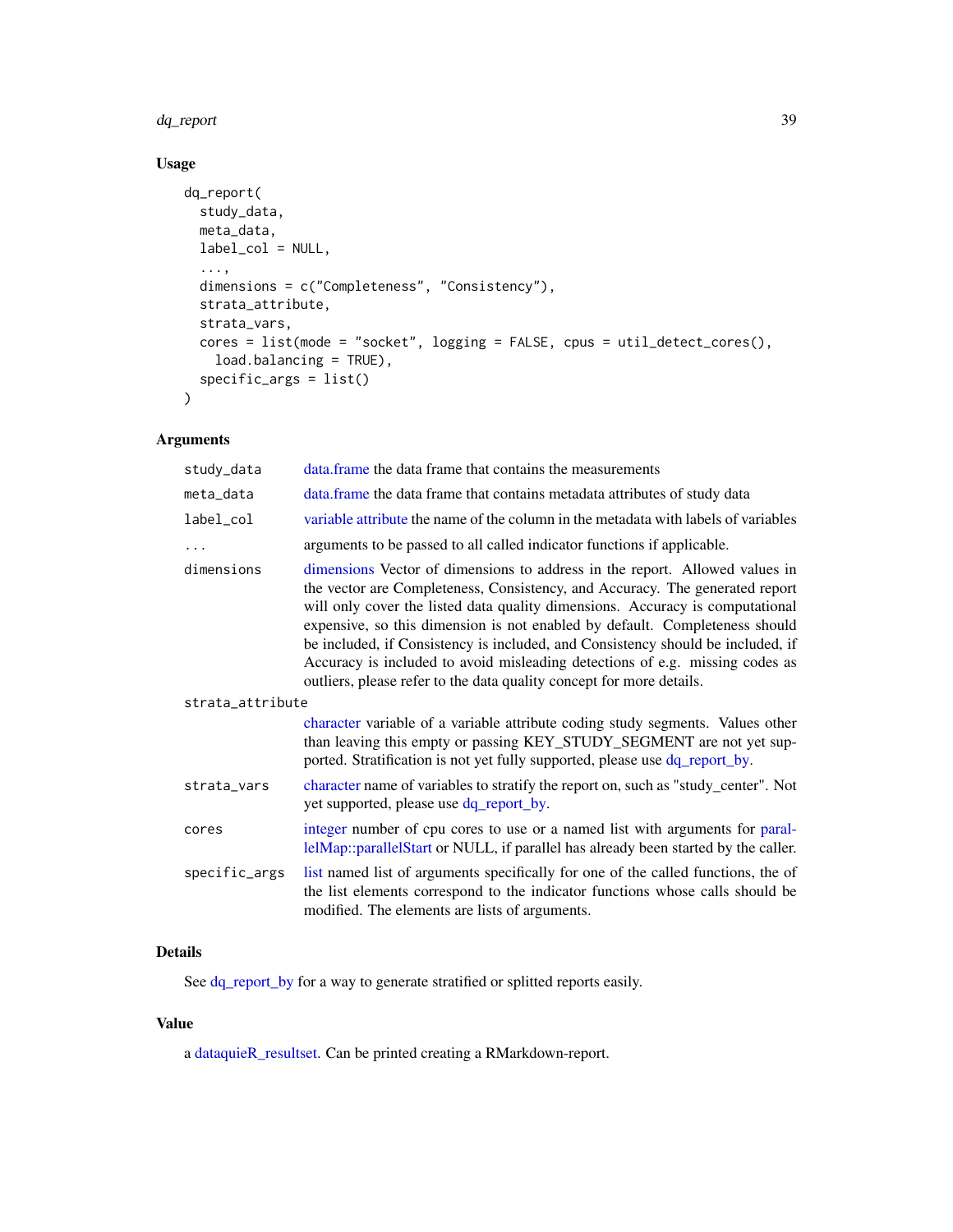### See Also

- [as.data.frame.dataquieR\\_resultset](#page-19-0)
- [as.list.dataquieR\\_resultset](#page-19-1)
- [print.dataquieR\\_resultset](#page-59-0)
- [summary.dataquieR\\_resultset](#page-64-0)
- [dq\\_report\\_by](#page-40-0)

```
## Not run: # really long-running example.
load(system.file("extdata", "study_data.RData", package = "dataquieR"))
load(system.file("extdata", "meta_data.RData", package = "dataquieR"))
report <- dq_report(study_data, meta_data, label_col = LABEL) # most easy use
report <- dq_report(study_data, meta_data,
 label_col = LABEL, dimensions =
   c("Completeness", "Consistency", "Accuracy"),
 check_table = read.csv(system.file("extdata",
    "contradiction_checks.csv",
   package = "dataquieR"
 ), header = TRUE, sep = "#"),
 show_causes = TRUE,
 cause_label_df = read.csv(
   system.file("extdata", "Missing-Codes-2020.csv", package = "dataquieR"),
   header = TRUE, sep = ";"
 )
\lambdasave(report, file = "report.RData") # careful, this contains the study_data
report <- dq_report(study_data, meta_data,
 label_col = LABEL,
 check_table = read.csv(system.file("extdata",
    "contradiction_checks.csv",
   package = "dataquieR"
 ), header = TRUE, sep = "#"),
 specific_args = list(acc_univariate_outlier = list(resp_vars = "K")),
   resp_vars = "SBP_0"
)
report <- dq_report(study_data, meta_data,
 label_col = LABEL,
 check_table = read.csv(system.file("extdata",
    "contradiction_checks.csv",
   package = "dataquieR"
 ), header = TRUE, sep = "#"),
 specific_args = list(acc_univariate_outlier = list(resp_vars = "DBP_0")),
   resp_vars = "SBP_0"
)
report <- dq_report(study_data, meta_data,
 label_col = LABEL,
 check_table = read.csv(system.file("extdata",
    "contradiction_checks.csv",
   package = "dataquieR"
```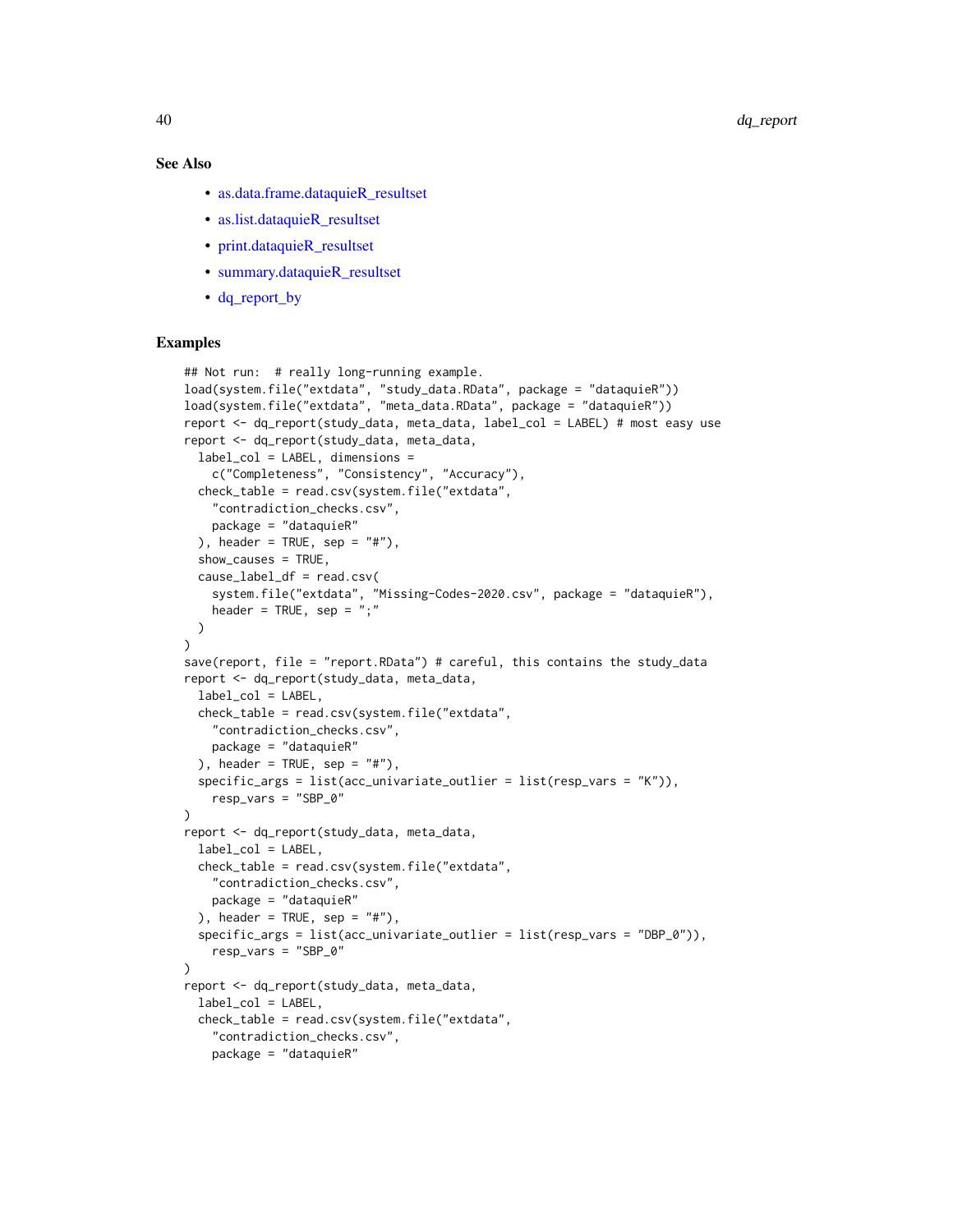## dq\_report\_by 41

```
), header = TRUE, sep = "#"),
  specific_args = list(acc_univariate_outlier = list(resp_vars = "DBP_0")),
  resp_vars = "SBP_0", cores = NULL
\overline{)}## End(Not run)
```
<span id="page-40-0"></span>dq\_report\_by *Generate a stratified full DQ report*

# Description

Generate a stratified full DQ report

## Usage

```
dq_report_by(
  study_data,
  meta_data,
  label_col,
  meta_data_split = KEY_STUDY_SEGMENT,
  study_data_split,
  ...
\mathcal{L}
```
### Arguments

| study_data       | data frame the data frame that contains the measurements                                                                                                                                        |  |
|------------------|-------------------------------------------------------------------------------------------------------------------------------------------------------------------------------------------------|--|
| meta_data        | data. frame the data frame that contains metadata attributes of study data                                                                                                                      |  |
| label_col        | variable attribute the name of the column in the metadata with labels of variables                                                                                                              |  |
| meta_data_split  |                                                                                                                                                                                                 |  |
|                  | variable attribute name of a meta data attribute to split the report in sections of<br>variables, e.g. all blood- pressure. By default, reports are split by KEY_STUDY_SEGMENT<br>if available. |  |
| study_data_split |                                                                                                                                                                                                 |  |
|                  | variable Name of a study variable to stratify the report by, e.g. the study centers.                                                                                                            |  |
| $\ddots$ .       | passed through to dq_report                                                                                                                                                                     |  |

# See Also

[dq\\_report](#page-37-0)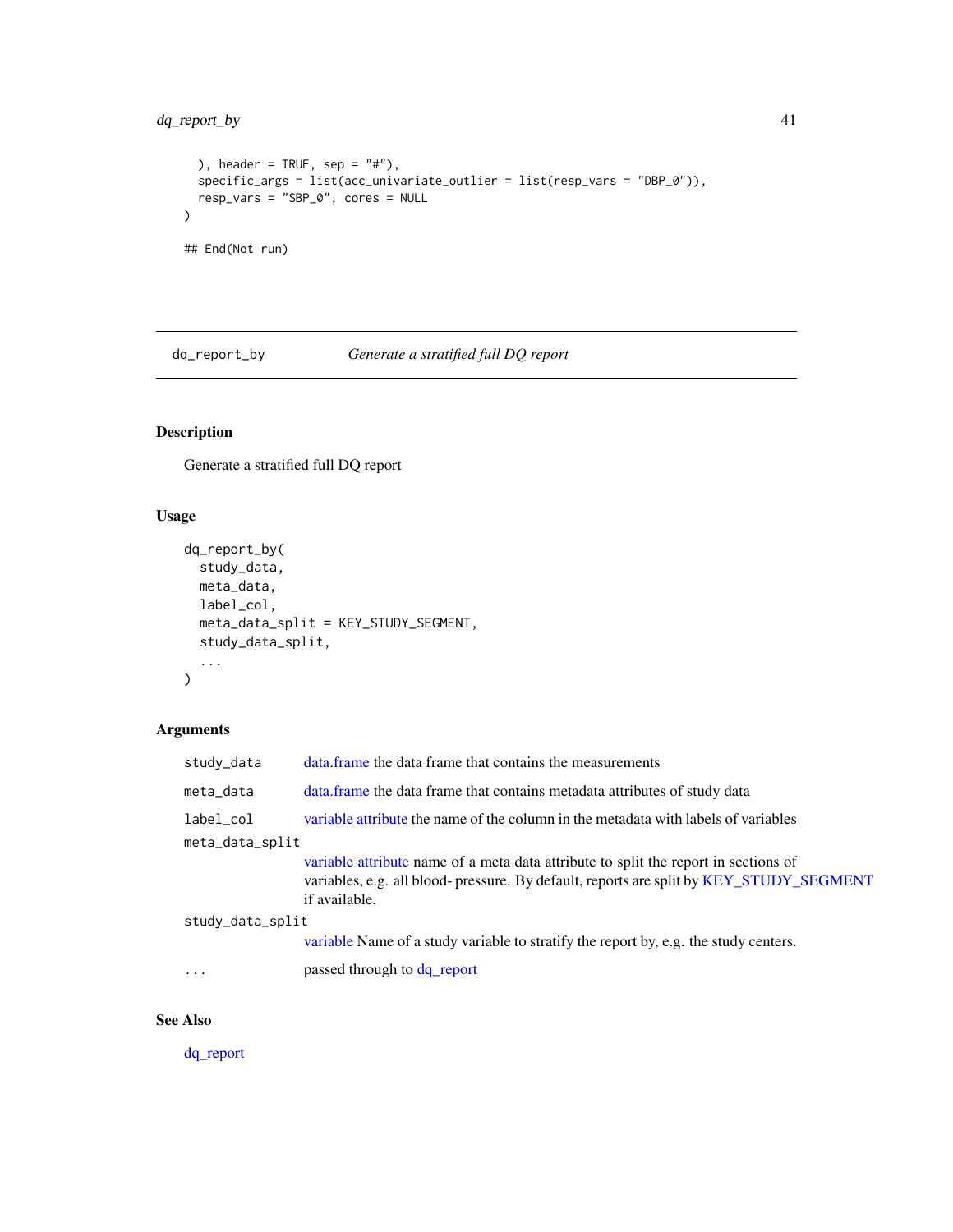### Examples

```
## Not run: # really long-running example.
load(system.file("extdata", "study_data.RData", package = "dataquieR"))
load(system.file("extdata", "meta_data.RData", package = "dataquieR"))
rep <- dq_report_by(study_data, meta_data, label_col =
  LABEL, study_data_split = "CENTER_0")
rep <- dq_report_by(study_data, meta_data,
  label_col = LABEL, study_data_split = "CENTER_0",
  meta_data_split = NULL
)
## End(Not run)
```

```
html_dependency_vert_dt
```
*HTML Dependency for vertical headers in*  $DT$ : :datatable

### Description

HTML Dependency for vertical headers in DT:: datatable

#### Usage

```
html_dependency_vert_dt()
```
### Value

the dependency

int\_datatype\_matrix *Function to check declared data types of metadata in study data*

### Description

Checks data types of the study data and for the data type declared in the metadata

### Usage

```
int_datatype_matrix(
  resp_vars = NULL,
  study_data,
 meta_data,
  split_segments = FALSE,
  label_col,
 max_vars_per_plot = 20,
  threshold_value = 0)
```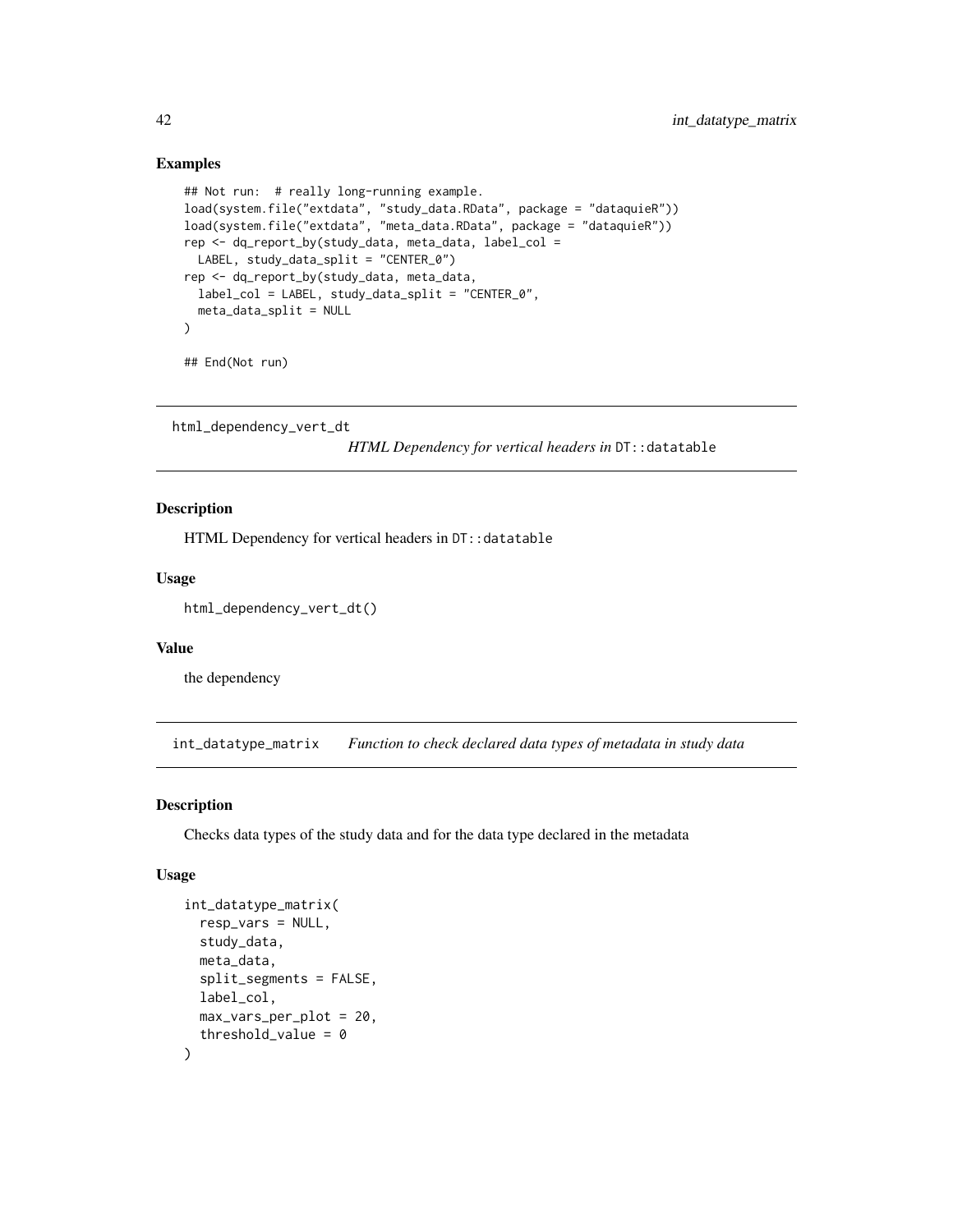#### **Arguments**

| resp_vars         | variable the names of the measurement variables, if missing or NULL, all vari-<br>ables will be checked          |
|-------------------|------------------------------------------------------------------------------------------------------------------|
| study_data        | data frame the data frame that contains the measurements                                                         |
| meta_data         | data.frame the data frame that contains metadata attributes of study data                                        |
|                   | split_segments logical return one matrix per study segment                                                       |
| label col         | variable attribute the name of the column in the metadata with labels of variables                               |
| max_vars_per_plot |                                                                                                                  |
|                   | integer from=0. The maximum number of variables per single plot.                                                 |
| threshold_value   |                                                                                                                  |
|                   | numeric from=0 to=100. percentage failing conversions allowed to still classify<br>a study variable convertible. |

#### Details

This is a preparatory support function that compares study data with associated metadata. A prerequisite of this function is that the no. of columns in the study data complies with the no. of rows in the metadata.

For each study variable, the function searches for its data type declared in static metadata and returns a heatmap like matrix indicating data type mismatches in the study data.

List function.

#### Value

a list with:

- SummaryTable: data frame about the applicability of each indicator function (each function in a column). its [integer](#page-35-0) values can be one of the following four categories: 0. Non-matching datatype, 1. Matching datatype,
- SummaryPlot: [ggplot2](#page-0-0) heatmap plot, graphical representation of SummaryTable
- DataTypePlotList: [list](#page-0-0) of plots per (maybe artificial) segment
- ReportSummaryTable: data frame underlying SummaryPlot

```
load(system.file("extdata/meta_data.RData", package = "dataquieR"), envir =
 environment())
load(system.file("extdata/study_data.RData", package = "dataquieR"), envir =
 environment())
appmatrix <- int_datatype_matrix(study_data = study_data,
                                 meta_data = meta_data,
                                 label_col = LABEL)
```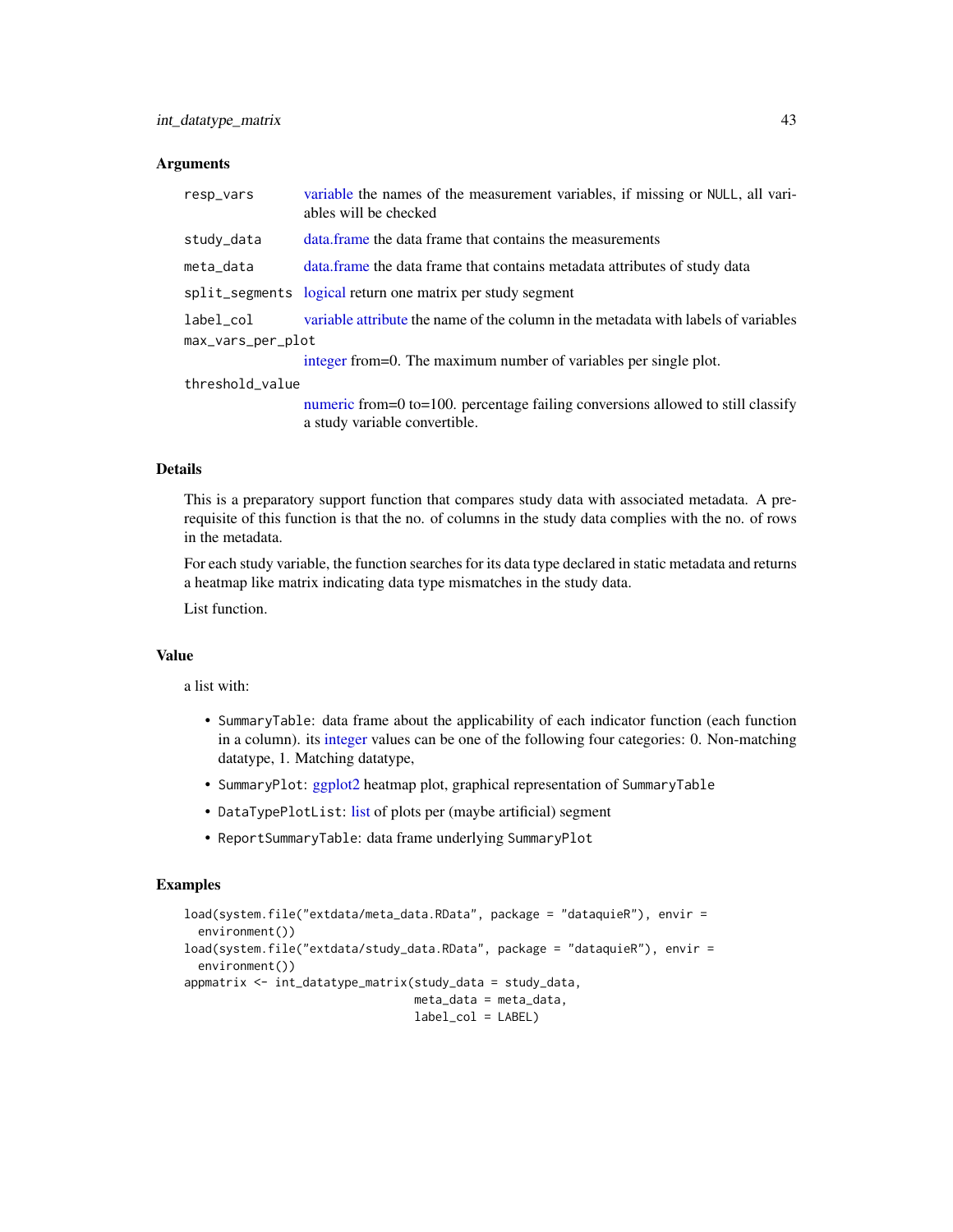```
pipeline_recursive_result
```
*Function to convert a pipeline result data frame to named encapsulated lists*

#### Description

This function converts a data frame to a recursive list structure based on columns selected for grouping

### Usage

```
pipeline_recursive_result(
  call_plan_with_results,
  result_groups = setdiff(colnames(call_plan_with_results), c(NA, "results",
    "resp_vars"))
)
```
### Arguments

call\_plan\_with\_results [data.frame](#page-0-0) result from [pipeline\\_vectorized](#page-44-0) result\_groups [character](#page-0-0) arguments to group by

### Details

The data frame columns for the arguments of a certain row/computation from the calling plan translate to levels in the encapsulated list hierarchy. The order of the levels can be specified in the result\_groups argument.

## Value

a list with:

• first argument's values in result\_groups, each containing second's argument's values as a similar list recursively

```
call_plan_with_results <- structure(list(
 resp_vars =
   c(
      "SBP_0", "DBP_0", "VO2_CAPCAT_0",
      "BSG_0"
    ), group\_vars = c()"USR_BP_0", "USR_BP_0", "USR_VO2_0",
    "USR_BP_0"
 ), co_vars = list("SEX_0", "SEX_0", "SEX_0", "SEX_0")
),
```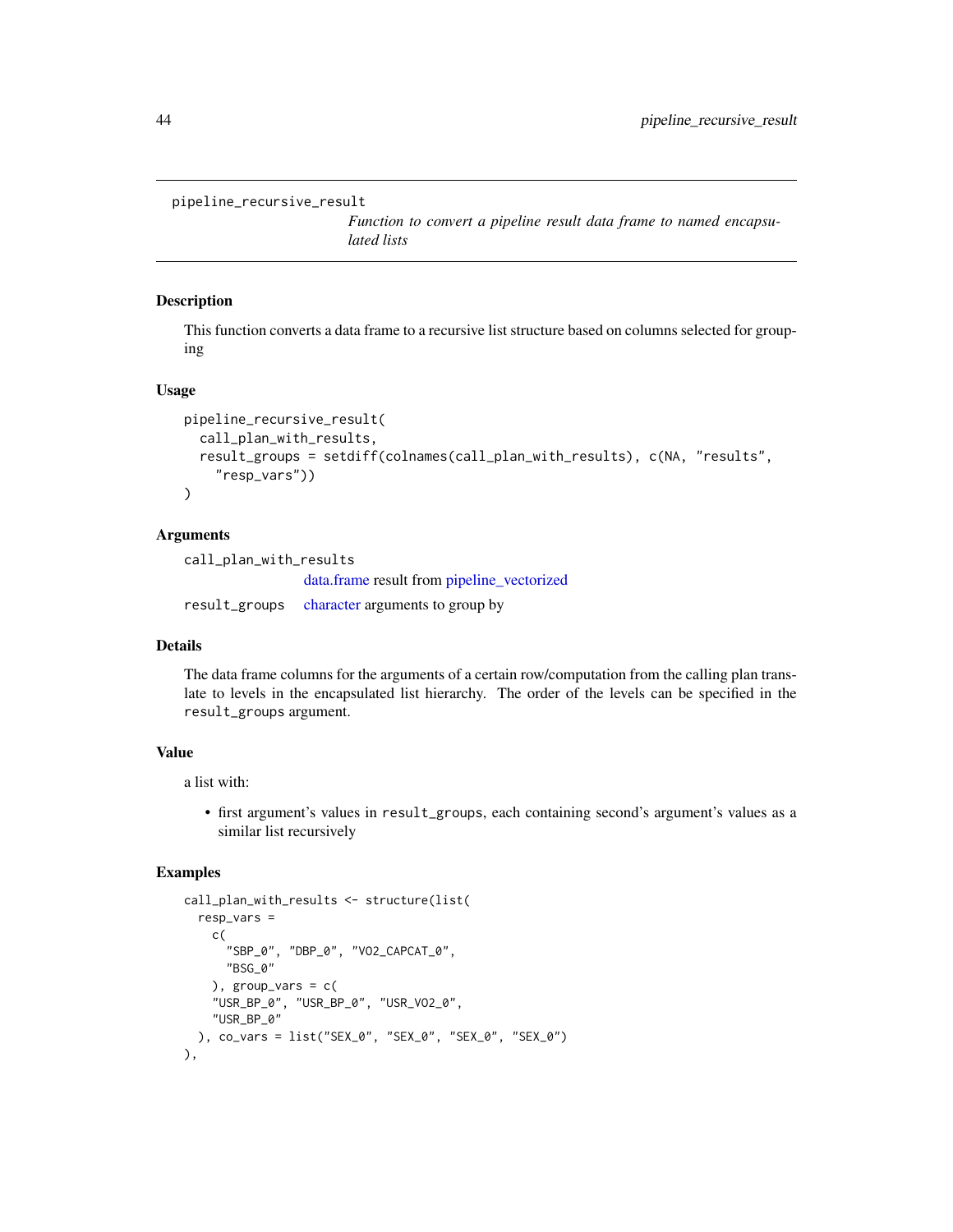```
class = "data.frame", row.names = c(NA,
  -4L\mathcal{L})
call_plan_with_results[["results"]] <-
  list(NA, 2, "Hello", ggplot2::ggplot())
result_groups <-
  colnames(call_plan_with_results)[2:(ncol(call_plan_with_results) - 1)]
pipeline_recursive_result(call_plan_with_results, result_groups)
pipeline_recursive_result(call_plan_with_results, rev(result_groups))
```
<span id="page-44-0"></span>pipeline\_vectorized *Call (nearly) one "Accuracy" function with many parameterizations at once automatically*

### Description

This is a function to automatically call indicator functions of the "Accuracy" dimension in a vectorized manner with a set of parameterizations derived from the metadata.

#### Usage

```
pipeline_vectorized(
  fct,
  resp_vars = NULL,
  study_data,
 meta_data,
 label_col,
  ...,
 key_var_names,
  cores = list(mode = "socket", logging = FALSE, load.balancing = TRUE),
  variable_roles = list(resp_vars = list(VARIABLE_ROLES$PRIMARY,
   VARIABLE_ROLES$SECONDARY), group_vars = VARIABLE_ROLES$PROCESS),
  result_groups,
  use_cache = FALSE,
  compute_plan_only = FALSE
\lambda
```

| fct        | function function to call                                                                            |
|------------|------------------------------------------------------------------------------------------------------|
| resp_vars  | variable list the name of the measurement variables, if NULL (default), all vari-<br>ables are used. |
| study_data | data frame the data frame that contains the measurements                                             |
| meta_data  | data. frame the data frame that contains metadata attributes of study data                           |
| label_col  | variable attribute the name of the column in the metadata with labels of variables                   |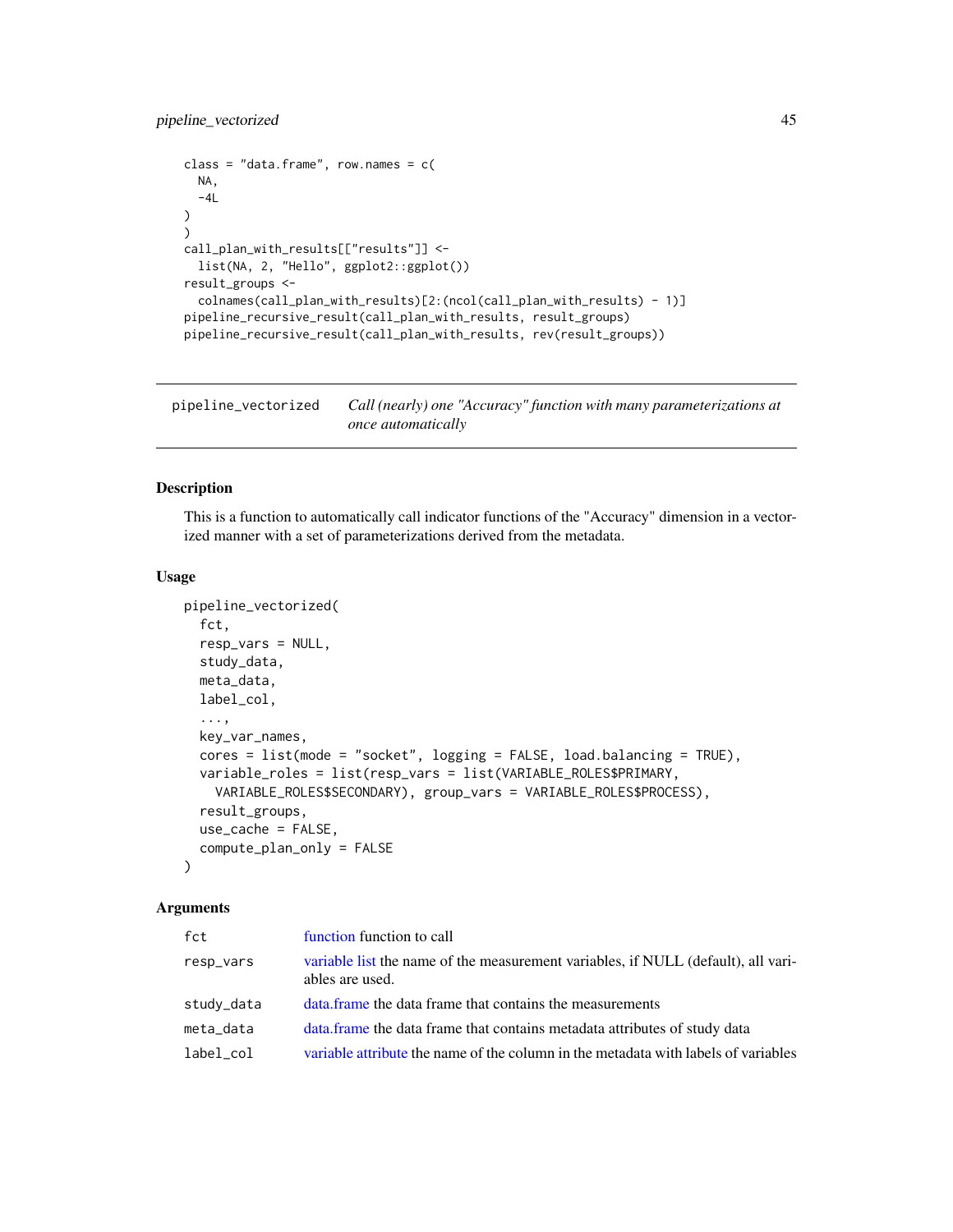| $\ddots$          | additional arguments for the function                                                                                                                                                                                                |
|-------------------|--------------------------------------------------------------------------------------------------------------------------------------------------------------------------------------------------------------------------------------|
| key_var_names     | character character vector named by arguments to be filled by meta data KEY_-<br>entries as follows: $c(group\_vars = KEY_OBSERVER)$ – may be missing, then<br>all possible combinations will be analyzed. Cannot contain resp_vars. |
| cores             | integer number of cpu cores to use or a named list with arguments for paral-<br>lelMap::parallelStart or NULL, if parallel has already been started by the caller.                                                                   |
|                   | variable_roles list restrict each function argument (referred to by its name matching a name in<br>names (variable_roles)) to variables of the role given here.                                                                      |
| result_groups     | character columns to group results to encapsulated lists or NULL receive a data<br>frame with all call arguments and their respective results in a column 'result' –<br>see pipeline_recursive_result                                |
| use_cache         | logical set to FALSE to omit re-using already distributed study- and metadata<br>on a parallel cluster                                                                                                                               |
| compute_plan_only |                                                                                                                                                                                                                                      |
|                   | logical set to TRUE to omit computations and return only the compute plan filled<br>with planned evaluations, used in pipelines.                                                                                                     |

#### Details

The function to call is given as first argument. All arguments of the called functions can be given here, but pipline\_vectorized can derive technically possible values (most of them) from the metadata, which can be controlled using the arguments key\_var\_names and variable\_roles. The function returns an encapsulated list by default, but it can also return a [data.frame.](#page-0-0) See also [pipeline\\_recursive\\_result](#page-43-0) for these two options. The argument use\_cache controls, whether the input data (study\_data and meta\_data) should be passed around, if running in parallel or being distributed beforehand to the compute nodes. All calls will be done in parallel, if possible. This can be configured, see argument cores below.

If the function is called in a larger framework (such as [dq\\_report\)](#page-37-0), then compute\_plan\_only controls, not to actually call functions but return a [data.frame](#page-0-0) with parameterizations of "Accuracy" functions only. Also in such a scenario, one may want not to start and stop a cluster with entry and leaving of [pipeline\\_vectorized](#page-44-0) but use an existing cluster. This can be achieved by setting the cores argument NULL.

#### Value

- if result\_groups is set, a list with:
	- first argument's values in result\_groups, each containing second's argument's values as a similar list recursively;
- if result\_groups is not set, a data frame with one row per function call, all the arguments of each call in its columns and a column results providing the function calls' results.

```
## Not run: # really long-running example
load(system.file("extdata/study_data.RData", package = "dataquieR"))
load(system.file("extdata/meta_data.RData", package = "dataquieR"))
a <- pipeline_vectorized(
```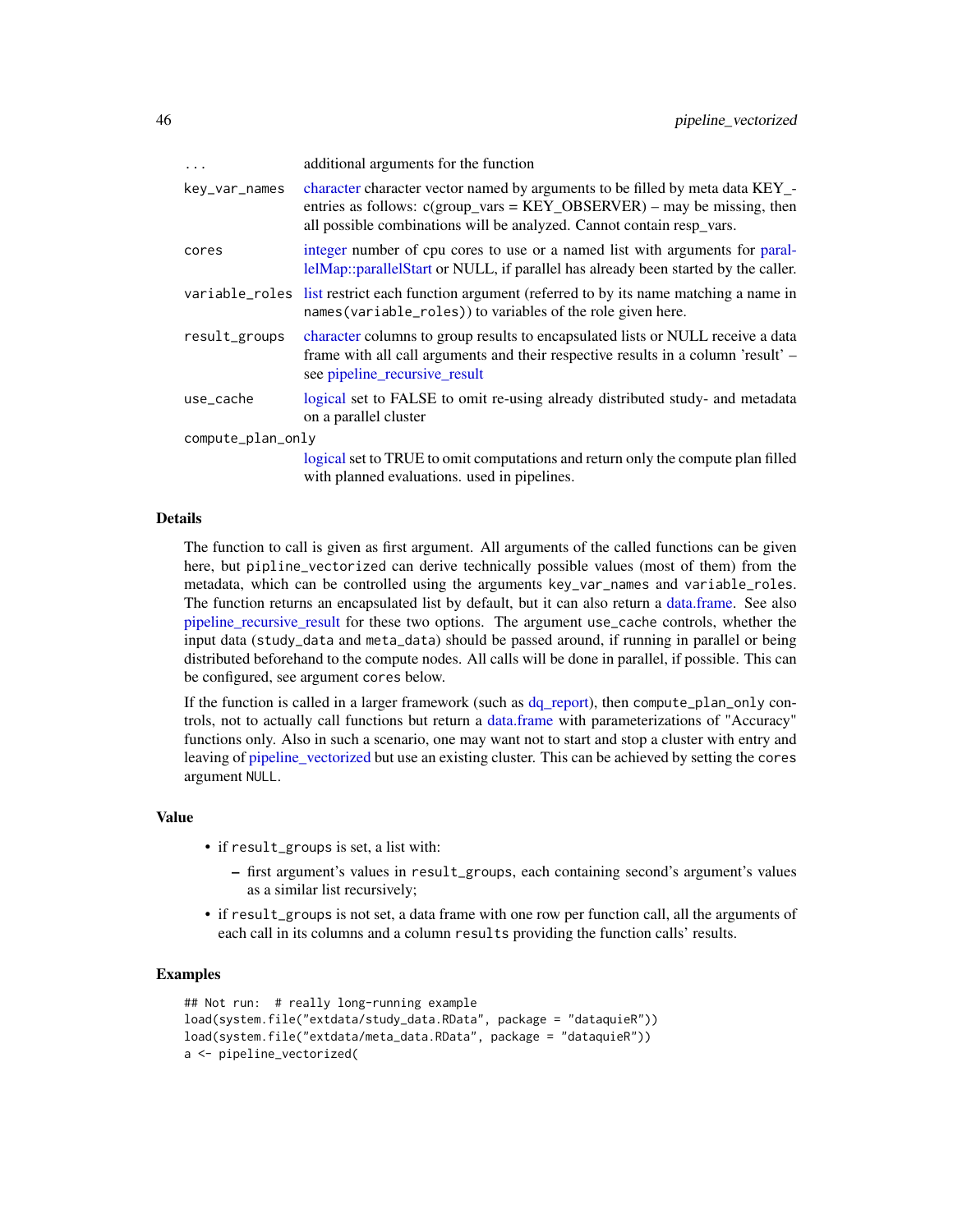```
fct = acc_margins, study_data = study_data,
  meta_data = meta_data, label_col = LABEL,
  key_var_names = c(group_vars = KEY_OBSERVER)
\lambdab <- pipeline_vectorized(
 fct = acc_margins, study_data = study_data,
 meta_data = meta_data, label_col = LABEL
)
b_adj \leq-
  pipeline_vectorized(
    fct = acc_margins, study_data = study_data,
    meta_data = meta_data, label_col = LABEL, co_vars = c("SEX_1", "AGE_1")
  )
c <- pipeline_vectorized(
  fct = acc_loess, study_data = study_data,
  meta_data = meta_data, label_col = LABEL,
  variable_roles = list(
   resp_vars = list(VARIABLE_ROLES$PRIMARY),
   group_vars = VARIABLE_ROLES$PROCESS
  )
)
d <- pipeline_vectorized(
  fct = acc_loess, study_data = study_data,
  meta_data = meta_data, label_col = LABEL,
  variable_roles = list(
   resp_vars = list(VARIABLE_ROLES$PRIMARY, VARIABLE_ROLES$SECONDARY),
    group_vars = VARIABLE_ROLES$PROCESS
  )
)
e <- pipeline_vectorized(
  fct = acc_margins, study_data = study_data,
  meta_data = meta_data, label_col = LABEL,
  key_var_names = c(group_vars = KEY_OBSERVER), co_vars = "SEX_0"
)
f <- pipeline_vectorized(
  fct = acc_margins, study_data = study_data,
  meta_data = meta_data, label_col = LABEL,
  key_var_names = c(group_vars = KEY_OBSERVER), co_vars = "SEX_0",
  result_groups = NULL
)
pipeline_recursive_result(f)
g <- pipeline_vectorized(
  fct = acc_margins, study_data = study_data,
  meta_data = meta_data, label_col = LABEL,
  key_var_names = c(group_vars = KEY_OBSERVER), co_vars = "SEX_0",
  result_groups = c("co_vars")
)
g1 <- pipeline_vectorized(
  fct = acc_margins, study_data = study_data,
  meta_data = meta_data, label_col = LABEL,
  key_var_names = c(group_vars = KEY_OBSERVER), co_vars = "SEX_0",
  result_groups = c("group_vars")
```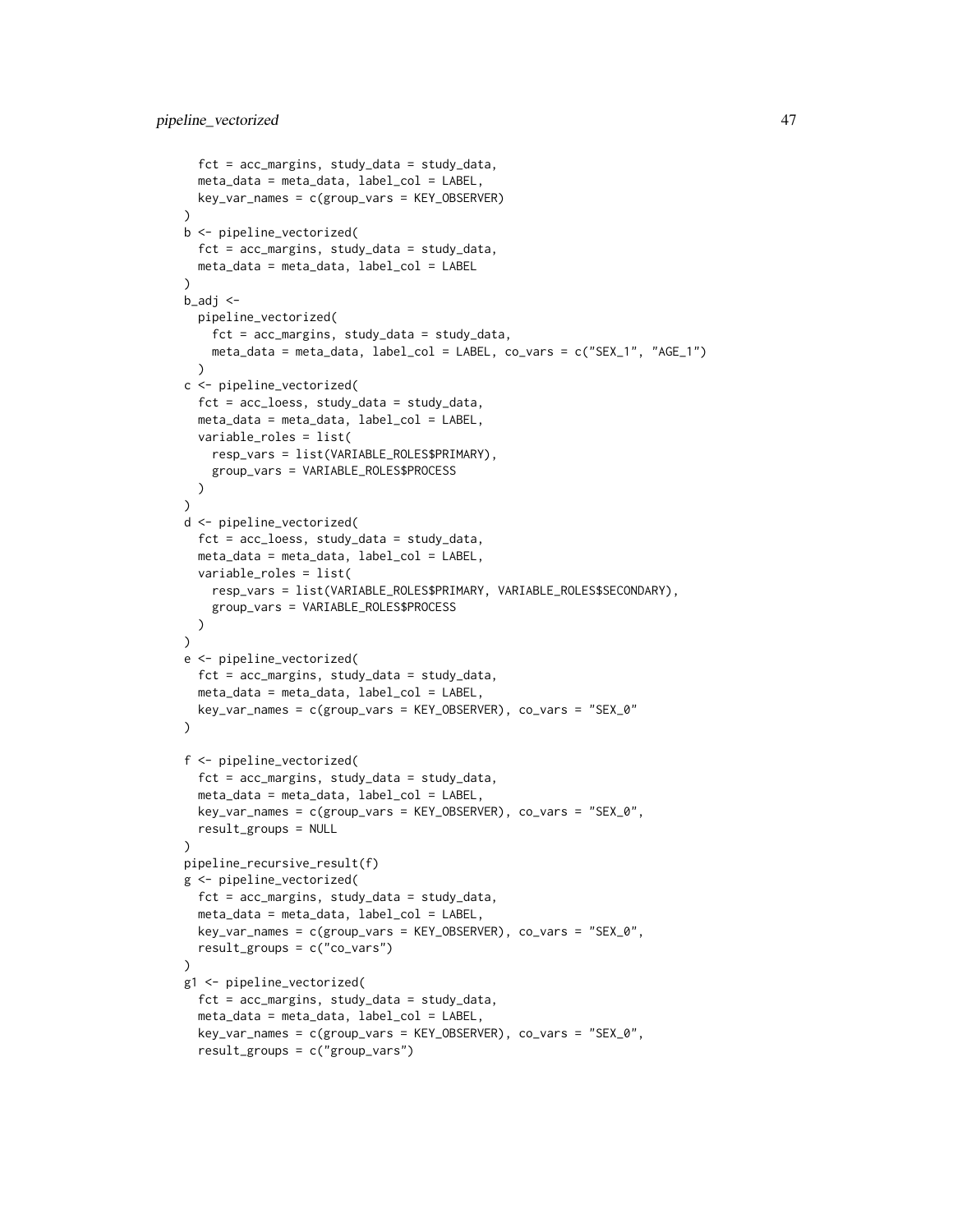```
)
g2 <- pipeline_vectorized(
 fct = acc_margins, study_data = study_data,
 meta_data = meta_data, label_col = LABEL,
  key_var_names = c(group_vars = KEY_OBSERVER), co_vars = "SEX_0",
  result_groups = c("group_vars", "co_vars")
)
g3 <- pipeline_vectorized(
  fct = acc_margins, study_data = study_data,
  meta_data = meta_data, label_col = LABEL,
  key_var_names = c(group_vars = KEY_OBSERVER), co_vars = "SEX_0",
  result_groups = c("co_vars", "group_vars")
)
g4 <- pipeline_vectorized(
  fct = acc_margins, study_data = study_data,
  meta_data = meta_data, label_col = LABEL,
  co_vars = "SEX_0", result_groups = c("co_vars")
)
meta_datax <- meta_data
meta_datax[9, "KEY_DEVICE"] <- "v00011"
g5 <- pipeline_vectorized(
  fct = acc_margins, study_data = study_data,
  meta_data = meta_datax, label_col = LABEL,
  co_vars = "SEX_0", result_groups = c("co_vars")
\mathcal{L}g6 <- pipeline_vectorized(
  fct = acc_margins, study_data = study_data,
 meta_data = meta_datax, label_col = LABEL,
  co_vars = "SEX_0", result_groups = c("co_vars", "group_vars")
)
## End(Not run)
```
prep\_add\_to\_meta *Support function to augment metadata during data quality reporting*

#### Description

adds an annotation to static metadata

#### Usage

prep\_add\_to\_meta(VAR\_NAMES, DATA\_TYPE, LABEL, VALUE\_LABELS, meta\_data, ...)

| VAR NAMES | character Names of the Variables to add     |
|-----------|---------------------------------------------|
| DATA TYPE | character Data type for the added variables |
| LABEL     | character Labels for these variables        |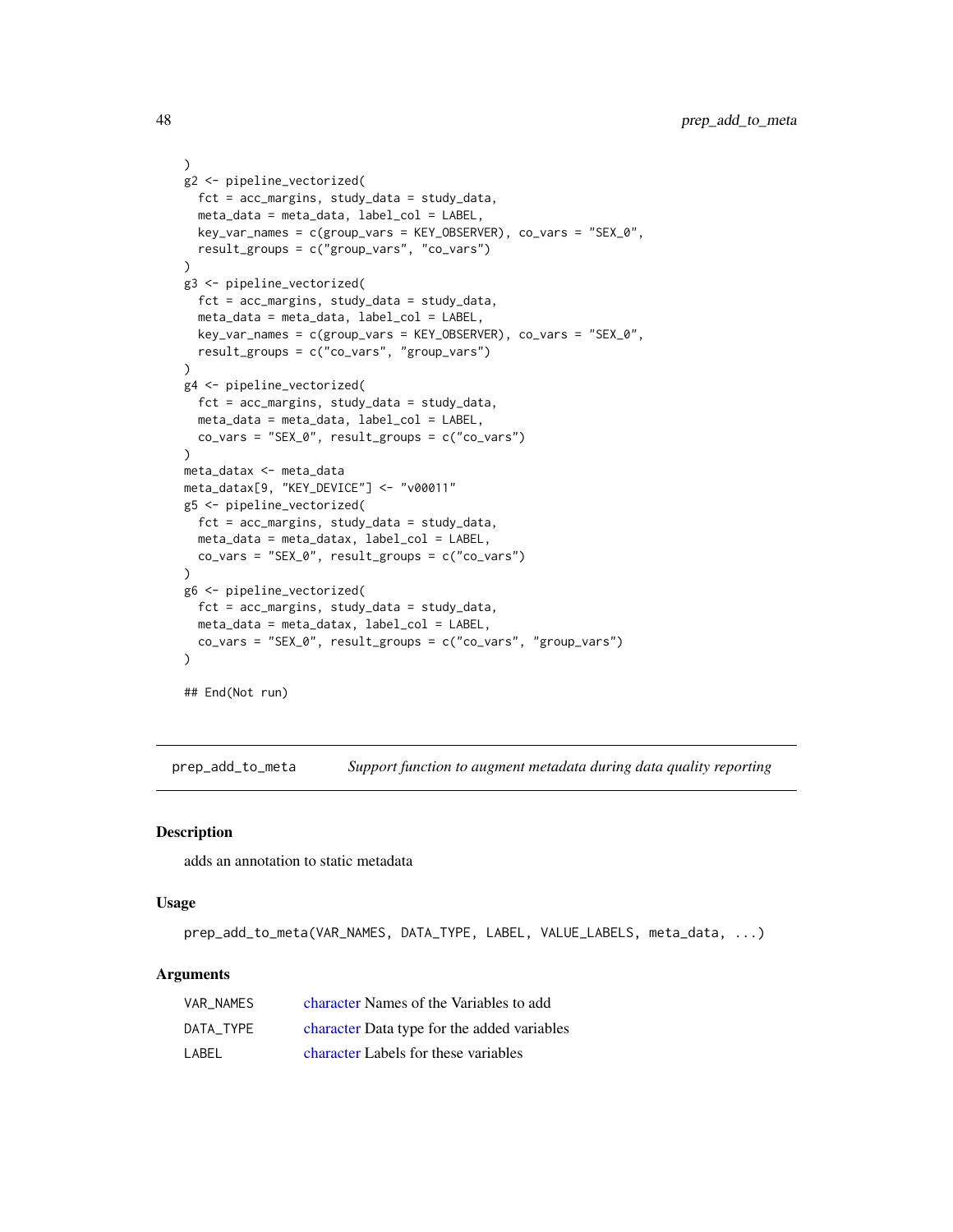| VALUE LABELS | character Value labels for the values of the variables as usually pipe separated<br>and assigned with $=$ : 1 = male $ 2$ = female |
|--------------|------------------------------------------------------------------------------------------------------------------------------------|
| meta data    | data.frame the metadata to extend                                                                                                  |
| $\cdot$      | Further defined variable attributes, see prep_create_meta                                                                          |

### Details

Add metadata e.g. of transformed/new variable This function is not yet considered stable, but we already export it, because it could help. Therefore, we have some inconsistencies in the formals still.

### Value

a data frame with amended meta data.

<span id="page-48-0"></span>prep\_check\_meta\_names *Checks the validity of meta data w.r.t. the provided column names*

## Description

This function verifies, if a data frame complies to meta data conventions and provides a given richness of meta information as specified by level.

### Usage

```
prep_check_meta_names(meta_data, level, character.only = FALSE)
```
#### Arguments

| meta data | data. frame the data frame that contains metadata attributes of study data                         |
|-----------|----------------------------------------------------------------------------------------------------|
| level     | enum level of requirement (see also VARATT REQUIRE LEVELS)                                         |
|           | character, only logical a logical indicating whether level can be assumed to be character strings. |

#### Details

Note, that only the given level is checked despite, levels are somehow hierarchical.

### Value

a logical with:

• invisible(TRUE). In case of problems with the meta data, a condition is raised (stop()).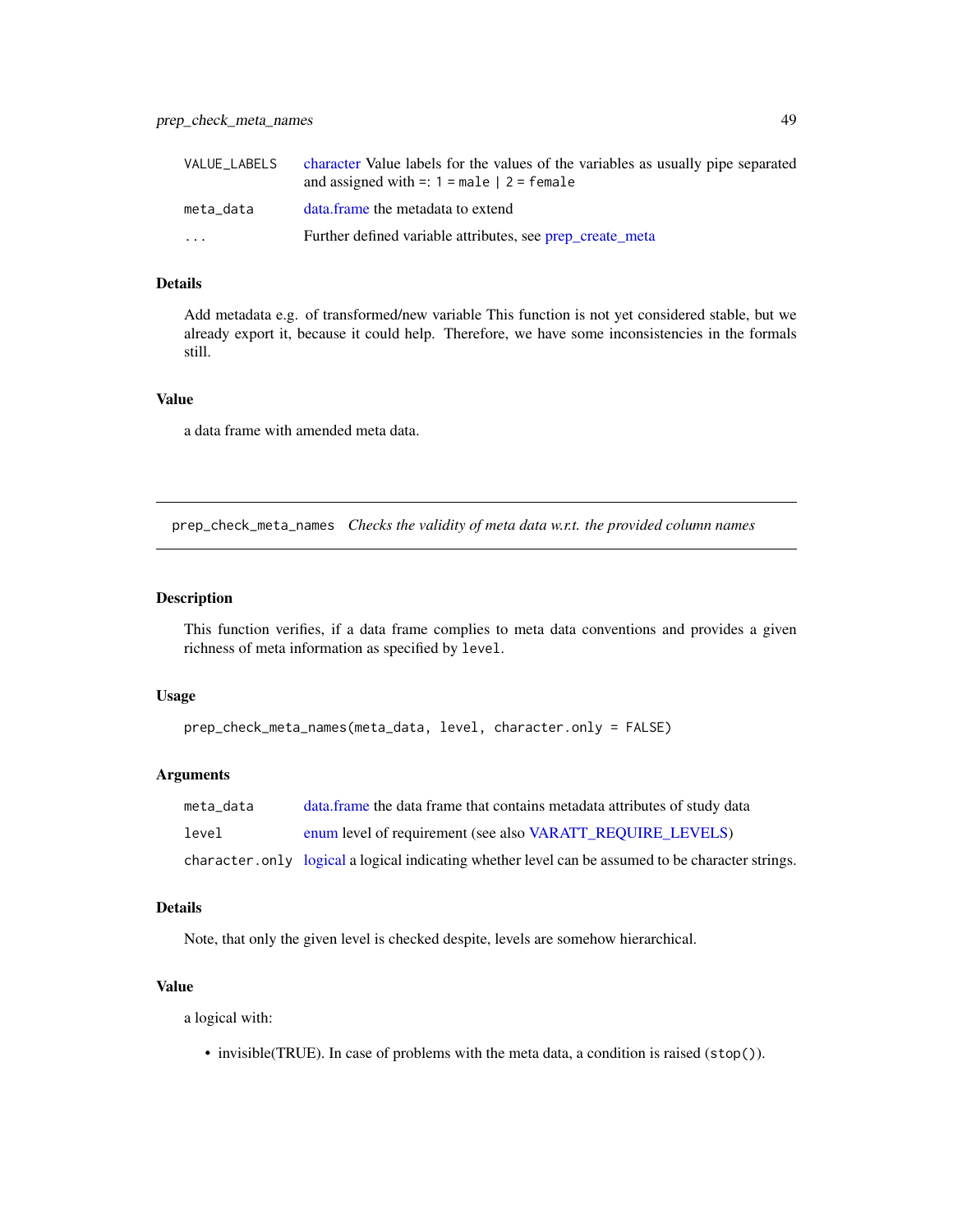### Examples

```
prep_check_meta_names(data.frame(VAR_NAMES = 1, DATA_TYPE = 2,
                      MISSING_LIST = 3))
prep_check_meta_names(
 data.frame(
   VAR_NAMES = 1, DATA_TYPE = 2, MISSING_LIST = 3,
   LABEL = "LABEL", VALUE_LABELS = "VALUE_LABELS",
   JUMP_LIST = "JUMP_LIST", HARD_LIMITS = "HARD_LIMITS",
   KEY_OBSERVER = "KEY_OBSERVER", KEY_DEVICE = "KEY_DEVICE",
   KEY_DATETIME = "KEY_DATETIME",
   KEY_STUDY_SEGMENT = "KEY_STUDY_SEGMENT"
 ),
 RECOMMENDED
)
prep_check_meta_names(
 data.frame(
   VAR_NAMES = 1, DATA_TYPE = 2, MISSING_LIST = 3,
   LABEL = "LABEL", VALUE_LABELS = "VALUE_LABELS",
   JUMP_LIST = "JUMP_LIST", HARD_LIMITS = "HARD_LIMITS",
   KEY_OBSERVER = "KEY_OBSERVER", KEY_DEVICE = "KEY_DEVICE",
   KEY_DATETIME = "KEY_DATETIME", KEY_STUDY_SEGMENT =
      "KEY_STUDY_SEGMENT",
   DETECTION_LIMITS = "DETECTION_LIMITS", SOFT_LIMITS = "SOFT_LIMITS",
   CONTRADICTIONS = "CONTRADICTIONS", DISTRIBUTION = "DISTRIBUTION",
   DECIMALS = "DECIMALS", VARIABLE_ROLE = "VARIABLE_ROLE",
   DATA_ENTRY_TYPE = "DATA_ENTRY_TYPE",
   VARIABLE_ORDER = "VARIABLE_ORDER", LONG_LABEL =
      "LONG_LABEL", recode = "recode"
 ),
 OPTIONAL
\mathcal{L}# Next one will fail
try(
 prep_check_meta_names(data.frame(VAR_NAMES = 1, DATA_TYPE = 2,
   MISSING_LIST = 3), TECHNICAL)
)
```
prep\_clean\_labels *Support function to scan variable labels for applicability*

#### **Description**

Adjust labels in meta\_data to be valid variable names in formulas for diverse r functions, such as [glm](#page-0-0) or [lme4::lmer](#page-0-0).

## Usage

```
prep_clean_labels(label_col, meta_data, no_dups = FALSE)
```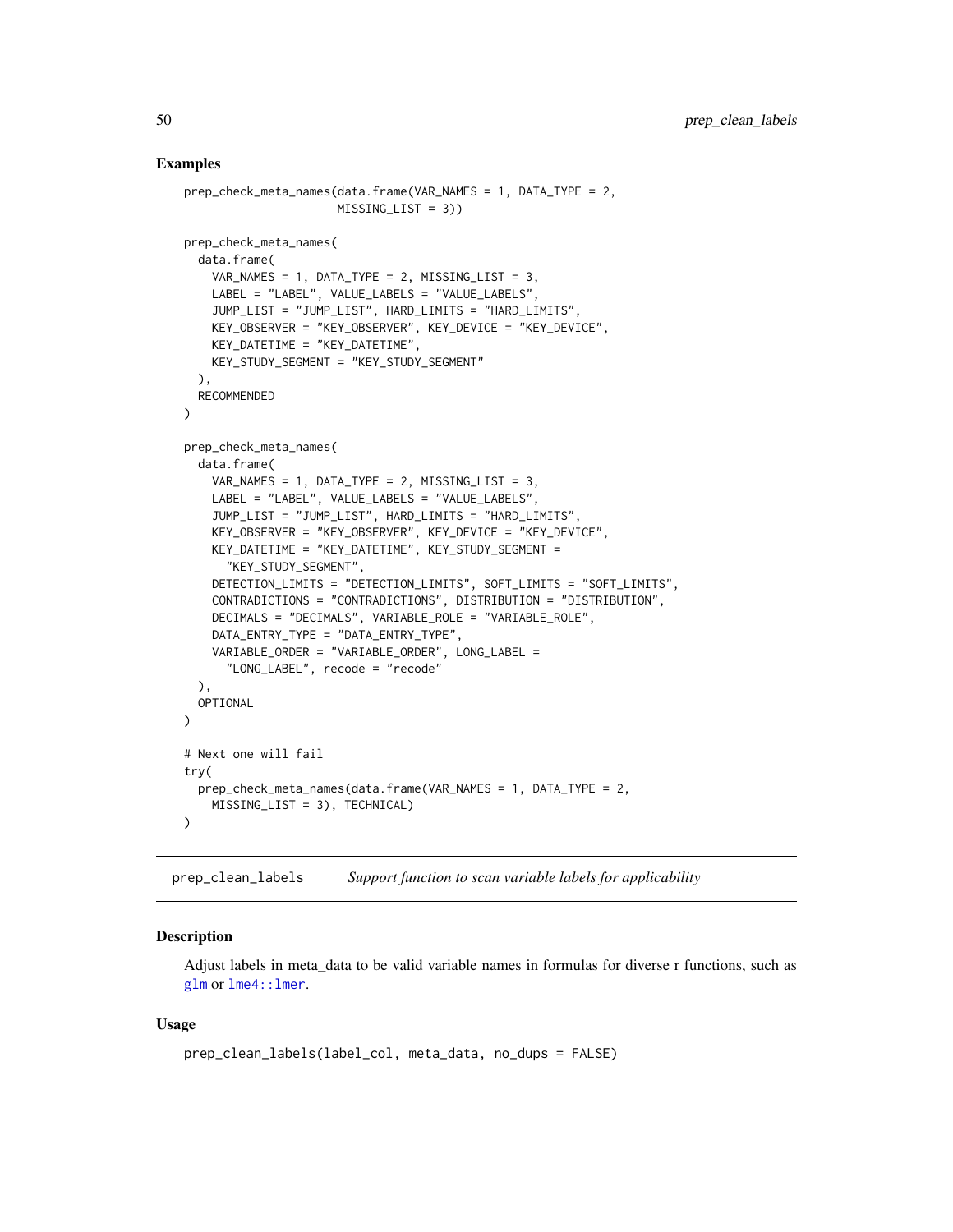#### **Arguments**

| label_col | character label attribute to adjust or character vector to adjust, depending on<br>meta_data argument is given or missing.                                                                        |
|-----------|---------------------------------------------------------------------------------------------------------------------------------------------------------------------------------------------------|
| meta_data | data frame meta data frame: If label_col is a label attribute to adjust, this is<br>the meta data table to process on. If missing, label_col must be a character<br>vector with values to adjust. |
| no_dups   | logical disallow duplicates in input or output vectors of the function, then, prep_clean_labels<br>would call stop() on duplicated labels.                                                        |

### Details

Currently, labels as given by label\_col arguments in the most functions are directly used in formula, so that they become natural part of the outputs, but different models expect differently strict syntax for such formulas, especially for valid variable names. prep\_clean\_labels removes all potentially inadmissible characters from variable names (no guarantee, that some exotic model still rejects the names, but minimizing the number of exotic characters). However, variable names are modified, may become unreadable or indistinguishable from other variable names. For the latter case, a stop call is possible, controlled by the no\_dups argument.

A warning is emitted, if modifications were necessary.

#### Value

a data.frame with:

- if meta\_data is set, a list with:
	- modified meta\_data[,label\_col] column
- if meta\_data is not set, adjusted labels that then were directly given in label\_col

```
meta_data1 <- data.frame(
  LABEL =c(
      "syst. Blood pressure (mmHg) 1",
      "1st heart frequency in MHz",
      "body surface (\\u33A1)"
    \lambda)
print(meta_data1)
print(prep_clean_labels(meta_data1$LABEL))
meta_data1 <- prep_clean_labels("LABEL", meta_data1)
print(meta_data1)
```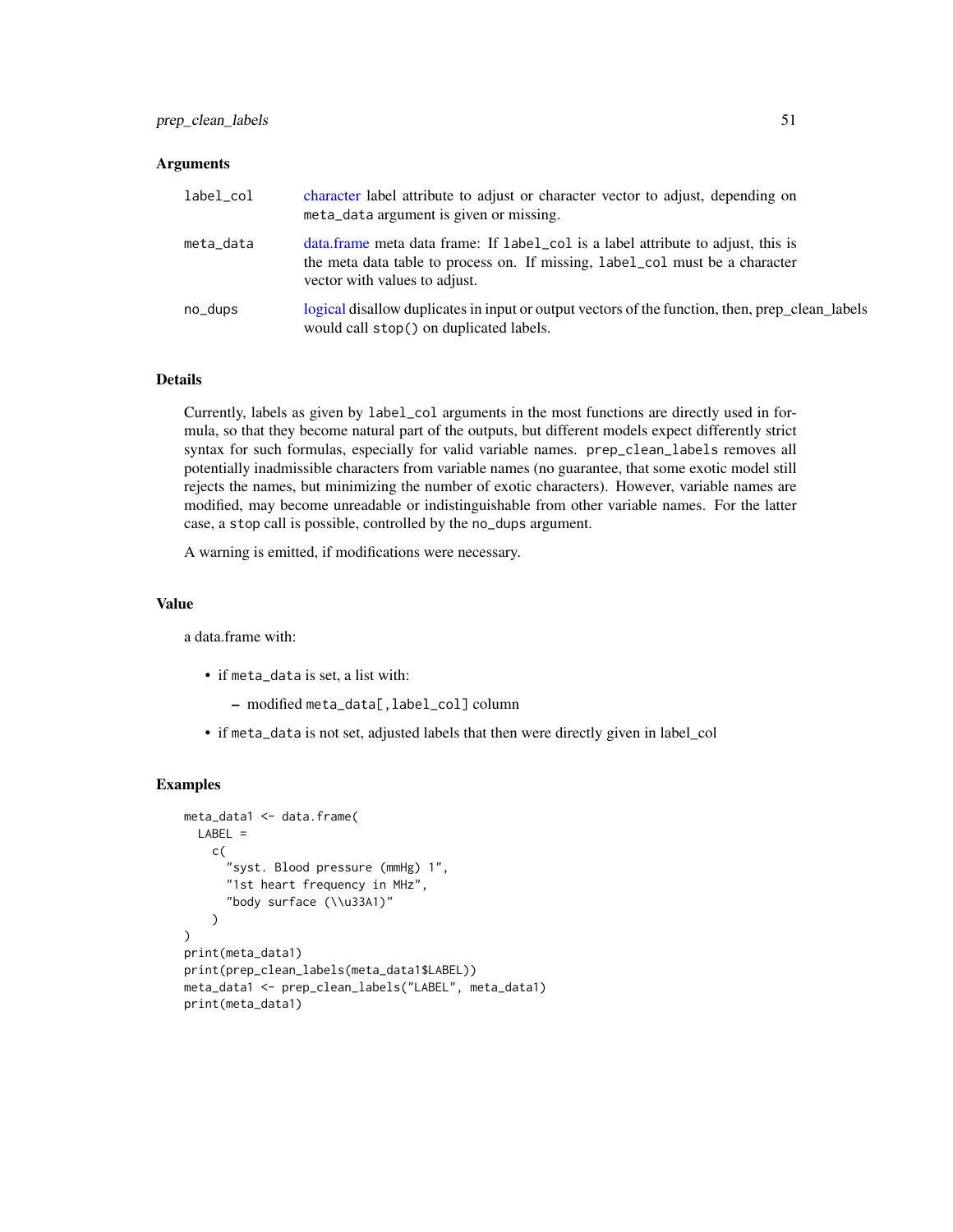#### **Description**

Create a meta data frame and map names. Generally, this function only creates a [data.frame,](#page-0-0) but using this constructor instead of calling data.frame(...,stringsAsFactors = FALSE), it becomes possible, to adapt the metadata [data.frame](#page-0-0) in later developments, e.g. if we decide to use classes for the metadata, or if certain standard names of variable attributes change. Also, a validity check is possible to implement here.

### Usage

```
prep_create_meta(..., stringsAsFactors = FALSE, level, character.only = FALSE)
```
#### Arguments

| $\cdots$         | named column vectors, names will be mapped using WELL_KNOWN_META_VARIABLE_NAMES,                  |  |
|------------------|---------------------------------------------------------------------------------------------------|--|
|                  | if included in WELL KNOWN META VARIABLE NAMES can also be a                                       |  |
|                  | data frame, then its column names will be mapped using WELL_KNOWN_META_VARIABLE_NAMES             |  |
| stringsAsFactors |                                                                                                   |  |
|                  | logical if the argument is a list of vectors, a data frame will be created. In this               |  |
|                  | case, stringsAsFactors controls, whether characters will be auto-converted to                     |  |
|                  | Factors, which defaults here always to false independent from the default strings As Factors.     |  |
| level            | enum level of requirement (see also VARATT_REQUIRE_LEVELS) set to NULL,                           |  |
|                  | if not a complete metadata frame is created.                                                      |  |
|                  | character.only logical a logical indicating whether level can be assumed to be character strings. |  |

### Details

For now, this calls [data.frame,](#page-0-0) but it already renames variable attributes, if they have a different name assigned in [WELL\\_KNOWN\\_META\\_VARIABLE\\_NAMES,](#page-103-1) e.g. WELL\_KNOWN\_META\_VARIABLE\_NAMES\$RECODE maps to recode in lower case.

NB: dataquieR exports all names from WELL\_KNOWN\_META\_VARIABLE\_NAME as symbols, so RECODE also contains "recode".

### Value

a data frame with:

- meta data attribute names mapped and
- meta data checked using [prep\\_check\\_meta\\_names](#page-48-0) and do some more verification about conventions, such as check for valid intervals in limits)

### See Also

[WELL\\_KNOWN\\_META\\_VARIABLE\\_NAMES](#page-103-1)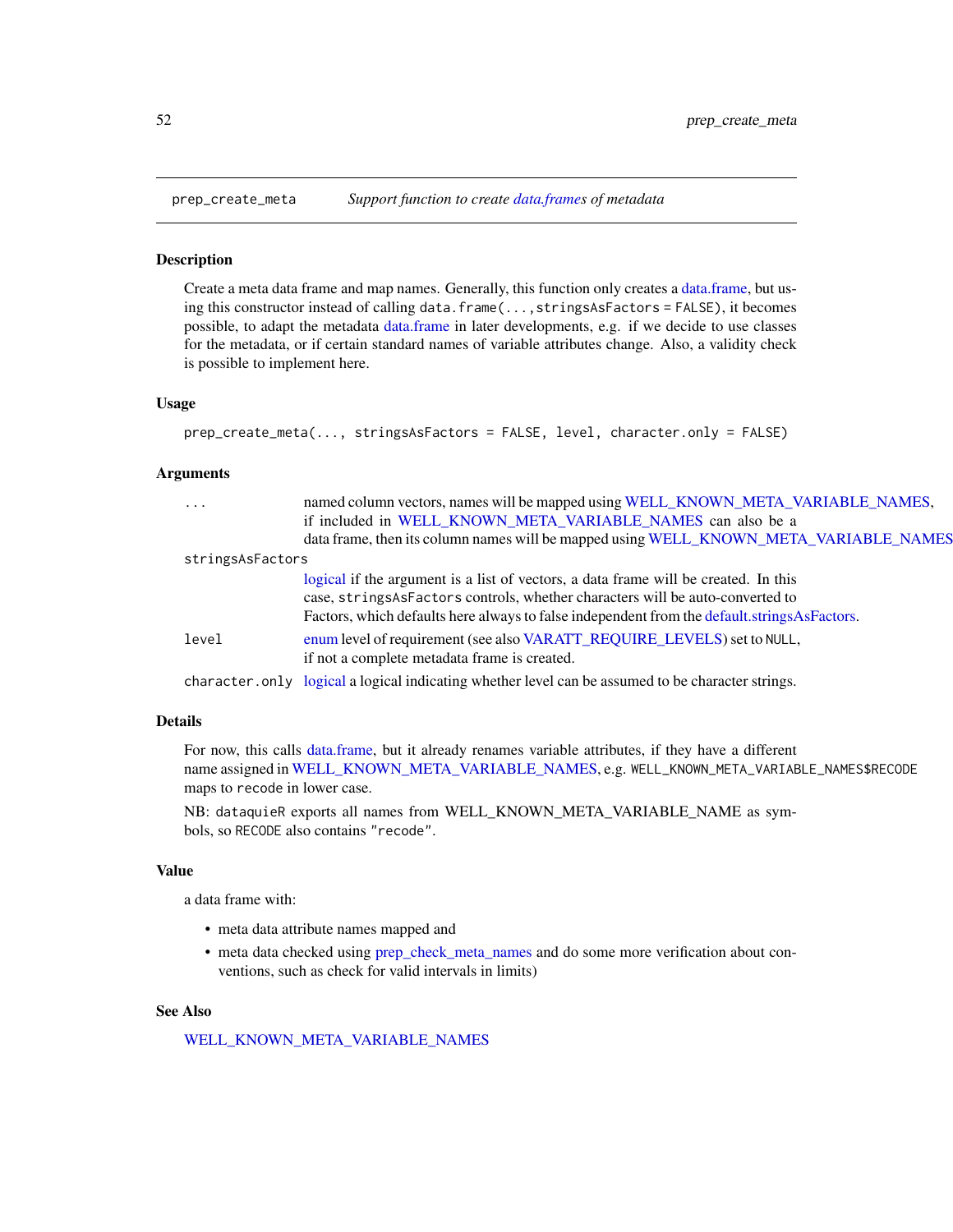prep\_datatype\_from\_data

*Get data types from data*

## Description

Get data types from data

## Usage

```
prep_datatype_from_data(resp_vars = colnames(study_data), study_data)
```
## Arguments

| resp_vars  | variable names of the variables to fetch the data type from the data |
|------------|----------------------------------------------------------------------|
| study_data | data, frame the data frame that contains the measurements            |

### Value

vector of data types

## Examples

dataquieR::prep\_datatype\_from\_data(cars)

<span id="page-52-0"></span>prep\_map\_labels *Support function to allocate labels to variables*

### Description

Map variables to certain attributes, e.g. by default their labels.

## Usage

prep\_map\_labels(x, meta\_data = NULL, to = LABEL, from = VAR\_NAMES, ifnotfound)

| $\mathsf{x}$ | character variable names, character vector, see parameter from                                           |
|--------------|----------------------------------------------------------------------------------------------------------|
| meta_data    | data.frame meta data frame                                                                               |
| to           | character variable attribute to map to                                                                   |
| from         | character variable identifier to map from                                                                |
| ifnotfound   | list A list of values to be used if the item is not found: it will be coerced to a list<br>if necessary. |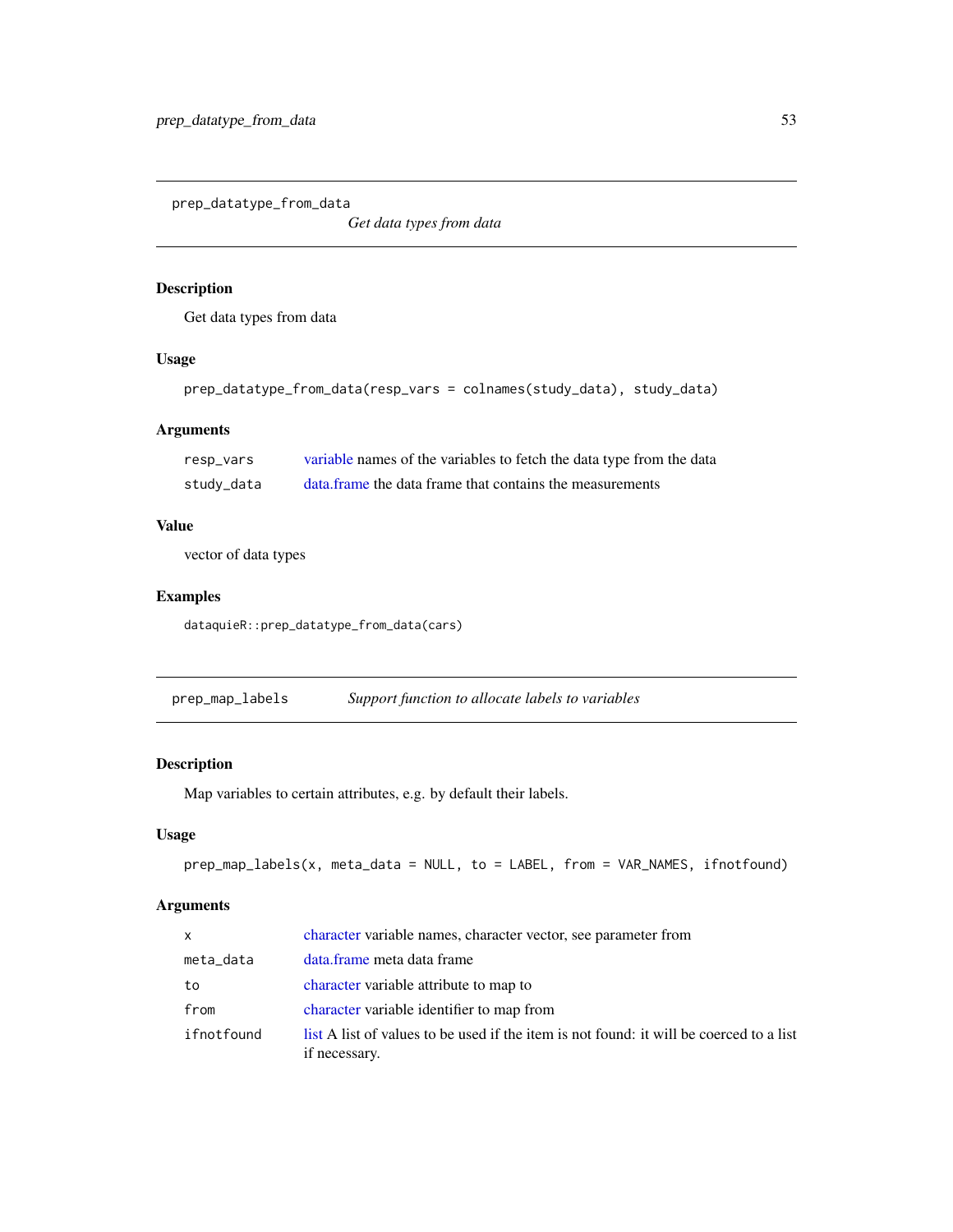# Details

This function basically calls colnames(study\_data) <-meta\_data\$LABEL, ensuring correct merging/joining of study data columns to the corresponding meta data rows, even if the orders differ. If a variable/study data-column name is not found in meta\_data[[from]] (default from = VAR\_NAMES), either stop is called or, if ifnotfound has been assigned a value, that value is returned. See [mget](#page-0-0), which is internally used by this function.

The function not only maps to the LABEL column, but to can be any metadata variable attribute, so the function can also be used, to get, e.g. all HARD\_LIMITS from the metadata.

### Value

a character vector with:

• mapped values

### Examples

```
meta_data <- prep_create_meta(
  VAR_NAMES = c("ID", "SEX", "AGE", "DOE"),
  LABEL = c("Pseudo-ID", "Gender", "Age", "Examination Date"),
  DATA_TYPE = c(DATA_TYPES$INTEGER, DATA_TYPES$INTEGER, DATA_TYPES$INTEGER,
                 DATA_TYPES$DATETIME),
  MISSING_LIST = ""
\mathcal{L}stopifnot(all(prep_map_labels(c("AGE", "DOE"), meta_data) == c("Age",
                                                   "Examination Date")))
```

| prep_min_obs_level | Support function to identify the levels of a process variable with mini- |
|--------------------|--------------------------------------------------------------------------|
|                    | mum number of observations                                               |

#### Description

utility function to subset data based on minimum number of observation per level

#### Usage

```
prep_min_obs_level(study_data, group_vars, min_obs_in_subgroup)
```
### Arguments

| study_data          | data frame the data frame that contains the measurements         |
|---------------------|------------------------------------------------------------------|
| group_vars          | variable list the name grouping variable                         |
| min_obs_in_subgroup |                                                                  |
|                     | integer optional argument if a "group_var" is used. This argum   |
|                     | minimum no. of observations that is required to include a sub    |
|                     | the "group yar" in the analysis. Subgroups with less observation |

nent specifies the peroup (level) of the "group\_var" in the analysis. Subgroups with less observations are excluded. The default is 30.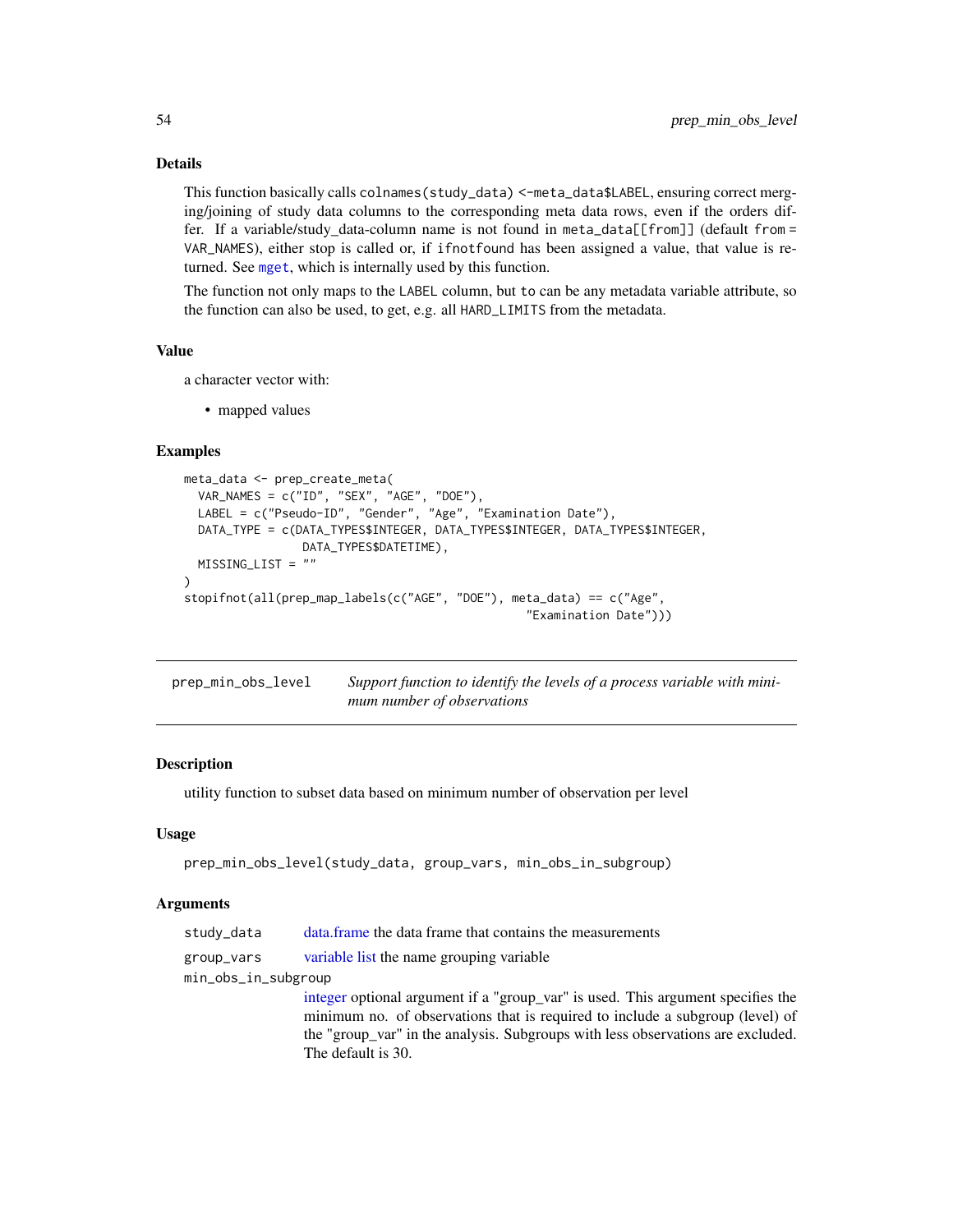## prep\_pmap 55

# Details

This functions removes observations having less than min\_obs\_in\_subgroup distinct values in a group variable, e.g. blood pressure measurements performed by an examiner having less than e.g. 50 measurements done. It displays a warning, if samples/rows are removed and returns the modified study data frame.

## Value

a data frame with:

• a subsample of original data

prep\_pmap *Support function for a parallel* pmap

## Description

parallel version of purrr::pmap

### Usage

 $prep\_pmap(.1, .f, . . ., cores = 0)$ 

### Arguments

| $\cdot$ . 1 | data, frame with one call per line and one function argument per column                                                                                                                                    |
|-------------|------------------------------------------------------------------------------------------------------------------------------------------------------------------------------------------------------------|
| . f         | function to call with the arguments from .1                                                                                                                                                                |
| $\cdot$     | additional, static arguments for calling.                                                                                                                                                                  |
| cores       | number of cpu cores to use or a (named) list with arguments for parallel Map::parallel Start<br>or NULL, if parallel has already been started by the caller. Set to $0$ to run without<br>parallelization. |

#### Value

[list](#page-0-0) of results of the function calls

#### Author(s)

### [Aurèle](https://stackoverflow.com/users/6197649)

S Struckmann

## See Also

purrr::pmap [Stack Overflow post](https://stackoverflow.com/a/47575143)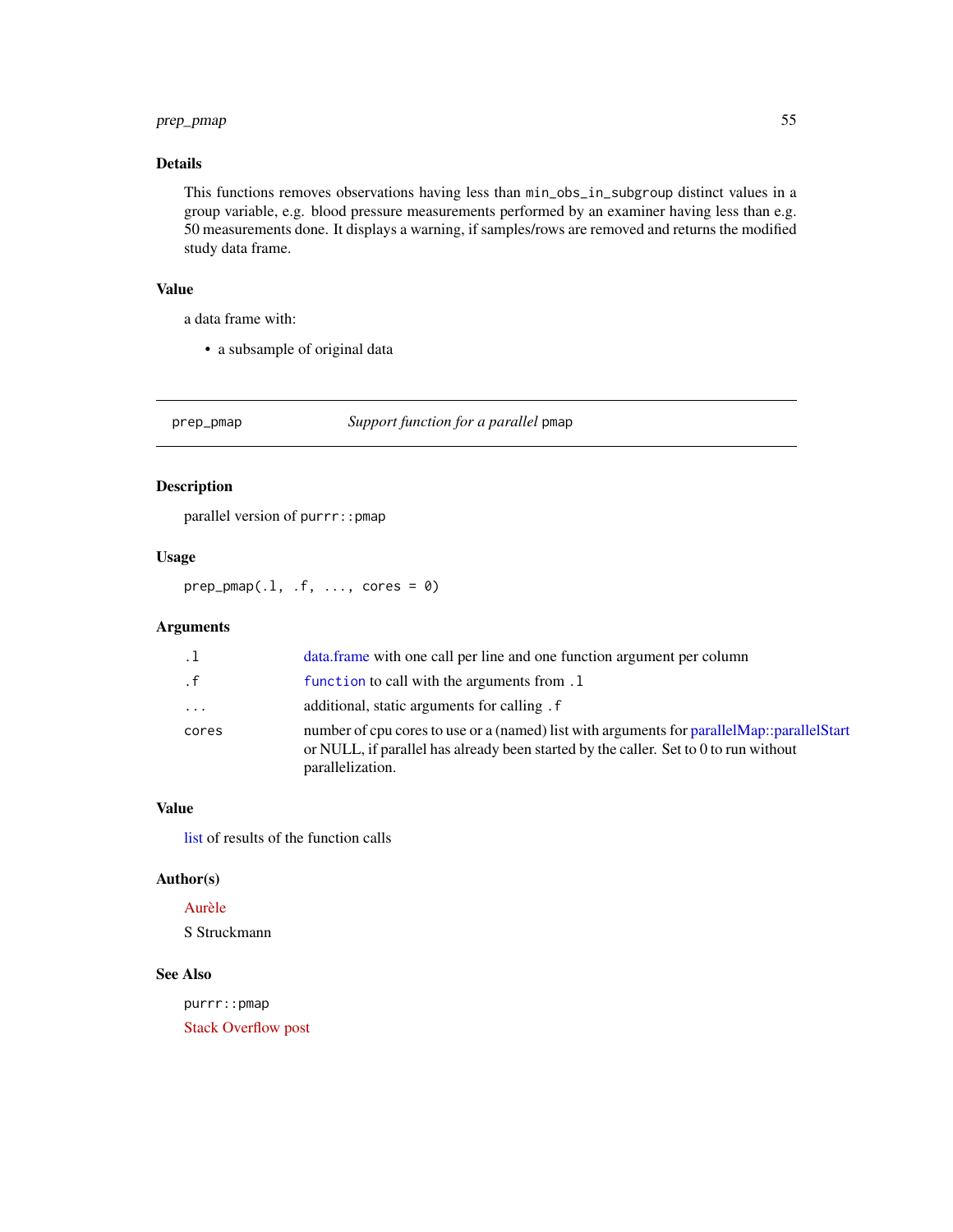```
prep_prepare_dataframes
```
*Prepare and verify study data with metadata*

#### **Description**

This function ensures, that a data frame ds1 with suitable variable names study\_data and meta\_data exist as base [data.frames](#page-0-0).

#### Usage

```
prep_prepare_dataframes(.study_data, .meta_data, .label_col, .replace_missings)
```
#### Arguments

| .study_data       | if provided, use this data set as study_data |  |
|-------------------|----------------------------------------------|--|
| .meta_data        | if provided, use this data set as meta_data  |  |
| .label_col        | if provided, use this as label_col           |  |
| .replace_missings |                                              |  |
|                   | replace missing codes, defaults to TRUE      |  |

#### Details

This function defines ds1 and modifies study\_data and meta\_data in the environment of its caller (see [eval.parent\)](#page-0-0). It also defines or modifies the object label\_col in the calling environment. Almost all functions exported by dataquieR call this function initially, so that aspects common to all functions live here, e.g. testing, if an argument meta\_data has been given and features really a [data.frame.](#page-0-0) It verifies the existence of required metadata attributes [\(VARATT\\_REQUIRE\\_LEVELS\)](#page-102-0). It can also replace missing codes by NAs, and calls [prep\\_study2meta](#page-57-0) to generate a minimum set of metadata from the study data on the fly (should be amended, so on-the-fly-calling is not recommended for an instructive use of dataquieR).

The function also detects tibbles, which are then converted to base-R [data.frames](#page-0-0), which are expected by dataquieR.

Different from the other utility function that work in the caller's environment, so it modifies objects in the calling function. It defines a new object ds1, it modifies study\_data and/or meta\_data and label col.

#### Value

ds1 the study data with mapped column names

#### See Also

acc\_margins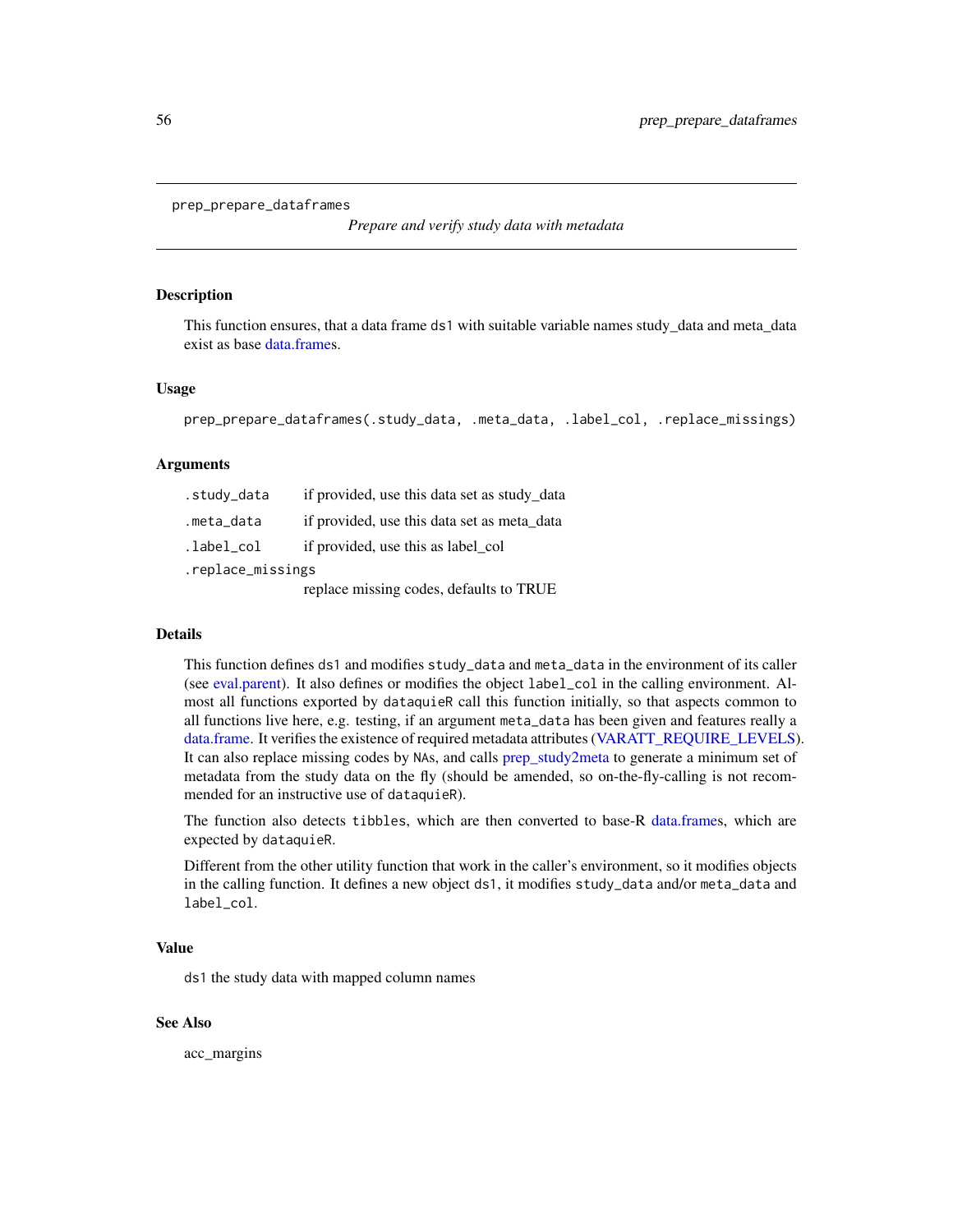```
acc_test1 <- function(resp_variable, aux_variable,
                      time_variable, co_variables,
                      group_vars, study_data, meta_data) {
 prep_prepare_dataframes()
 invisible(ds1)
}
acc_test2 <- function(resp_variable, aux_variable,
                      time_variable, co_variables,
                      group_vars, study_data, meta_data, label_col) {
 ds1 <- prep_prepare_dataframes(study_data, meta_data)
 invisible(ds1)
}
environment(acc_test1) <- asNamespace("dataquieR")
# perform this inside the package (not needed for functions that have been
# integrated with the package already)
environment(acc_test2) <- asNamespace("dataquieR")
# perform this inside the package (not needed for functions that have been
# integrated with the package already)
acc_test3 <- function(resp_variable, aux_variable, time_variable,
                      co_variables, group_vars, study_data, meta_data,
                      label_col) {
 prep_prepare_dataframes()
 invisible(ds1)
}
acc_test4 <- function(resp_variable, aux_variable, time_variable,
                      co_variables, group_vars, study_data, meta_data,
                      label_col) {
 ds1 <- prep_prepare_dataframes(study_data, meta_data)
 invisible(ds1)
}
environment(acc_test3) <- asNamespace("dataquieR")
# perform this inside the package (not needed for functions that have been
# integrated with the package already)
environment(acc_test4) <- asNamespace("dataquieR")
# perform this inside the package (not needed for functions that have been
# integrated with the package already)
load(system.file("extdata/meta_data.RData", package = "dataquieR"))
load(system.file("extdata/study_data.RData", package = "dataquieR"))
try(acc_test1())
try(acc_test2())
acc_test1(study_data = study_data)
try(acc_test1(meta_data = meta_data))
try(acc_test2(study_data = 12, meta_data = meta_data))print(head(acc_test1(study_data = study_data, meta_data = meta_data)))
print(head(acc_test2(study_data = study_data, meta_data = meta_data)))
print(head(acc_test3(study_data = study_data, meta_data = meta_data)))
print(head(acc_test3(study_data = study_data, meta_data = meta_data,
 label\_col = LABEL))print(head(acc_test4(study_data = study_data, meta_data = meta_data)))
```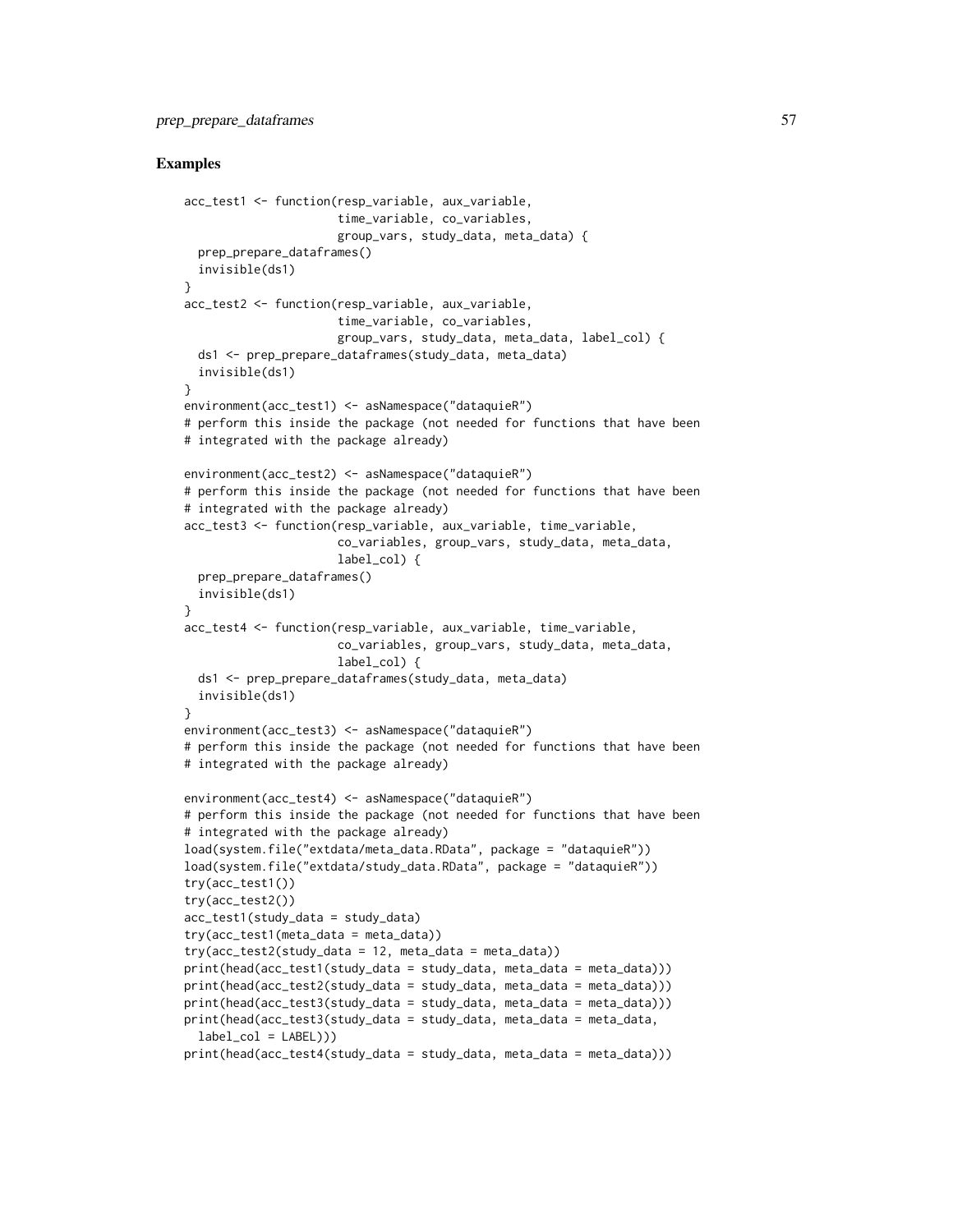```
print(head(acc_test4(study_data = study_data, meta_data = meta_data,
  label\_col = LABEL))try(acc_test2(study_data = NULL, meta_data = meta_data))
```
<span id="page-57-0"></span>prep\_study2meta *Guess a meta data frame from study data.*

#### Description

Guess a minimum meta data frame from study data. Minimum required variable attributes are:

### Usage

```
prep_study2meta(
 study_data,
 level = c(VARATT_REQUIRE_LEVELS$REQUIRED, VARATT_REQUIRE_LEVELS$OPTIONAL),
 convert_factors = FALSE
)
```
### Arguments

| study_data      | data frame the data frame that contains the measurements |
|-----------------|----------------------------------------------------------|
| level           | enum level to provide (see also VARATT_REQUIRE_LEVELS)   |
| convert factors |                                                          |
|                 | logical convert the                                      |

### Details

```
dataquieR:::util_get_var_att_names_of_level(VARATT_REQUIRE_LEVELS$REQUIRED)
```

| ## | VAR NAMES   | DATA TYPE | MISSING LIST               |
|----|-------------|-----------|----------------------------|
| ## | "VAR NAMES" |           | "DATA TYPE" "MISSING LIST" |

The function also tries to detect missing codes.

### Value

a meta\_data data frame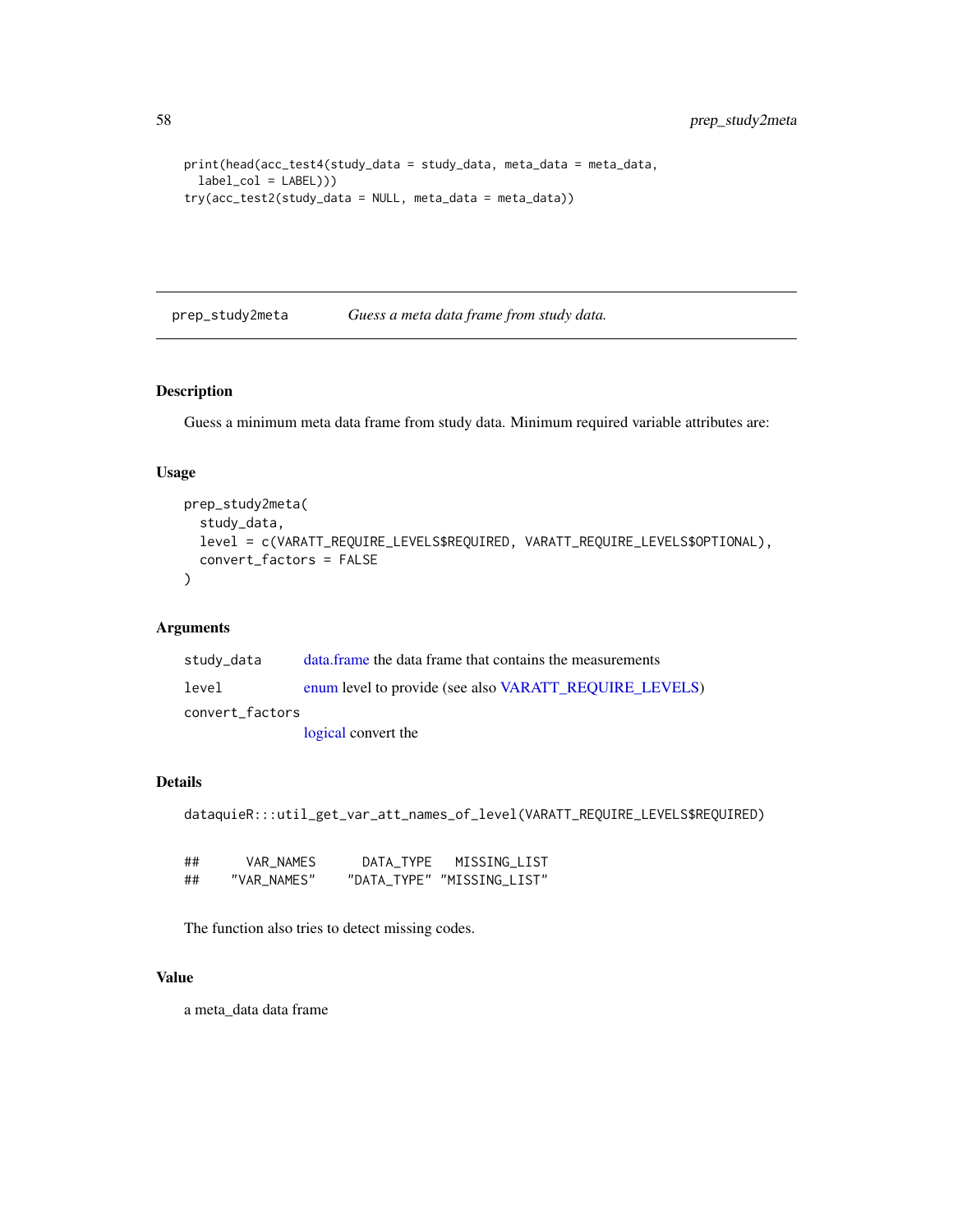prep\_valuelabels\_from\_data

*Get value labels from data*

### Description

Detects factors and converts them to compatible metadata/study data.

### Usage

```
prep_valuelabels_from_data(resp_vars = colnames(study_data), study_data)
```
# Arguments

| resp_vars  | variable names of the variables to fetch the value labels from the data |
|------------|-------------------------------------------------------------------------|
| study_data | data, frame the data frame that contains the measurements               |

# Value

a [list](#page-0-0) with:

- VALUE\_LABELS: vector of value labels and modified study data
- ModifiedStudyData: study data with factors as integers

## Examples

```
dataquieR::prep_datatype_from_data(iris)
```
print.dataquieR\_result

*Print a [dataquieR](#page-34-1) result returned by pipeline\_vectorized*

## Description

Print a [dataquieR](#page-34-1) result returned by pipeline\_vectorized

### Usage

```
## S3 method for class 'dataquieR_result'
print(x, \ldots)
```

|                         | list a dataquieR result from pipeline vectorized                             |
|-------------------------|------------------------------------------------------------------------------|
| $\cdot$ $\cdot$ $\cdot$ | passed to print. Additionally, the argument slot may be passed to print only |
|                         | specific sub-results.                                                        |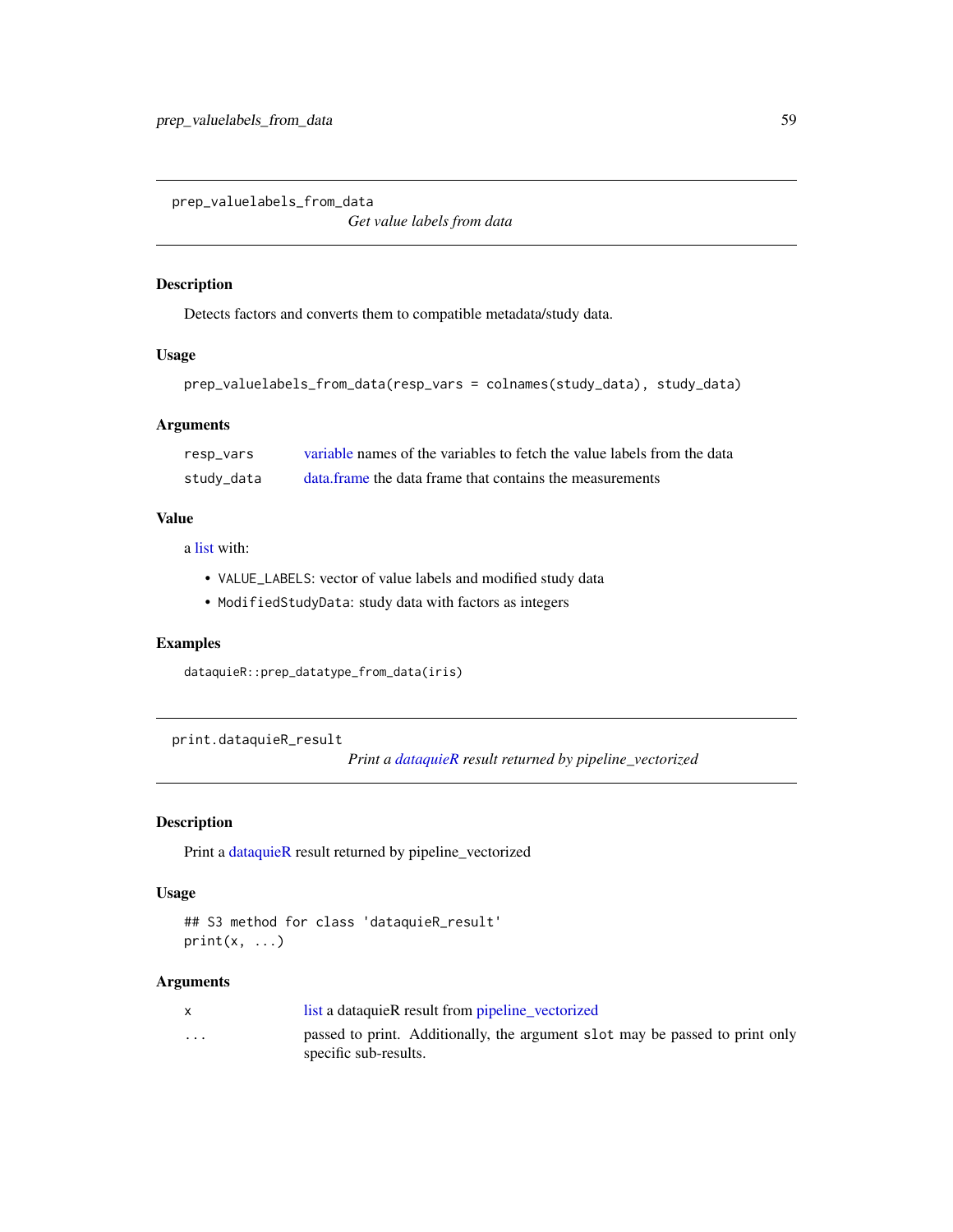### Value

see print

# Examples

```
load(system.file("extdata", "study_data.RData", package = "dataquieR"))
load(system.file("extdata", "meta_data.RData", package = "dataquieR"))
result <- pipeline_vectorized(acc_margins, cores = list(mode = "local"),
  resp_vars = "SBP_0", group_vars = "USR_BP_0",
  study_data = study_data, meta_data = meta_data, label_col = LABEL
)
single_result <- result$`group_vars = USR_BP_0`$`resp_vars = SBP_0`
print(single_result, slot = "SummaryPlot")
```
<span id="page-59-0"></span>print.dataquieR\_resultset

*Generate a RMarkdown-based report from a [dataquieR](#page-34-1) report*

### Description

Generate a RMarkdown-based report from a [dataquieR](#page-34-1) report

#### Usage

```
## S3 method for class 'dataquieR_resultset'
print(x, \ldots)
```
#### Arguments

| dataquieR report. |
|-------------------|
|                   |

... additional arguments:

- template: Report template to use, not yet supported.
- chunk\_error: display error messages in report
- chunk\_warning: display warnings in report
- output\_format: output format to use, see [rmarkdown::render](#page-0-0) currently, html based formats are supported by the default template.
- chunk\_echo: display R code in report
- chunk\_message: display [message](#page-0-0) outputs in report

### Value

file name of the generated report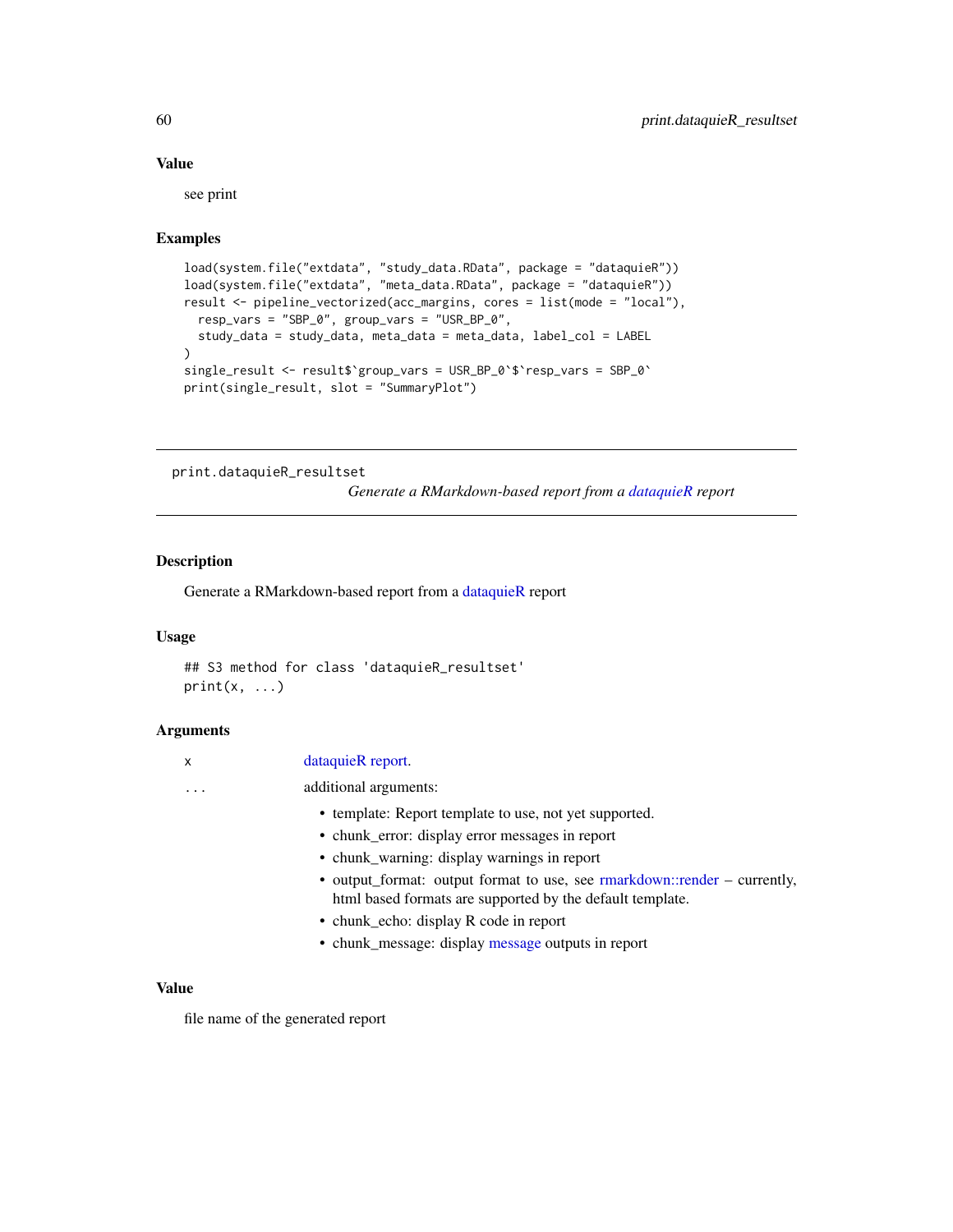print.ReportSummaryTable

*print implementation for the class* ReportSummaryTable

### Description

Use this function to print results objects of the class ReportSummaryTable.

## Usage

```
## S3 method for class 'ReportSummaryTable'
print(
  x,
  relative,
  dt = FALSE,
  fillContainer = FALSE,
  displayValues = FALSE,
  ...
)
```
### Arguments

| $\mathsf{x}$  | an object used to select a method.                                       |
|---------------|--------------------------------------------------------------------------|
| relative      | logical normalize the values in each column by division by the N column. |
| dt            | logical use DT:: datatables, if installed                                |
| fillContainer | logical if dt is TRUE, control table size, see DT:: datatables.          |
| displayValues | logical if dt is TRUE, also display the actual values                    |
| .             | further arguments passed to or from other methods.                       |

## Details

The default method, [print.default](#page-0-0) has its own help page. Use [methods\(](#page-0-0)"print") to get all the methods for the print generic.

print.factor allows some customization and is used for printing [ordered](#page-0-0) factors as well.

print.table for printing [table](#page-0-0)s allows other customization. As of R 3.0.0, it only prints a description in case of a table with 0-extents (this can happen if a classifier has no valid data).

See [noquote](#page-0-0) as an example of a class whose main purpose is a specific print method.

# Value

the printed object

# References

Chambers, J. M. and Hastie, T. J. (1992) *Statistical Models in S.* Wadsworth & Brooks/Cole.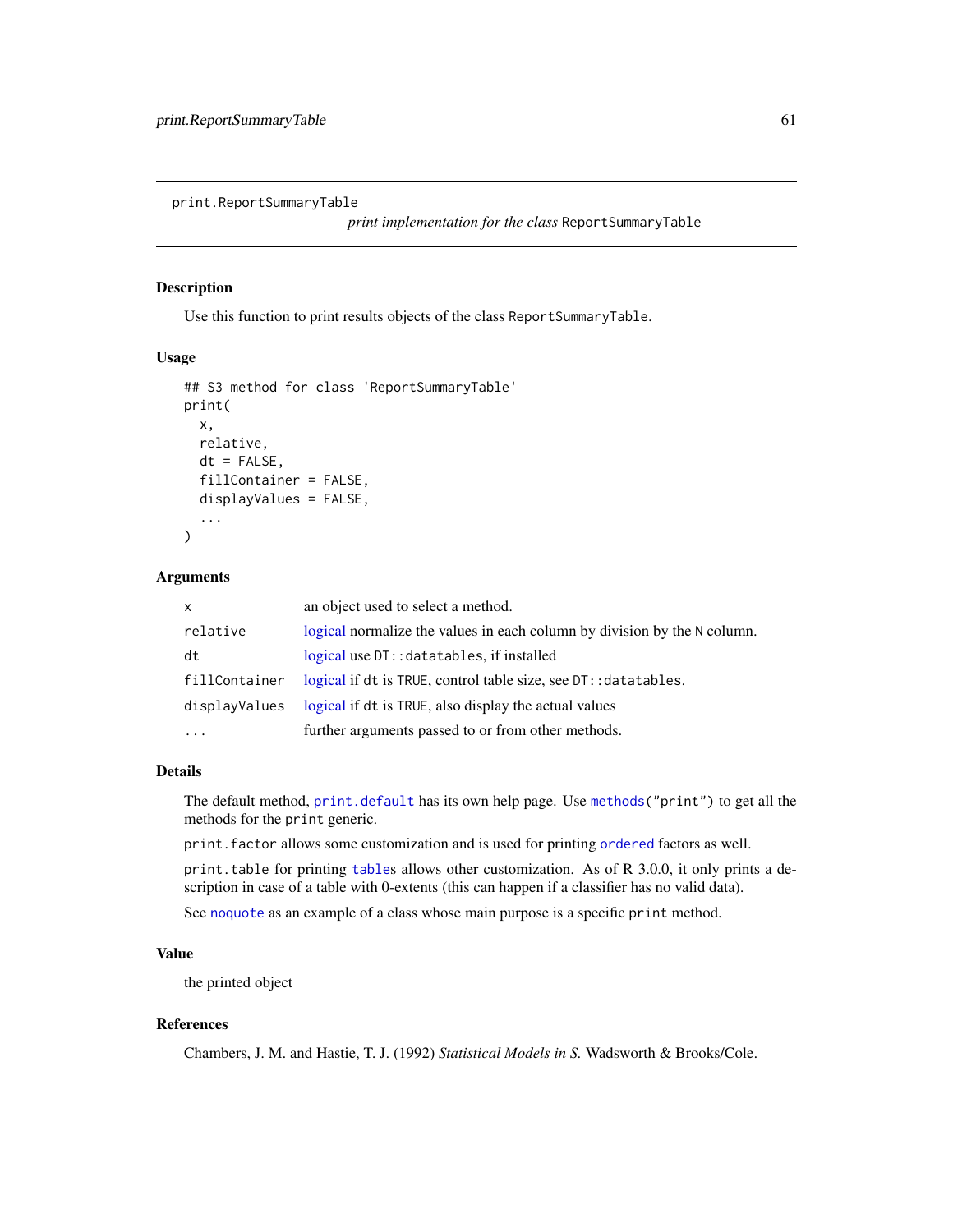### See Also

The default method [print.default](#page-0-0), and help for the methods above; further [options](#page-0-0), [noquote](#page-0-0).

For more customizable (but cumbersome) printing, see [cat](#page-0-0), [format](#page-0-0) or also [write](#page-0-0). For a simple prototypical print method, see [.print.via.format](#page-0-0) in package tools.

### Examples

```
require(stats)
```

```
ts(1:20) #-- print is the "Default function" --> print.ts(.) is called
for(i in 1:3) print(1:i)
## Printing of factors
attenu$station ## 117 levels -> 'max.levels' depending on width
## ordered factors: levels "l1 < l2 < .."
esoph$agegp[1:12]
esoph$alcgp[1:12]
## Printing of sparse (contingency) tables
set.seed(521)
t1 <- round(abs(rt(200, df = 1.8)))t2 \le round(abs(rt(200, df = 1.4)))
table(t1, t2) # simple
print(table(t1, t2), zero.print = ".")* nicer to read## same for non-integer "table":
T < - table(t2,t1)
T \leftarrow T * (1+round(rlnorm(length(T)))/4)print(T, zero.print = ".") # quite nicer,
print.table(T[,2:8] * 1e9, digits=3, zero.print = ".")
## still slightly inferior to Matrix::Matrix(T) for larger T
## Corner cases with empty extents:
table(1, NA) # < table of extent 1 x 0 >
```
pro\_applicability\_matrix

*Function to check applicability of DQ functions on study data*

### Description

Checks applicability of DQ functions based on study data and metadata characteristics

#### Usage

```
pro_applicability_matrix(
 study_data,
 meta_data,
```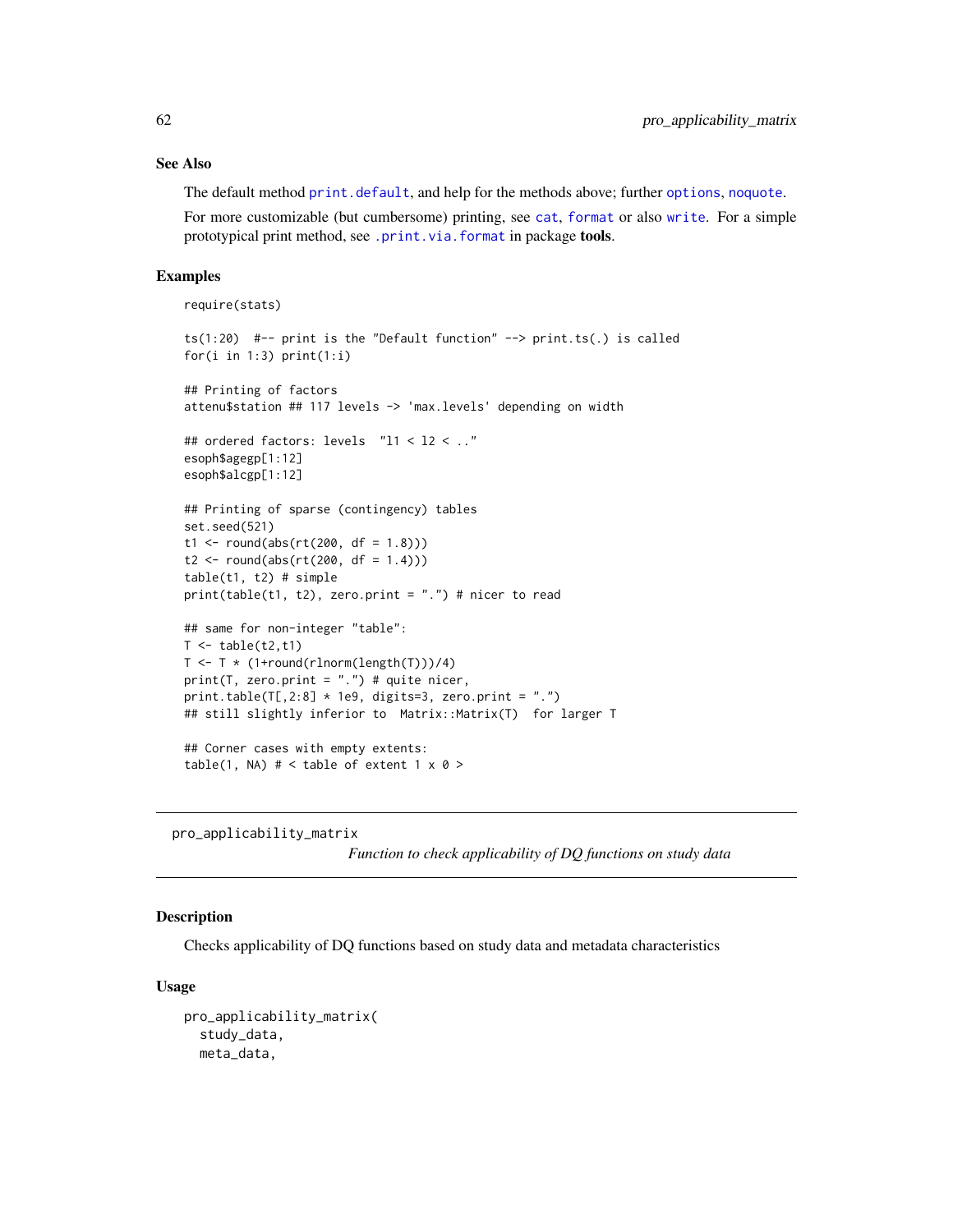```
split_segments = FALSE,
  label_col,
  max_vars_per_plot = 20
\lambda
```
#### Arguments

| study_data        | data.frame the data frame that contains the measurements                           |
|-------------------|------------------------------------------------------------------------------------|
| meta_data         | data. frame the data frame that contains metadata attributes of study data         |
|                   | split_segments logical return one matrix per study segment                         |
| label_col         | variable attribute the name of the column in the metadata with labels of variables |
| max_vars_per_plot |                                                                                    |
|                   | integer from=0. The maximum number of variables per single plot.                   |

### Details

This is a preparatory support function that compares study data with associated metadata. A prerequisite of this function is that the no. of columns in the study data complies with the no. of rows in the metadata.

For each existing R-implementation, the function searches for necessary static metadata and returns a heatmap like matrix indicating the applicability of each data quality implementation.

In addition, the data type defined in the metadata is compared with the observed data type in the study data.

#### Value

a list with:

- SummaryTable: data frame about the applicability of each indicator function (each function in a column). its [integer](#page-35-0) values can be one of the following four categories: 0. Non-matching datatype + Incomplete metadata, 1. Non-matching datatype + complete metadata, 2. Matching datatype + Incomplete metadata, 3. Matching datatype + complete metadata, 4. Not applicable according to data type
- ApplicabilityPlot: [ggplot2](#page-0-0) heatmap plot, graphical representation of SummaryTable
- ApplicabilityPlotList: [list](#page-0-0) of plots per (maybe artificial) segment
- ReportSummaryTable: data frame underlying ApplicabilityPlot

```
load(system.file("extdata/meta_data.RData", package = "dataquieR"), envir =
 environment())
load(system.file("extdata/study_data.RData", package = "dataquieR"), envir =
 environment())
appmatrix <- pro_applicability_matrix(study_data = study_data,
                                      meta_data = meta_data,
                                      label_col = LABEL)
```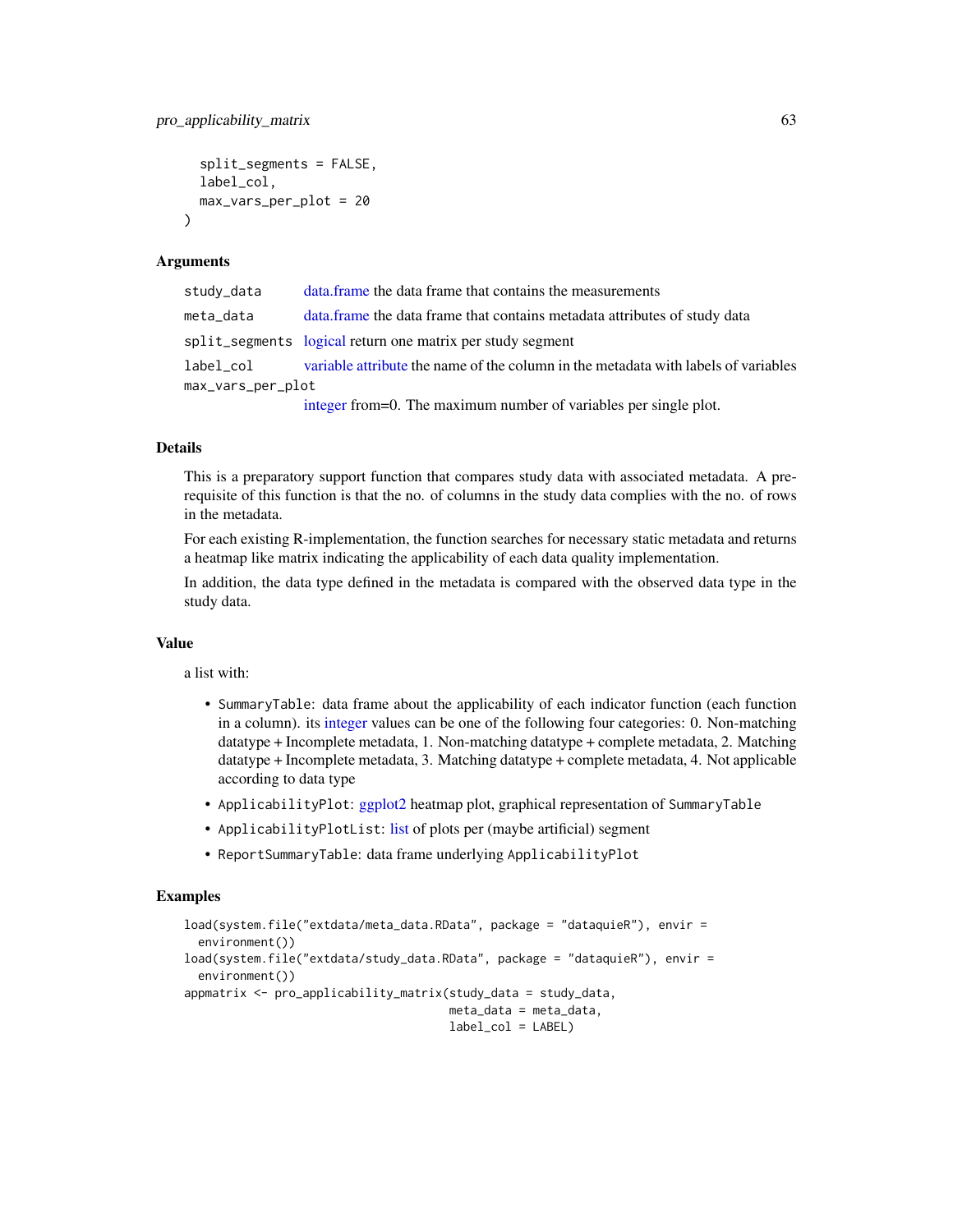```
rbind.ReportSummaryTable
```
*Combine* ReportSummaryTable *outputs*

## Description

Using this rbind implementation, you can combine different heatmap-like results of the class ReportSummaryTable.

## Usage

## S3 method for class 'ReportSummaryTable' rbind(...)

## Arguments

... ReportSummaryTable objects to combine.

### See Also

[base::rbind.data.frame](#page-0-0)

| SPLIT CHAR | Character used by default as a separator in meta data such as missing |
|------------|-----------------------------------------------------------------------|
|            | codes                                                                 |

## Description

This 1 character is according to our metadata concept "|".

### Usage

SPLIT\_CHAR

# Format

An object of class character of length 1.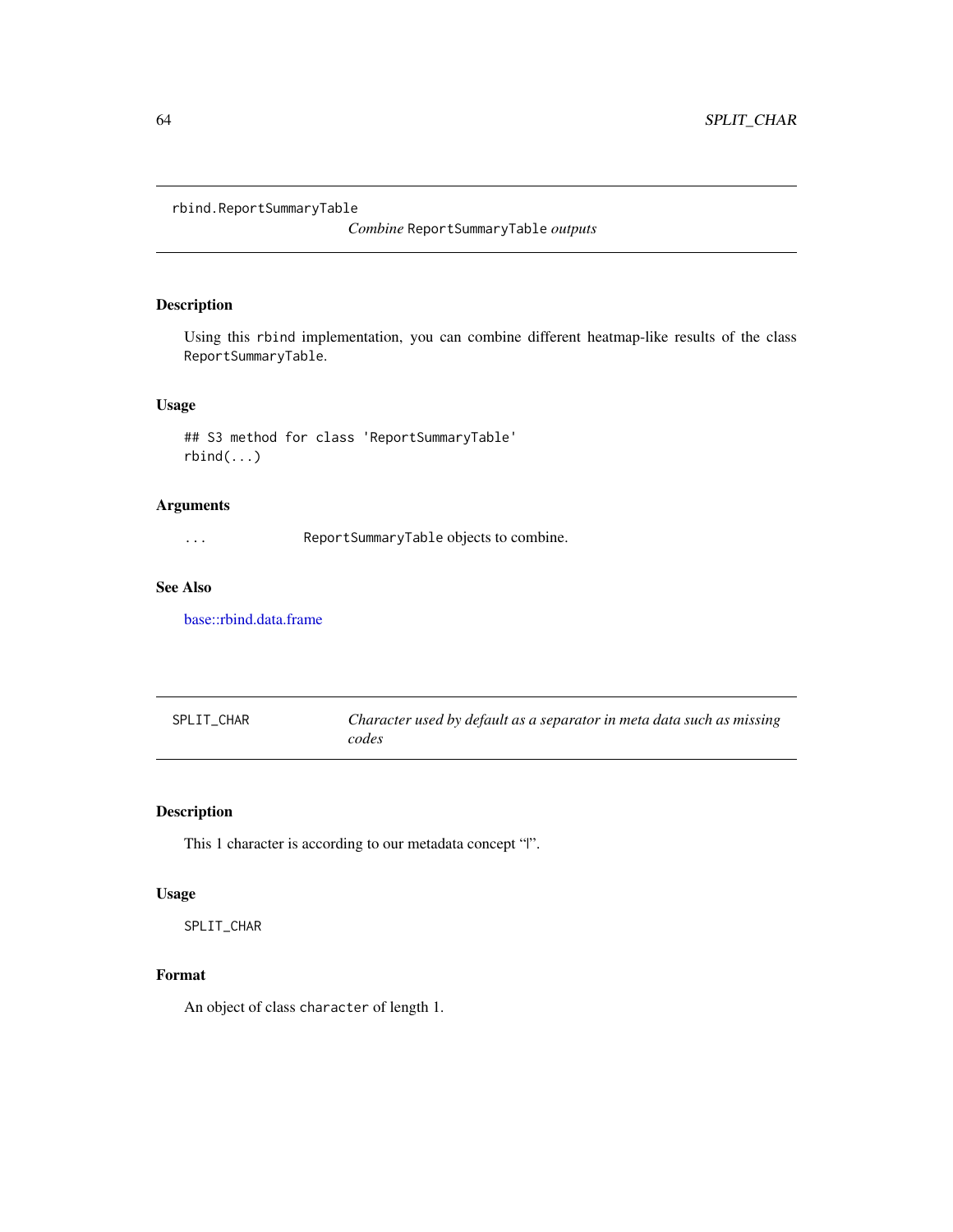<span id="page-64-0"></span>summary.dataquieR\_resultset

*Summarize a [dataquieR](#page-34-1) report*

#### Description

Summarizes a [dataquieR report](#page-37-0) extracting all GRADING results.

### Usage

```
## S3 method for class 'dataquieR_resultset'
summary(object, ...)
```
#### Arguments

| object | dataquieR report. |
|--------|-------------------|
| .      | not used yet.     |

## Value

a [data.frame](#page-0-0) with one row per variable and one column per GRADING result. Each function providing a GRADING conforming to the standards is represented by a column. GRADING expresses the presence of a problem with  $0 = no \mid 1 = yes$ 

```
## Not run:
# runs spuriously slow on rhub
load(system.file("extdata/meta_data.RData", package = "dataquieR"), envir =
  environment())
load(system.file("extdata/study_data.RData", package = "dataquieR"), envir =
  environment())
report <- suppressWarnings(dq_report(
  variables = head(meta_data[[LABEL]], 5),
  study_data, meta_data,
  cores = 1,label_col = LABEL, dimensions =
  c( # for sake of speed, omit Accuracy here
       "Consistency")
))
x <- summary(report)
## End(Not run)
```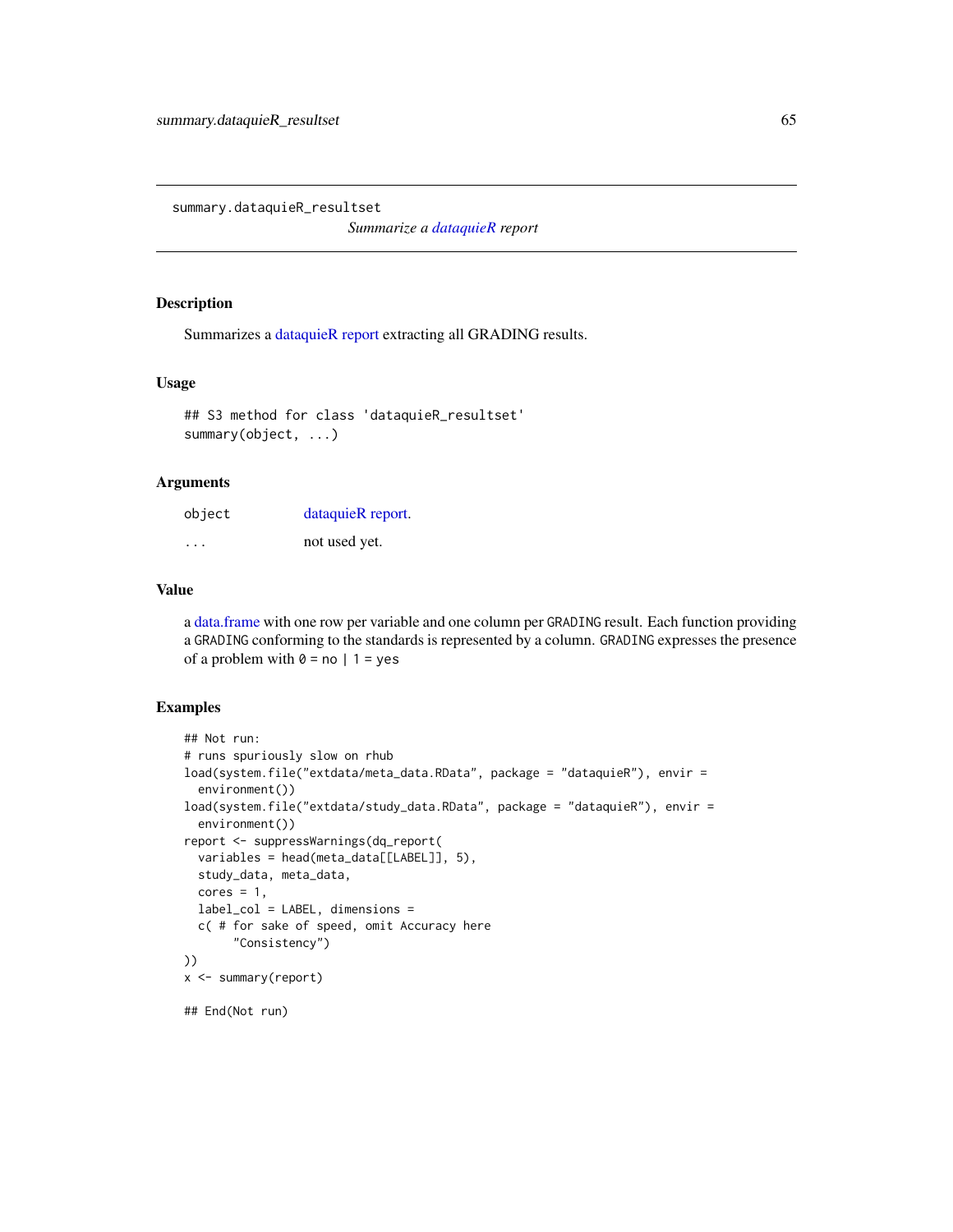util\_anytime\_installed

*Test, if package* anytime *is installed*

## Description

Test, if package anytime is installed

#### Usage

```
util_anytime_installed()
```
## Value

TRUE if anytime is installed.

### See Also

[requireNamespace](#page-0-0)

```
https://community.rstudio.com/t/how-can-i-make-testthat-think-i-dont-have-a-package-installed/
33441/2
```
util\_app\_cd *utility function for the applicability of contradiction checks*

### Description

Test for applicability of contradiction checks

### Usage

util\_app\_cd(x, dta)

## Arguments

|     | data.frame metadata                                                |
|-----|--------------------------------------------------------------------|
| dta | logical vector, 1=matching data type, $0 =$ non-matching data type |

#### Value

[factor](#page-0-0) 0-3 for each variable in metadata

- 0 data type mismatch and not applicable
- 1 data type mismatches but applicable
- 2 data type matches but not applicable
- 3 data type matches and applicable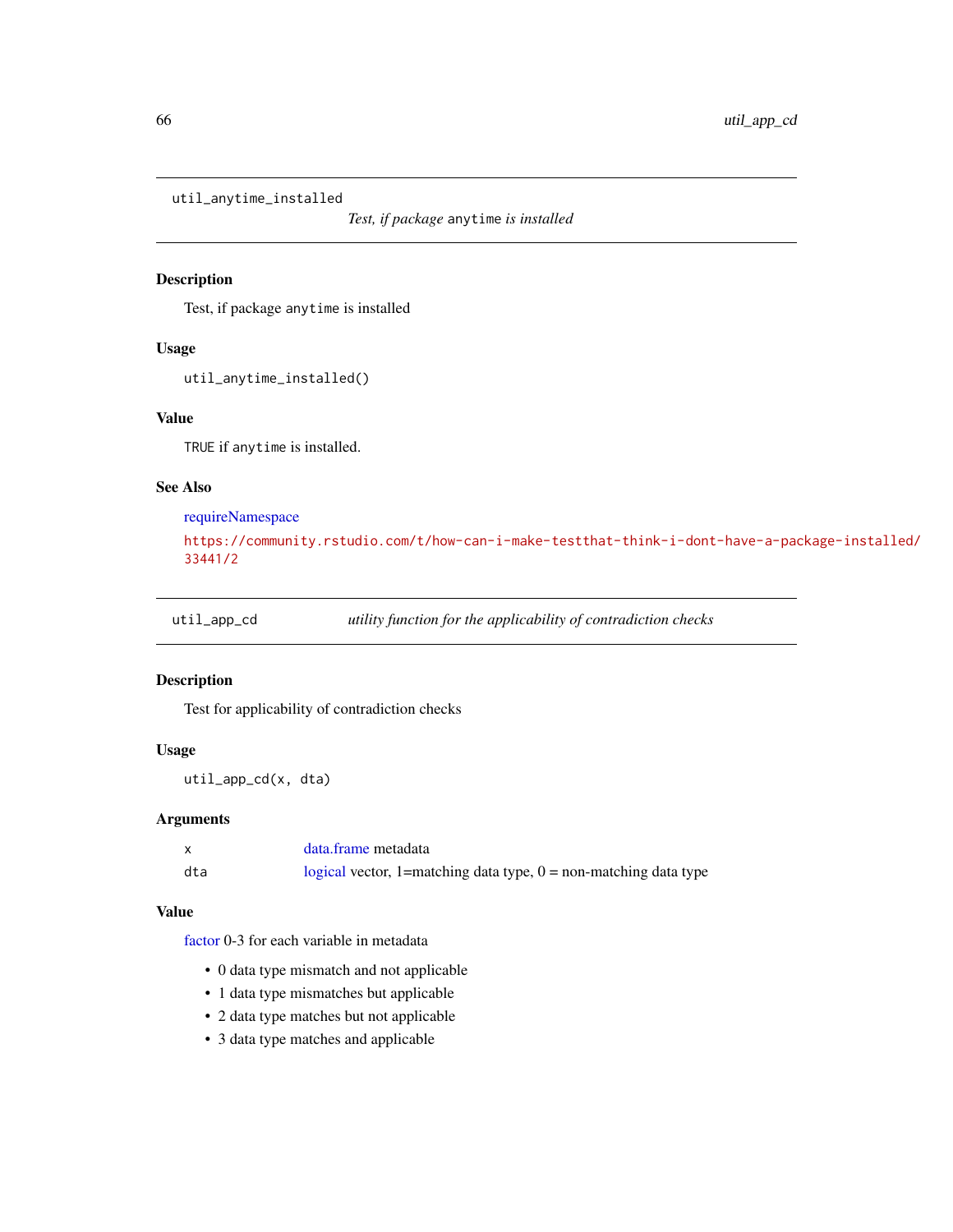# Description

Test for applicability of distribution plots

## Usage

util\_app\_dc(x, dta)

# Arguments

|     | data.frame metadata                                                |
|-----|--------------------------------------------------------------------|
| dta | logical vector, 1=matching data type, $0 =$ non-matching data type |

### Value

[factor](#page-0-0) 0-3 for each variable in metadata

- 0 data type mismatch and not applicable
- 1 data type mismatches but applicable
- 2 data type matches but not applicable
- 3 data type matches and applicable

util\_app\_dl *utility function to test for applicability of detection limits checks*

## Description

Test for applicability of detection limits checks

## Usage

util\_app\_dl(x, dta)

|     | data.frame metadata                                                |
|-----|--------------------------------------------------------------------|
| dta | logical vector, 1=matching data type, $0 =$ non-matching data type |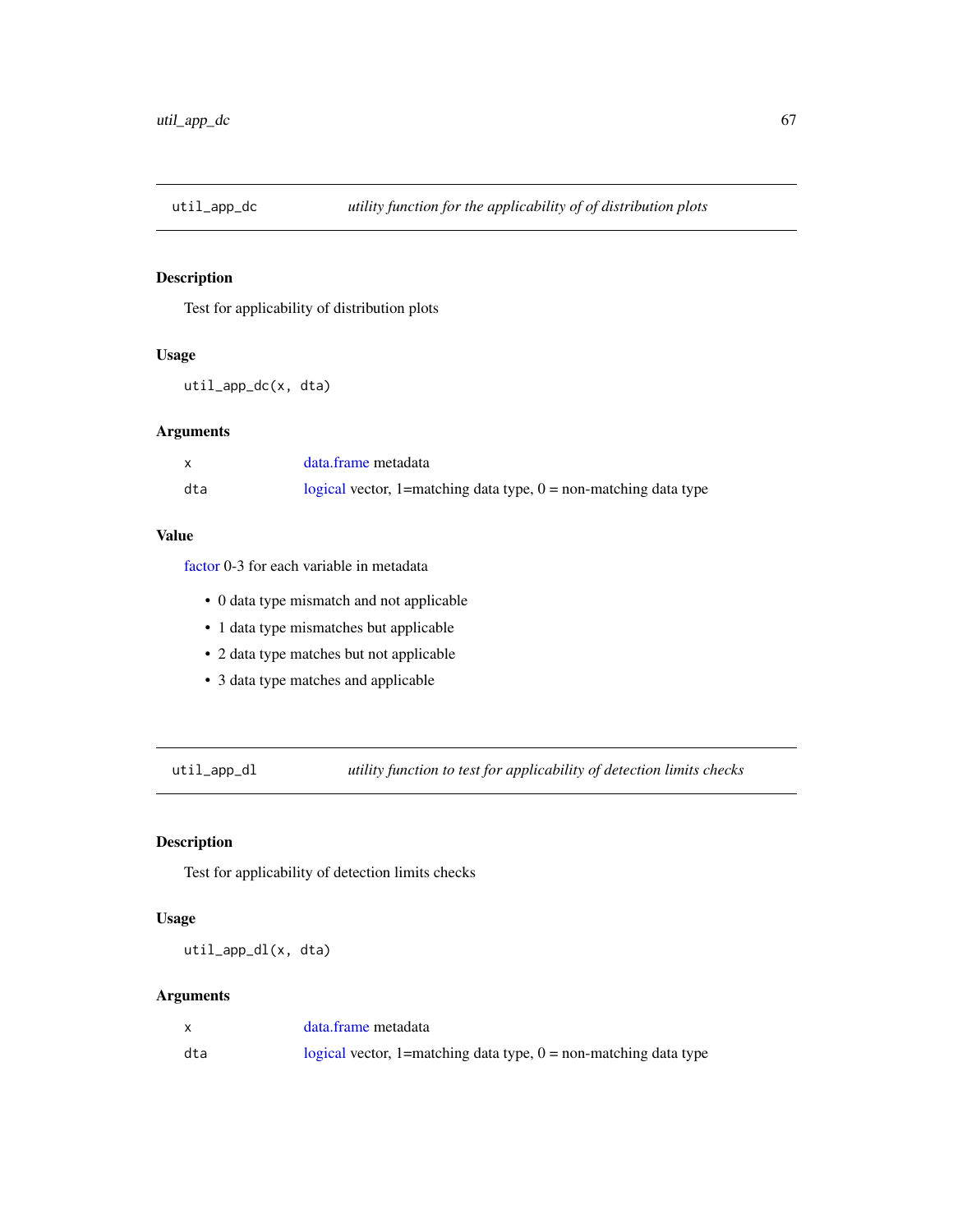# Value

[factor](#page-0-0) 0-3 for each variable in metadata

- 0 data type mismatch and not applicable
- 1 data type mismatches but applicable
- 2 data type matches but not applicable
- 3 data type matches and applicable

util\_app\_ed *utility function for the applicability of of end digits preferences checks*

# Description

Test for applicability of end digits preferences checks

# Usage

util\_app\_ed(x, dta)

## Arguments

|     | data.frame metadata                                                |
|-----|--------------------------------------------------------------------|
| dta | logical vector, 1=matching data type, $0 =$ non-matching data type |

### Value

[factor](#page-0-0) 0-3 for each variable in metadata

- 0 data type mismatch and not applicable
- 1 data type mismatches but applicable
- 2 data type matches but not applicable
- 3 data type matches and applicable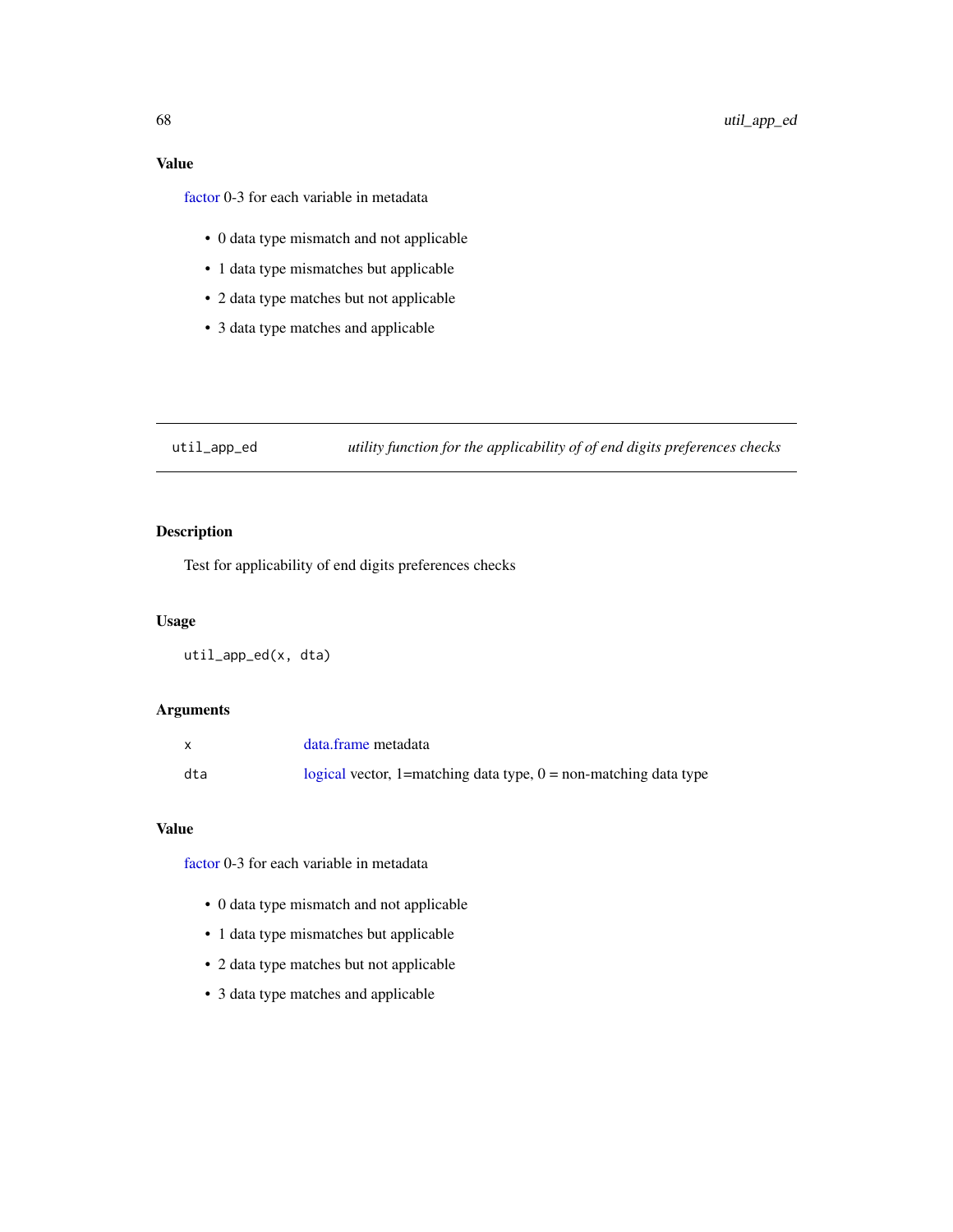# Description

Test for applicability of categorical admissibility

### Usage

```
util_app_iac(x, dta)
```
# Arguments

|     | data.frame metadata                                                |
|-----|--------------------------------------------------------------------|
| dta | logical vector, 1=matching data type, $0 =$ non-matching data type |

### Value

[factor](#page-0-0) 0-3 for each variable in metadata

- 0 data type mismatch and not applicable
- 1 data type mismatches but applicable
- 2 data type matches but not applicable
- 3 data type matches and applicable

util\_app\_iav *utility function for the applicability of numeric admissibility*

## Description

Test for applicability of numeric admissibility

### Usage

util\_app\_iav(x, dta)

|     | data.frame metadata                                                |
|-----|--------------------------------------------------------------------|
| dta | logical vector, 1=matching data type, $0 =$ non-matching data type |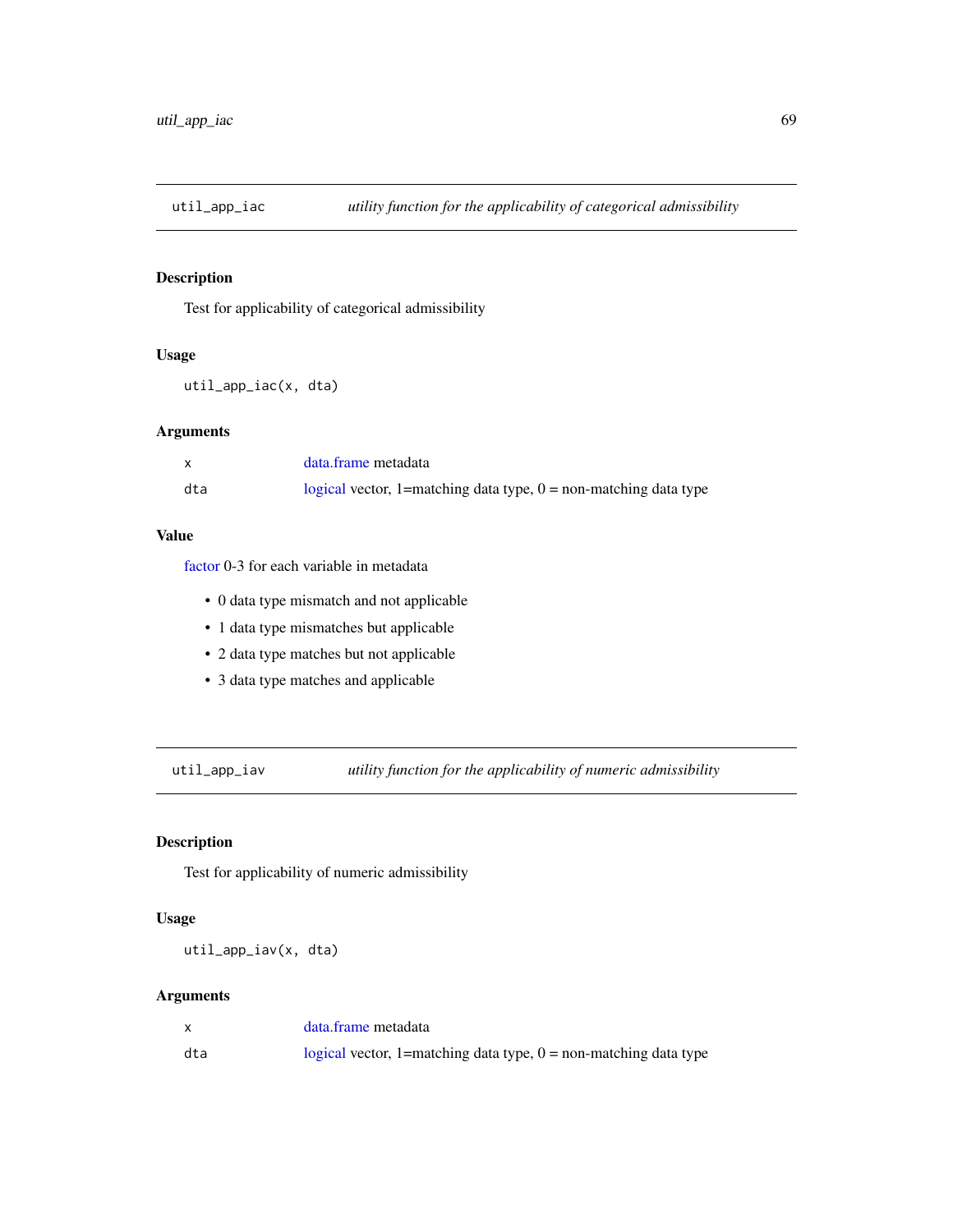# Value

[factor](#page-0-0) 0-3 for each variable in metadata

- 0 data type mismatch and not applicable
- 1 data type mismatches but applicable
- 2 data type matches but not applicable
- 3 data type matches and applicable

util\_app\_im *utility function applicability of item missingness*

# Description

Test for applicability of item missingness

## Usage

util\_app\_im(x, dta)

## Arguments

|     | data.frame metadata                                                |
|-----|--------------------------------------------------------------------|
| dta | logical vector, 1=matching data type, $0 =$ non-matching data type |

### Value

[factor](#page-0-0) 0-3 for each variable in metadata

- 0 data type mismatch and not applicable
- 1 data type mismatches but applicable
- 2 data type matches but not applicable
- 3 data type matches and applicable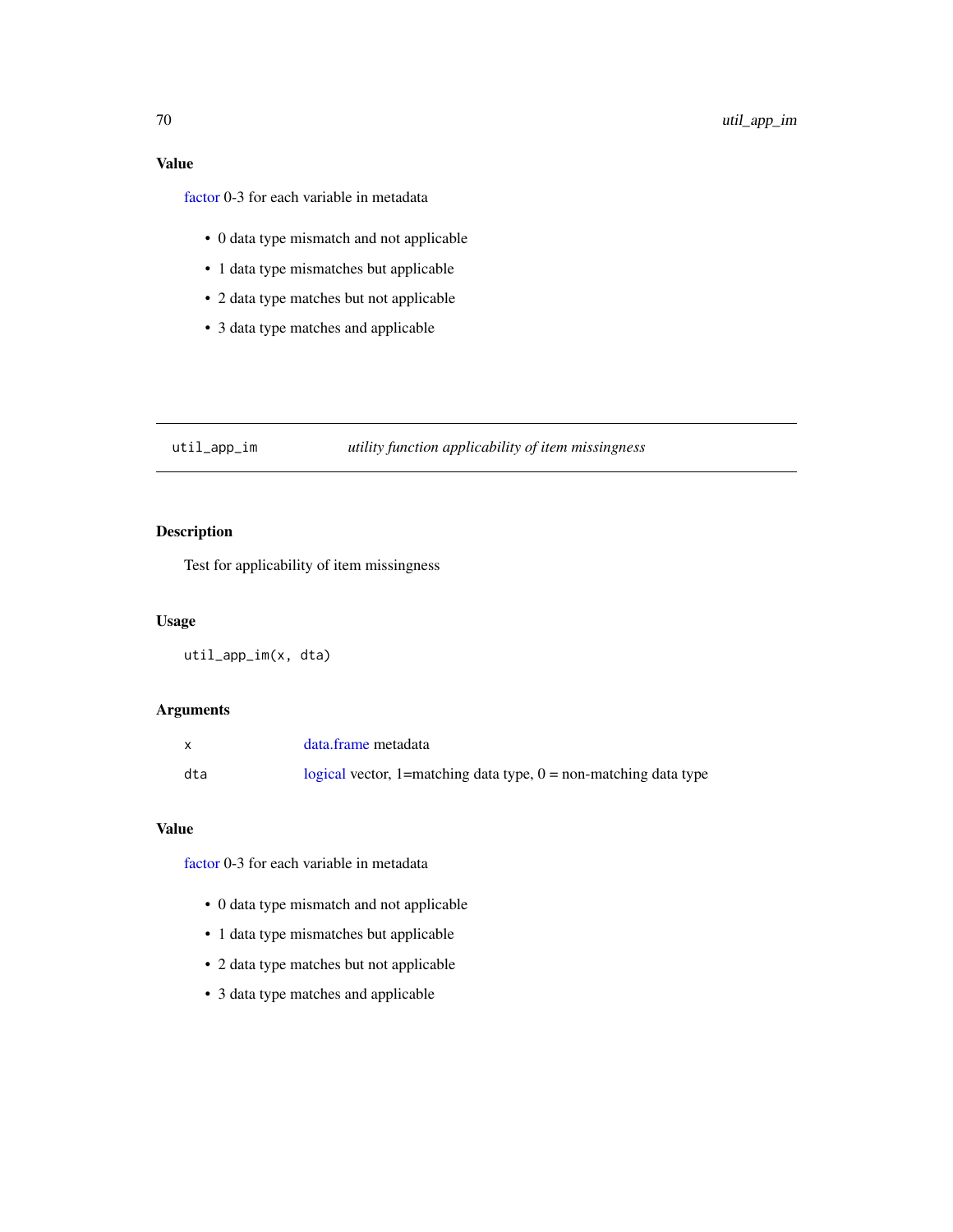## Description

Test for applicability of LOESS smoothed time course plots

## Usage

util\_app\_loess(x, dta)

# Arguments

|     | data.frame metadata                                                |
|-----|--------------------------------------------------------------------|
| dta | logical vector, 1=matching data type, $0 =$ non-matching data type |

### Value

[factor](#page-0-0) 0-3 for each variable in metadata

- 0 data type mismatch and not applicable
- 1 data type mismatches but applicable
- 2 data type matches but not applicable
- 3 data type matches and applicable

util\_app\_mar *utility function to test for applicability of marginal means plots*

## Description

Test for applicability of detection limits checks

### Usage

util\_app\_mar(x, dta)

|     | data.frame metadata                                                    |
|-----|------------------------------------------------------------------------|
| dta | logical vector, $1 =$ matching data type, $0 =$ non-matching data type |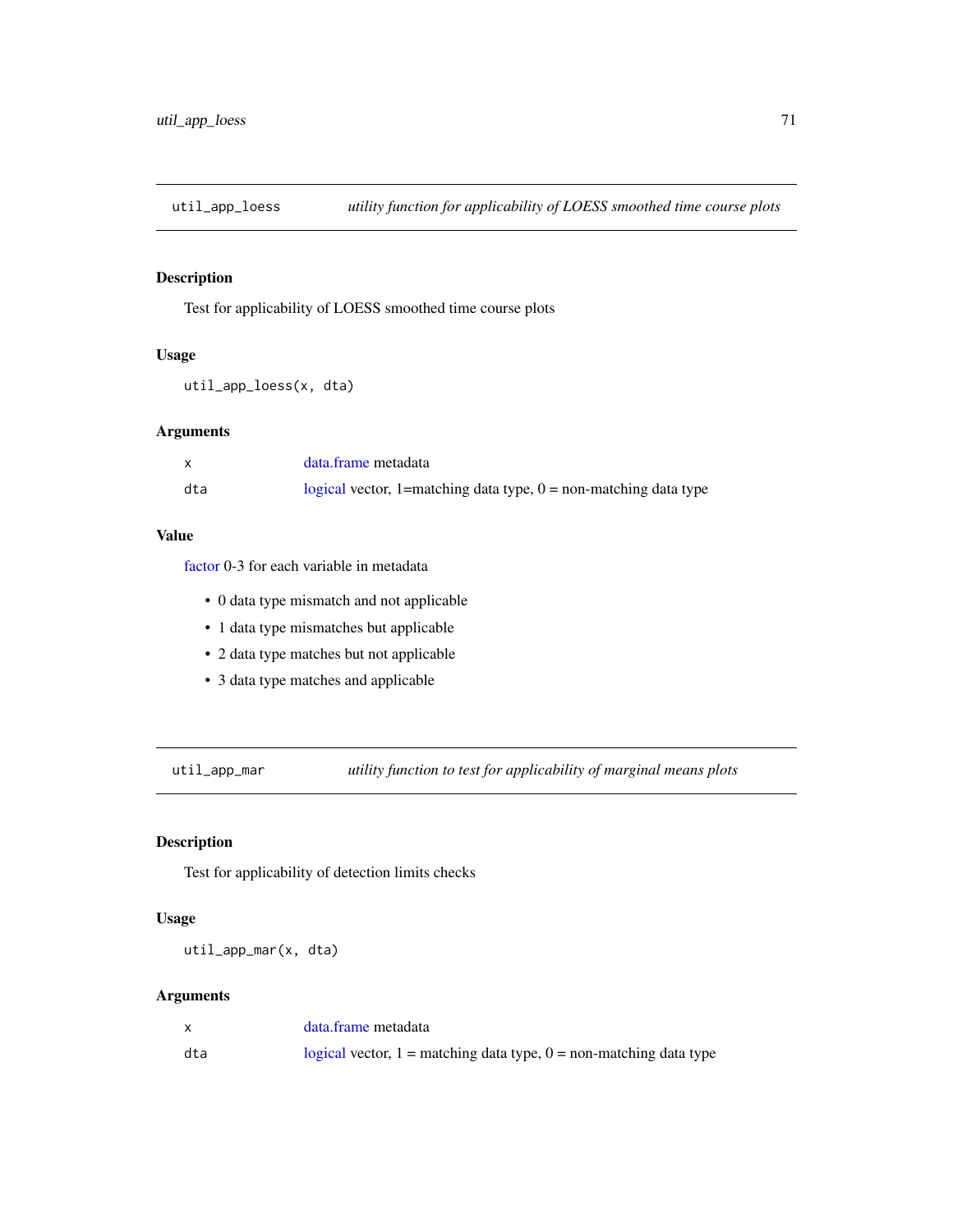# Value

[factor](#page-0-0) 0-3 for each variable in metadata

- 0 data type mismatch and not applicable
- 1 data type mismatches but applicable
- 2 data type matches but not applicable
- 3 data type matches and applicable

util\_app\_mol *utility function applicability of multivariate outlier detection*

# Description

Test for applicability of multivariate outlier detection

# Usage

util\_app\_mol(x, dta)

## Arguments

|     | data.frame metadata                                                |
|-----|--------------------------------------------------------------------|
| dta | logical vector, 1=matching data type, $0 =$ non-matching data type |

### Value

[factor](#page-0-0) 0-3 for each variable in metadata

- 0 data type mismatch and not applicable
- 1 data type mismatches but applicable
- 2 data type matches but not applicable
- 3 data type matches and applicable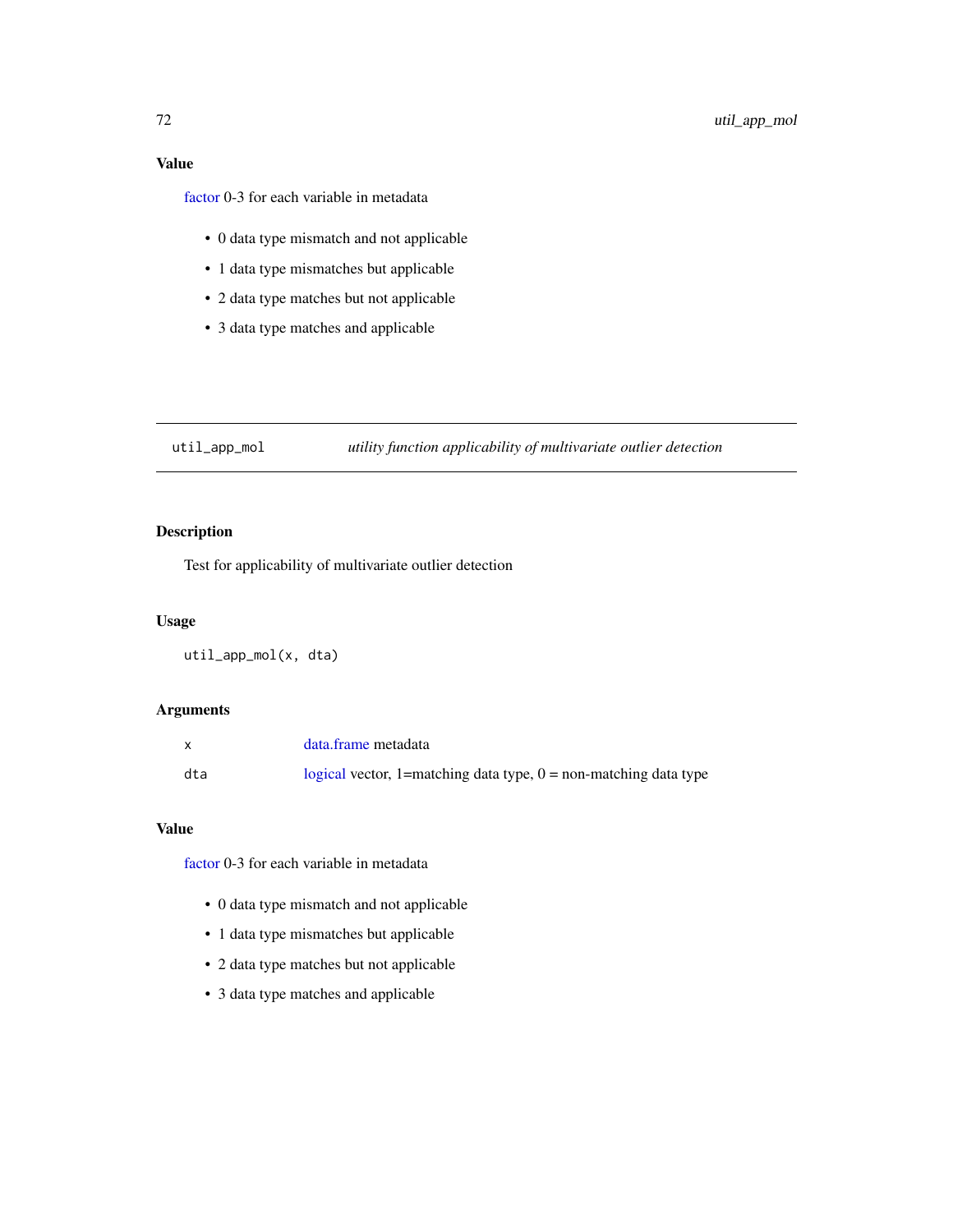Test for applicability of univariate outlier detection

## Usage

util\_app\_ol(x, dta)

# Arguments

|     | data.frame metadata                                                |
|-----|--------------------------------------------------------------------|
| dta | logical vector, 1=matching data type, $0 =$ non-matching data type |

#### Value

[factor](#page-0-0) 0-3 for each variable in metadata

- 0 data type mismatch and not applicable
- 1 data type mismatches but applicable
- 2 data type matches but not applicable
- 3 data type matches and applicable

util\_app\_sm *utility function applicability of segment missingness*

## Description

Test for applicability of segment missingness

## Usage

util\_app\_sm(x, dta)

#### Arguments

|     | data.frame metadata                                                |
|-----|--------------------------------------------------------------------|
| dta | logical vector, 1=matching data type, $0 =$ non-matching data type |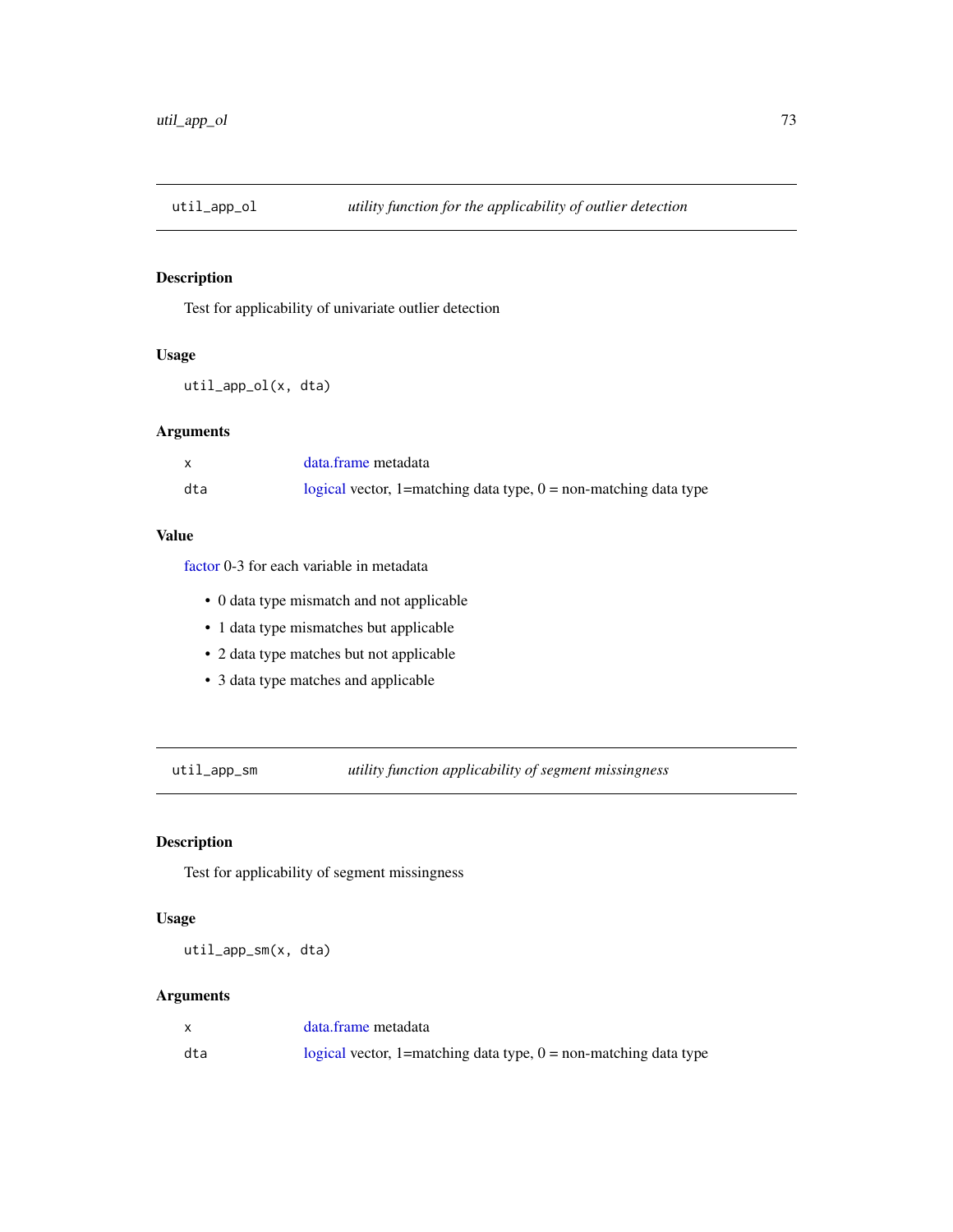# Value

[factor](#page-0-0) 0-3 for each variable in metadata

- 0 data type mismatch and not applicable
- 1 data type mismatches but applicable
- 2 data type matches but not applicable
- 3 data type matches and applicable

| $util$ _app_sos | utility function applicability of distribution function's shape or scale |
|-----------------|--------------------------------------------------------------------------|
|                 | check                                                                    |

# Description

Test for applicability of checks for deviation form expected probability distribution shapes/scales

#### Usage

util\_app\_sos(x, dta)

## Arguments

|     | data.frame metadata                                                |
|-----|--------------------------------------------------------------------|
| dta | logical vector, 1=matching data type, $0 =$ non-matching data type |

## Value

[factor](#page-0-0) 0-3 for each variable in metadata

- 0 data type mismatch and not applicable
- 1 data type mismatches but applicable
- 2 data type matches but not applicable
- 3 data type matches and applicable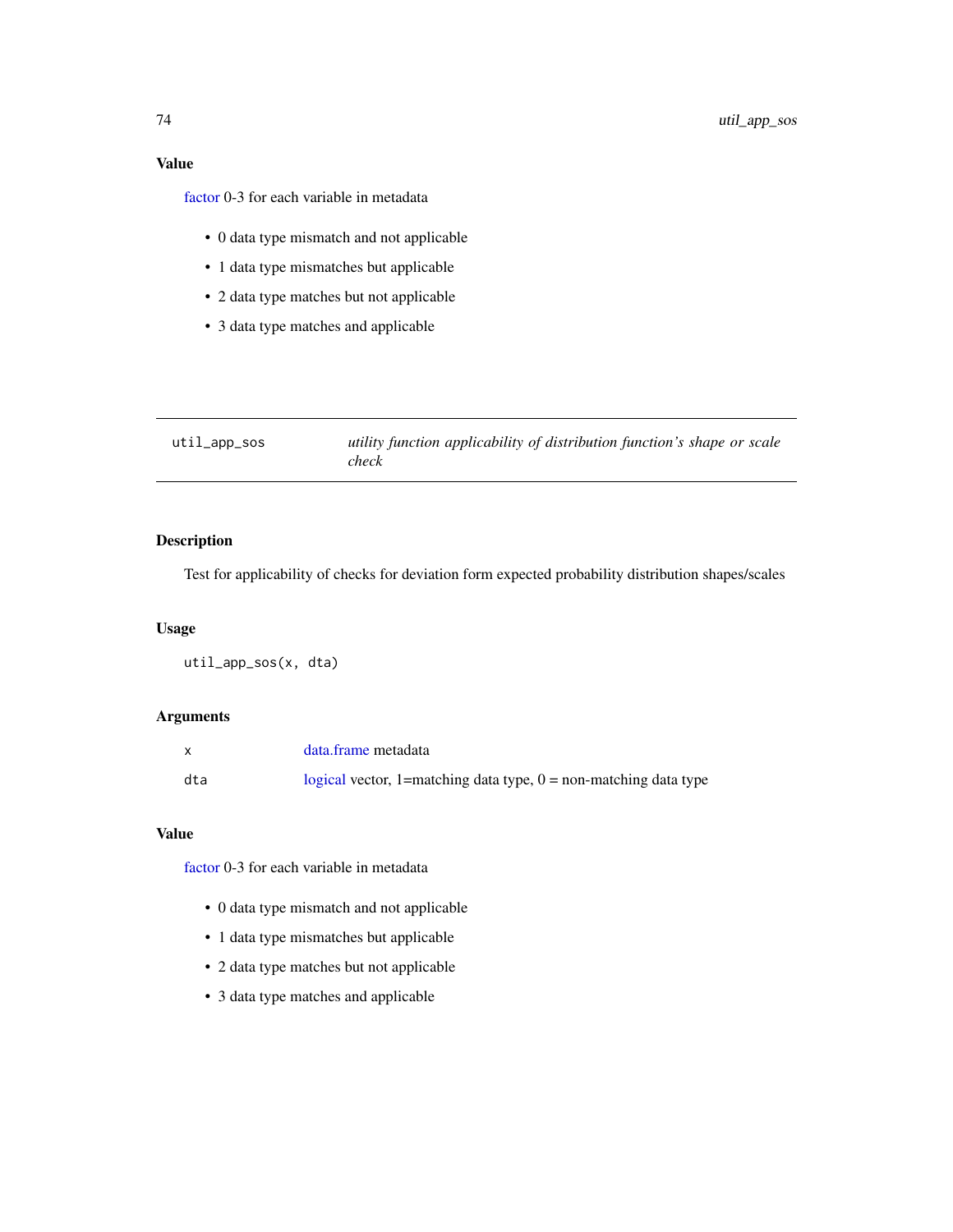<span id="page-74-0"></span>

Test for applicability of ICC

## Usage

util\_app\_vc(x, dta)

## Arguments

|     | data.frame metadata                                                |
|-----|--------------------------------------------------------------------|
| dta | logical vector, 1=matching data type, $0 =$ non-matching data type |

# Value

[factor](#page-0-0) 0-3 for each variable in metadata

- 0 data type mismatch and not applicable
- 1 data type mismatches but applicable
- 2 data type matches but not applicable
- 3 data type matches and applicable

util\_assign\_levlabs *utility function to assign labels to levels*

# Description

function to assign labels to levels of a variable

## Usage

```
util_assign_levlabs(
  variable,
  string_of_levlabs,
  splitchar,
  assignchar,
  ordered = TRUE
\mathcal{E}
```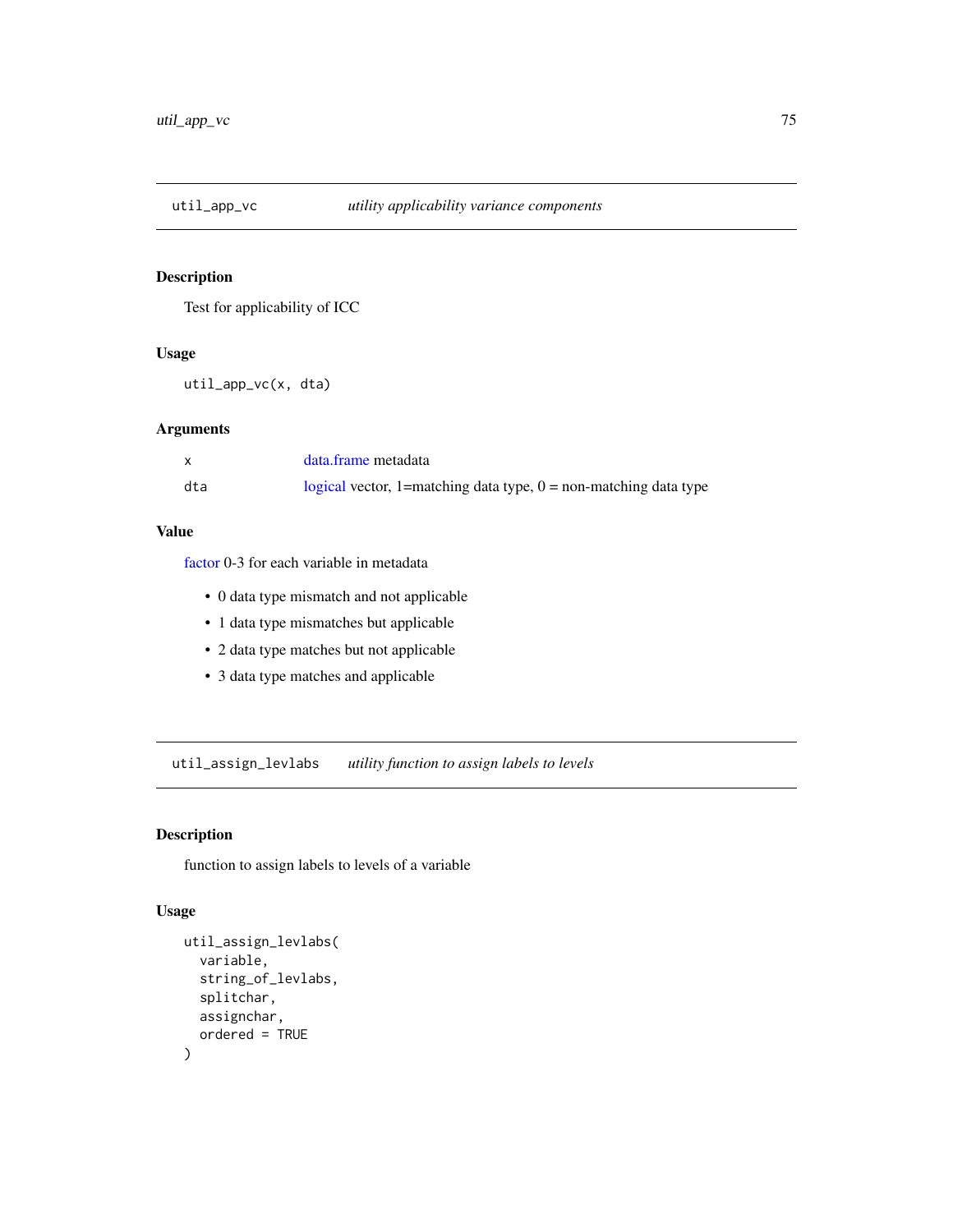# Arguments

| variable          | vector vector with values of a study variable                                                                                                                                                                                                                                                                              |  |
|-------------------|----------------------------------------------------------------------------------------------------------------------------------------------------------------------------------------------------------------------------------------------------------------------------------------------------------------------------|--|
| string_of_levlabs |                                                                                                                                                                                                                                                                                                                            |  |
|                   | character len=1. value labels, e.g. $1 = no \mid 2 = yes$                                                                                                                                                                                                                                                                  |  |
| splitchar         | character len=1. splitting character(s) in string_of_levlabs, usually SPLIT_CHAR                                                                                                                                                                                                                                           |  |
| assignchar        | character len=1. assignment operator character(s) in string_of_levlabs, usu-<br>ally = $or$ :                                                                                                                                                                                                                              |  |
| ordered           | the function converts variable to a factor, by default to an ordered factor<br>assuming LHS of assignments being meaningful numbers, e.g. $1 = \text{low}$   2 =<br>medium $\vert$ 3 = high. If no special order is given, set ordered to FALSE, e.g. for<br>$1 = male$   2 = female or $1 = low$   2 = high   3 = medium. |  |

# Value

a [data.frame](#page-0-0) with labels assigned to categorical variables (if available)

util\_as\_numeric *Convert factors to label-corresponding numeric values*

# Description

Converts a vector factor aware of numeric values not being scrambled.

## Usage

```
util_as_numeric(v, warn)
```
## Arguments

|      | the vector                                                            |
|------|-----------------------------------------------------------------------|
| warn | if not missing: character with error message stating conversion error |

## Value

the converted vector

<span id="page-75-0"></span>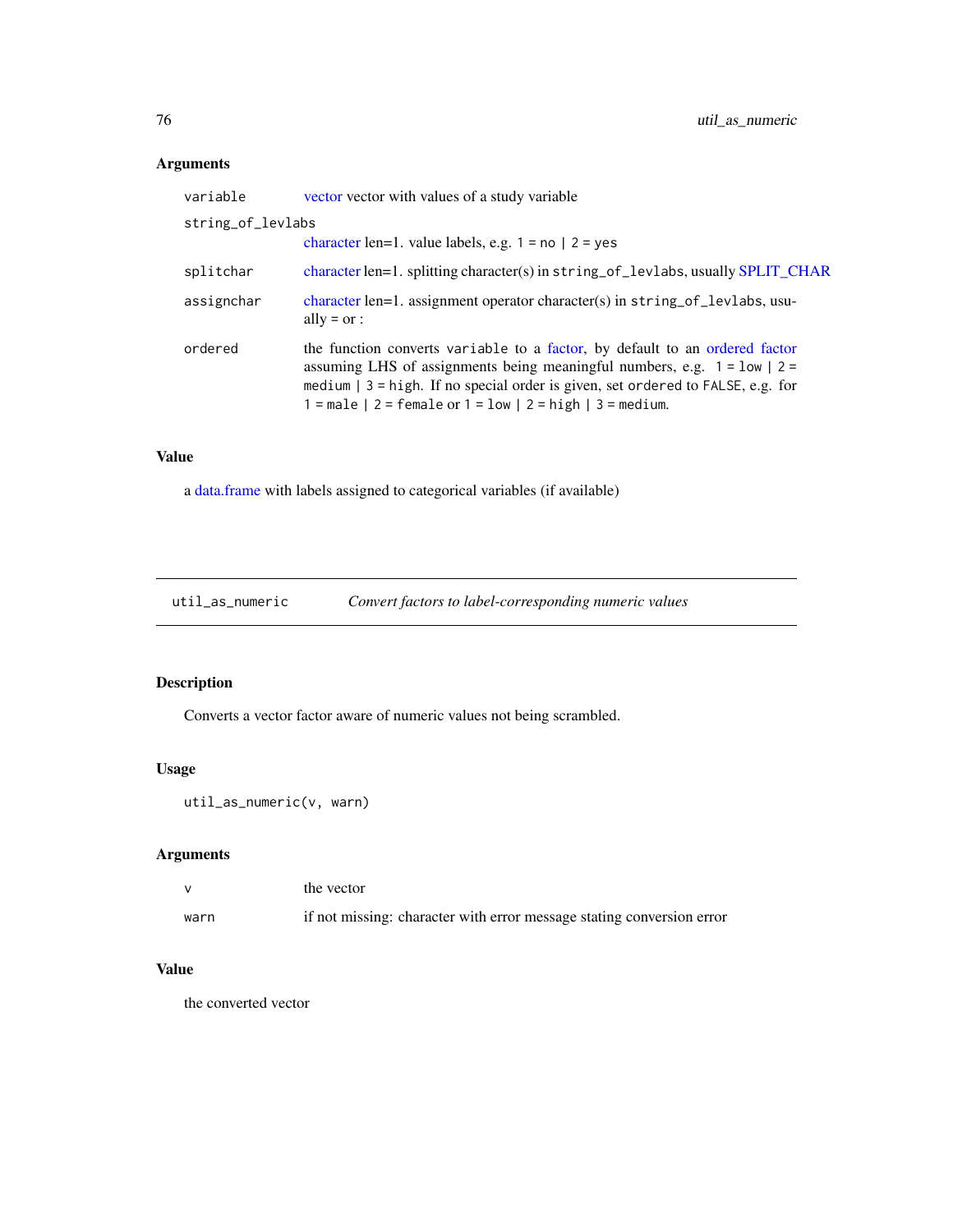<span id="page-76-0"></span>util\_backtickQuote *utility function to set string in backticks*

## Description

Quote a set of variable names with backticks

## Usage

```
util_backtickQuote(x)
```
## Arguments

x variable names

# Value

quoted variable names

util\_check\_data\_type *Support function to verify the data type of a value*

## Description

Function to verify the data type of a value.

# Usage

```
util_check_data_type(
  x,
  type,
  check_convertible = FALSE,
  threshold_value = 0,
  return_counts = FALSE
\mathcal{L}
```
## Arguments

| $\mathsf{x}$      | the value                                                                                      |  |
|-------------------|------------------------------------------------------------------------------------------------|--|
| type              | expected data type                                                                             |  |
| check_convertible |                                                                                                |  |
|                   | logical also try, if a conversion to the declared data type would work.                        |  |
| threshold_value   |                                                                                                |  |
|                   | numeric from=0 to=100. percentage failing conversions allowed if check_convertible<br>is TRUE. |  |
| return_counts     | logical return the counts instead of logical values about threshold violations.                |  |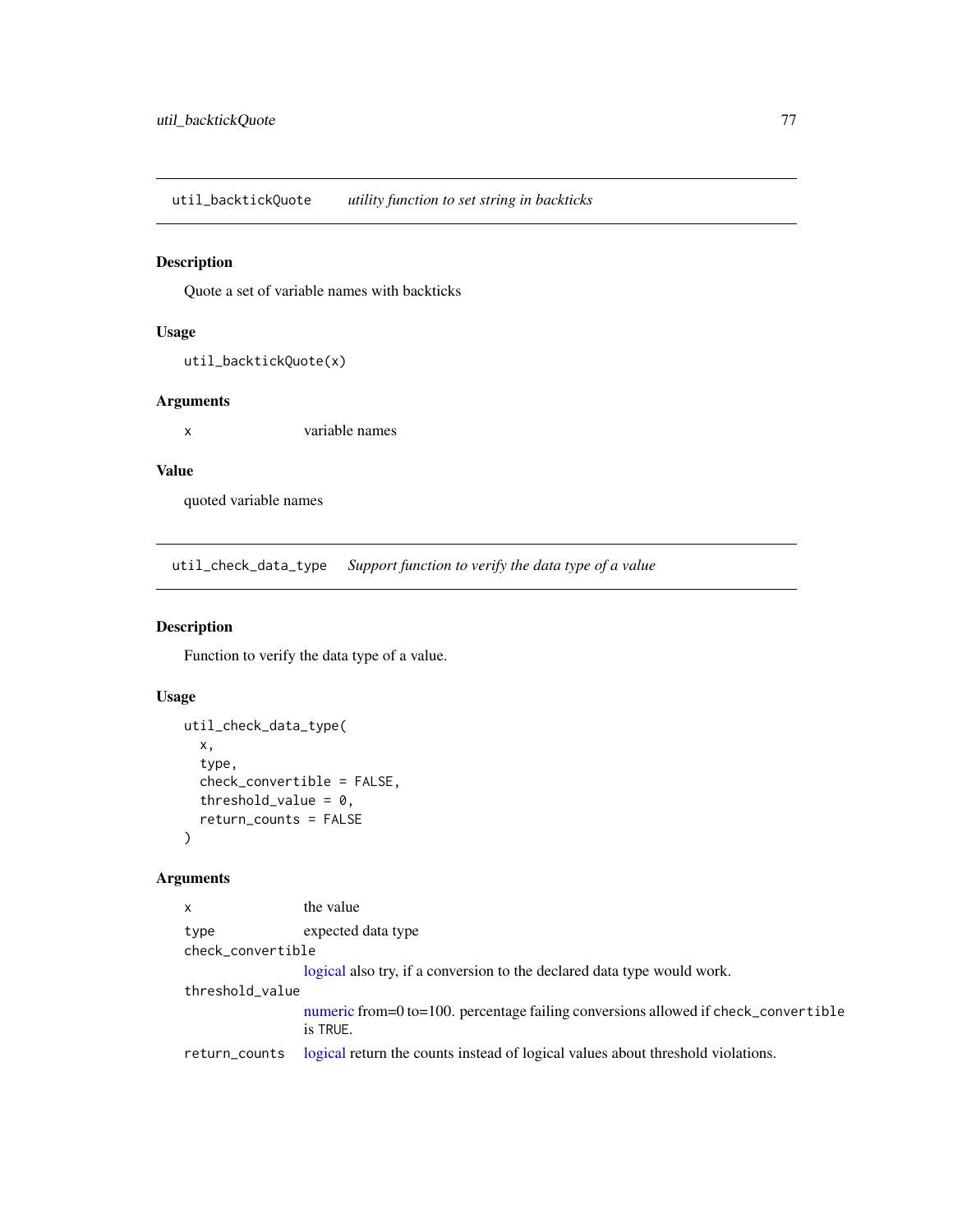## Value

if check\_convertible is FALSE, [logical](#page-0-0) whether x is of the expected type if check\_convertible is TRUE<sup> $\cdot$ </sup> [integer] with the states 0, 1, 2: 0 = Mismatch, not convertible 1 = Match 2 = Mismatch, but convertible

util\_check\_one\_unique\_value

*Check for one value only*

## Description

utility function to identify variables with one value only.

## Usage

util\_check\_one\_unique\_value(x)

## Arguments

x vector with values

#### Value

logical(1): TRUE, if – except NA – exactly only one value is observed in x, FALSE otherwise

util\_compare\_meta\_with\_study

*Compares study data data types with the ones expected according to the metadata*

## Description

Utility function to compare data type of study data with those defined in metadata

#### Usage

```
util_compare_meta_with_study(
  sdf,
 mdf,
 label_col,
 check_convertible = FALSE,
  threshold_value = 0)
```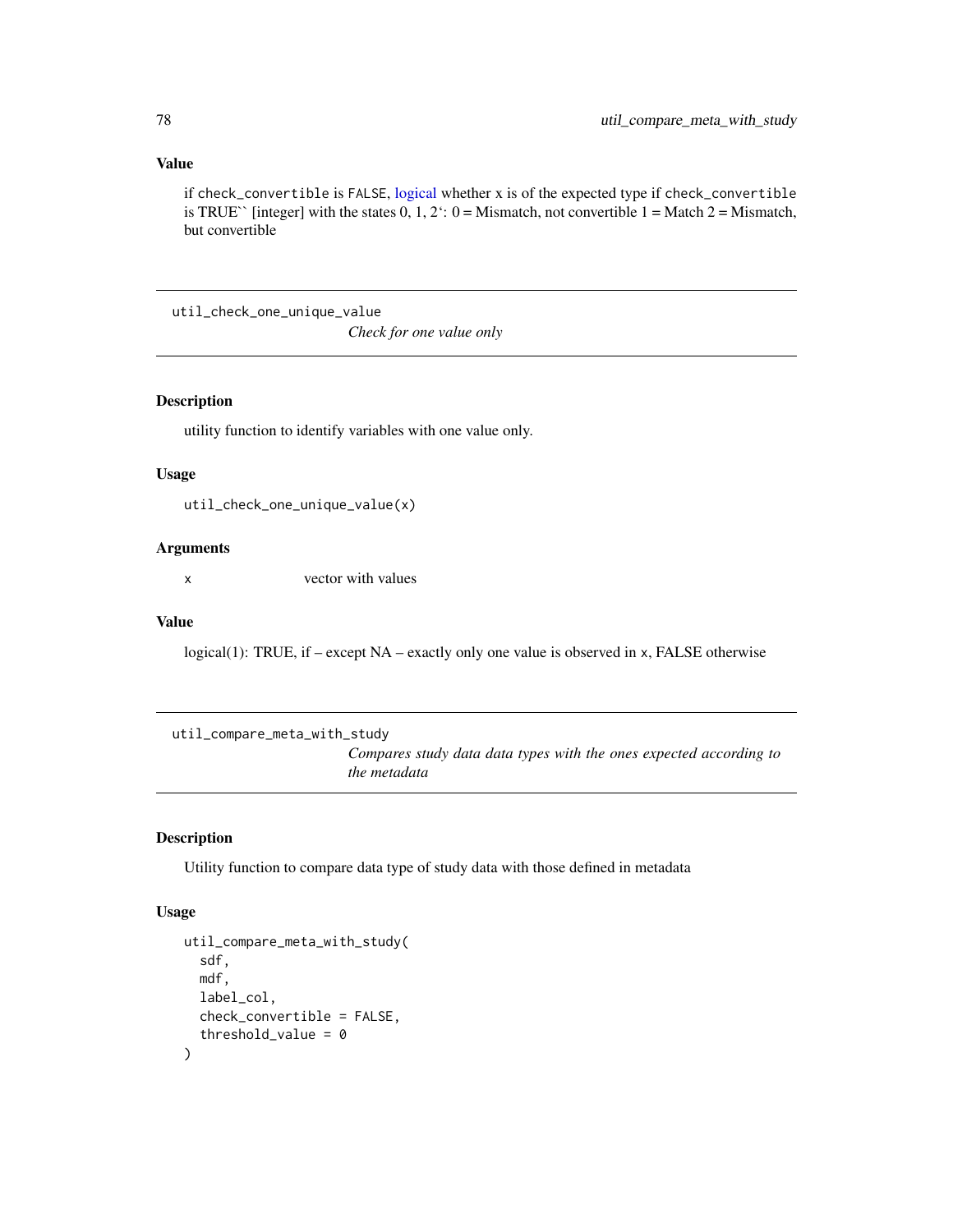#### <span id="page-78-2"></span>**Arguments**

| sdf                            | the data frame of study data                                                                   |  |
|--------------------------------|------------------------------------------------------------------------------------------------|--|
| mdf                            | the data frame of associated static meta data                                                  |  |
| label_col<br>check_convertible | variable attribute the name of the column in the metadata with labels of variables             |  |
|                                | logical also try, if a conversion to the declared data type would work.                        |  |
| threshold_value                |                                                                                                |  |
|                                | numeric from=0 to=100. percentage failing conversions allowed if check_convertible<br>is TRUE. |  |
|                                |                                                                                                |  |

#### Value

if  $check\_convertible$  is FALSE, a binary vector  $(0, 1)$  if data type applies, if  $check\_convertible$ is TRUE<sup> $\cdot$ </sup> a vector with the states 0, 1, 2: 0 = Mismatch, not convertible 1 = Match 2 = Mismatch, but convertible

<span id="page-78-0"></span>util\_correct\_variable\_use

*Check referred variables*

## <span id="page-78-1"></span>Description

This function operates in the environment of its caller (using [eval.parent,](#page-0-0) similar to [Function like](https://www.programiz.com/c-programming/c-preprocessor-macros#example-define) [C-Preprocessor-Macros](https://www.programiz.com/c-programming/c-preprocessor-macros#example-define) ). Different from the other utility function that work in the caller's environment [\(util\\_prepare\\_dataframes\)](#page-95-0), It has no side effects except that the argument of the calling function specified in arg\_name is normalized (set to its default or a general default if missing, variable names being all white space replaced by NAs). It expects two objects in the caller's environment: ds1 and meta\_data. meta\_data is the meta data frame and ds1 is produced by a preceding call of [util\\_prepare\\_dataframes](#page-95-0) using meta\_data and study\_data.

#### Usage

```
util_correct_variable_use(
  arg_name,
  allow_na,
  allow_more_than_one,
  allow_null,
  allow_all_obs_na,
  allow_any_obs_na,
  need_type,
  role = "")
util_correct_variable_use2(
  arg_name,
  allow_na,
```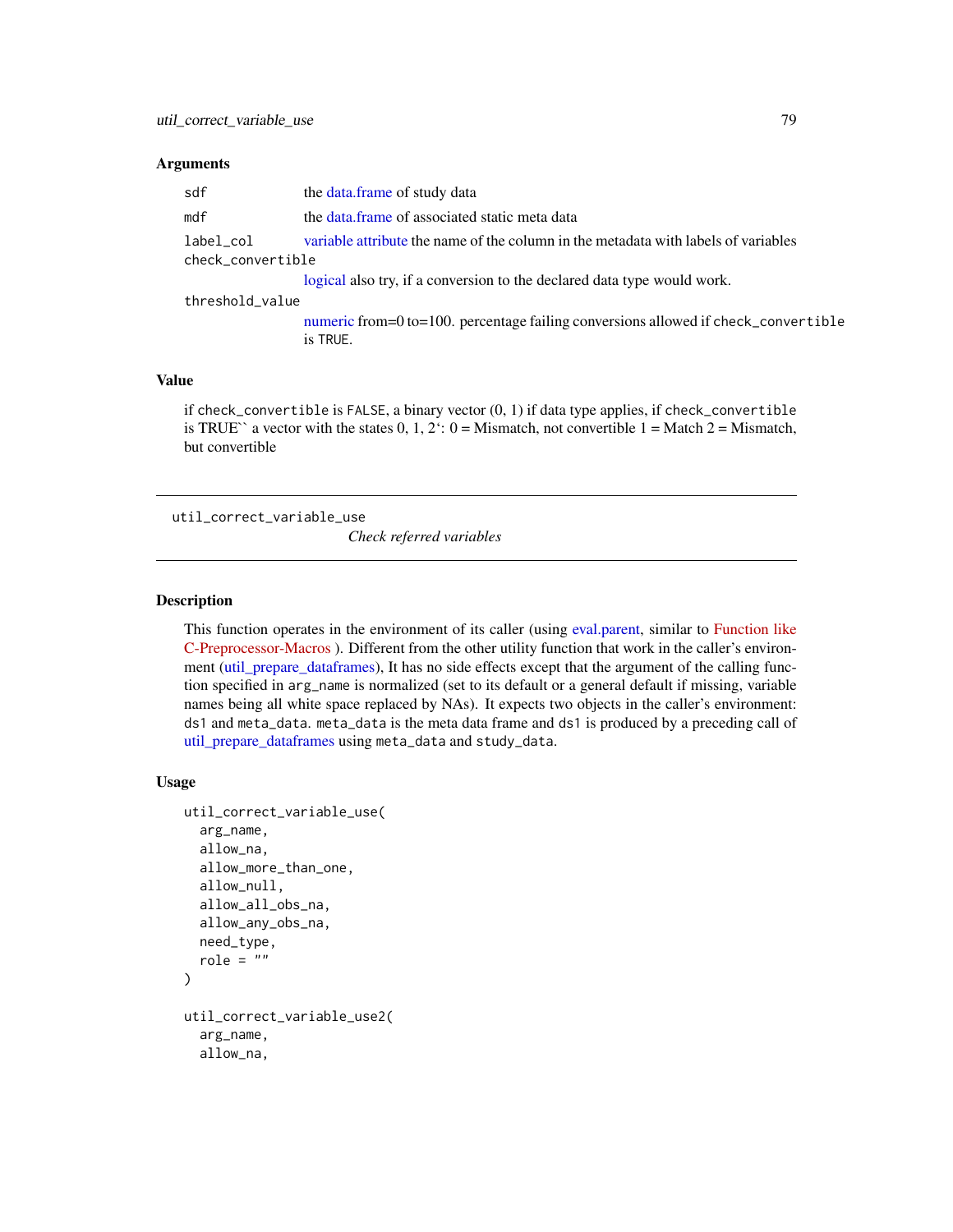```
allow_more_than_one,
  allow_null,
 allow_all_obs_na,
 allow_any_obs_na,
 need_type,
 role = arg_name
)
```
#### Arguments

| arg_name            | character Name of a function argument of the caller of util_correct_variable_use                                                                                                                                                                                                                                                                                                                                                                                                                                                                                                                                                                                                                                      |
|---------------------|-----------------------------------------------------------------------------------------------------------------------------------------------------------------------------------------------------------------------------------------------------------------------------------------------------------------------------------------------------------------------------------------------------------------------------------------------------------------------------------------------------------------------------------------------------------------------------------------------------------------------------------------------------------------------------------------------------------------------|
| allow_na            | logical default = FALSE. allow NAs in the variable names argument given in<br>arg_name                                                                                                                                                                                                                                                                                                                                                                                                                                                                                                                                                                                                                                |
| allow_more_than_one |                                                                                                                                                                                                                                                                                                                                                                                                                                                                                                                                                                                                                                                                                                                       |
|                     | logical default = FALSE. allow more than one variable names in arg_name                                                                                                                                                                                                                                                                                                                                                                                                                                                                                                                                                                                                                                               |
| allow_null          | logical default = FALSE. allow an empty variable name vector in the argument<br>arg_name                                                                                                                                                                                                                                                                                                                                                                                                                                                                                                                                                                                                                              |
| allow_all_obs_na    |                                                                                                                                                                                                                                                                                                                                                                                                                                                                                                                                                                                                                                                                                                                       |
|                     | logical default = TRUE. check observations for not being all NA                                                                                                                                                                                                                                                                                                                                                                                                                                                                                                                                                                                                                                                       |
| allow_any_obs_na    |                                                                                                                                                                                                                                                                                                                                                                                                                                                                                                                                                                                                                                                                                                                       |
|                     | logical default = TRUE. check observations for being complete without any NA                                                                                                                                                                                                                                                                                                                                                                                                                                                                                                                                                                                                                                          |
| need_type           | character if not NA, variables must be of data type need_type according to the<br>meta data, can be a pipe ( ) separated list of allowed data types. Use ! to exclude<br>a type. See DATA_TYPES for the predefined variable types of the dataquieR<br>concept.                                                                                                                                                                                                                                                                                                                                                                                                                                                        |
| role                | character variable-argument role. Set different defaults for all allow-arguments<br>and need_type of this util_correct_variable_use If given, it defines<br>the intended use of the verified argument. For typical arguments and typi-<br>cal use cases, roles are predefined in .variable_arg_roles. The role's defaults<br>can be overwritten by the arguments. If role is "" (default), the standards<br>are allow_na = FALSE, allow_more_than_one = FALSE, allow_null = FALSE,<br>allow_all_obs_na = TRUE, allow_any_obs_na = TRUE, and need_type = NA.<br>Use util_correct_variable_use2 for using the arg_name as default for role. See<br>.variable_arg_roles for currently available variable-argument roles. |

#### Details

[util\\_correct\\_variable\\_use](#page-78-0) and [util\\_correct\\_variable\\_use2](#page-78-1) differ only in the default of the argument role.

[util\\_correct\\_variable\\_use](#page-78-0) and [util\\_correct\\_variable\\_use2](#page-78-1) put strong effort on producing compressible error messages to the caller's caller (who is typically an end user of a dataquieR function).

The function ensures, that a specified argument of its caller that refers variable names (one or more as character vector) matches some expectations.

This function accesses the caller's environment!

<span id="page-79-0"></span>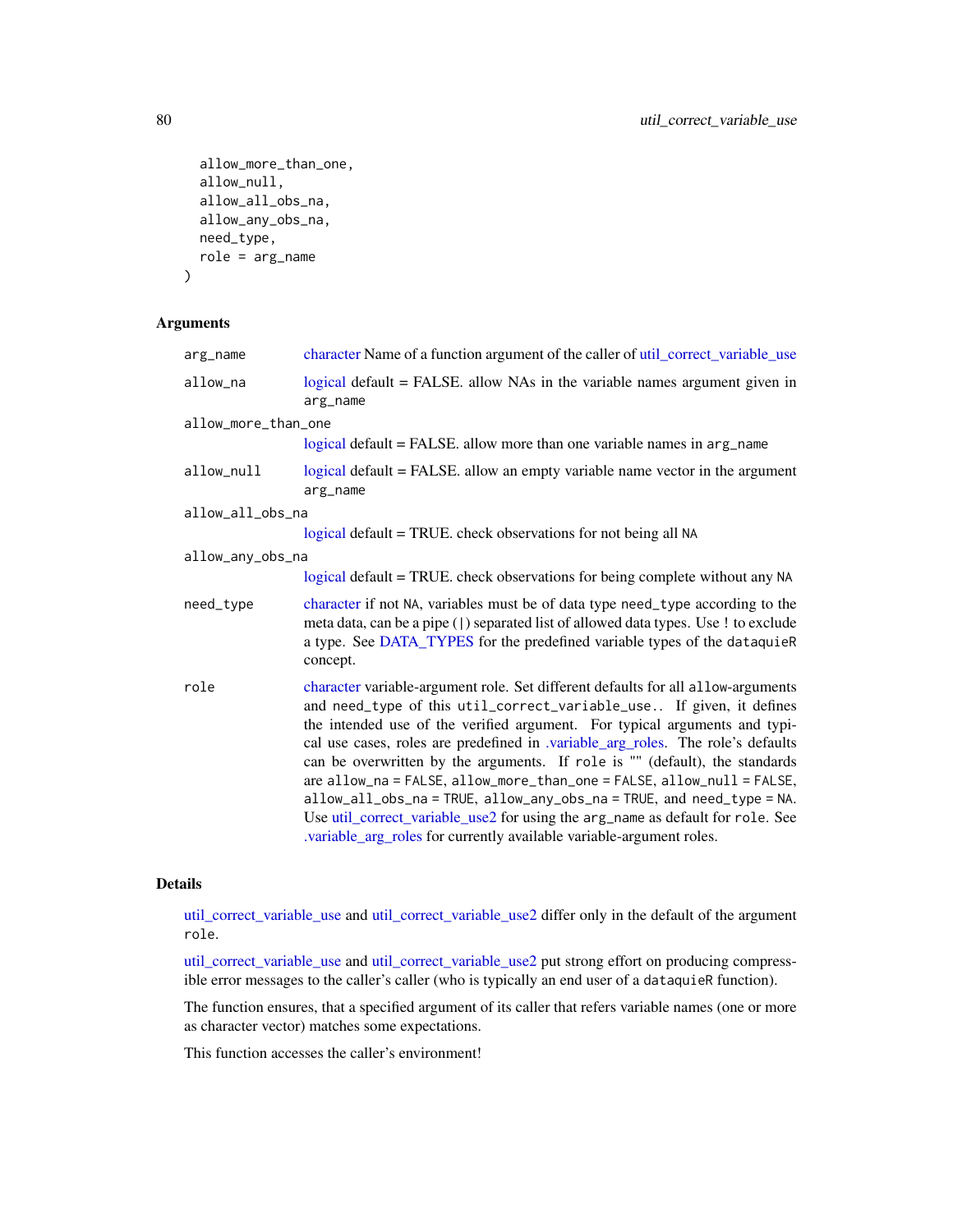<span id="page-80-0"></span>util\_count\_codes 81

## See Also

[.variable\\_arg\\_roles](#page-3-0)

util\_count\_codes *count realizations of missing codes of any class*

## Description

count total numbers of any sort of missing codes (MISSING or JUMP)

## Usage

util\_count\_codes(sdf, mdf, variables, list, name, warn = TRUE)

## Arguments

| sdf       | study data                                                                         |
|-----------|------------------------------------------------------------------------------------|
| mdf       | meta data                                                                          |
| variables | variables                                                                          |
| list      | variable attribute JUMP_LIST or MISSING_LIST: Count which categories.              |
| name      | variable attribute the name of the column in the metadata with labels of variables |
| warn      | logical emit warnings on non-numeric missing codes                                 |

## Value

a vector with the total number of missings of the class referred by list per variables.

util\_count\_code\_classes

*count distinct realizations of missing codes of a specific class*

# Description

count numbers of distinct codes of class missings or of class jump jumps

## Usage

```
util_count_code_classes(sdf, mdf, variables, name, list, warn = FALSE)
```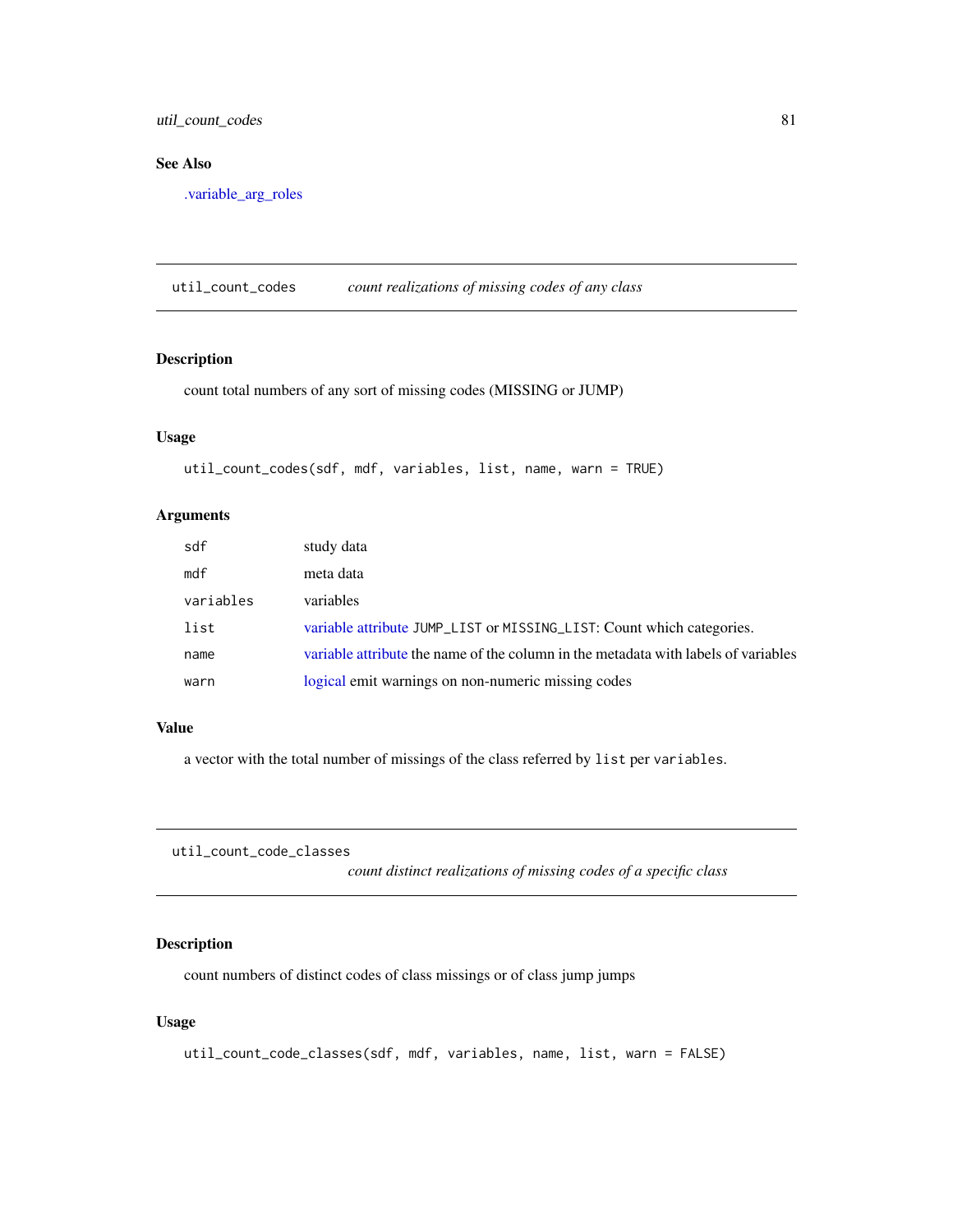# <span id="page-81-0"></span>Arguments

| sdf       | study data                                                                         |
|-----------|------------------------------------------------------------------------------------|
| mdf       | meta data                                                                          |
| variables | variables                                                                          |
| name      | variable attribute the name of the column in the metadata with labels of variables |
| list      | variable attribute JUMP_LIST or MISSING_LIST: Count which categories.              |
| warn      | logical emit warnings on non-numeric missing codes                                 |

## Value

a vector with the number of distinct realized missing codes of the missing class referred by list per variables.

util\_count\_NA *Support function to count number of* NA*s*

## Description

Counts the number of NAs in x.

## Usage

util\_count\_NA(x)

## Arguments

x object to count NAs in

#### Value

number of NAs

util\_detect\_cores *Detect cores*

# Description

See parallel::detectCores for further details.

#### Usage

```
util_detect_cores()
```
## Value

number of available CPU cores.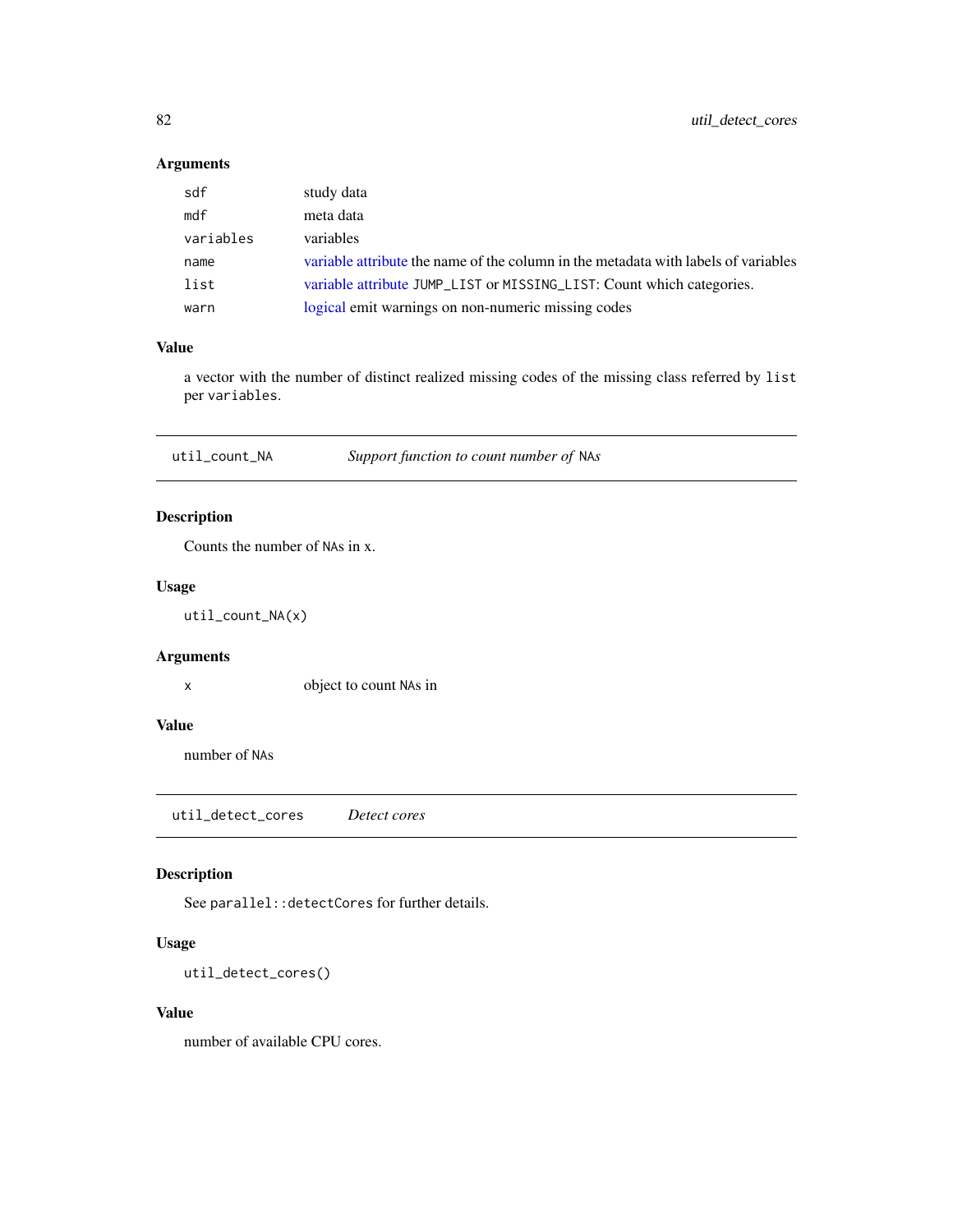util\_dichotomize *utility function to dichotomize variables*

#### Description

use the meta data attribute RECODE (="recode") to dichotomize the data

## Usage

```
util_dichotomize(study_data, meta_data, label_col = VAR_NAMES)
```
#### Arguments

| study_data | Study data including jump/missing codes as specified in the code conventions       |
|------------|------------------------------------------------------------------------------------|
| meta data  | Meta data as specified in the code conventions                                     |
| label col  | variable attribute the name of the column in the metadata with labels of variables |

util\_dist\_selection *Utility function distribution-selection*

## Description

This function differentiates the type of measurement variables.

## Usage

util\_dist\_selection(measurements, meta\_data)

#### Arguments

measurements study data meta\_data meta data, not yet used

#### Value

data frame with one column for each variable in study data giving IsInteger, IsMultCat and IsNCategory

IsInteger contains a guess, if the variable contains integer values or is a factor

IsMultCat contains a guess, if the variable has more than two categories, if it is categorical or ordinal

NCategory contains the number of distinct values detected for the variable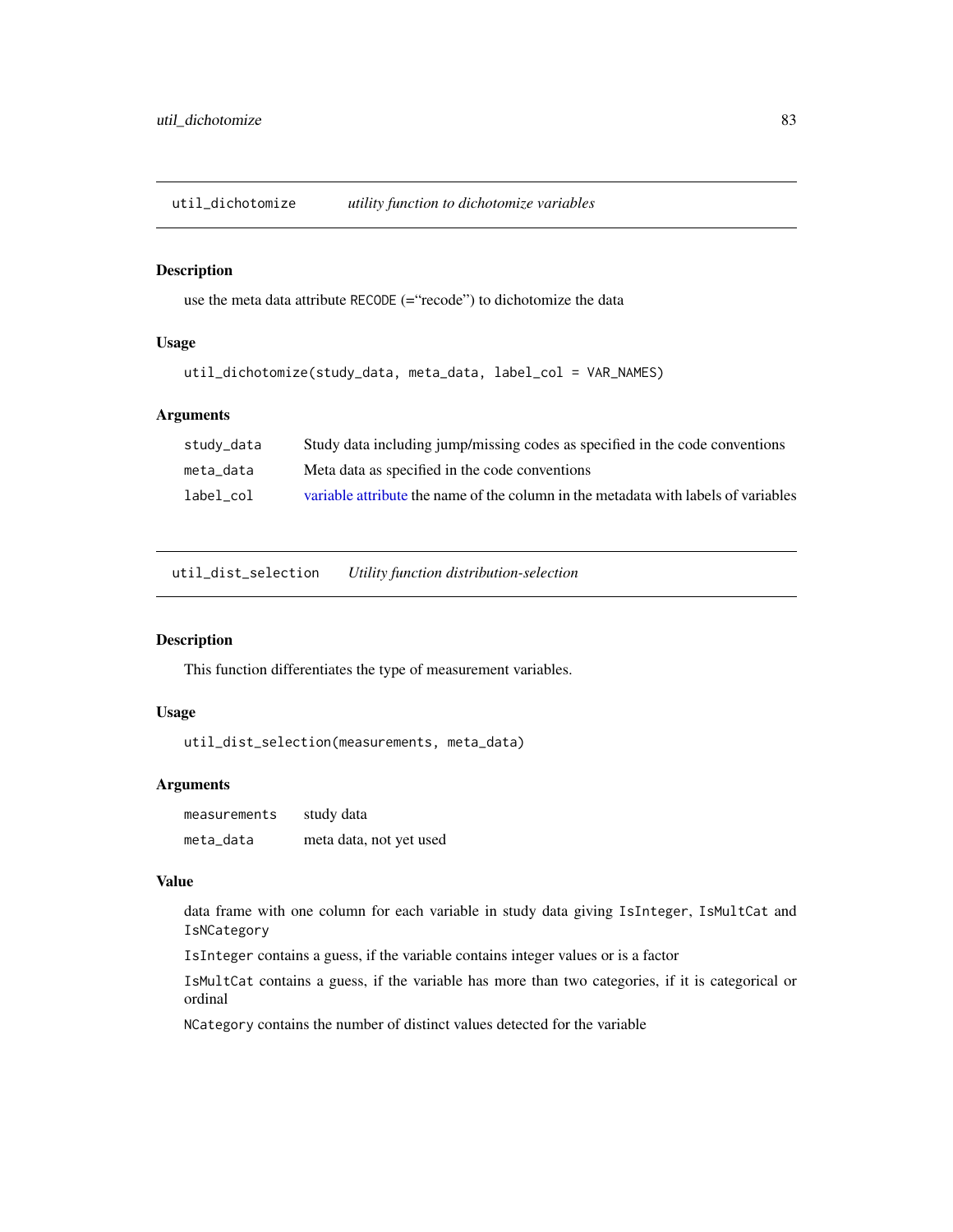Test, if values of x are empty, i.e. NA or whitespace characters

# Usage

util\_empty(x)

# Arguments

x the vector to test

## Value

a logical vector, same length as x; TRUE, if resp. element in x is "empty"

util\_ensure\_suggested *Support function to stop, if an optional package is not installed*

# Description

This function stops, if a package is not installed but needed for using an optional feature of dataquieR.

#### Usage

```
util_ensure_suggested(pkg, goal)
```
## Arguments

| pkg  | needed package                         |
|------|----------------------------------------|
| goal | feature description for error message. |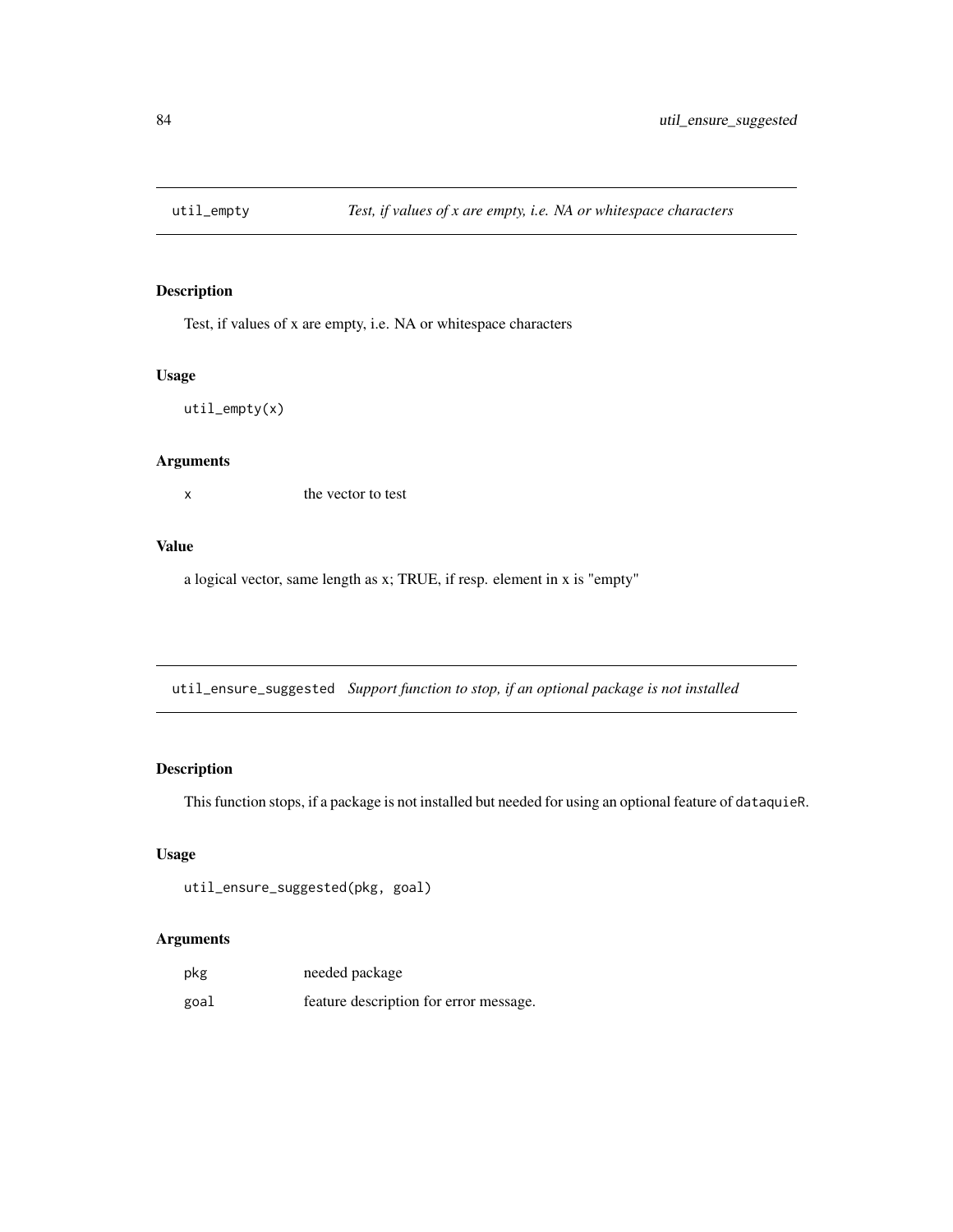<span id="page-84-0"></span>

Produce an error message with a useful short stack trace. Then it stops the execution.

## Usage

```
util_error(m, ..., applicability_problem = NA)
```
## Arguments

| m                       | error message or a simple Error                |  |
|-------------------------|------------------------------------------------|--|
| $\cdot$ $\cdot$ $\cdot$ | arguments for sprint on m, if m is a character |  |
| applicability_problem   |                                                |  |
|                         | logical error indicates unsuitable resp_vars   |  |

# Value

nothing, its purpose is to stop.

util\_find\_external\_functions\_in\_stacktrace *Find externally called function in the stack trace*

## Description

intended use: error messages for the user

## Usage

```
util_find_external_functions_in_stacktrace(
  sfs = rev(sys.frames()),
  cls = rev(sys.calls())
\mathcal{L}
```
## Arguments

| sfs | reverse sys. frames to search in |
|-----|----------------------------------|
| cls | reverse sys.calls to search in   |

# Value

vector of [logicals](#page-0-0) stating for each index, if it had been called externally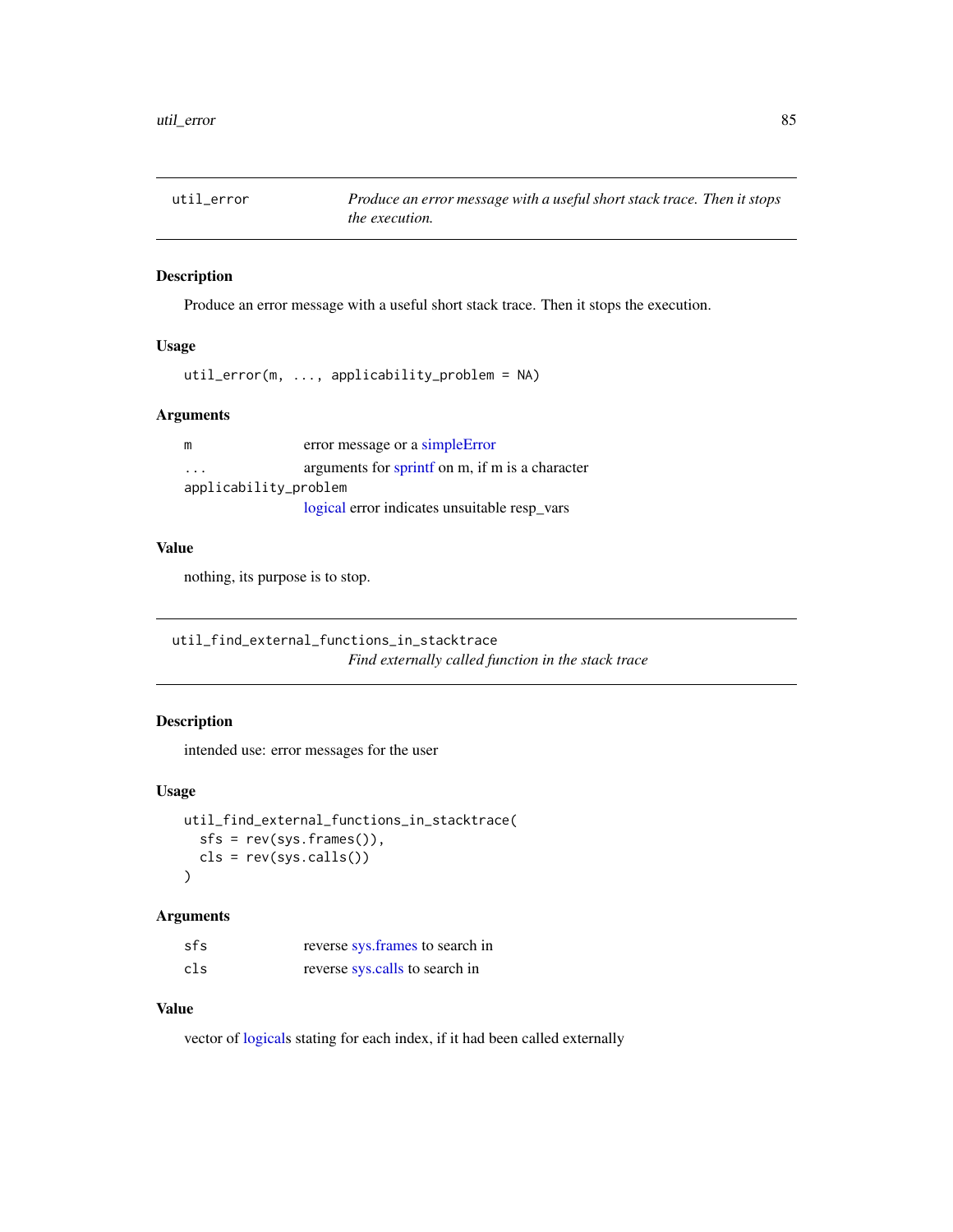<span id="page-85-0"></span>util\_find\_first\_externally\_called\_functions\_in\_stacktrace *Find first externally called function in the stack trace*

## Description

intended use: error messages for the user

## Usage

```
util_find_first_externally_called_functions_in_stacktrace(
  sfs = rev(sys.frames()),
 cls = rev(sys.class())\lambda
```
## Arguments

| sfs | reverse sys. frames to search in |
|-----|----------------------------------|
| cls | reverse sys.calls to search in   |

#### Value

reverse [sys.frames](#page-0-0) index of first non-dataquieR function in this stack

util\_fix\_rstudio\_bugs *RStudio crashes on parallel calls in some versions on Darwin based operating systems with R 4*

## Description

RStudio crashes on parallel calls in some versions on Darwin based operating systems with R 4

## Usage

util\_fix\_rstudio\_bugs()

## Value

invisible null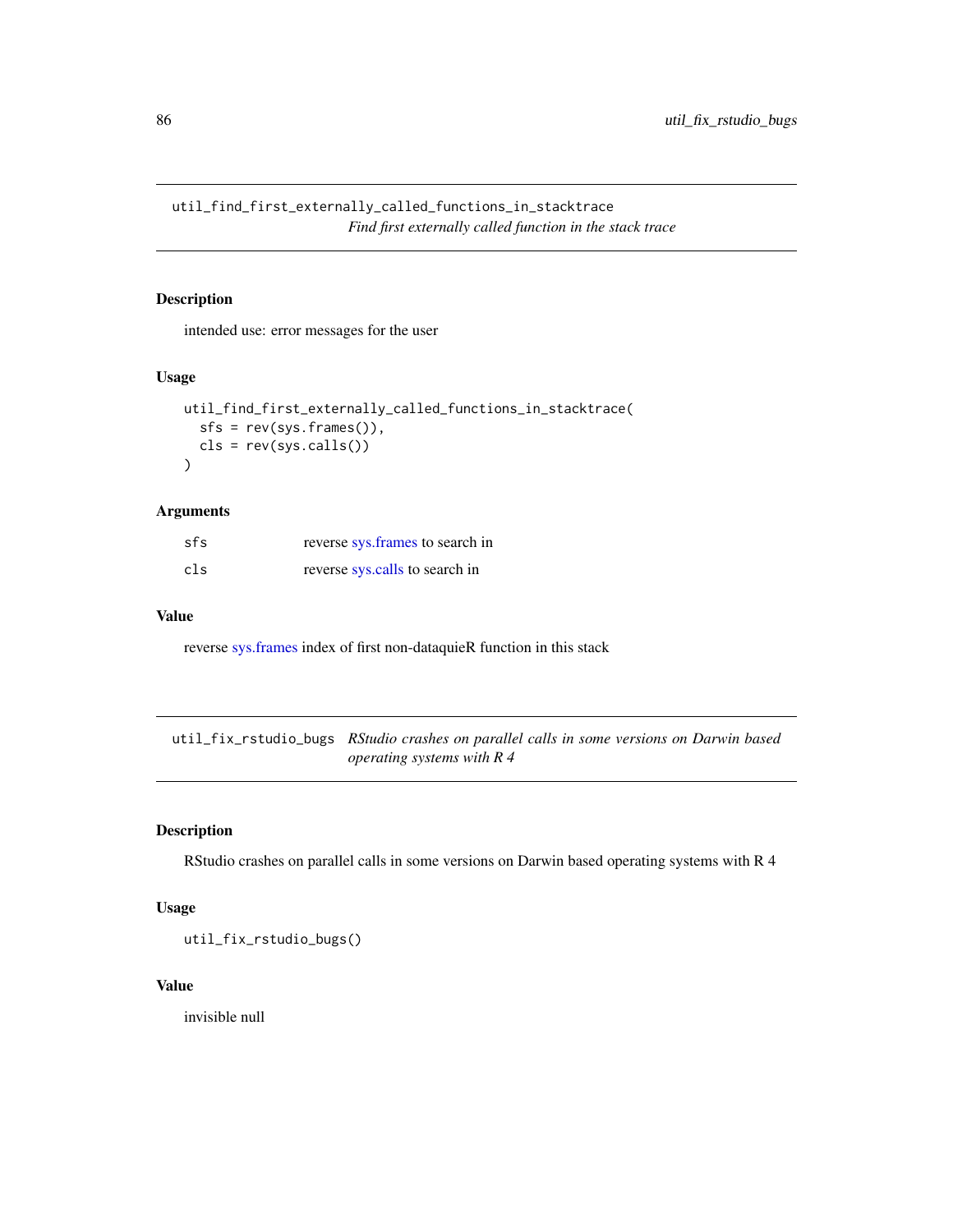<span id="page-86-0"></span>util\_get\_code\_list *Fetch a missing code list from the metadata*

## Description

get missing codes from metadata (e.g. [MISSING\\_LIST](#page-103-0) or [JUMP\\_LIST\)](#page-103-0)

# Usage

```
util_get_code_list(
 x,
 code_name,
  split_char = SPLIT_CHAR,
 mdf,
 label_col = VAR_NAMES,
 warning_if_no_list = TRUE
)
```
## Arguments

| $\mathsf{x}$       | variable the name of the variable to retrieve code lists for, only one variable at a<br>time is supported, <i>not</i> vectorized!! |  |
|--------------------|------------------------------------------------------------------------------------------------------------------------------------|--|
| code_name          | variable attribute JUMP LIST or MISSING LIST: Which codes to retrieve.                                                             |  |
| split_char         | character len $= 1$ . Character(s) used to separate different codes in the metadata,<br>usually  , as in 99999   99998   99997.    |  |
| mdf                | data frame the data frame that contains metadata attributes of study data                                                          |  |
| label_col          | variable attribute the name of the column in the metadata with labels of variables                                                 |  |
| warning_if_no_list |                                                                                                                                    |  |
|                    | $logical len = 1$ . If TRUE, a warning is displayed, if not missing codes are available                                            |  |
|                    | for a variable.                                                                                                                    |  |

## Value

[numeric](#page-35-0) vector of missing codes.

util\_get\_var\_att\_names\_of\_level *Get variable attributes of a certain provision level*

## Description

This function returns all variable attribute names of a certain meta data provision level or of more than one level.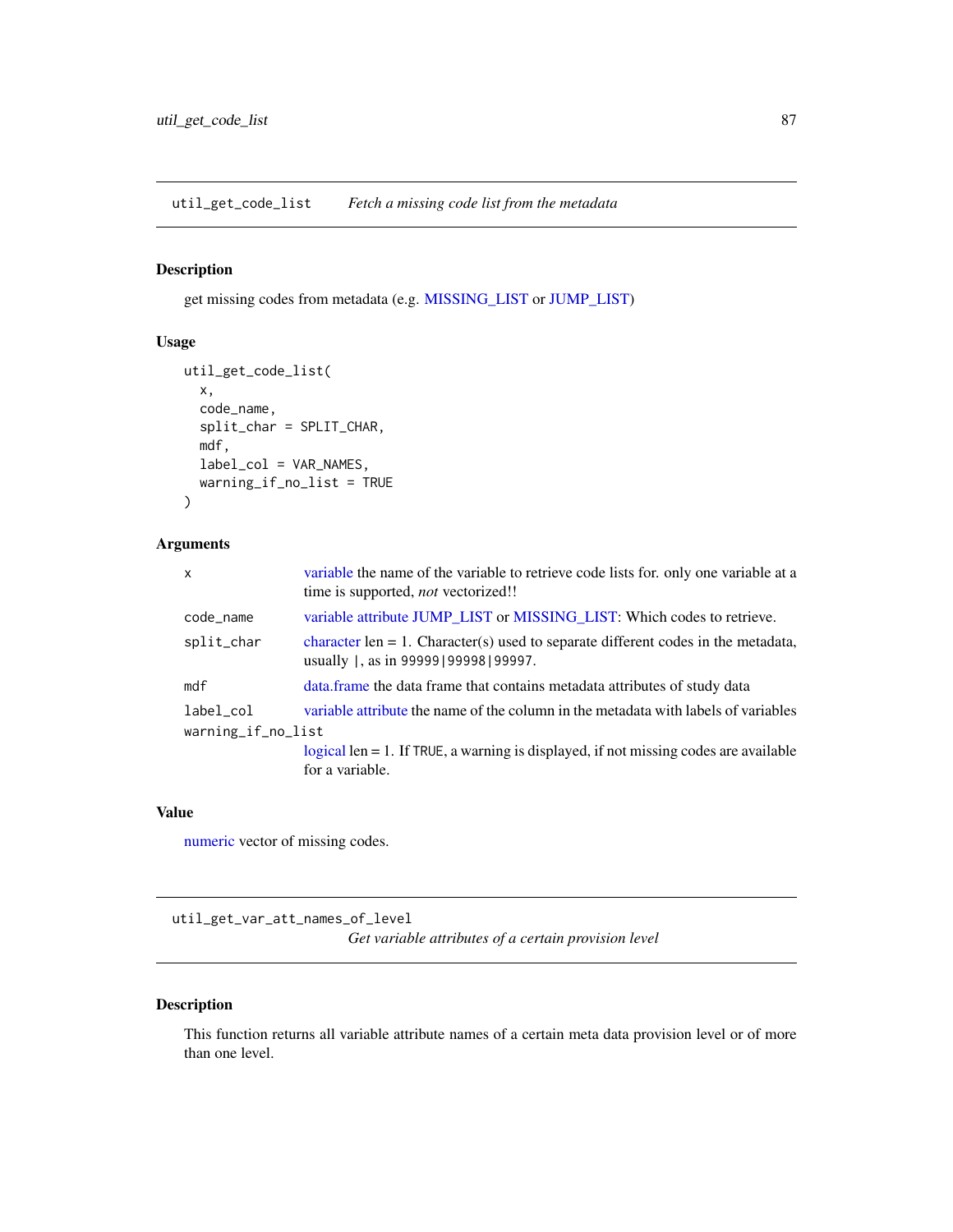## Usage

util\_get\_var\_att\_names\_of\_level(level)

## Arguments

 $level(s)$  of requirement

# Value

all matching variable attribute names

util\_heatmap\_1th *Utility Function Heatmap with 1 Threshold*

## Description

Function to create heatmap-like plot given one threshold – works for percentages for now.

# Usage

```
util_heatmap_1th(
  df,
  cat_vars,
 values,
  threshold,
  right_intv,
  invert,
  cols,
  strata
)
```
# Arguments

| df         | data. frame with data to display as a heatmap.                                                                                                                   |
|------------|------------------------------------------------------------------------------------------------------------------------------------------------------------------|
| cat_vars   | variable list len=1-2. Variables to group by. Up to 2 group levels supported.                                                                                    |
| values     | variable the name of the percentage variable                                                                                                                     |
| threshold  | numeric lowest acceptable value                                                                                                                                  |
| right_intv | logical len=1. If FALSE (default), intervals used to define color ranges in the<br>heatmap are closed on the left side, if TRUE on the right side, respectively. |
| invert     | logical len=1. If TRUE, high values are better, warning colors are used for low<br>values. FALSE works vice versa.                                               |
| cols       | deprecated, ignored.                                                                                                                                             |
| strata     | variable optional, the name of a variable used for stratification                                                                                                |

<span id="page-87-0"></span>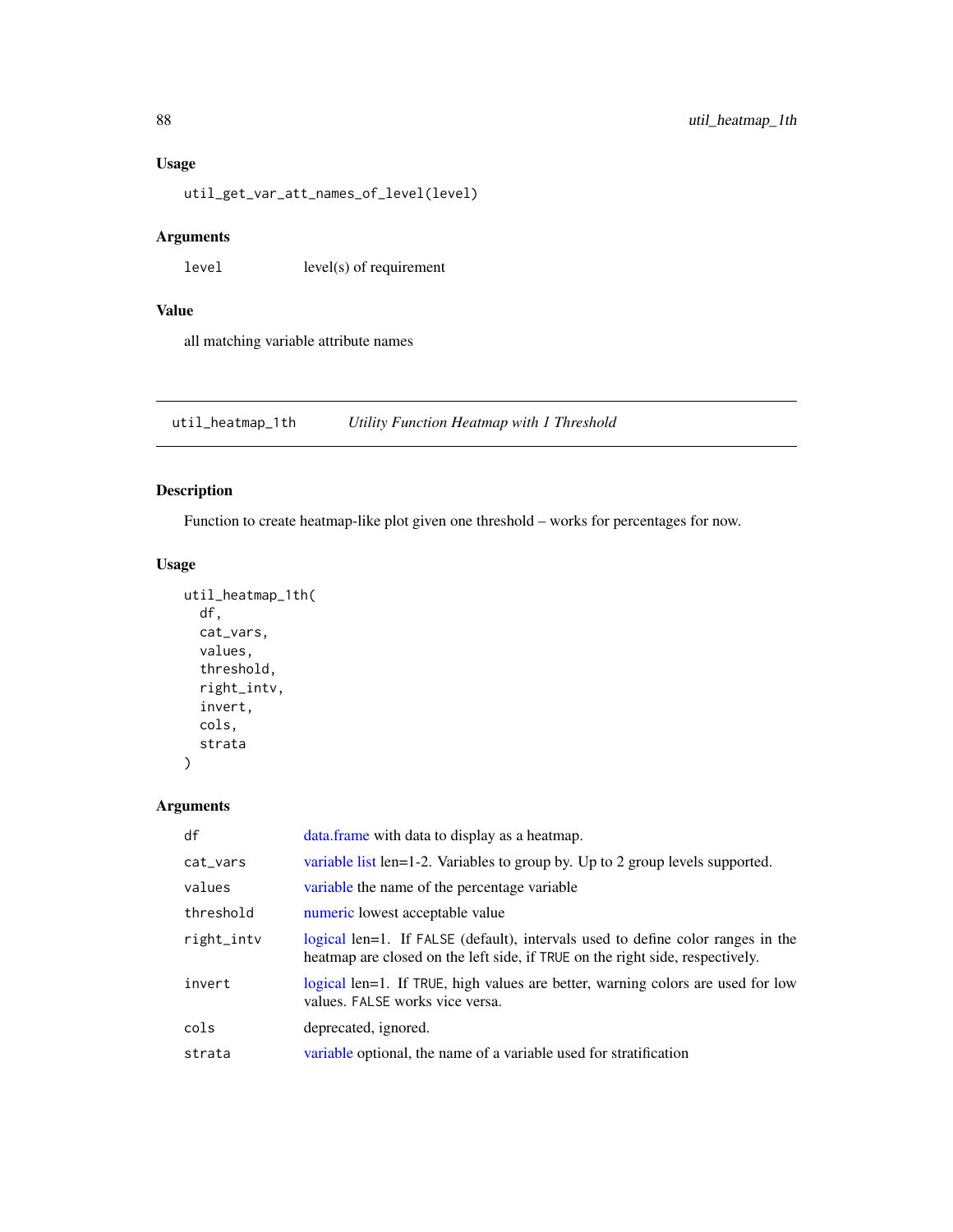## <span id="page-88-0"></span>util\_hubert 89

## Value

a [list](#page-0-0) with:

• SummaryPlot: [ggplot](#page-0-0) object with the heatmap

util\_hubert *utility function for the outliers rule of Huber et al.*

## Description

function to calculate outliers according to the rule of Huber et al. This function requires the package robustbase

## Usage

util\_hubert(x)

## Arguments

x [numeric](#page-35-0) data to check for outliers

#### Value

binary vector

util\_interpret\_limits *Utility function to interpret mathematical interval notation*

## Description

Utility function to split limit definitions into interpretable elements

#### Usage

```
util_interpret_limits(mdata)
```
#### Arguments

mdata [data.frame](#page-0-0) the data frame that contains metadata attributes of study data

# Value

augments metadata by interpretable limit columns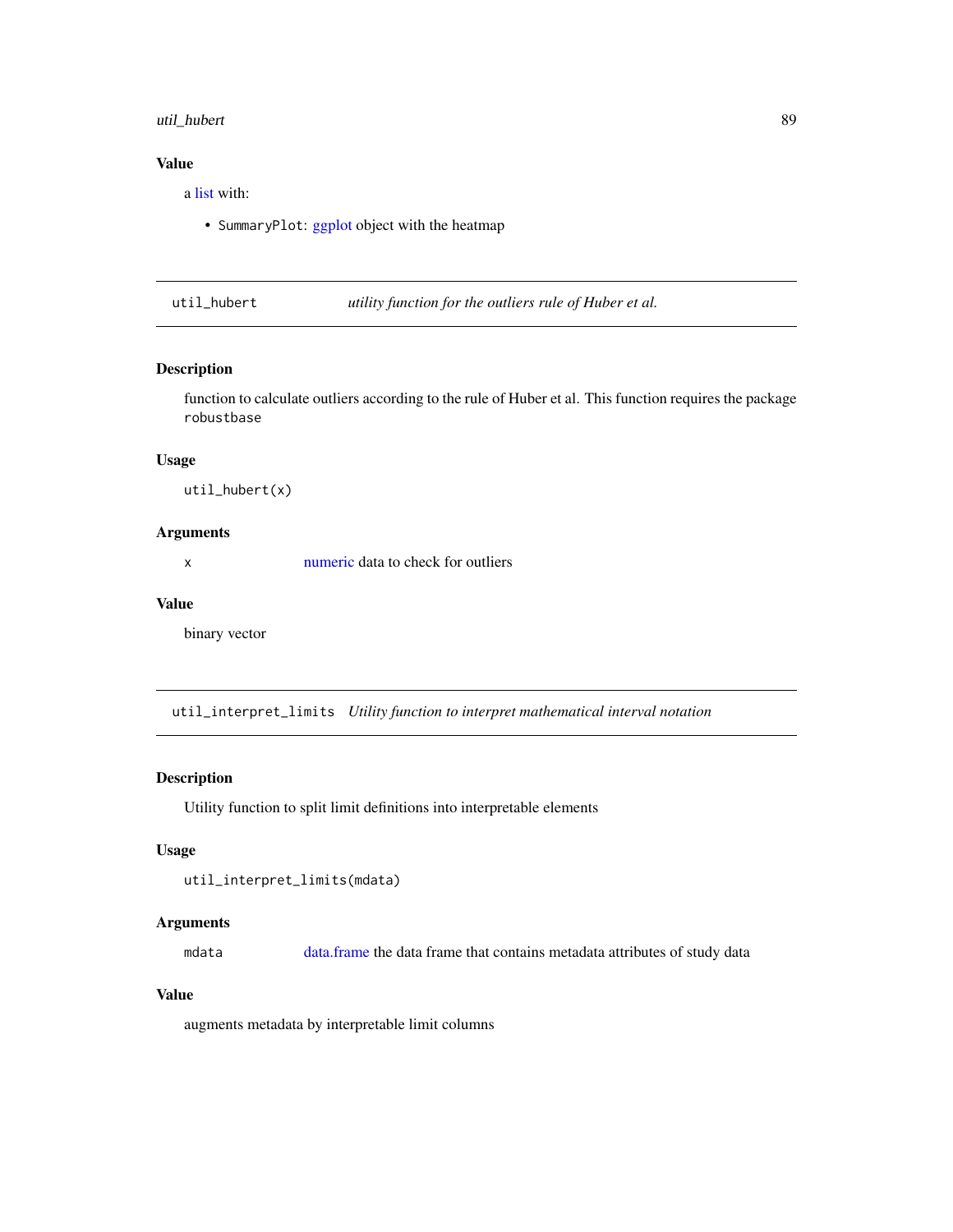<span id="page-89-0"></span>util\_is\_integer *Check for integer values*

## Description

This function checks if a variable is integer.

#### Usage

util\_is\_integer(x, tol = .Machine\$double.eps^0.5)

#### Arguments

|     | the object to test                                                                                                         |
|-----|----------------------------------------------------------------------------------------------------------------------------|
| tol | precision of the detection. Values deviating more than tol from their closest<br>integer value will not be deemed integer. |
|     |                                                                                                                            |

## Value

TRUE or FALSE

# See Also

is.integer

Copied from the documentation of [is.integer](#page-0-0)

[is.integer](#page-0-0) detects, if the storage mode of an R-object is integer. Usually, users want to know, if the values are integer. As suggested by [is.integer'](#page-0-0)s documentation, is.wholenumber does so.

```
util_looks_like_missing
```
*Check for repetitive values using the digits 8 or 9 only*

## Description

Values not being finite (see [is.finite](#page-0-0)) are also reported as missing codes.

#### Usage

util\_looks\_like\_missing(x, n\_rules = 1)

#### Arguments

| X       | numeric vector to test                                                       |
|---------|------------------------------------------------------------------------------|
| n rules | numeric Only outlying values can be missing codes; at least n_rules rules in |
|         | acc univariate outlier match                                                 |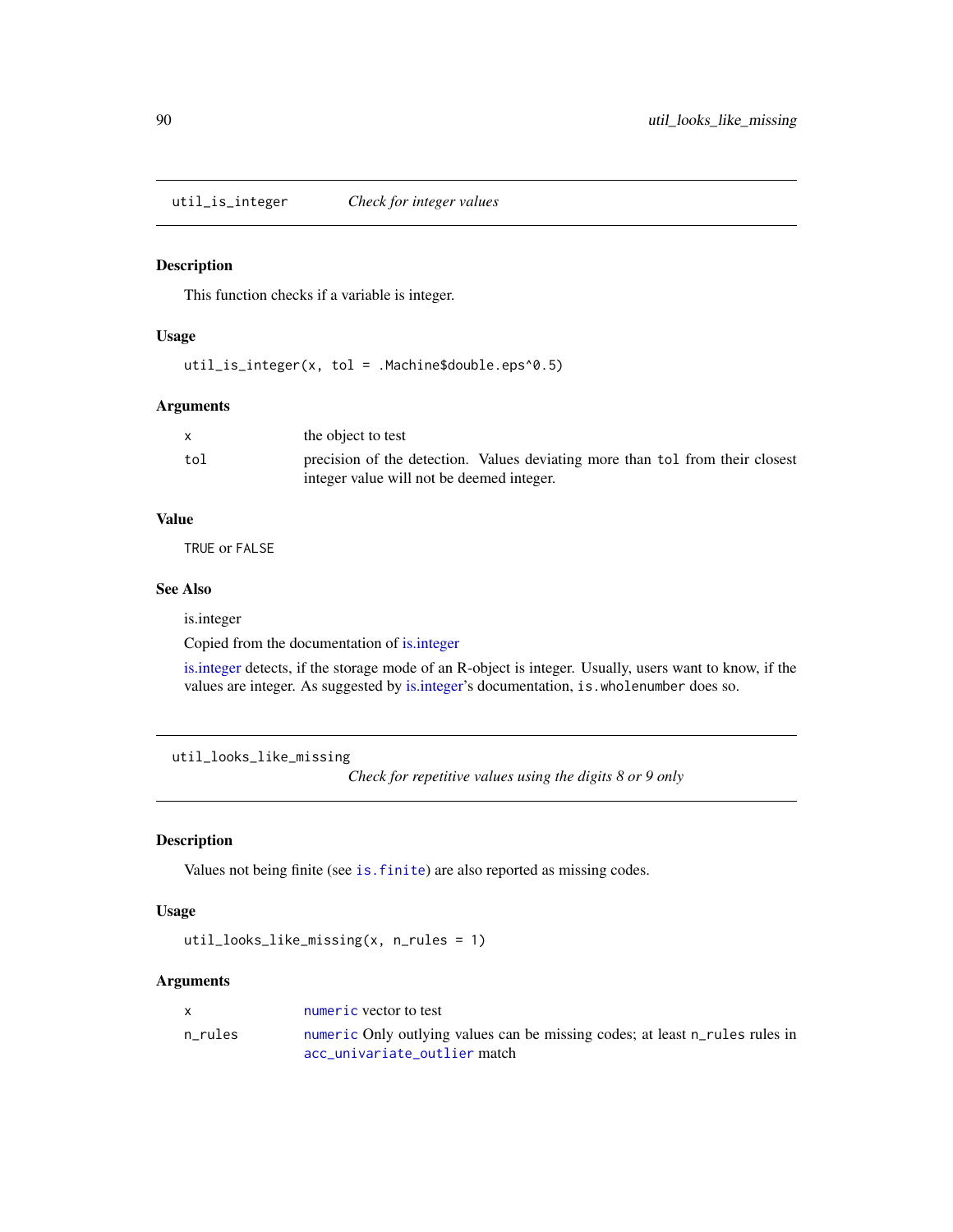# <span id="page-90-0"></span>Value

[logical](#page-0-0) indicates for each value in x, if it looks like a missing code

#### See Also

[acc\\_univariate\\_outlier](#page-15-0)

util\_make\_function *Make a function capturing errors and other conditions for parallelization*

#### Description

Make a function capturing errors and other conditions for parallelization

#### Usage

util\_make\_function(fct)

## Arguments

fct [function](#page-0-0) to prepare

#### Value

decorated [function](#page-0-0)

util\_map\_all *Maps label column meta data on study data variable names*

## Description

Maps a certain label column from the meta data to the study data frame.

#### Usage

```
util_map_all(label_col = VAR_NAMES, study_data, meta_data)
```
#### Arguments

| label col  | the variable of the metadata that contains the variable names of the study data |
|------------|---------------------------------------------------------------------------------|
| study_data | the name of the data frame that contains the measurements                       |
| meta data  | the name of the data frame that contains metadata attributes of study data      |

## Value

[list](#page-0-0) with slot df with a study data frame with mapped column names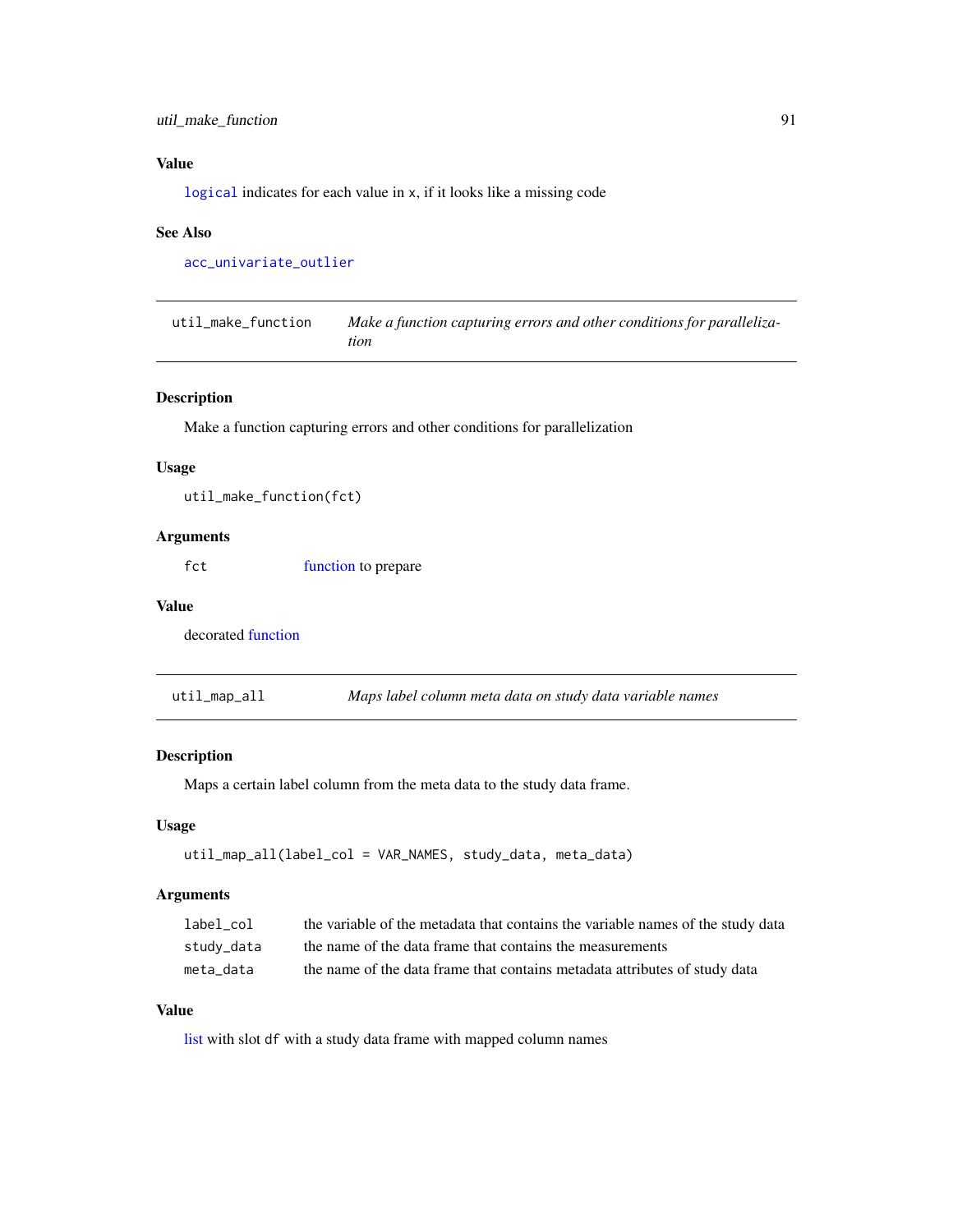<span id="page-91-0"></span>

Map variables to certain attributes, e.g. by default their labels.

#### Usage

util\_map\_labels(x, meta\_data = NULL, to = LABEL, from = VAR\_NAMES, ifnotfound)

#### Arguments

| $\mathsf{x}$ | character variable names, character vector, see parameter from                                           |
|--------------|----------------------------------------------------------------------------------------------------------|
| meta_data    | data.frame meta data frame                                                                               |
| to           | character variable attribute to map to                                                                   |
| from         | character variable identifier to map from                                                                |
| ifnotfound   | list A list of values to be used if the item is not found: it will be coerced to a list<br>if necessary. |

#### Details

This function basically calls colnames(study\_data) <-meta\_data\$LABEL, ensuring correct merging/joining of study data columns to the corresponding meta data rows, even if the orders differ. If a variable/study data-column name is not found in meta\_data[[from]] (default from = VAR\_NAMES), either stop is called or, if ifnotfound has been assigned a value, that value is returned. See [mget](#page-0-0), which is internally used by this function.

The function not only maps to the LABEL column, but to can be any metadata variable attribute, so the function can also be used, to get, e.g. all HARD\_LIMITS from the metadata.

#### Value

a character vector with:

• mapped values

#### Examples

```
meta_data <- prep_create_meta(
  VAR_NAMES = c("ID", "SEX", "AGE", "DOE"),
  LABEL = c("Pseudo-ID", "Gender", "Age", "Examination Date"),
 DATA_TYPE = c(DATA_TYPES$INTEGER, DATA_TYPES$INTEGER, DATA_TYPES$INTEGER,
                 DATA_TYPES$DATETIME),
 MISSING_LIST = ""
)
stopifnot(all(prep_map_labels(c("AGE", "DOE"), meta_data) == c("Age",
                                                  "Examination Date")))
```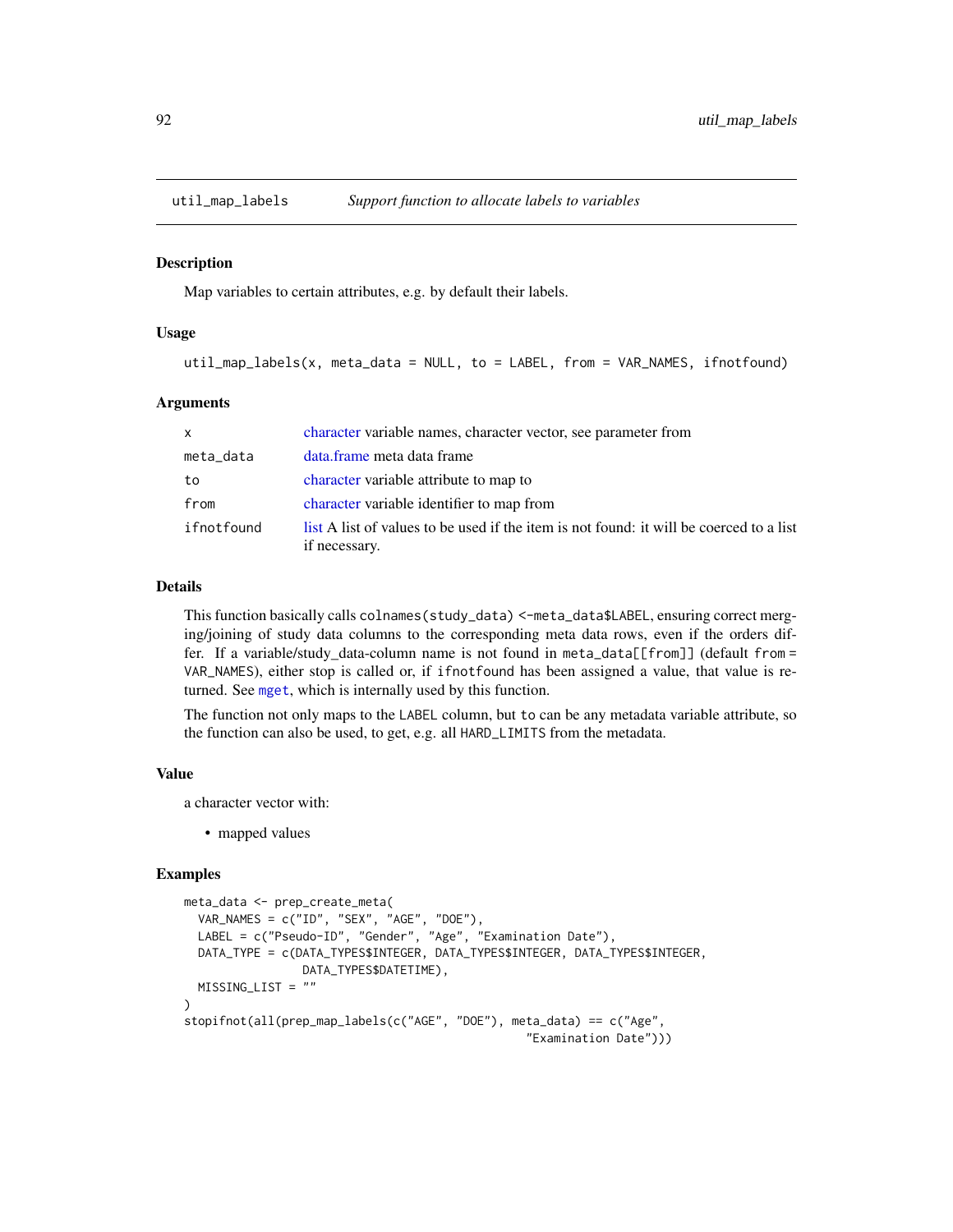<span id="page-92-0"></span>util\_no\_value\_labels *Select really [numeric](#page-35-0) variables*

## Description

Reduce resp\_vars to those, which are either float or integer without [VALUE\\_LABELS,](#page-103-0) i.e. likely [numeric](#page-35-0) but not a [factor](#page-0-0)

## Usage

```
util_no_value_labels(resp_vars, meta_data, label_col, warn = TRUE, stop = TRUE)
```
#### **Arguments**

| resp_vars | variable list len=1-2, the name of the continuous measurement variable             |
|-----------|------------------------------------------------------------------------------------|
| meta_data | data frame the data frame that contains metadata attributes of study data          |
| label col | variable attribute the name of the column in the metadata with labels of variables |
| warn      | logical warn about removed variable names                                          |
| stop      | logical stop on no matching resp_var                                               |

## Value

[character](#page-0-0) vector of matching resp\_vars.

util\_observations\_in\_subgroups *Utility function observations in subgroups*

## Description

This function uses !is.na to count the number of non-missing observations in subgroups of the data (list) and in a set of user defined response variables. In some applications it is required that the number of observations per e.g. factor level is higher than a user-defined minimum number.

## Usage

```
util_observations_in_subgroups(x, rvs)
```
#### Arguments

| X   | data frame     |  |
|-----|----------------|--|
| rvs | variable names |  |

## Value

matrix of flags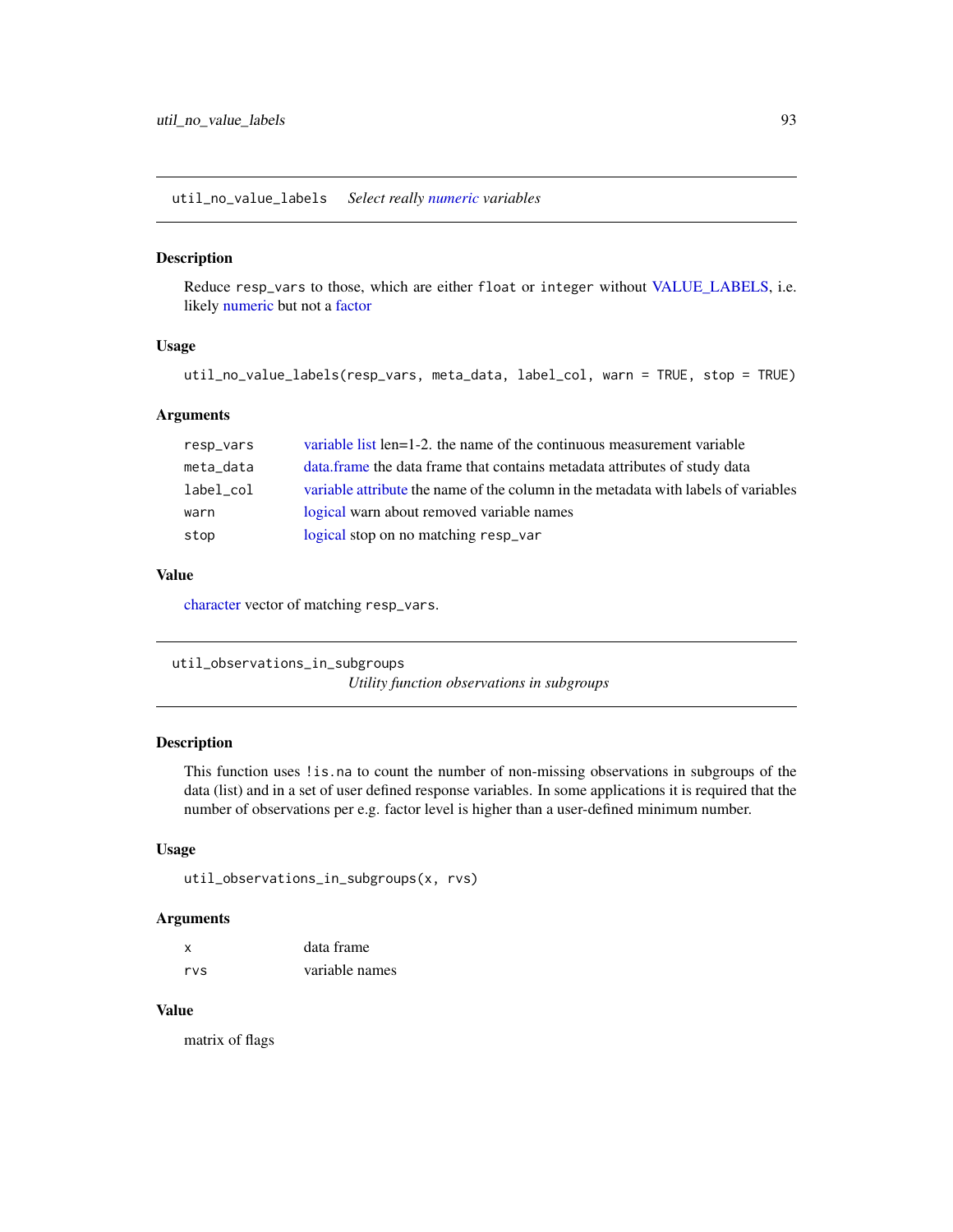<span id="page-93-0"></span>

This utility function identifies variables with NAs values only.

## Usage

util\_only\_NAs(x)

## Arguments

x the variable to check a vector

#### Value

flagged binary vector

util\_parse\_assignments

*Utility function to parse assignments*

#### Description

This function parses labels  $&$  level assignments in the format  $1 =$  male  $\mid 2 =$  female. The function also handles  $m = male \mid f = female$ , but this would not match the metadata concept. The splitcharacter can be given, if not the default from [SPLIT\\_CHAR](#page-63-0) is to be used, but this would also violate the metadata concept.

## Usage

```
util_parse_assignments(text, split_char = SPLIT_CHAR)
```
#### Arguments

| text       | Text to be parsed                |
|------------|----------------------------------|
| split_char | Character separating assignments |

# Value

the parsed assignments as a named list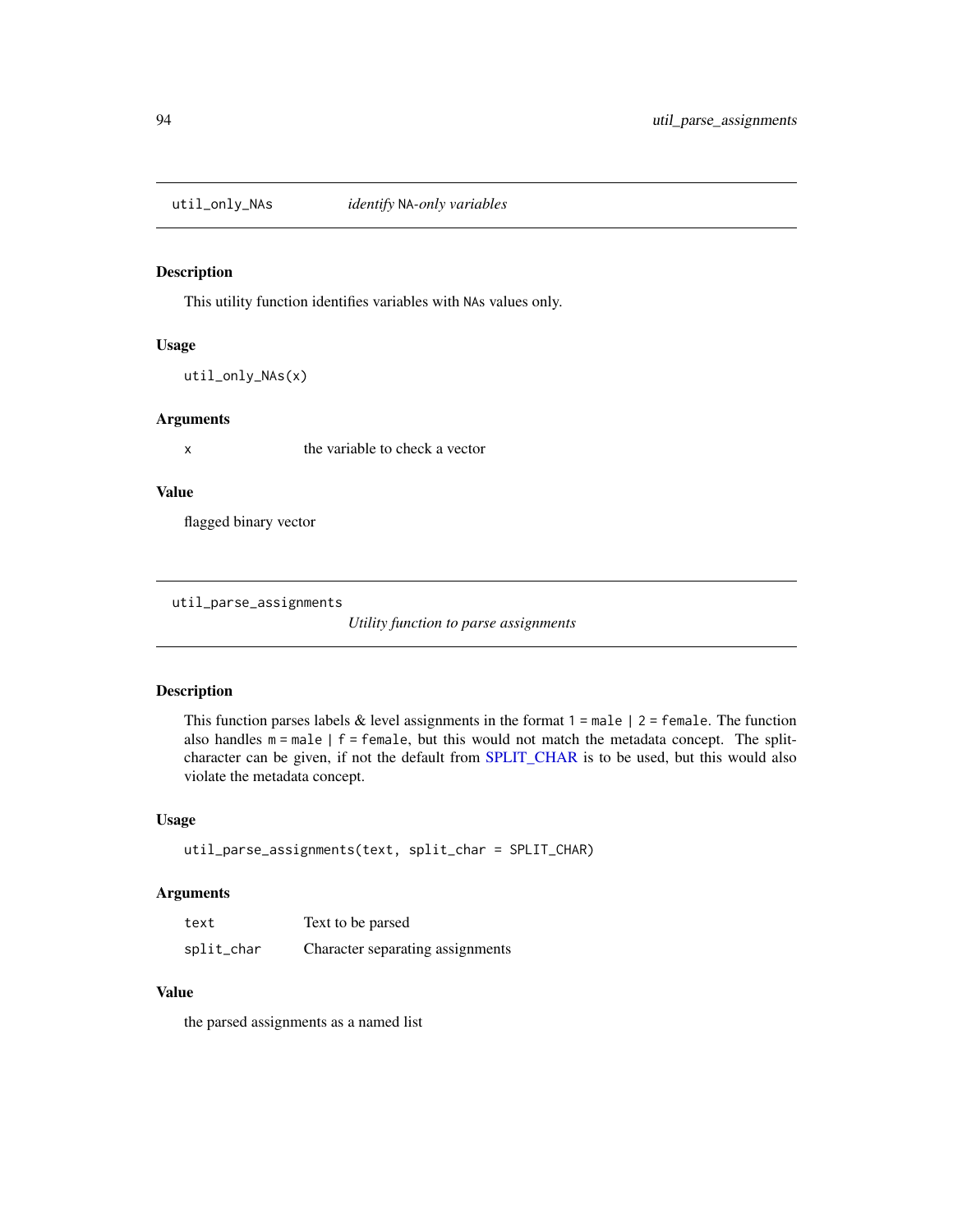<span id="page-94-0"></span>

Parallel version of purrr:: pmap.

## Usage

```
util_par_pmap(
  .l,
  .f,
  ...,
  cores = list(mode = "socket", cpus = util_detect_cores(), logging = FALSE,
    load.balancing = TRUE),
 use_cache = FALSE
\mathcal{L}
```
# Arguments

|           | data.frame with one call per line and one function argument per column                                                                                       |
|-----------|--------------------------------------------------------------------------------------------------------------------------------------------------------------|
| . f       | function to call with the arguments from .1                                                                                                                  |
| $\ddotsc$ | additional, static arguments for calling. f                                                                                                                  |
| cores     | number of cpu cores to use or a (named) list with arguments for parallel Map::parallel Start<br>or NULL, if parallel has already been started by the caller. |
| use cache | logical set to FALSE to omit re-using already distributed study- and metadata<br>on a parallel cluster                                                       |

# Value

[list](#page-0-0) of results of the function calls

# Author(s)

## [Aurèle](https://stackoverflow.com/users/6197649)

S Struckmann

## See Also

purrr::pmap

[Stack Overflow post](https://stackoverflow.com/a/47575143)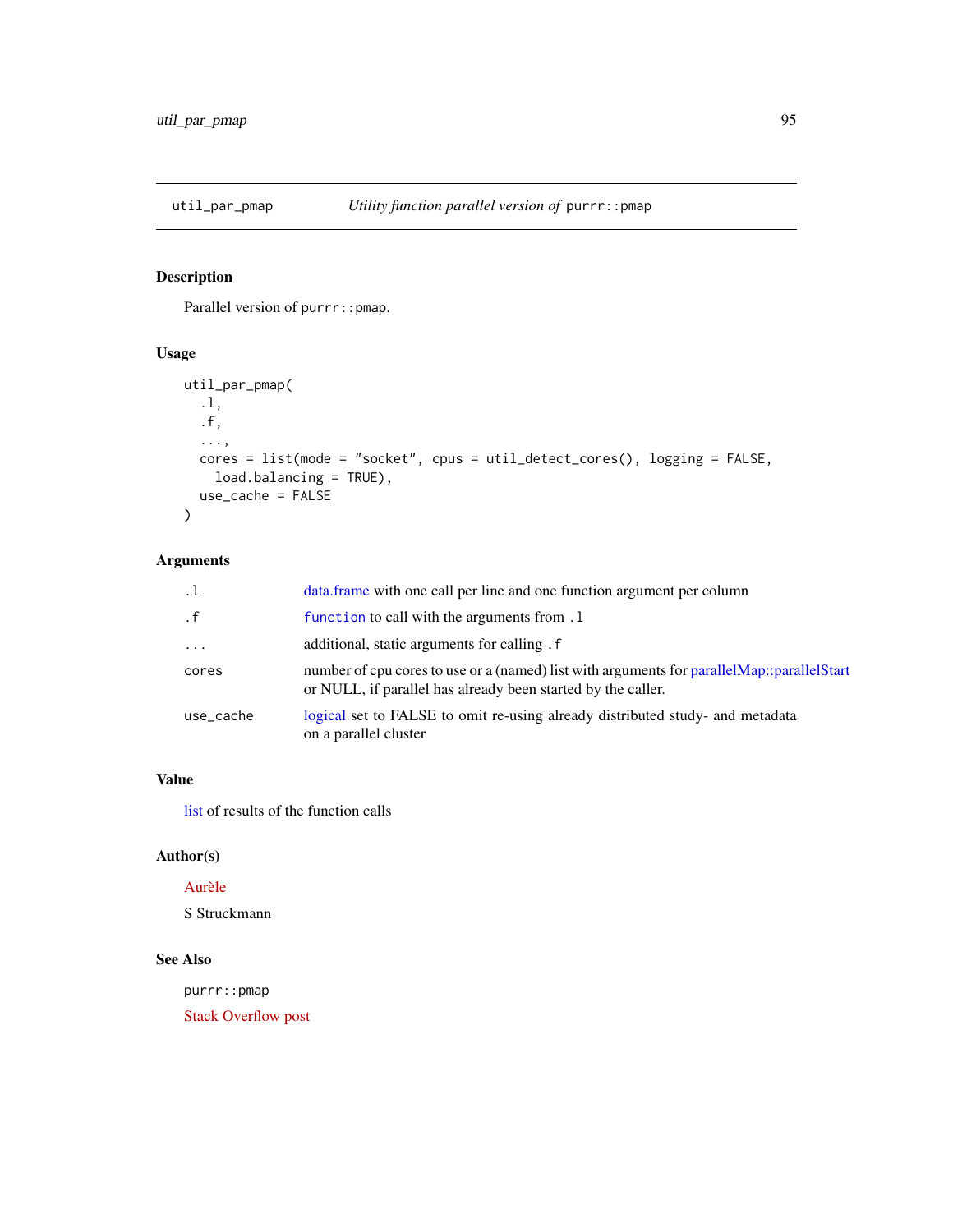```
util_prepare_dataframes
```
*util\_prepare\_dataframes*

#### **Description**

This function ensures, that a data frame ds1 with suitable variable names study\_data and meta\_data exist as base [data.frames](#page-0-0).

#### Usage

```
util_prepare_dataframes(.study_data, .meta_data, .label_col, .replace_missings)
```
#### Arguments

| .study_data       | if provided, use this data set as study_data |  |
|-------------------|----------------------------------------------|--|
| .meta_data        | if provided, use this data set as meta_data  |  |
| .label_col        | if provided, use this as label_col           |  |
| .replace_missings |                                              |  |
|                   | replace missing codes, defaults to TRUE      |  |

#### Details

This function defines ds1 and modifies study\_data and meta\_data in the environment of its caller (see [eval.parent\)](#page-0-0). It also defines or modifies the object label\_col in the calling environment. Almost all functions exported by dataquieR call this function initially, so that aspects common to all functions live here, e.g. testing, if an argument meta\_data has been given and features really a [data.frame.](#page-0-0) It verifies the existence of required metadata attributes [\(VARATT\\_REQUIRE\\_LEVELS\)](#page-102-0). It can also replace missing codes by NAs, and calls [prep\\_study2meta](#page-57-0) to generate a minimum set of metadata from the study data on the fly (should be amended, so on-the-fly-calling is not recommended for an instructive use of dataquieR).

The function also detects tibbles, which are then converted to base-R [data.frames](#page-0-0), which are expected by dataquieR.

Different from the other utility function that work in the caller's environment, so it modifies objects in the calling function. It defines a new object ds1, it modifies study\_data and/or meta\_data and label\_col.

#### Value

ds1 the study data with mapped column names

#### See Also

acc\_margins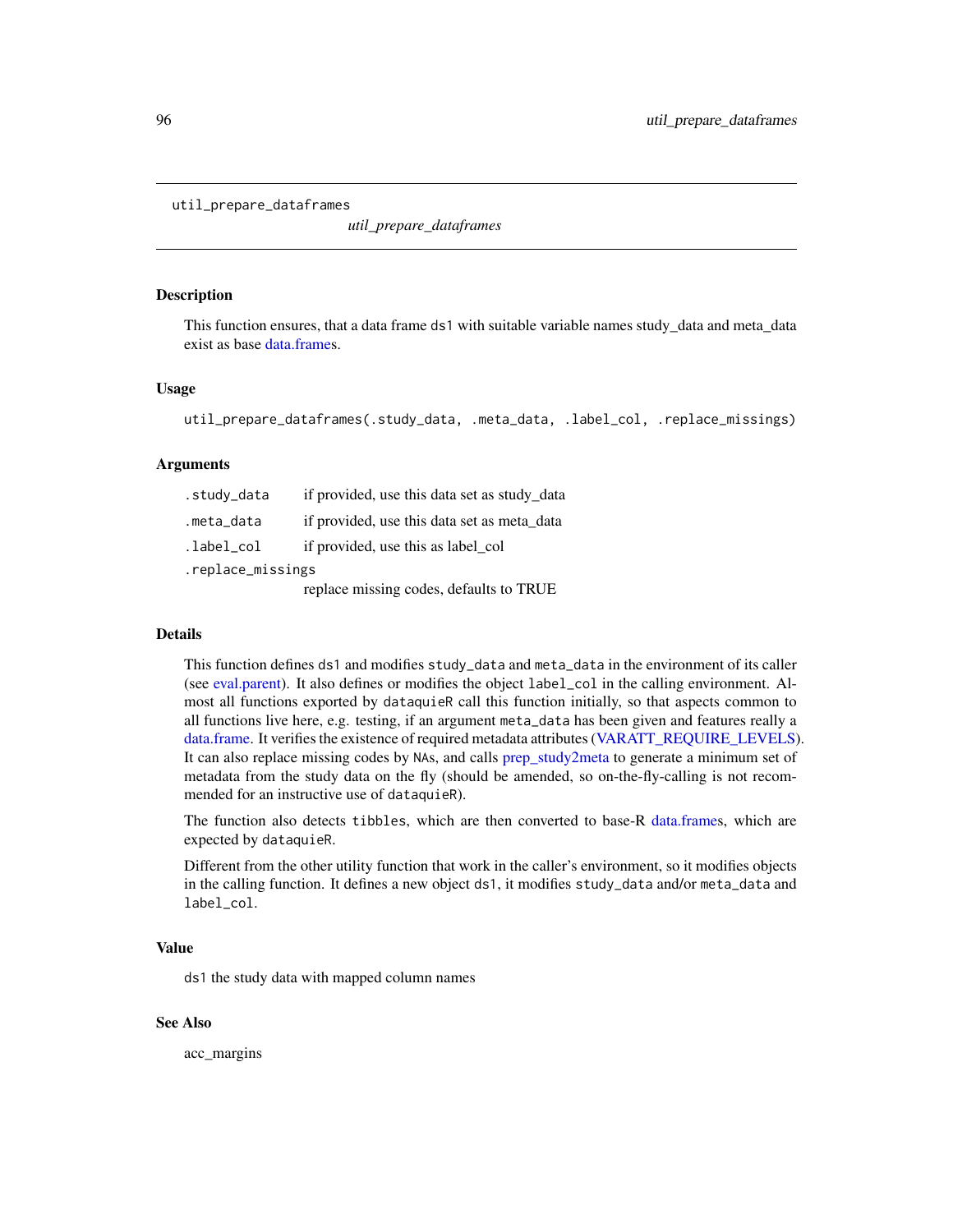#### Examples

```
acc_test1 <- function(resp_variable, aux_variable,
                      time_variable, co_variables,
                      group_vars, study_data, meta_data) {
 prep_prepare_dataframes()
 invisible(ds1)
}
acc_test2 <- function(resp_variable, aux_variable,
                      time_variable, co_variables,
                      group_vars, study_data, meta_data, label_col) {
 ds1 <- prep_prepare_dataframes(study_data, meta_data)
 invisible(ds1)
}
environment(acc_test1) <- asNamespace("dataquieR")
# perform this inside the package (not needed for functions that have been
# integrated with the package already)
environment(acc_test2) <- asNamespace("dataquieR")
# perform this inside the package (not needed for functions that have been
# integrated with the package already)
acc_test3 <- function(resp_variable, aux_variable, time_variable,
                      co_variables, group_vars, study_data, meta_data,
                      label_col) {
 prep_prepare_dataframes()
 invisible(ds1)
}
acc_test4 <- function(resp_variable, aux_variable, time_variable,
                      co_variables, group_vars, study_data, meta_data,
                      label_col) {
 ds1 <- prep_prepare_dataframes(study_data, meta_data)
 invisible(ds1)
}
environment(acc_test3) <- asNamespace("dataquieR")
# perform this inside the package (not needed for functions that have been
# integrated with the package already)
environment(acc_test4) <- asNamespace("dataquieR")
# perform this inside the package (not needed for functions that have been
# integrated with the package already)
load(system.file("extdata/meta_data.RData", package = "dataquieR"))
load(system.file("extdata/study_data.RData", package = "dataquieR"))
try(acc_test1())
try(acc_test2())
acc_test1(study_data = study_data)
try(acc_test1(meta_data = meta_data))
try(acc_test2(study_data = 12, meta_data = meta_data))print(head(acc_test1(study_data = study_data, meta_data = meta_data)))
print(head(acc_test2(study_data = study_data, meta_data = meta_data)))
print(head(acc_test3(study_data = study_data, meta_data = meta_data)))
print(head(acc_test3(study_data = study_data, meta_data = meta_data,
 label\_col = LABEL))print(head(acc_test4(study_data = study_data, meta_data = meta_data)))
```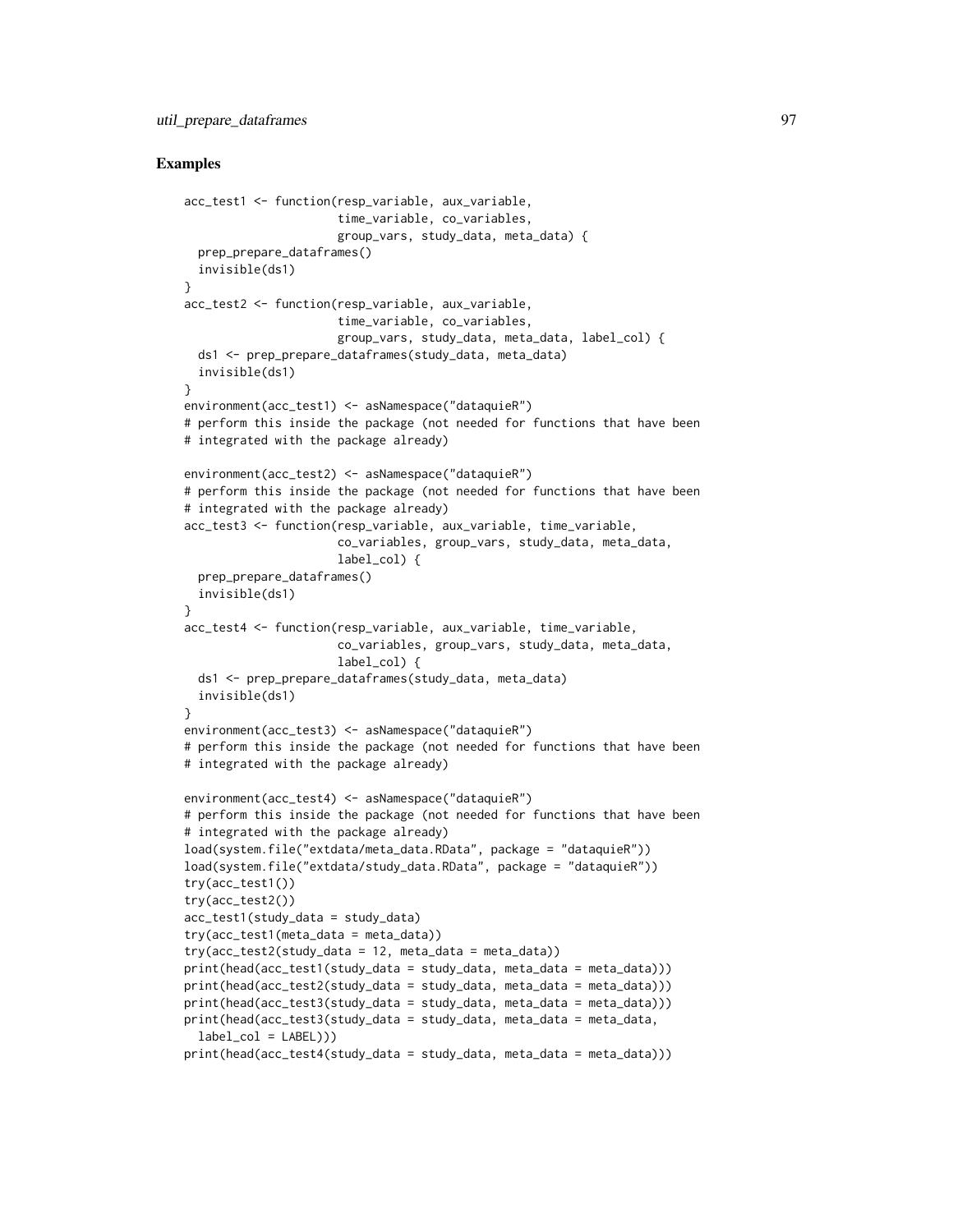```
print(head(acc_test4(study_data = study_data, meta_data = meta_data,
  label\_col = LABEL))try(acc_test2(study_data = NULL, meta_data = meta_data))
```
util\_replace\_codes\_by\_NA

*Utility function to replace missing codes by* NA*s*

## Description

Substitute all missing codes in a [data.frame](#page-0-0) by NA.

# Usage

```
util_replace_codes_by_NA(study_data, meta_data, split_char = SPLIT_CHAR)
```
#### Arguments

| study_data | Study data including jump/missing codes as specified in the code conventions |
|------------|------------------------------------------------------------------------------|
| meta data  | Metadata as specified in the code conventions                                |
| split_char | Character separating missing codes                                           |
|            | Codes are expected to be numeric.                                            |

util\_set\_dQuoteString *Utility function to put strings in quotes*

#### Description

This function generates usual double-quotes for each element of the character vector

## Usage

```
util_set_dQuoteString(string)
```
## Arguments

string Character vector

## Value

quoted string

<span id="page-97-0"></span>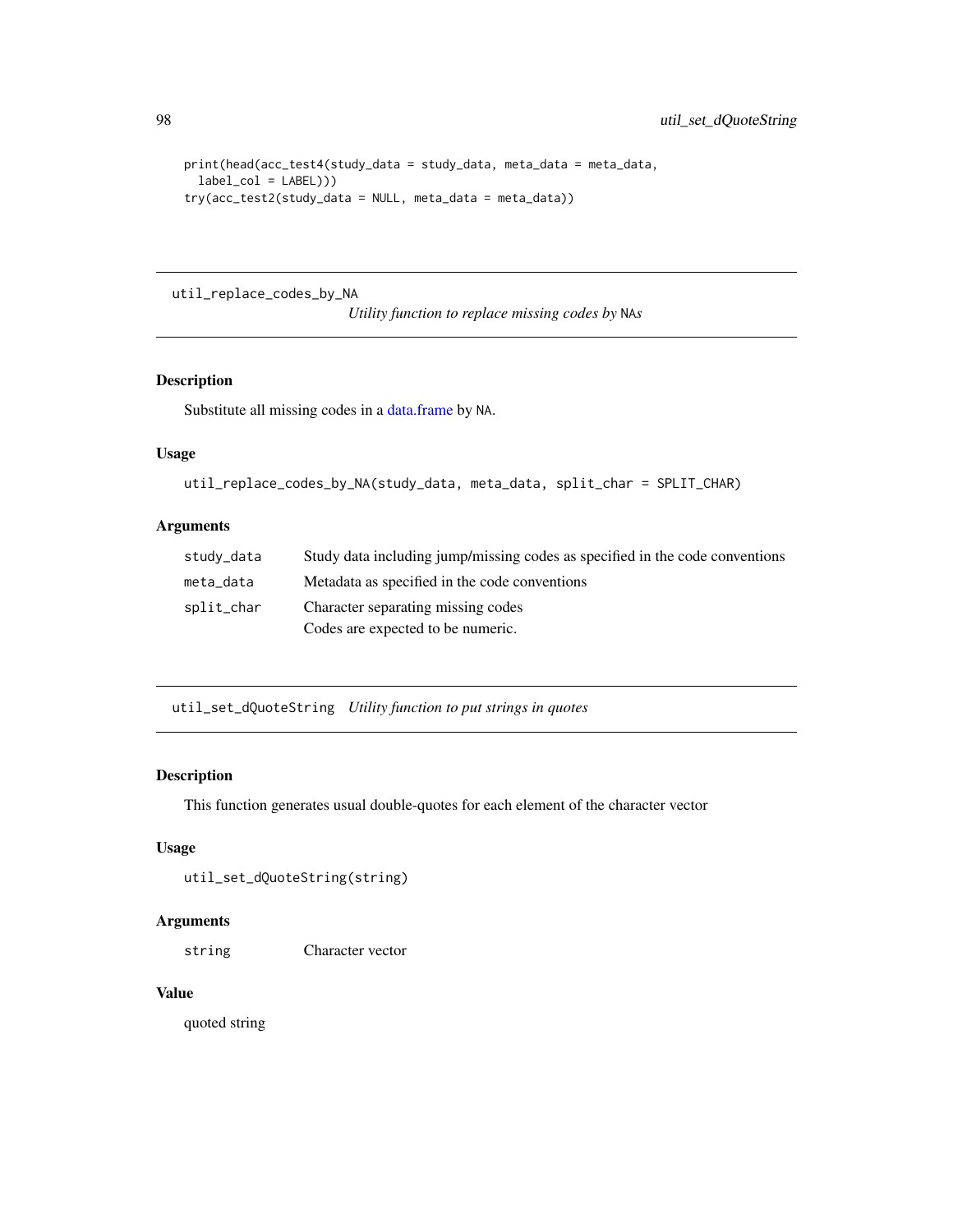<span id="page-98-0"></span>

Attaches attributes about the recommended minimum absolute sizes to the plot p

## Usage

```
util_set_size(p, width_em = NA_integer_, height_em = NA_integer_)
```
# Arguments

| p         | ggplot the plot                             |
|-----------|---------------------------------------------|
| width em  | numeric len=1. the minimum width hint in em |
| height_em | numeric len=1. the minimum height in em     |

# Value

p the modified plot

util\_set\_sQuoteString *Utility function single quote string*

## Description

This function generates usual single-quotes for each element of the character vector.

## Usage

```
util_set_sQuoteString(string)
```
# Arguments

string Character vector

# Value

quoted string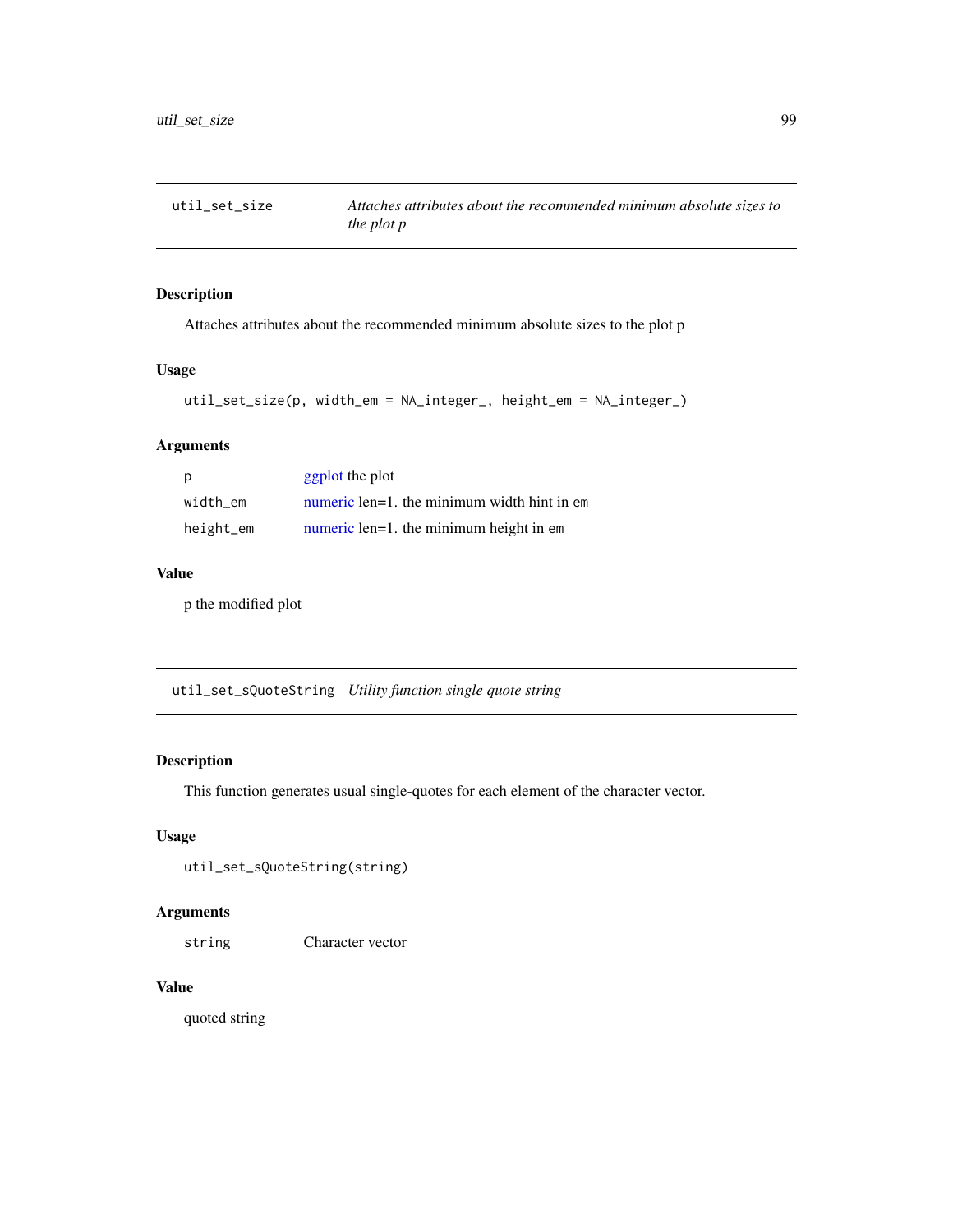This function calculates outliers according to the rule of Huber et al.

#### Usage

util\_sigmagap(x)

# Arguments

x [numeric](#page-35-0) data to check for outliers

#### Value

binary vector

util\_sixsigma *Utility function for six sigma deviations rule*

# Description

This function calculates outliers according to the rule of six sigma deviations.

## Usage

util\_sixsigma(x)

## Arguments

x [numeric](#page-35-0) data to check for outliers

## Value

binary vector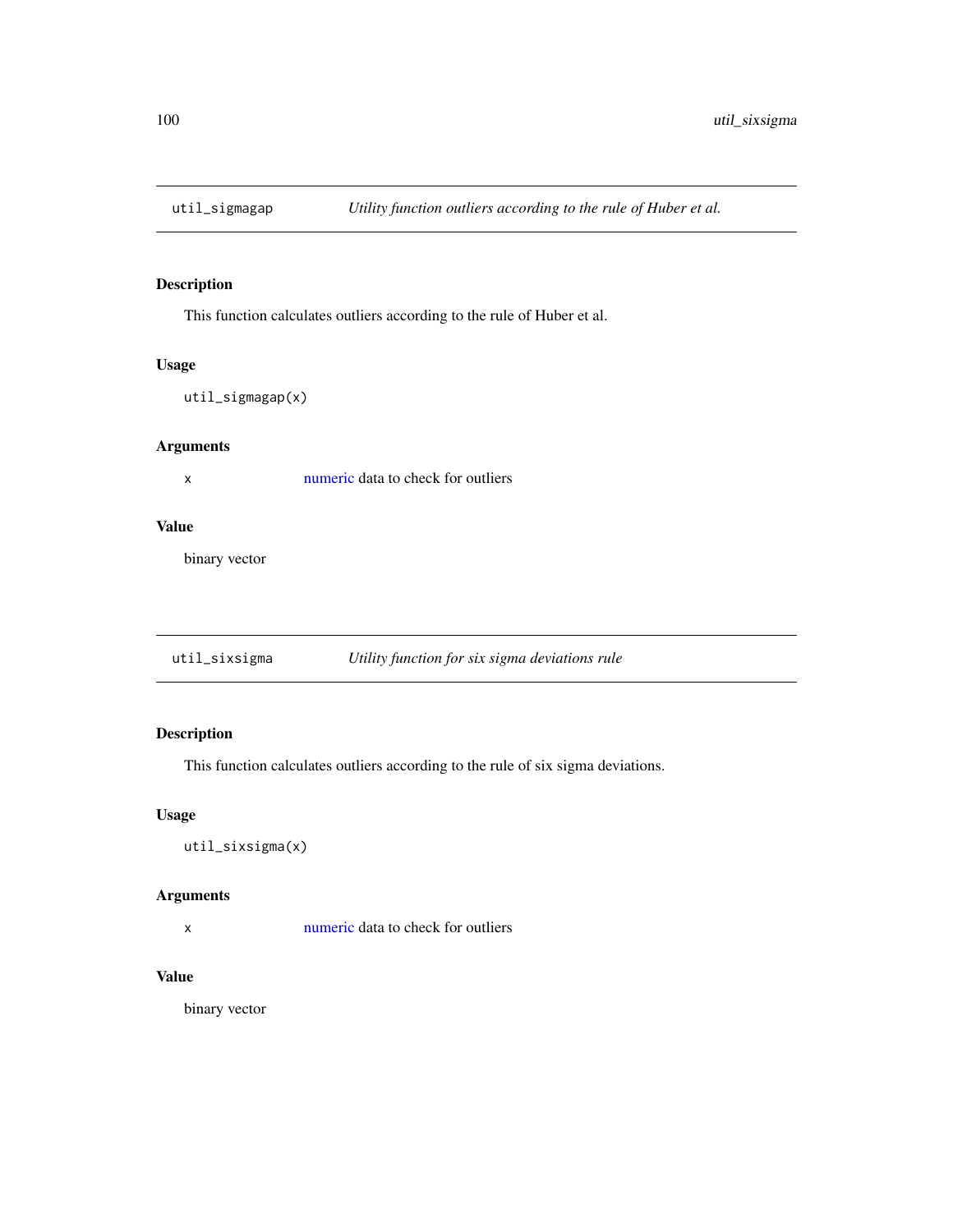<span id="page-100-0"></span>

This function calculates outliers according to the rule of Tukey.

## Usage

util\_tukey(x)

## Arguments

x [numeric](#page-35-0) data to check for outliers

#### Value

binary vector

util\_validate\_known\_meta

*Utility function verifying syntax of known metadata columns*

# Description

This function goes through metadata columns, dataquieR supports and verifies for these, that they follow its metadata conventions.

## Usage

```
util_validate_known_meta(meta_data)
```
# Arguments

meta\_data [data.frame](#page-0-0) the data frame that contains metadata attributes of study data

## Value

invisible(NULL)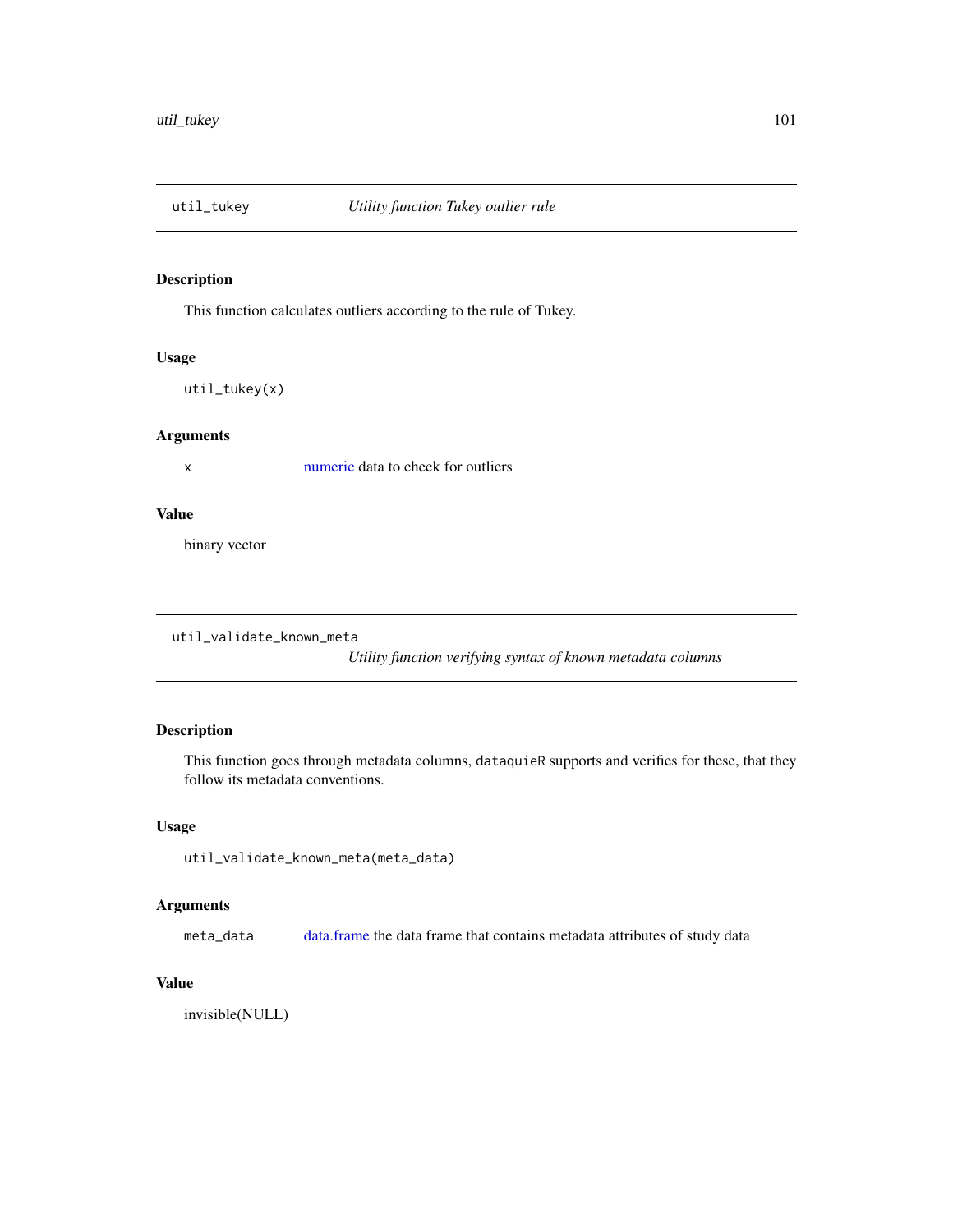<span id="page-101-0"></span>

Produce a warning message with a useful short stack trace.

## Usage

```
util_warning(m, ..., applicability_problem = NA)
```
# Arguments

| m                     | warning message or a simple Warning             |
|-----------------------|-------------------------------------------------|
| .                     | arguments for sprintf on m, if m is a character |
| applicability_problem |                                                 |
|                       | logical warning indicates unsuitable resp_vars  |

#### Value

invisible(NULL).

util\_warn\_unordered *Warn about a problem in* varname*, if* x *has no natural order*

## Description

Also warns, if R does not have a comparison operator for x.

# Usage

util\_warn\_unordered(x, varname)

## Arguments

| $\times$ | vector of data                                      |  |
|----------|-----------------------------------------------------|--|
| varname  | character len=1. Variable name for warning messages |  |

#### Value

invisible(NULL)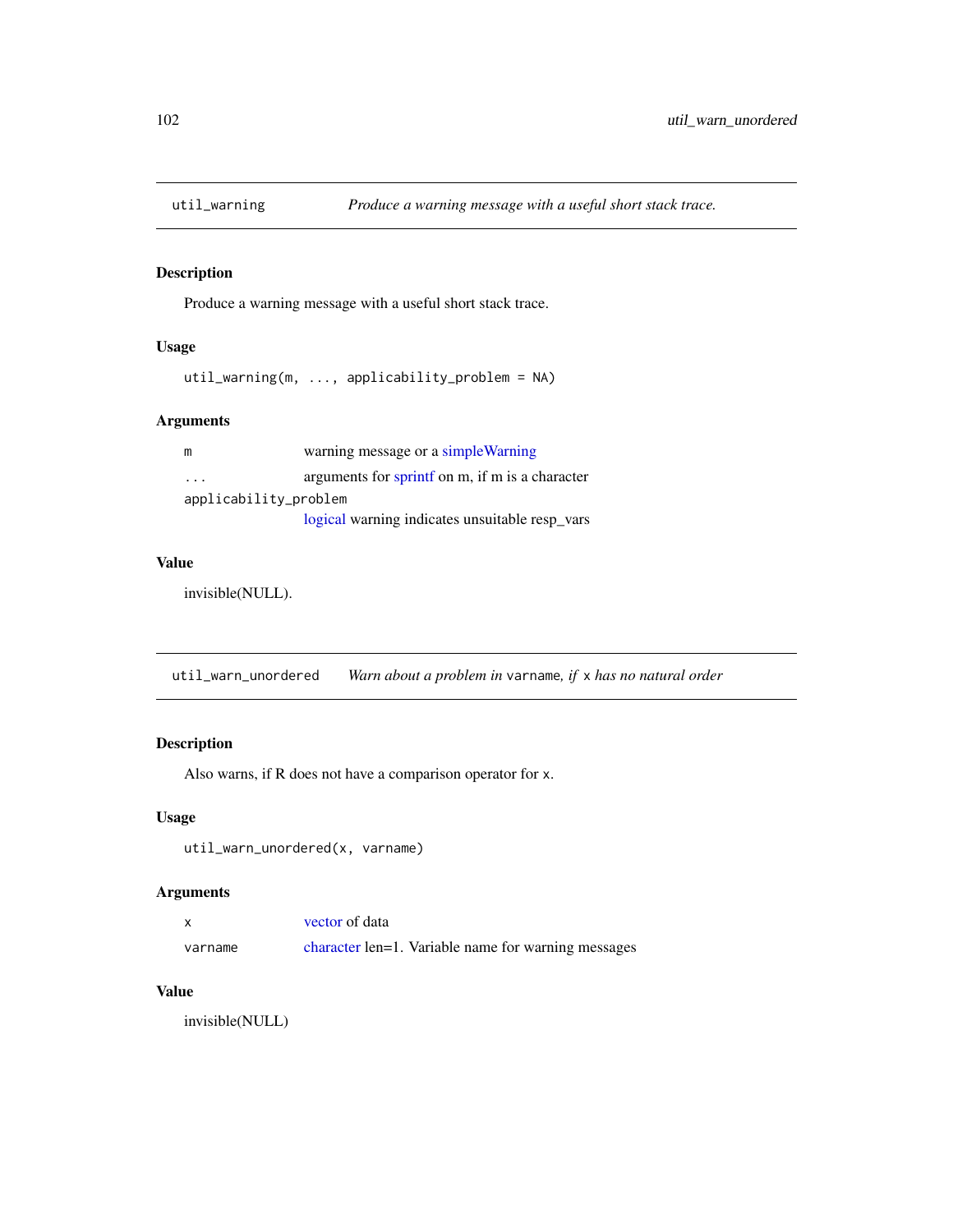<span id="page-102-1"></span><span id="page-102-0"></span>VARATT\_REQUIRE\_LEVELS *Requirement levels of certain metadata columns*

## Description

These levels are cumulatively used by the function [prep\\_create\\_meta](#page-51-0) and related in the argument level therein.

#### Usage

VARATT\_REQUIRE\_LEVELS

## Format

An object of class list of length 5.

## Details

currently available:

- 'COMPATIBILITY' = "compatibility"
- 'REQUIRED' = "required"
- 'RECOMMENDED' = "recommended"
- 'OPTIONAL' = "optional"
- 'TECHNICAL' = "technical"

VARIABLE\_ROLES *Variable roles can be one of the following:*

## Description

- intro a variable holding consent-data
- primary a primary outcome variable
- secondary a secondary outcome variable
- process a variable describing the measurement process

#### Usage

VARIABLE\_ROLES

# Format

An object of class list of length 4.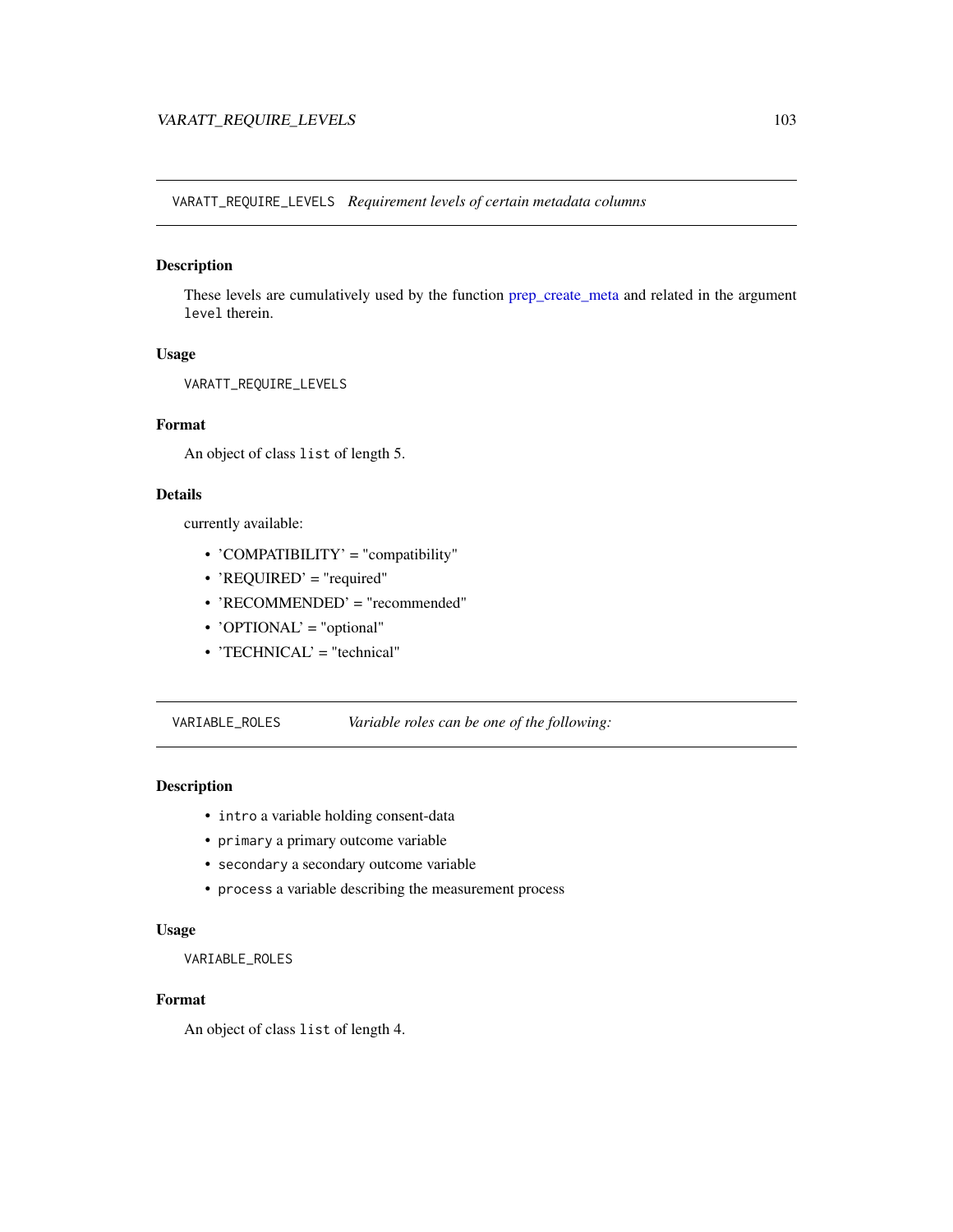<span id="page-103-1"></span>WELL\_KNOWN\_META\_VARIABLE\_NAMES

*Well-known metadata column names, names of metadata columns*

#### <span id="page-103-0"></span>Description

names of the variable attributes in the meta data frame holding the names of the respective observers, devices, lower limits for plausible values, upper limits for plausible values, lower limits for allowed values, upper limits for allowed values, the variable name (column name, e.g. v0020349) used in the study data, the variable name used for processing (readable name, e.g. RR\_DIAST\_1) and in parameters of the QA-Functions, the variable label, variable long label, variable short label, variable data type (see also [DATA\\_TYPES\)](#page-35-1), re-code for definition of lists of event categories, missing lists and jump lists as CSV strings.

#### Usage

WELL\_KNOWN\_META\_VARIABLE\_NAMES

#### Format

An object of class list of length 31.

## Details

all entries of this list will be mapped to the package's exported NAMESPACE environment directly, i.e. they are available directly by their names too:

- [VAR\\_NAMES](#page-103-0)
- [LABEL](#page-103-0)
- [DATA\\_TYPE](#page-103-0)
- [VALUE\\_LABELS](#page-103-0)
- [MISSING\\_LIST](#page-103-0)
- [JUMP\\_LIST](#page-103-0)
- [HARD\\_LIMITS](#page-103-0)
- DETECTION LIMITS
- [SOFT\\_LIMITS](#page-103-0)
- [CONTRADICTIONS](#page-103-0)
- [DISTRIBUTION](#page-103-0)
- [DECIMALS](#page-103-0)
- [DATA\\_ENTRY\\_TYPE](#page-103-0)
- [KEY\\_OBSERVER](#page-103-0)
- [KEY\\_DEVICE](#page-103-0)
- [KEY\\_DATETIME](#page-103-0)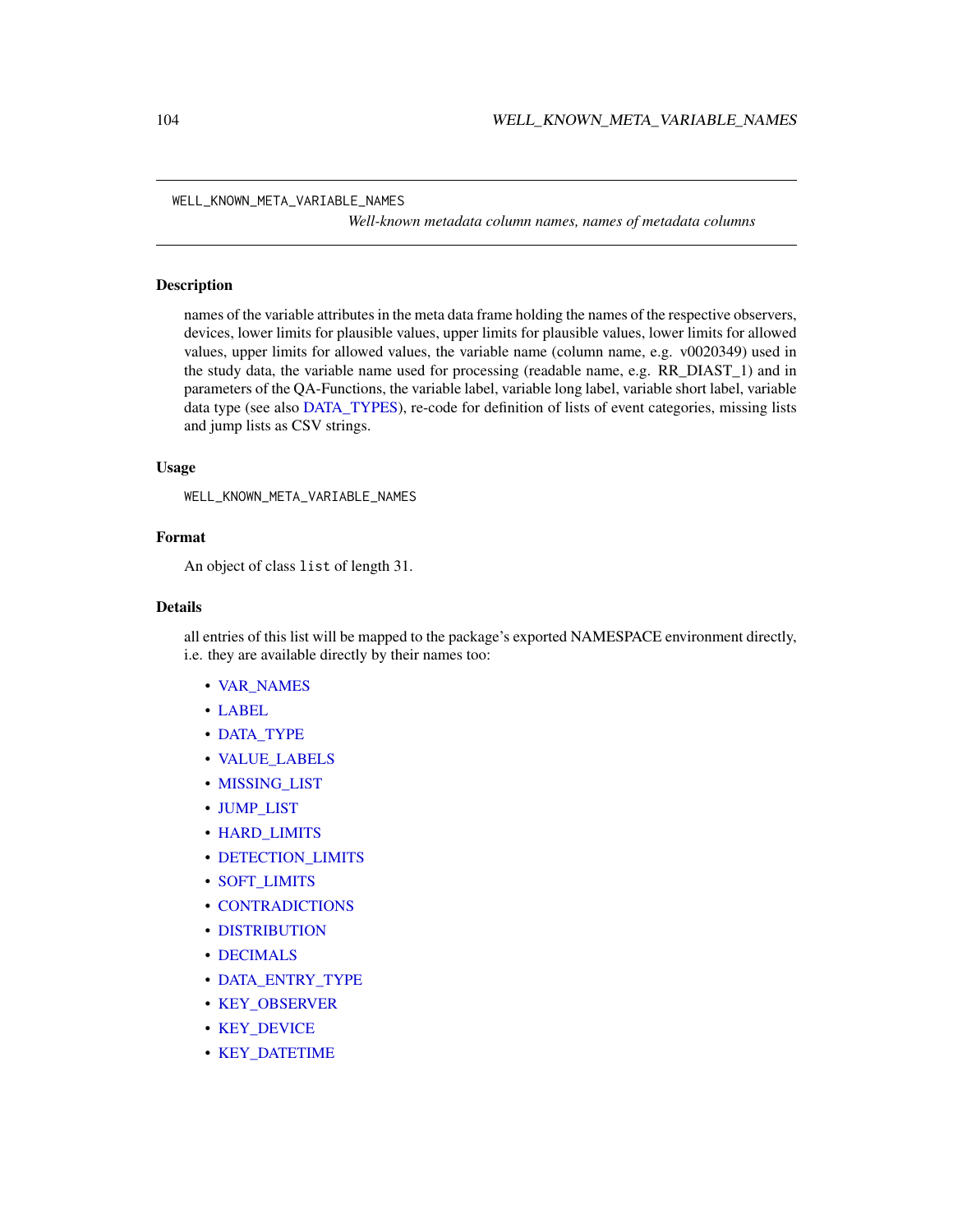# <span id="page-104-0"></span>WELL\_KNOWN\_META\_VARIABLE\_NAMES 105

- [KEY\\_STUDY\\_SEGMENT](#page-103-0)
- [VARIABLE\\_ROLE](#page-103-0)
- [VARIABLE\\_ORDER](#page-103-0)
- [LONG\\_LABEL](#page-103-0)
- [SOFT\\_LIMIT\\_LOW](#page-103-0)
- [SOFT\\_LIMIT\\_UP](#page-103-0)
- [HARD\\_LIMIT\\_LOW](#page-103-0)
- [HARD\\_LIMIT\\_UP](#page-103-0)
- [DETECTION\\_LIMIT\\_LOW](#page-103-0)
- [DETECTION\\_LIMIT\\_UP](#page-103-0)
- [INCL\\_SOFT\\_LIMIT\\_LOW](#page-103-0)
- [INCL\\_SOFT\\_LIMIT\\_UP](#page-103-0)
- [INCL\\_HARD\\_LIMIT\\_LOW](#page-103-0)
- [INCL\\_HARD\\_LIMIT\\_UP](#page-103-0)
- [RECODE](#page-103-0)

# Examples

print(VAR\_NAMES)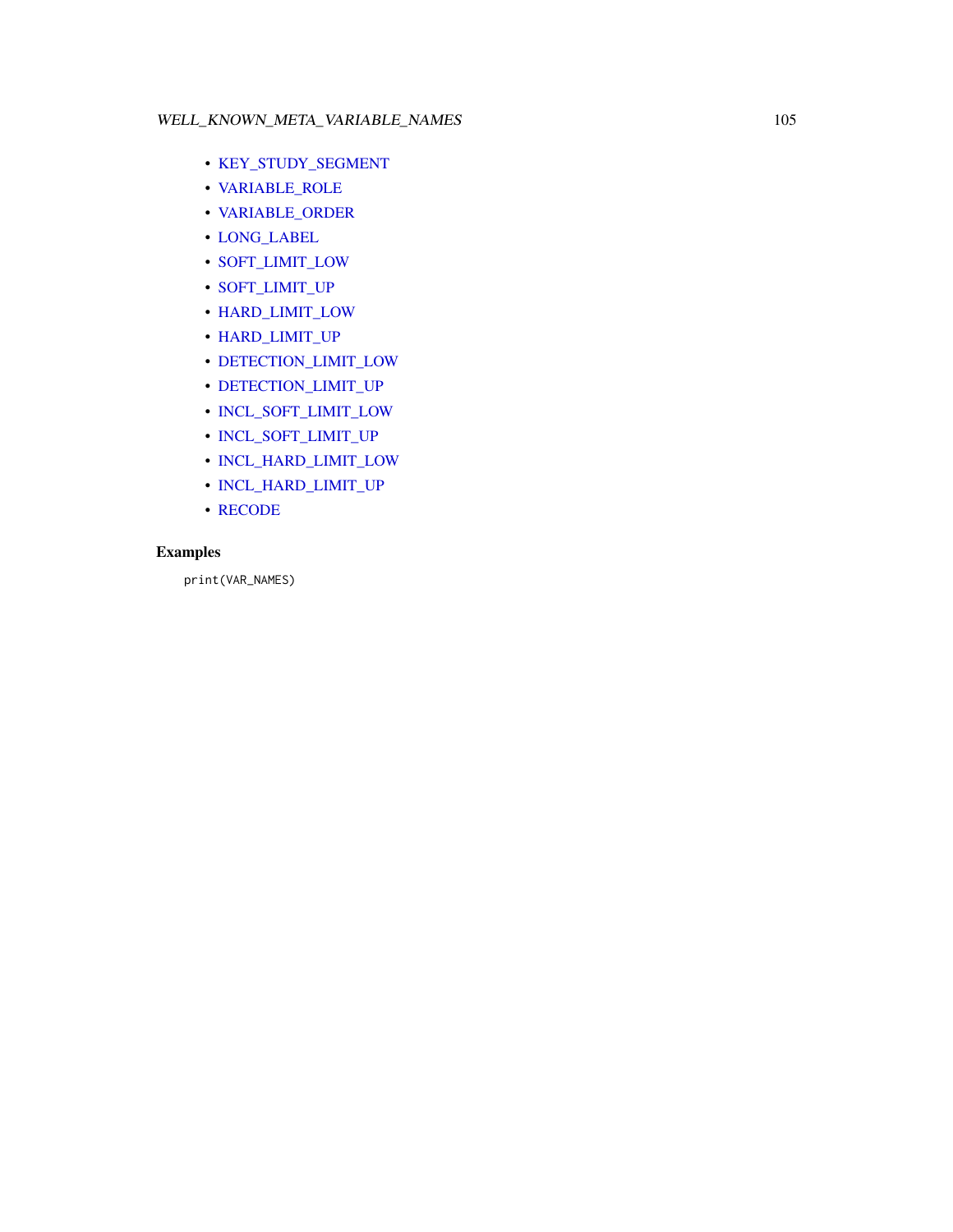# **Index**

∗ accuracy acc\_margins, [8](#page-7-0) ∗ datasets .variable\_arg\_roles, [4](#page-3-1) contradiction\_functions, [25](#page-24-0) contradiction\_functions\_descriptions, [26](#page-25-0) DATA\_TYPES, [36](#page-35-2) DATA\_TYPES\_OF\_R\_TYPE, [37](#page-36-0) dimensions, [37](#page-36-0) DISTRIBUTIONS, [38](#page-37-0) SPLIT\_CHAR, [64](#page-63-1) VARATT\_REQUIRE\_LEVELS, [103](#page-102-1) VARIABLE\_ROLES, [103](#page-102-1) WELL\_KNOWN\_META\_VARIABLE\_NAMES, [104](#page-103-1) .print.via.format, *[62](#page-61-0)* .variable\_arg\_roles, [4,](#page-3-1) *[80,](#page-79-0) [81](#page-80-0)* acc\_distributions, [5](#page-4-0) acc\_end\_digits, [6](#page-5-0) acc\_loess, [7](#page-6-0) acc\_margins, [8](#page-7-0) acc\_multivariate\_outlier, [11](#page-10-0) acc\_robust\_univariate\_outlier, [12,](#page-11-0) *[17](#page-16-0)* acc\_shape\_or\_scale, *[6](#page-5-0)*, [14,](#page-13-0) *[38](#page-37-0)* acc\_univariate\_outlier, *[14](#page-13-0)*, [16,](#page-15-1) *[90,](#page-89-0) [91](#page-90-0)* acc\_varcomp, [18](#page-17-0) as.data.frame.dataquieR\_resultset, [20,](#page-19-0) *[35](#page-34-0)*, *[40](#page-39-0)* as.list.dataquieR\_resultset, [20,](#page-19-0) *[35](#page-34-0)*, *[40](#page-39-0)* base::rbind.data.frame, *[64](#page-63-1)* cat, *[62](#page-61-0)* character, *[39](#page-38-0)*, *[44](#page-43-0)*, *[46](#page-45-0)*, *[48,](#page-47-0) [49](#page-48-0)*, *[51](#page-50-0)*, *[53](#page-52-0)*, *[76](#page-75-0)*, *[80](#page-79-0)*, *[87](#page-86-0)*, *[92,](#page-91-0) [93](#page-92-0)*, *[102](#page-101-0)* com\_item\_missingness, [21](#page-20-0) com\_segment\_missingness, [22](#page-21-0) com\_unit\_missingness, [24](#page-23-0)

COMPATIBILITY *(*VARATT\_REQUIRE\_LEVELS*)*, [103](#page-102-1) con\_contradictions, [27](#page-26-0) con\_detection\_limits, [29,](#page-28-0) *[30](#page-29-0)*, *[33,](#page-32-0) [34](#page-33-0)* con\_inadmissible\_categorical, [31](#page-30-0) con\_limit\_deviations, *[30](#page-29-0)*, [33](#page-32-0) contradiction\_functions, [25](#page-24-0) contradiction\_functions\_descriptions, [26](#page-25-0) CONTRADICTIONS, *[104](#page-103-1)* CONTRADICTIONS *(*WELL\_KNOWN\_META\_VARIABLE\_NAMES*)*, [104](#page-103-1) data.frame, *[5](#page-4-0)[–7](#page-6-0)*, *[9](#page-8-0)*, *[11](#page-10-0)[–15](#page-14-0)*, *[17](#page-16-0)*, *[19](#page-18-0)[–21](#page-20-0)*, *[23](#page-22-0)[–25](#page-24-0)*, *[27](#page-26-0)*, *[30](#page-29-0)*, *[32](#page-31-0)[–34](#page-33-0)*, *[39](#page-38-0)*, *[41](#page-40-0)*, *[43](#page-42-0)[–46](#page-45-0)*, *[49](#page-48-0)*, *[51](#page-50-0)[–56](#page-55-0)*, *[58,](#page-57-1) [59](#page-58-0)*, *[63](#page-62-0)*, *[65](#page-64-0)[–76](#page-75-0)*, *[79](#page-78-2)*, *[87](#page-86-0)[–89](#page-88-0)*, *[92,](#page-91-0) [93](#page-92-0)*, *[95,](#page-94-0) [96](#page-95-1)*, *[98](#page-97-0)*, *[101](#page-100-0)* DATA\_ENTRY\_TYPE, *[104](#page-103-1)* DATA\_ENTRY\_TYPE *(*WELL\_KNOWN\_META\_VARIABLE\_NAMES*)*, [104](#page-103-1) DATA\_TYPE, *[36](#page-35-2)*, *[104](#page-103-1)* DATA\_TYPE *(*WELL\_KNOWN\_META\_VARIABLE\_NAMES*)*, [104](#page-103-1) DATA\_TYPES, [36,](#page-35-2) *[80](#page-79-0)*, *[104](#page-103-1)* DATA\_TYPES\_OF\_R\_TYPE, [37](#page-36-0) dataquieR, *[13](#page-12-0)*, *[16](#page-15-1)*, [35,](#page-34-0) *[36](#page-35-2)*, *[59,](#page-58-0) [60](#page-59-0)*, *[65](#page-64-0)* dataquieR report, *[20](#page-19-0)*, *[60](#page-59-0)*, *[65](#page-64-0)* dataquieR-package *(*dataquieR*)*, [35](#page-34-0) dataquieR\_result *(*print.dataquieR\_result*)*, [59](#page-58-0) dataquieR\_resultset, *[35](#page-34-0)*, [35,](#page-34-0) *[39](#page-38-0)* dataquieR\_resultset\_verify, [36](#page-35-2) DATETIME *(*DATA\_TYPES*)*, [36](#page-35-2) datetime *(*DATA\_TYPES*)*, [36](#page-35-2) DECIMALS, *[104](#page-103-1)* DECIMALS *(*WELL\_KNOWN\_META\_VARIABLE\_NAMES*)*,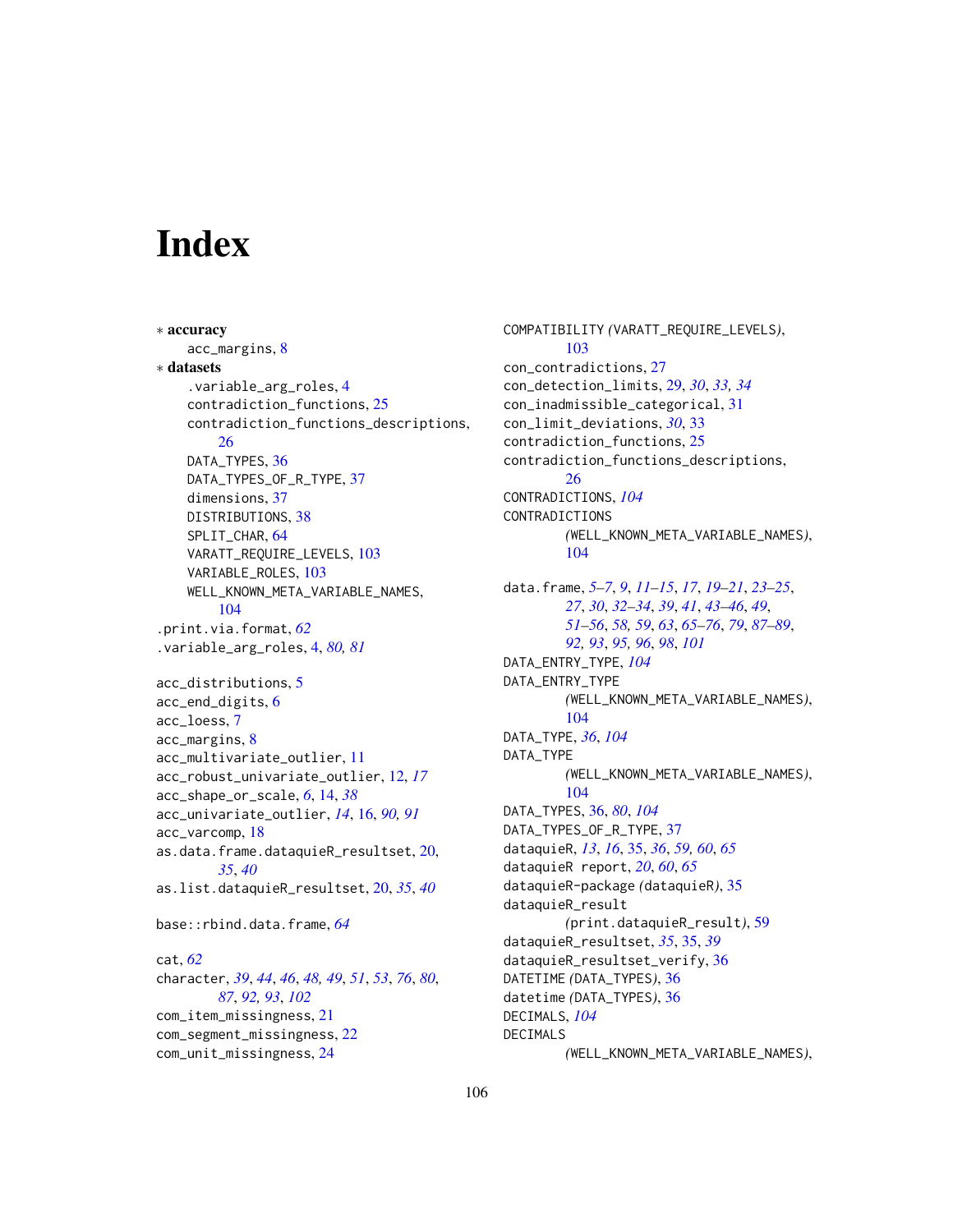#### INDEX  $107$

[104](#page-103-1)

default.stringsAsFactors, *[52](#page-51-1)* DETECTION\_LIMIT\_LOW, *[105](#page-104-0)* DETECTION\_LIMIT\_LOW *(*WELL\_KNOWN\_META\_VARIABLE\_NAMES*)*, [104](#page-103-1) DETECTION\_LIMIT\_UP, *[105](#page-104-0)* DETECTION\_LIMIT\_UP *(*WELL\_KNOWN\_META\_VARIABLE\_NAMES*)*, [104](#page-103-1) DETECTION\_LIMITS, *[104](#page-103-1)* DETECTION\_LIMITS *(*WELL\_KNOWN\_META\_VARIABLE\_NAMES*)*, [104](#page-103-1) dimensions, [37,](#page-36-0) *[39](#page-38-0)* DISTRIBUTION, *[104](#page-103-1)* DISTRIBUTION *(*WELL\_KNOWN\_META\_VARIABLE\_NAMES*)*, [104](#page-103-1) DISTRIBUTIONS, [38](#page-37-0) dq\_report, *[35](#page-34-0)*, [38,](#page-37-0) *[41](#page-40-0)*, *[46](#page-45-0)* dq\_report\_by, *[39,](#page-38-0) [40](#page-39-0)*, [41](#page-40-0)

emmeans::emmeans, *[8](#page-7-0)* enum, *[8,](#page-7-0) [9](#page-8-0)*, *[23](#page-22-0)*, *[30](#page-29-0)*, *[33](#page-32-0)*, *[49](#page-48-0)*, *[52](#page-51-1)*, *[58](#page-57-1)* enum *(*DATA\_TYPES*)*, [36](#page-35-2) eval.parent, *[56](#page-55-0)*, *[79](#page-78-2)*, *[96](#page-95-1)*

factor, *[66](#page-65-0)[–76](#page-75-0)*, *[93](#page-92-0)* FLOAT *(*DATA\_TYPES*)*, [36](#page-35-2) float, *[37](#page-36-0)* float *(*DATA\_TYPES*)*, [36](#page-35-2) format, *[62](#page-61-0)* function, *[45](#page-44-0)*, *[55](#page-54-0)*, *[91](#page-90-0)*, *[95](#page-94-0)*

ggplot, *[5](#page-4-0)*, *[14](#page-13-0)*, *[17](#page-16-0)*, *[28](#page-27-0)*, *[30](#page-29-0)*, *[34](#page-33-0)*, *[89](#page-88-0)*, *[99](#page-98-0)* ggplot2, *[12](#page-11-0)*, *[15](#page-14-0)*, *[43](#page-42-0)*, *[63](#page-62-0)* ggplot2::geom\_jitter, *[13](#page-12-0)*, *[16](#page-15-1)* ggplot2::geom\_line(), *[8](#page-7-0)* glm, *[50](#page-49-0)*

HARD\_LIMIT\_LOW, *[105](#page-104-0)* HARD\_LIMIT\_LOW *(*WELL\_KNOWN\_META\_VARIABLE\_NAMES*)*, [104](#page-103-1) HARD\_LIMIT\_UP, *[105](#page-104-0)* HARD\_LIMIT\_UP *(*WELL\_KNOWN\_META\_VARIABLE\_NAMES*)*, [104](#page-103-1)

HARD\_LIMITS, *[104](#page-103-1)* HARD\_LIMITS *(*WELL\_KNOWN\_META\_VARIABLE\_NAMES*)*, [104](#page-103-1) html\_dependency\_vert\_dt, [42](#page-41-0) INCL\_HARD\_LIMIT\_LOW, *[105](#page-104-0)* INCL\_HARD\_LIMIT\_LOW *(*WELL\_KNOWN\_META\_VARIABLE\_NAMES*)*, [104](#page-103-1) INCL\_HARD\_LIMIT\_UP, *[105](#page-104-0)* INCL\_HARD\_LIMIT\_UP *(*WELL\_KNOWN\_META\_VARIABLE\_NAMES*)*, [104](#page-103-1) INCL\_SOFT\_LIMIT\_LOW, *[105](#page-104-0)* INCL\_SOFT\_LIMIT\_LOW *(*WELL\_KNOWN\_META\_VARIABLE\_NAMES*)*, [104](#page-103-1) INCL\_SOFT\_LIMIT\_UP, *[105](#page-104-0)* INCL\_SOFT\_LIMIT\_UP *(*WELL\_KNOWN\_META\_VARIABLE\_NAMES*)*, [104](#page-103-1) int\_datatype\_matrix, [42](#page-41-0) INTEGER *(*DATA\_TYPES*)*, [36](#page-35-2) integer, *[7](#page-6-0)*, *[9](#page-8-0)*, *[13](#page-12-0)*, *[17,](#page-16-0) [18](#page-17-0)*, *[37](#page-36-0)*, *[39](#page-38-0)*, *[43](#page-42-0)*, *[46](#page-45-0)*, *[54](#page-53-0)*, *[63](#page-62-0)* integer *(*DATA\_TYPES*)*, [36](#page-35-2) is.finite, *[90](#page-89-0)* is.integer, *[90](#page-89-0)* JUMP\_LIST, *[87](#page-86-0)*, *[104](#page-103-1)* JUMP\_LIST *(*WELL\_KNOWN\_META\_VARIABLE\_NAMES*)*, [104](#page-103-1) KEY\_DATETIME, *[104](#page-103-1)* KEY\_DATETIME *(*WELL\_KNOWN\_META\_VARIABLE\_NAMES*)*, [104](#page-103-1) KEY\_DEVICE, *[104](#page-103-1)* KEY\_DEVICE *(*WELL\_KNOWN\_META\_VARIABLE\_NAMES*)*, [104](#page-103-1) KEY\_OBSERVER, *[104](#page-103-1)* KEY\_OBSERVER *(*WELL\_KNOWN\_META\_VARIABLE\_NAMES*)*, [104](#page-103-1) KEY\_STUDY\_SEGMENT, *[41](#page-40-0)*, *[105](#page-104-0)* KEY\_STUDY\_SEGMENT *(*WELL\_KNOWN\_META\_VARIABLE\_NAMES*)*, [104](#page-103-1)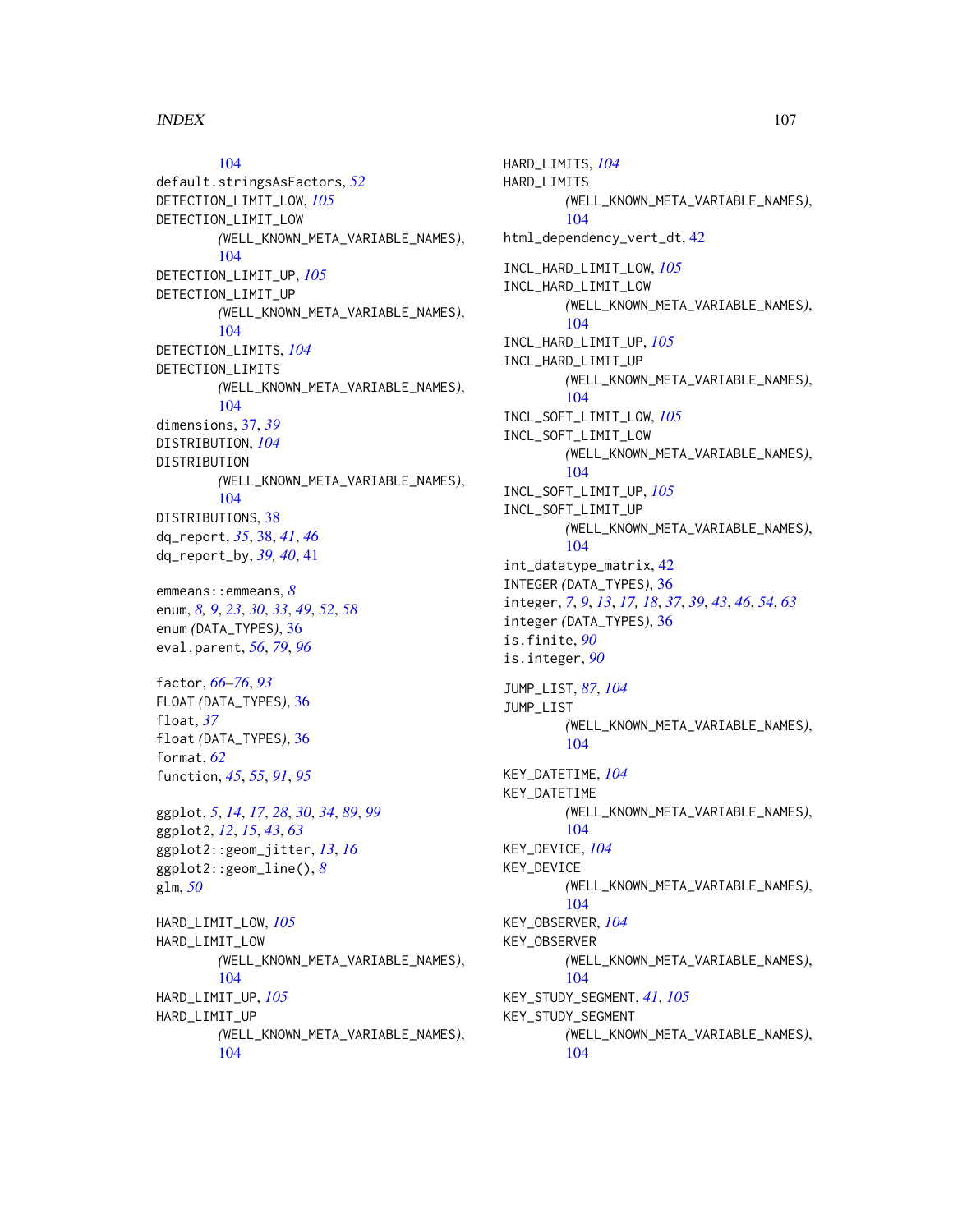LABEL, *[104](#page-103-1)* LABEL *(*WELL\_KNOWN\_META\_VARIABLE\_NAMES*)*, [104](#page-103-1) list, *[5,](#page-4-0) [6](#page-5-0)*, *[8](#page-7-0)*, *[20,](#page-19-0) [21](#page-20-0)*, *[28](#page-27-0)*, *[30](#page-29-0)*, *[34](#page-33-0)*, *[39](#page-38-0)*, *[43](#page-42-0)*, *[46](#page-45-0)*, *[53](#page-52-0)*, *[55](#page-54-0)*, *[59](#page-58-0)*, *[63](#page-62-0)*, *[89](#page-88-0)*, *[91,](#page-90-0) [92](#page-91-0)*, *[95](#page-94-0)* lme4::lmer, *[50](#page-49-0)* logical, *[8](#page-7-0)*, *[15](#page-14-0)*, *[21](#page-20-0)*, *[27](#page-26-0)*, *[43](#page-42-0)*, *[46](#page-45-0)*, *[49](#page-48-0)*, *[51,](#page-50-0) [52](#page-51-1)*, *[58](#page-57-1)*, *[61](#page-60-0)*, *[63](#page-62-0)*, *[66](#page-65-0)[–75](#page-74-0)*, *[77–](#page-76-0)[82](#page-81-0)*, *[85](#page-84-0)*, *[87,](#page-86-0) [88](#page-87-0)*, *[91](#page-90-0)*, *[93](#page-92-0)*, *[95](#page-94-0)*, *[102](#page-101-0)* LONG\_LABEL, *[105](#page-104-0)* LONG\_LABEL *(*WELL\_KNOWN\_META\_VARIABLE\_NAMES*)*, [104](#page-103-1) match.arg, *[37](#page-36-0)* message, *[60](#page-59-0)* methods, *[61](#page-60-0)* mget, *[54](#page-53-0)*, *[92](#page-91-0)* MISSING\_LIST, *[87](#page-86-0)*, *[104](#page-103-1)* MISSING\_LIST *(*WELL\_KNOWN\_META\_VARIABLE\_NAMES*)*, [104](#page-103-1) noquote, *[61,](#page-60-0) [62](#page-61-0)* numeric, *[7](#page-6-0)*, *[9](#page-8-0)*, *[11](#page-10-0)*, *[15](#page-14-0)*, *[19](#page-18-0)*, *[21](#page-20-0)*, *[23](#page-22-0)*, *[27](#page-26-0)*, *[32](#page-31-0)*, *[43](#page-42-0)*, *[77](#page-76-0)*, *[79](#page-78-2)*, *[87](#page-86-0)[–90](#page-89-0)*, *[93](#page-92-0)*, *[99–](#page-98-0)[101](#page-100-0)* numeric *(*DATA\_TYPES*)*, [36](#page-35-2) OPTIONAL *(*VARATT\_REQUIRE\_LEVELS*)*, [103](#page-102-1) options, *[62](#page-61-0)* ordered, *[61](#page-60-0)*, *[76](#page-75-0)* parallelMap::parallelStart, *[39](#page-38-0)*, *[46](#page-45-0)*, *[55](#page-54-0)*, *[95](#page-94-0)* pipeline\_recursive\_result, *[20,](#page-19-0) [21](#page-20-0)*, [44,](#page-43-0) *[46](#page-45-0)* pipeline\_vectorized, *[44](#page-43-0)*, [45,](#page-44-0) *[46](#page-45-0)*, *[59](#page-58-0)* prep\_add\_to\_meta, [48](#page-47-0) prep\_check\_meta\_names, [49,](#page-48-0) *[52](#page-51-1)* prep\_clean\_labels, [50](#page-49-0) prep\_create\_meta, *[49](#page-48-0)*, [52,](#page-51-1) *[103](#page-102-1)* prep\_datatype\_from\_data, [53](#page-52-0) prep\_map\_labels, *[37](#page-36-0)*, [53](#page-52-0) prep\_min\_obs\_level, [54](#page-53-0) prep\_pmap, [55](#page-54-0) prep\_prepare\_dataframes, [56](#page-55-0) prep\_study2meta, *[56](#page-55-0)*, [58,](#page-57-1) *[96](#page-95-1)* prep\_valuelabels\_from\_data, [59](#page-58-0) print.dataquieR\_result, [59](#page-58-0) print.dataquieR\_resultset, *[35](#page-34-0)*, *[40](#page-39-0)*, [60](#page-59-0)

print.default, *[61,](#page-60-0) [62](#page-61-0)* print.ReportSummaryTable, [61](#page-60-0) pro\_applicability\_matrix, [62](#page-61-0) rbind.ReportSummaryTable, [64](#page-63-1) RECODE, *[105](#page-104-0)* RECODE *(*WELL\_KNOWN\_META\_VARIABLE\_NAMES*)*, [104](#page-103-1) RECOMMENDED *(*VARATT\_REQUIRE\_LEVELS*)*, [103](#page-102-1) REQUIRED *(*VARATT\_REQUIRE\_LEVELS*)*, [103](#page-102-1) requireNamespace, *[66](#page-65-0)* rmarkdown::render, *[60](#page-59-0)* robustbase::mc, *[13](#page-12-0)*, *[16](#page-15-1)* simpleError, *[85](#page-84-0)* simpleWarning, *[102](#page-101-0)* SOFT\_LIMIT\_LOW, *[105](#page-104-0)* SOFT\_LIMIT\_LOW *(*WELL\_KNOWN\_META\_VARIABLE\_NAMES*)*, [104](#page-103-1) SOFT\_LIMIT\_UP, *[105](#page-104-0)* SOFT\_LIMIT\_UP *(*WELL\_KNOWN\_META\_VARIABLE\_NAMES*)*, [104](#page-103-1) SOFT\_LIMITS, *[104](#page-103-1)* SOFT\_LIMITS *(*WELL\_KNOWN\_META\_VARIABLE\_NAMES*)*, [104](#page-103-1) SPLIT\_CHAR, [64,](#page-63-1) *[76](#page-75-0)*, *[94](#page-93-0)* sprintf, *[85](#page-84-0)*, *[102](#page-101-0)* STRING *(*DATA\_TYPES*)*, [36](#page-35-2) string, *[37](#page-36-0)* string *(*DATA\_TYPES*)*, [36](#page-35-2) summary.dataquieR\_resultset, *[35](#page-34-0)*, *[40](#page-39-0)*, [65](#page-64-0) sys.calls, *[85,](#page-84-0) [86](#page-85-0)* sys.frames, *[85,](#page-84-0) [86](#page-85-0)* table, *[61](#page-60-0)* TECHNICAL *(*VARATT\_REQUIRE\_LEVELS*)*, [103](#page-102-1) UNKNOWN *(*VARATT\_REQUIRE\_LEVELS*)*, [103](#page-102-1) util\_anytime\_installed, [66](#page-65-0) util\_app\_cd, [66](#page-65-0) util\_app\_dc, [67](#page-66-0) util\_app\_dl,  $67$ util\_app\_ed, [68](#page-67-0) util\_app\_iac, [69](#page-68-0) util\_app\_iav, [69](#page-68-0)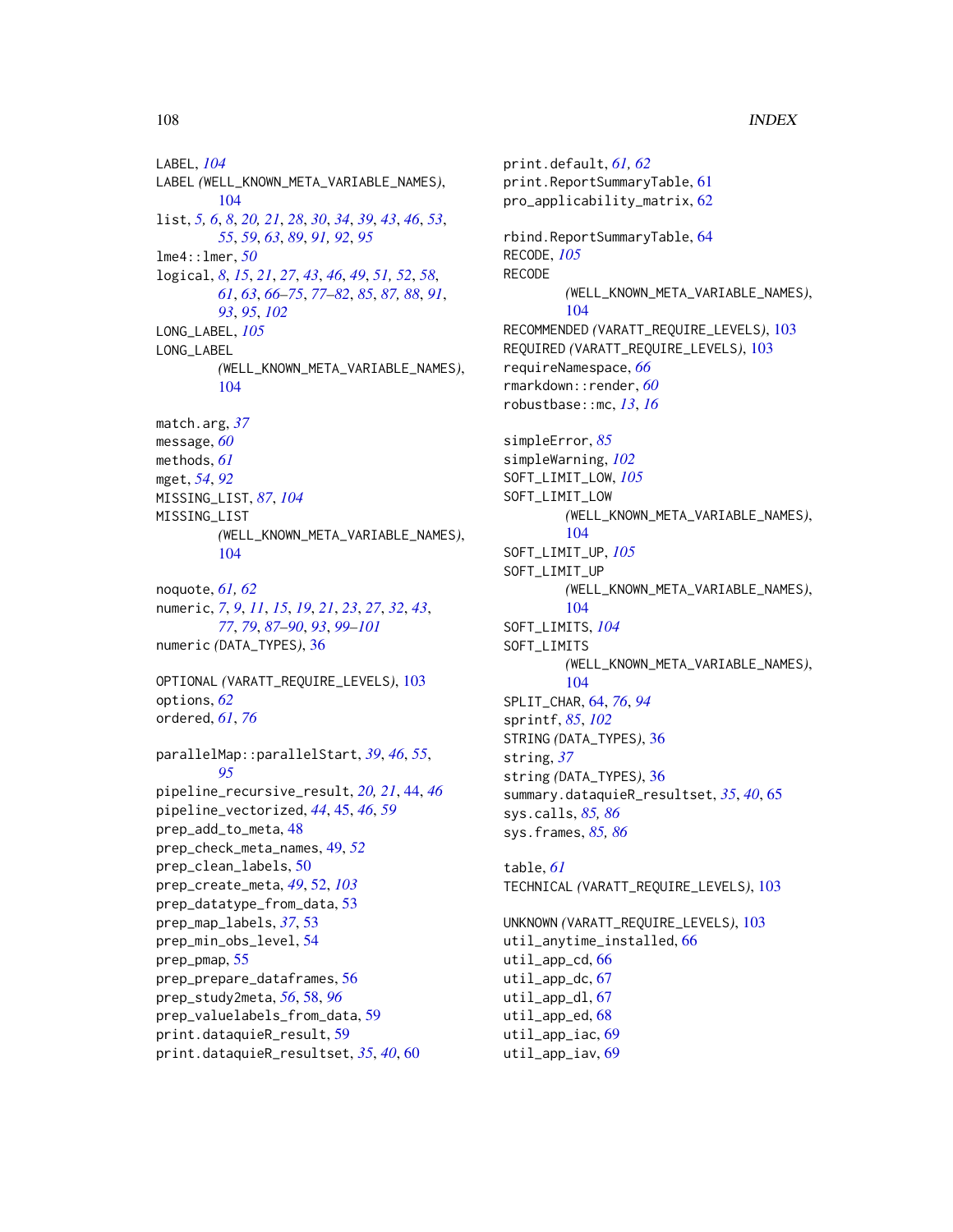```
util_app_im, 70
util_app_loess, 71
util_app_mar, 71
util_app_mol, 72
util_app_ol, 73
util_app_sm, 73
util_app_sos, 74
util_app_vc, 75
util_as_numeric, 76
util_assign_levlabs, 75
util_backtickQuote, 77
util_check_data_type, 77
util_check_one_unique_value, 78
util_compare_meta_with_study, 78
util_correct_variable_use, 4, 79, 80
util_correct_variable_use(), 4
util_correct_variable_use2, 4, 80
util_correct_variable_use2
        (util_correct_variable_use), 79
util_correct_variable_use2(), 4
util_count_code_classes, 81
util_count_codes, 81
util_count_NA, 82
util_detect_cores, 82
util_dichotomize, 83
util_dist_selection, 10, 83
util_empty, 84
util_ensure_suggested, 84
util_error, 85
util_find_external_functions_in_stacktrace,
        85
104<br>+atil_find_first_externally_called_functions_in<del>_stackt</del>race,
        86
util_fix_rstudio_bugs, 86
util_get_code_list, 87
util_get_var_att_names_of_level, 87
util_heatmap_1th, 88
util_hubert, 89
util_interpret_limits, 89
util_is_integer, 90
util_looks_like_missing, 90
util_make_function, 91
util_map_all, 91
util_map_labels, 92
util_no_value_labels, 93
util_observations_in_subgroups, 93
util_only_NAs, 94
util_par_pmap, 95
```

```
util_parse_assignments, 94
util_prepare_dataframes, 79, 96
util_replace_codes_by_NA, 98
util_set_dQuoteString, 98
util_set_size, 99
util_set_sQuoteString, 99
util_sigmagap, 100
util_sixsigma, 100
util_tukey, 101
util_validate_known_meta, 101
util_warn_unordered, 102
util_warning, 102
VALUE_LABELS, 93, 104
VALUE_LABELS
         (WELL_KNOWN_META_VARIABLE_NAMES),
         104
VAR_NAMES, 104
VAR_NAMES
         (WELL_KNOWN_META_VARIABLE_NAMES),
         104
VARATT_REQUIRE_LEVELS, 49, 52, 56, 58, 96,
         103
variable, 6, 7, 9, 11, 15, 23, 24, 41, 43, 53,
        59, 87, 88
variable (DATA_TYPES), 36
variable attribute, 5–7, 9, 11, 13, 15, 17,
         18, 21, 23, 24, 27, 30, 32, 33, 36, 39,
         41, 43, 45, 63, 79, 81–83, 87, 93
variable attribute
         (WELL_KNOWN_META_VARIABLE_NAMES),
variable list, 5, 7, 9, 11, 13, 17, 18, 21, 24,
         27, 30, 32, 33, 45, 54, 88, 93
variable list (DATA_TYPES), 36
variable roles, 13, 17, 23
variable roles (VARIABLE_ROLES), 103
VARIABLE_ORDER, 105
VARIABLE_ORDER
         (WELL_KNOWN_META_VARIABLE_NAMES),
         104
VARIABLE_ROLE, 105
VARIABLE_ROLE
         (WELL_KNOWN_META_VARIABLE_NAMES),
         104
VARIABLE_ROLES, 103
vector, 76, 102
```
WELL\_KNOWN\_META\_VARIABLE\_NAMES, *[52](#page-51-0)*, [104](#page-103-0)